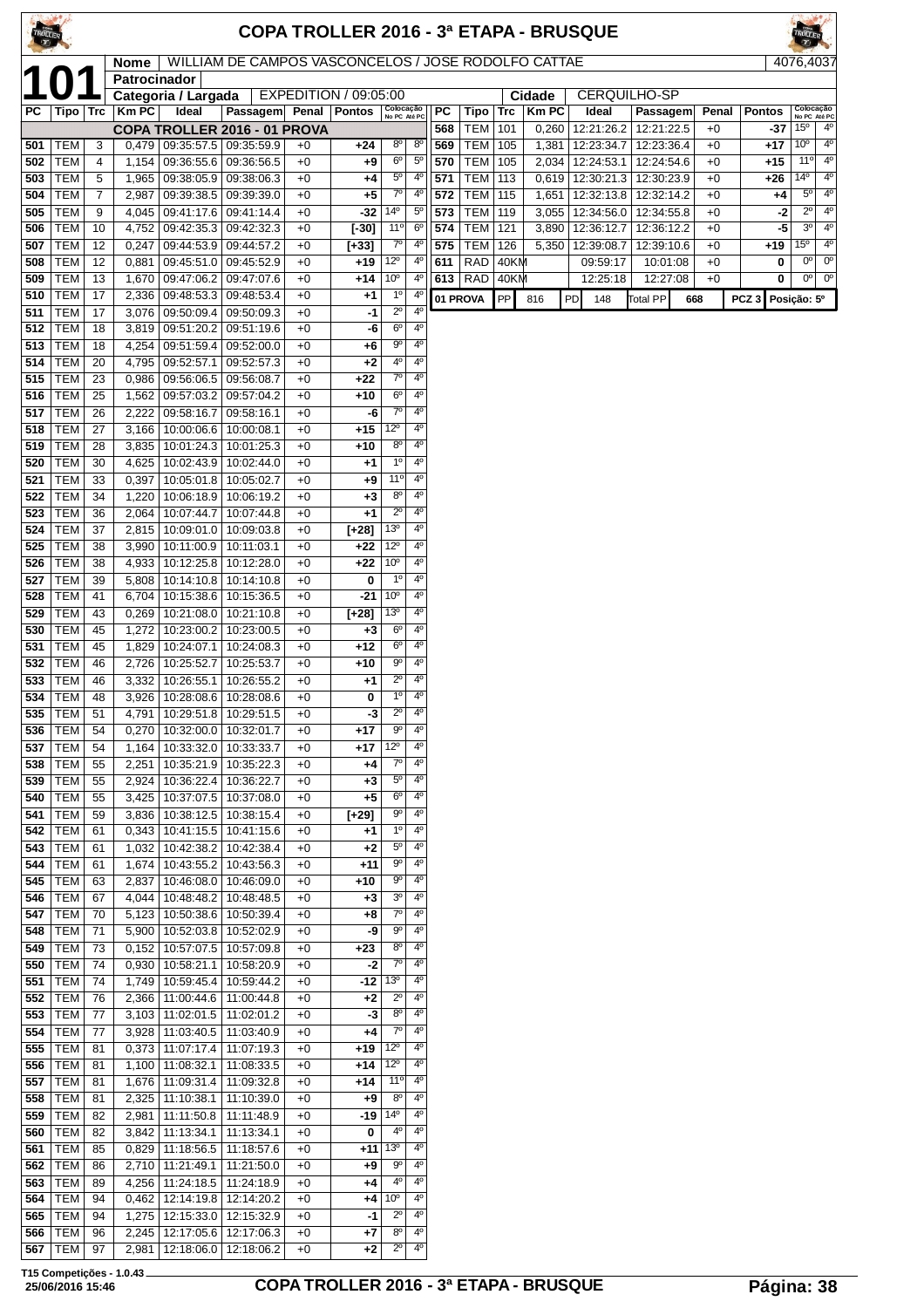| TROLLER <sup>CON</sup> |                          |                 |                      |                                                                  |                                             |              |                                          |                                                                                  |                                           |            |                  |             |                | <b>COPA TROLLER 2016 - 3ª ETAPA - BRUSQUE</b> |                          |              |                  |                                              |             |                                                                 |
|------------------------|--------------------------|-----------------|----------------------|------------------------------------------------------------------|---------------------------------------------|--------------|------------------------------------------|----------------------------------------------------------------------------------|-------------------------------------------|------------|------------------|-------------|----------------|-----------------------------------------------|--------------------------|--------------|------------------|----------------------------------------------|-------------|-----------------------------------------------------------------|
|                        |                          |                 | Nome<br>Patrocinador |                                                                  | BASILIO PIERRI / MARLENE GOVERNATORI PIERRI |              |                                          |                                                                                  |                                           |            |                  |             |                |                                               |                          |              |                  |                                              |             | 4028,4053                                                       |
|                        |                          |                 |                      | Categoria / Largada                                              |                                             |              | EXPEDITION / 09:06:00                    |                                                                                  |                                           |            |                  |             | Cidade         | <b>BRAGANCA PAULISTA-SP</b>                   |                          |              |                  |                                              |             |                                                                 |
| PC                     | Tipo   Trc               |                 | <b>KmPC</b>          | Ideal                                                            | Passagem                                    | Penal        | <b>Pontos</b>                            | Colocação<br>No PC Até PC                                                        |                                           | PC         | Tipo             | <b>Trc</b>  | <b>Km PC</b>   | Ideal                                         | Passagem                 |              | Penal            | <b>Pontos</b>                                |             | Colocação<br>No PC Até PC<br>$8^{\circ}$ 19 $^{\circ}$          |
| 501                    | TEM                      | 3               | 0,479                | 09:36:57.5   09:36:54.6                                          | COPA TROLLER 2016 - 01 PROVA                | $+0$         | $[-29]$                                  |                                                                                  | $11^{\circ}$ 11 <sup>°</sup>              | 568<br>569 | TEM<br>TEM   105 | 101         | 0,260<br>1,381 | 12:22:26.2<br>12:24:34.7                      | 12:22:26.5<br>12:25:01.2 | $+0$<br>$+0$ |                  | +3<br>$+265$ 21 <sup>°</sup> 19 <sup>°</sup> |             |                                                                 |
| 502                    | <b>TEM</b>               | $\overline{4}$  | 1,154                | 09:37:55.6 09:37:49.7                                            |                                             | $+0$         | -59                                      | $14^{\circ}$                                                                     | $12^{\circ}$                              | 570        | TEM   105        |             |                | 2,034   12:25:53.1                            | 12:26:35.7               | $+0$         |                  | $+426$                                       |             | $21^{\circ}$ 19°                                                |
| 503<br>504             | <b>TEM</b><br><b>TEM</b> | 5<br>7          | 1,965<br>2,987       | 09:39:05.9<br>09:40:38.5                                         | 09:39:00.7                                  | $+0$<br>$+0$ | -52<br>+61                               | $15^{\circ}$<br>17°                                                              | $ 13^{\circ}$<br>$ 13^{\circ}$            | 571<br>572 | TEM   113<br>TEM | 115         |                | $0,619$   12:31:21.3<br>12:33:13.8            | 12:31:29.5<br>12:33:06.1 | $+0$<br>$+0$ |                  | +82<br>-77                                   |             | 18 <sup>o</sup> 19 <sup>o</sup><br>$20^{\circ}$ 19 <sup>°</sup> |
| 505                    | <b>TEM</b>               | 9               | 4,045                | 09:42:17.6                                                       | 09:40:44.6<br>09:42:45.8                    | $+0$         | +282                                     | 20 <sup>o</sup>                                                                  | $17^{\circ}$                              | 573        | TEM              | 119         | 1,651<br>3,055 | 12:35:56.0                                    | 12:35:24.2               | $+0$         |                  | -318                                         |             | $22^{\circ}$ 19 <sup>°</sup>                                    |
| 506                    | <b>TEM</b>               | 10              | 4,752                | 09:43:35.3 09:44:13.4                                            |                                             | $+0$         |                                          | $+381$ 21 <sup>°</sup> 18 <sup>°</sup>                                           |                                           | 574        | <b>TEM 121</b>   |             |                | 3,890   12:37:12.7                            | 12:36:46.2               | $+0$         |                  | -265                                         |             | 22° 19°                                                         |
| 507<br>508             | TEM<br><b>TEM</b>        | 12<br>12        | 0,247<br>0,881       | 09:45:53.9<br>09:46:51.0                                         | 09:45:55.0<br>09:46:53.2                    | $+0$<br>$+0$ | $+11$<br>$+22$                           | $4^{\circ}$ 18 <sup>°</sup><br>13º 16º                                           |                                           | 575<br>611 | TEM  <br>RAD     | 126<br>40KM | 5,350          | 12:40:08.7<br>10:01:24                        | 12:40:13.0<br>10:03:16   | $+0$<br>$+0$ |                  | +43<br>0                                     | $0^{\circ}$ | 18 <sup>0</sup> 19 <sup>0</sup><br>$0^{\circ}$                  |
| 509                    | <b>TEM</b>               | 13              | 1,670                | 09:48:06.2                                                       | 09:48:22.1                                  | $+0$         | +159                                     | 19°                                                                              | $17^\circ$                                | 613        |                  | RAD 40KM    |                | 12:26:46                                      | 12:28:15                 | $+0$         |                  | 0                                            |             | $0o$ 0 <sup>o</sup>                                             |
| 510                    | <b>TEM</b>               | 17              | 2,336                | 09:49:53.3                                                       | 09:49:52.6                                  | $+0$         | -7                                       | 90                                                                               | 17°                                       |            | 01 PROVA         | PP          | 15.866         | PD.<br>1.441                                  | <b>Total PP</b>          | 14.425       | PCZ <sub>0</sub> | Posição: 19º                                 |             |                                                                 |
| 511<br>512             | <b>TEM</b><br><b>TEM</b> | 17<br>18        | 3,076<br>3,819       | 09:51:09.4   09:51:14.8<br>09:52:20.2                            | 09:52:25.9                                  | $+0$<br>$+0$ | $+54$<br>$+57$                           | 17 <sup>°</sup><br>$16^{\circ}$                                                  | 17°<br>16°                                |            |                  |             |                |                                               |                          |              |                  |                                              |             |                                                                 |
| 513                    | <b>TEM</b>               | 18              | 4,254                | 09:52:59.4                                                       | 09:53:06.2                                  | $+0$         | +68                                      | 17°                                                                              | 15°                                       |            |                  |             |                |                                               |                          |              |                  |                                              |             |                                                                 |
| 514                    | <b>TEM</b>               | 20              | 4,795                | 09:53:57.1                                                       | 09:54:03.2                                  | $+0$         | +61                                      | 15 <sup>o</sup>                                                                  | 16°                                       |            |                  |             |                |                                               |                          |              |                  |                                              |             |                                                                 |
| 515                    | <b>TEM</b>               | 23              | 0,986                | 09:57:06.5                                                       | 09:56:36.4                                  | $+0$         | -301                                     | 18 <sup>o</sup><br>19 <sup>o</sup>                                               | 16°<br>16 <sup>o</sup>                    |            |                  |             |                |                                               |                          |              |                  |                                              |             |                                                                 |
| 516<br>517             | <b>TEM</b><br><b>TEM</b> | 25<br>26        | 1,562<br>2,222       | 09:58:03.2<br>09:59:16.7                                         | 09:57:36.4<br>09:58:56.5                    | $+0$<br>$+0$ | -268<br>-202                             | 19°                                                                              | 16°                                       |            |                  |             |                |                                               |                          |              |                  |                                              |             |                                                                 |
| 518                    | <b>TEM</b>               | 27              | 3.166                | 10:01:06.6                                                       | 10:02:18.3                                  | $+0$         | $[+717]$                                 | 20 <sup>o</sup>                                                                  | 17 <sup>o</sup>                           |            |                  |             |                |                                               |                          |              |                  |                                              |             |                                                                 |
| 519                    | <b>TEM</b>               | 28              | 3,835                | 10:02:24.3                                                       | 10:03:27.8                                  | $+0$         | [+635]                                   | $20^{\circ}$                                                                     | $17^\circ$                                |            |                  |             |                |                                               |                          |              |                  |                                              |             |                                                                 |
| 520<br>521             | <b>TEM</b><br>TEM        | 30<br>33        | 4,625<br>0,397       | 10:03:43.9<br>10:06:01.8   10:06:01.5                            | 10:04:27.7                                  | $+0$<br>$+0$ | +438<br>-3                               | 19 <sup>o</sup>                                                                  | $17^\circ$<br>$6^{\circ}$ 17 <sup>0</sup> |            |                  |             |                |                                               |                          |              |                  |                                              |             |                                                                 |
| 522                    | <b>TEM</b>               | 34              | 1,220                | 10:07:18.9   10:07:17.9                                          |                                             | $+0$         | -10                                      | $11^{\circ}$ 17°                                                                 |                                           |            |                  |             |                |                                               |                          |              |                  |                                              |             |                                                                 |
| 523                    | TEM                      | 36              | 2,064                | 10:08:44.7                                                       | 10:08:41.0                                  | $+0$         | -37                                      | $16^{\circ}$ 17°                                                                 |                                           |            |                  |             |                |                                               |                          |              |                  |                                              |             |                                                                 |
| 524<br>525             | TEM<br><b>TEM</b>        | 37<br>38        | 2,815<br>3,990       | 10:10:01.0<br>10:12:00.9                                         | 10:10:01.1<br>10:11:49.7                    | $+0$<br>$+0$ | $+1$<br>$-112$                           | <b>18°</b>                                                                       | $2^{\circ}$ 16 <sup>°</sup><br>16°        |            |                  |             |                |                                               |                          |              |                  |                                              |             |                                                                 |
| 526                    | <b>TEM</b>               | 38              | 4,933                | 10:13:25.8   10:13:21.6                                          |                                             | $+0$         | -42                                      | $14^{\circ}$                                                                     | 16°                                       |            |                  |             |                |                                               |                          |              |                  |                                              |             |                                                                 |
| 527                    | <b>TEM</b>               | 39              | 5,808                | 10:15:10.8                                                       | 10:14:49.0                                  | $+0$         | -218                                     | 18 <sup>o</sup>                                                                  | 17°                                       |            |                  |             |                |                                               |                          |              |                  |                                              |             |                                                                 |
| 528<br>529             | <b>TEM</b><br><b>TEM</b> | 41<br>43        | 6,704<br>0,269       | 10:16:38.6<br>10:22:08.0                                         | 10:16:33.0<br>10:17:22.6                    | $+0$<br>$+0$ | -56<br>-2.854                            | $15^{\circ}$<br>$22^{\circ}$                                                     | 17°<br>19°                                |            |                  |             |                |                                               |                          |              |                  |                                              |             |                                                                 |
| 530                    | <b>TEM</b>               | 45              | 1,272                | 10:24:00.2                                                       | 10:19:27.6                                  | $+0$         | -2.726                                   | $22^{\circ}$                                                                     | 19°                                       |            |                  |             |                |                                               |                          |              |                  |                                              |             |                                                                 |
| 531                    | TEM                      | 45              | 1,829                | 10:25:07.1                                                       | 10:25:31.2                                  | $+0$         | +241                                     | 19 <sup>o</sup>                                                                  | 19°                                       |            |                  |             |                |                                               |                          |              |                  |                                              |             |                                                                 |
| 532<br>533             | <b>TEM</b><br>TEM        | 46<br>46        | 2,726<br>3,332       | 10:26:52.7<br>10:27:55.1                                         | 10:27:08.8<br>10:28:11.3                    | $+0$<br>$+0$ | +161<br>+162                             | 18 <sup>o</sup><br>18 <sup>o</sup>                                               | 19°<br>19°                                |            |                  |             |                |                                               |                          |              |                  |                                              |             |                                                                 |
| 534                    | TEM                      | 48              | 3,926                | 10:29:08.6                                                       | 10:29:21.8                                  | $+0$         |                                          | $+132 18° 19°$                                                                   |                                           |            |                  |             |                |                                               |                          |              |                  |                                              |             |                                                                 |
|                        | $535$ TEM                | $\overline{51}$ |                      | 4,791 10:30:51.8 10:30:54.8                                      |                                             | $+0$         | $1+30$ ] 11 <sup>o</sup> 19 <sup>o</sup> |                                                                                  |                                           |            |                  |             |                |                                               |                          |              |                  |                                              |             |                                                                 |
| 536<br>537             | <b>TEM</b><br><b>TEM</b> | 54<br>54        | 1,164                | $0,270$   10:33:00.0   10:32:17.9<br>10:34:32.0   10:34:29.8     |                                             | $+0$<br>$+0$ | -421<br>-22                              | $21^{\circ}$ 19°<br>15 <sup>°</sup> 19 <sup>°</sup>                              |                                           |            |                  |             |                |                                               |                          |              |                  |                                              |             |                                                                 |
| 538                    | TEM                      | 55              | 2,251                | 10:36:21.9   10:36:27.2                                          |                                             | $+0$         | $+53$                                    | 18 <sup>o</sup> 19 <sup>o</sup>                                                  |                                           |            |                  |             |                |                                               |                          |              |                  |                                              |             |                                                                 |
| 539                    | <b>TEM</b>               | 55              | 2,924                | 10:37:22.4   10:37:25.4                                          |                                             | $+0$         | [+30]                                    | 17 <sup>0</sup> 19 <sup>0</sup>                                                  |                                           |            |                  |             |                |                                               |                          |              |                  |                                              |             |                                                                 |
| 540<br>541             | <b>TEM</b><br><b>TEM</b> | 55<br>59        | 3,425                | 10:38:07.5   10:38:09.0<br>3,836   10:39:12.5   10:39:02.9       |                                             | $+0$<br>$+0$ | $+15$<br>-96                             | 11 <sup>o</sup> 19 <sup>o</sup><br>19 <sup>o</sup> 19 <sup>o</sup>               |                                           |            |                  |             |                |                                               |                          |              |                  |                                              |             |                                                                 |
| 542                    | TEM                      | 61              |                      | $0,343$   10:42:15.5   10:42:31.6                                |                                             | $+0$         | +161                                     | 19 <sup>o</sup> 19 <sup>o</sup>                                                  |                                           |            |                  |             |                |                                               |                          |              |                  |                                              |             |                                                                 |
| 543                    | TEM                      | 61              |                      | 1,032   10:43:38.2   10:43:41.3                                  |                                             | $+0$         | +31                                      | 15 <sup>o</sup>                                                                  | 19°                                       |            |                  |             |                |                                               |                          |              |                  |                                              |             |                                                                 |
| 544<br>545             | <b>TEM</b><br><b>TEM</b> | 61<br>63        | 1,674                | 10:44:55.2 10:44:57.3<br>2,837   10:47:08.0   10:47:10.0         |                                             | $+0$<br>$+0$ | +21<br>$+20$                             | 12 <sup>0</sup> 19 <sup>0</sup><br>13 <sup>0</sup> 19 <sup>0</sup>               |                                           |            |                  |             |                |                                               |                          |              |                  |                                              |             |                                                                 |
| 546                    | TEM                      | 67              |                      | 4,044   10:49:48.2   10:49:46.8                                  |                                             | $+0$         | -14                                      | 11º 19º                                                                          |                                           |            |                  |             |                |                                               |                          |              |                  |                                              |             |                                                                 |
| 547                    | <b>TEM</b>               | 70              |                      | 5,123   10:51:38.6   10:51:40.3                                  |                                             | $+0$         | +17                                      | 10 <sup>°</sup> 19 <sup>°</sup>                                                  |                                           |            |                  |             |                |                                               |                          |              |                  |                                              |             |                                                                 |
| 548<br>549             | TEM<br><b>TEM</b>        | 71<br>73        | 0,152                | 5,900   10:53:03.8   10:53:15.7<br>10:58:07.5                    | 10:57:40.9                                  | $+0$<br>$+0$ | -266                                     | $+119$ 18 <sup>o</sup> 19 <sup>o</sup><br>$22^{\circ}$                           | 19°                                       |            |                  |             |                |                                               |                          |              |                  |                                              |             |                                                                 |
| 550                    | TEM                      | 74              |                      | 0,930   10:59:21.1   10:59:15.7                                  |                                             | $+0$         |                                          | $-54$ 18 <sup>o</sup> 19 <sup>o</sup>                                            |                                           |            |                  |             |                |                                               |                          |              |                  |                                              |             |                                                                 |
| 551                    | TEM                      | 74              |                      | 1,749   11:00:45.4   11:00:33.5                                  |                                             | $+0$         |                                          | $-119$ 21 <sup>o</sup> 19 <sup>o</sup>                                           |                                           |            |                  |             |                |                                               |                          |              |                  |                                              |             |                                                                 |
| 552<br>553             | <b>TEM</b><br><b>TEM</b> | 76<br>77        |                      | 2,366   11:01:44.6   11:01:36.3<br>$3,103$ 11:03:01.5 11:03:00.0 |                                             | $+0$<br>$+0$ |                                          | $-83$ $20^{\circ}$ 19 <sup>°</sup><br>$-15$ 15 <sup>°</sup> 19 <sup>°</sup>      |                                           |            |                  |             |                |                                               |                          |              |                  |                                              |             |                                                                 |
| 554                    | <b>TEM</b>               | 77              |                      | 3,928   11:04:40.5   11:04:38.9                                  |                                             | $+0$         | -16                                      | $13^{o}$                                                                         | 19°                                       |            |                  |             |                |                                               |                          |              |                  |                                              |             |                                                                 |
| 555                    | TEM                      | 81              |                      | $0,373$   11:08:17.4   11:08:13.7                                |                                             | $+0$         |                                          | $-37 15^{\circ} 19^{\circ}$                                                      |                                           |            |                  |             |                |                                               |                          |              |                  |                                              |             |                                                                 |
| 556<br>557             | TEM<br><b>TEM</b>        | 81<br>81        |                      | 1,100   11:09:32.1   11:09:27.7<br>1,676 11:10:31.4              | 11:10:28.2                                  | $+0$<br>$+0$ | -44<br>-32                               | 19 <sup>o</sup> 19 <sup>o</sup><br>19 <sup>o</sup> 19 <sup>o</sup>               |                                           |            |                  |             |                |                                               |                          |              |                  |                                              |             |                                                                 |
| 558                    | TEM                      | 81              |                      | 2,325 11:11:38.1                                                 | 11:11:36.1                                  | $+0$         |                                          | $-20$   15 <sup>o</sup>   19 <sup>o</sup>                                        |                                           |            |                  |             |                |                                               |                          |              |                  |                                              |             |                                                                 |
| 559                    | <b>TEM</b>               | 82              | 2,981                | 11:12:50.8                                                       | 11:12:47.3                                  | $+0$         |                                          | $-35$ $20^{\circ}$ 19°                                                           |                                           |            |                  |             |                |                                               |                          |              |                  |                                              |             |                                                                 |
| 560<br>561             | <b>TEM</b><br><b>TEM</b> | 82<br>85        | 0,829                | 3,842   11:14:34.1   11:14:23.1<br>11:19:56.5                    | 11:20:40.9                                  | $+0$<br>$+0$ |                                          | $-110$ 19 <sup>o</sup> 19 <sup>o</sup><br>$+444$ 22 <sup>o</sup> 19 <sup>o</sup> |                                           |            |                  |             |                |                                               |                          |              |                  |                                              |             |                                                                 |
| 562                    | <b>TEM</b>               | 86              | 2,710                | 11:22:49.1                                                       | 11:23:50.4                                  | $+0$         |                                          | +613 22° 19°                                                                     |                                           |            |                  |             |                |                                               |                          |              |                  |                                              |             |                                                                 |
| 563                    | <b>TEM</b>               | 89              | 4,256                | $11:25:18.5$ 11:26:08.1                                          |                                             | $+0$         | +496                                     | 22° 19°                                                                          |                                           |            |                  |             |                |                                               |                          |              |                  |                                              |             |                                                                 |
| 564<br>565             | <b>TEM</b><br>TEM        | 94<br>94        | 0,462                | 12:15:19.8   12:15:41.1<br>1,275   12:16:33.0   12:16:42.1       |                                             | $+0$<br>$+0$ | +213                                     | $21^{\circ}$ 19°<br>$+91$ 21° 19°                                                |                                           |            |                  |             |                |                                               |                          |              |                  |                                              |             |                                                                 |
| 566                    | TEM                      | 96              |                      | 2,245   12:18:05.6   12:18:04.8                                  |                                             | $+0$         | -8                                       | 9° 19°                                                                           |                                           |            |                  |             |                |                                               |                          |              |                  |                                              |             |                                                                 |

TEM 97 2,981 12:19:06.0 12:19:08.2 +0 **+22** 13º 19º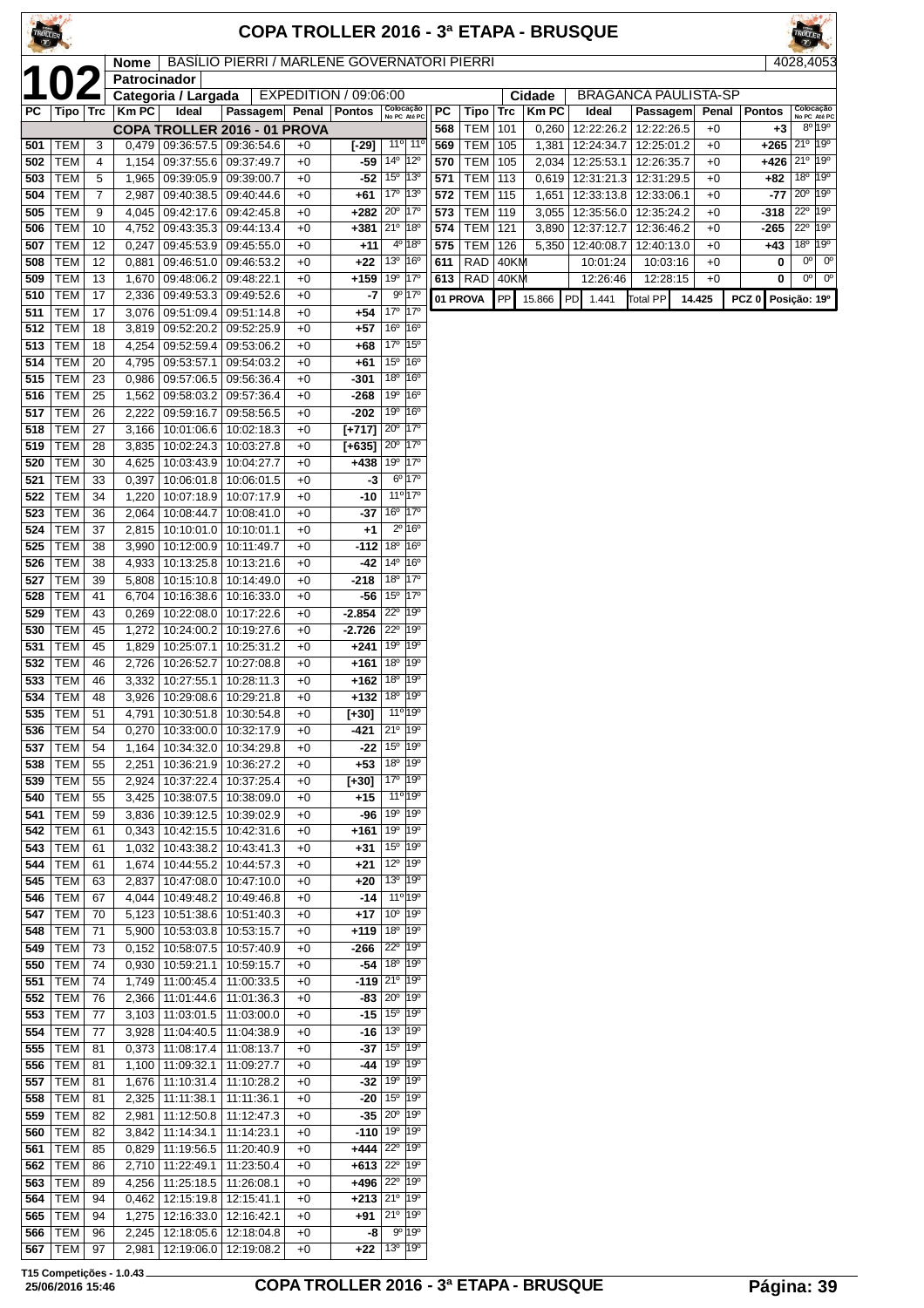| TROLLER    |                          |            |                |                                                         |                                                  |              |                                                              |                                            |                                                        |            |                         |              |                | COPA TROLLER 2016 - 3ª ETAPA - BRUSQUE |                      |              |                     |                                                   |
|------------|--------------------------|------------|----------------|---------------------------------------------------------|--------------------------------------------------|--------------|--------------------------------------------------------------|--------------------------------------------|--------------------------------------------------------|------------|-------------------------|--------------|----------------|----------------------------------------|----------------------|--------------|---------------------|---------------------------------------------------|
|            |                          |            | Nome           |                                                         | TOMAS EDSON CALDEIRA / TIAGO NOVAES MATHIAS      |              |                                                              |                                            |                                                        |            |                         |              |                |                                        |                      |              |                     | 4120,4123                                         |
|            |                          |            | Patrocinador   | Categoria / Largada                                     |                                                  |              | EXPEDITION / 09:07:00                                        |                                            |                                                        |            |                         |              | Cidade         | <b>SAO PAULO-SP</b>                    |                      |              |                     |                                                   |
| РC         |                          | Tipo   Trc | Km PC          | Ideal                                                   | Passagem                                         | <b>Penal</b> | <b>Pontos</b>                                                |                                            | Colocação<br>No PC Até PC                              | PC         | Tipo                    | Trc          | <b>KmPC</b>    | Ideal                                  | Passagem             | Penal        | <b>Pontos</b>       | Colocação<br>No PC Até PC                         |
|            |                          |            |                |                                                         | COPA TROLLER 2016 - 01 PROVA                     |              |                                                              |                                            |                                                        | 568        | <b>TEM</b>              | 101          | 0,260          | 12:23:26.2                             | 12:23:40.2           | $+0$         | +140                | 19º 22º                                           |
| 501<br>502 | <b>TEM</b><br><b>TEM</b> | 3<br>4     | 1,154          | 09:38:55.6                                              | $0,479$ 09:37:57.5 09:38:05.2<br>09:39:13.2      | $+0$<br>$+0$ | +77<br>$+176$ 20° 20°                                        | 17º 17º                                    |                                                        | 569<br>570 | TEM   105<br><b>TEM</b> | 105          | 1,381<br>2,034 | 12:25:34.7   12:25:51.2<br>12:26:53.1  | 12:27:00.7           | $+0$<br>$+0$ | $+165 19°$<br>$+76$ | $22^{\circ}$<br>18 <sup>o</sup><br>$22^{\circ}$   |
| 503        | <b>TEM</b>               | 5          | 1,965          |                                                         | 09:40:05.9 09:40:54.6                            | $+0$         | $+487$                                                       | 22° 21°                                    |                                                        | 571        | <b>TEM</b>              | 113          |                | 0,619   12:32:21.3   12:32:43.7        |                      | $+0$         | $+224$              | $22^{\circ}$<br>$22^{\circ}$                      |
| 504<br>505 | <b>TEM</b><br><b>TEM</b> | 7<br>9     | 2,987<br>4,045 |                                                         | 09:41:38.5 09:42:37.2<br>09:43:17.6   09:44:24.9 | $+0$<br>$+0$ | $+587$<br>$+673$ 23° 22°                                     | 23° 22°                                    |                                                        | 572<br>573 | <b>TEM</b><br>TEM       | 115<br>119   | 1,651<br>3,055 | 12:34:13.8   12:34:21.5<br>12:36:56.0  | 12:37:13.5           | $+0$<br>$+0$ | $+77$<br>$+175$     | $22^{\circ}$<br>19°<br>21º 22º                    |
| 506        | <b>TEM</b>               | 10         | 4,752          |                                                         | 09:44:35.3 09:45:49.9                            | $+0$         | $+746$                                                       | 23° 22°                                    |                                                        | 574        | TEM                     | 121          | 3,890          | 12:38:12.7                             | 12:38:31.2           | $+0$         | $+185$              | 20°<br>$22^{\circ}$                               |
| 507        | <b>TEM</b>               | 12         | 0,247          | 09:46:53.9                                              | 09:48:11.4                                       | $+0$         | $+775$ 23 <sup>°</sup> 23 <sup>°</sup>                       |                                            |                                                        | 575        | <b>TEM</b>              | 126          | 5,350          | 12:41:08.7                             | 12:42:03.2           | $+0$         | +545                | $22^{\circ}$<br>$22^{\circ}$                      |
| 508<br>509 | <b>TEM</b><br><b>TEM</b> | 12<br>13   | 0,881          | 1,670 09:49:06.2                                        | 09:47:51.0 09:49:05.2<br> 09:50:19.4             | $+0$<br>$+0$ | $+742   23^{\circ}   23^{\circ}$<br>$+732$ 23° 23°           |                                            |                                                        | 611<br>613 | RAD<br>RAD              | 40KM<br>40KM |                | 10:06:23<br>12:27:08                   | 10:08:03<br>12:29:28 | $+0$<br>$+0$ | 0<br>0              | $0o$ 0 <sup>o</sup><br>$0^{\circ}$<br>$0^{\circ}$ |
| 510        | <b>TEM</b>               | 17         | 2,336          | 09:50:53.3                                              | 09:53:15.9                                       | $+0$         | $+1.426$ $22^{\circ}$ $23^{\circ}$                           |                                            |                                                        |            | 01 PROVA                | PP           | 70.928         | PD<br>7.586                            | <b>Total PP</b>      | 63.342       | PCZ <sub>1</sub>    | Posição: 22º                                      |
| 511        | TEM                      | 17         | 3,076          | 09:52:09.4                                              | 09:54:51.2                                       | $+0$         | $+1.618$ $22^{\circ}$ $22^{\circ}$                           |                                            |                                                        |            |                         |              |                |                                        |                      |              |                     |                                                   |
| 512<br>513 | <b>TEM</b><br><b>TEM</b> | 18<br>18   | 3,819<br>4,254 | 09:53:20.2                                              | 09:57:08.6<br>09:53:59.4 09:57:46.7              | $+0$<br>$+0$ | $+2.284$ $22^{\circ}$ $22^{\circ}$<br>$+2.273$ 22° 22°       |                                            |                                                        |            |                         |              |                |                                        |                      |              |                     |                                                   |
| 514        | <b>TEM</b>               | 20         | 4,795          | 09:54:57.1                                              | 09:58:51.8                                       | $+0$         | $+2.347$ 22 <sup>°</sup> 22 <sup>°</sup>                     |                                            |                                                        |            |                         |              |                |                                        |                      |              |                     |                                                   |
| 515        | <b>TEM</b>               | 23         | 0,986          | 09:58:06.5                                              | 10:02:30.8                                       | $+0$         | $+2.643$ $22^{\circ}$ $22^{\circ}$                           |                                            |                                                        |            |                         |              |                |                                        |                      |              |                     |                                                   |
| 516<br>517 | <b>TEM</b><br><b>TEM</b> | 25<br>26   | 1,562<br>2,222 | 10:00:16.7                                              | 09:59:03.2   10:03:49.5<br>10:05:21.0            | $+0$<br>$+0$ | $+2.863$ 21 <sup>°</sup> 22 <sup>°</sup><br>$+3.043$ 22° 22° |                                            |                                                        |            |                         |              |                |                                        |                      |              |                     |                                                   |
| 518        | <b>TEM</b>               | 27         |                | 3,166 10:02:06.6                                        | 10:07:07.1                                       | $+0$         | $+3.005$ 22° 22°                                             |                                            |                                                        |            |                         |              |                |                                        |                      |              |                     |                                                   |
| 519        | <b>TEM</b>               | 28         | 3,835          | 10:03:24.3                                              | 10:08:20.5                                       | $+0$         | $+2.962$ $22^{\circ}$ $22^{\circ}$                           |                                            |                                                        |            |                         |              |                |                                        |                      |              |                     |                                                   |
| 520<br>521 | <b>TEM</b><br><b>TEM</b> | 30<br>33   | 4,625<br>0,397 | 10:04:43.9<br>10:07:01.8                                | 10:09:47.2<br>10:12:10.1                         | $+0$<br>$+0$ | $+3.033$ $22^{\circ}$ $22^{\circ}$<br>$+3.083$ 22° 22°       |                                            |                                                        |            |                         |              |                |                                        |                      |              |                     |                                                   |
| 522        | <b>TEM</b>               | 34         | 1,220          | 10:08:18.9                                              | 10:13:31.8                                       | $+0$         | $+3.129$ $22^{\circ}$ $22^{\circ}$                           |                                            |                                                        |            |                         |              |                |                                        |                      |              |                     |                                                   |
| 523        | TEM                      | 36         |                | 2,064   10:09:44.7   10:14:54.0                         |                                                  | $+0$         | $+3.093$ 22° 22°<br>$+3.053$ 22° 22°                         |                                            |                                                        |            |                         |              |                |                                        |                      |              |                     |                                                   |
| 524<br>525 | <b>TEM</b><br><b>TEM</b> | 37<br>38   | 2,815<br>3,990 | 10:11:01.0<br>10:13:00.9                                | 10:16:06.3<br>10:19:20.5                         | $+0$<br>$+0$ | $[+3.796]$ $22^{\circ}$ $22^{\circ}$                         |                                            |                                                        |            |                         |              |                |                                        |                      |              |                     |                                                   |
| 526        | <b>TEM</b>               | 38         |                | 4,933   10:14:25.8                                      | 10:20:38.2                                       | $+0$         | $[+3.724]$ $22^{\circ}$ $22^{\circ}$                         |                                            |                                                        |            |                         |              |                |                                        |                      |              |                     |                                                   |
| 527        | <b>TEM</b>               | 39         | 5,808          | 10:16:10.8                                              | 10:21:59.0                                       | $+0$         | $+3.482   22^{\circ}   22^{\circ}$<br>$+3.480$ 22° 22°       |                                            |                                                        |            |                         |              |                |                                        |                      |              |                     |                                                   |
| 528<br>529 | <b>TEM</b><br><b>TEM</b> | 41<br>43   | 0,269          | 6,704   10:17:38.6<br>10:23:08.0                        | 10:23:26.6<br>10:24:38.7                         | $+0$<br>$+0$ | $+907$ 21° 22°                                               |                                            |                                                        |            |                         |              |                |                                        |                      |              |                     |                                                   |
| 530        | <b>TEM</b>               | 45         | 1,272          | 10:25:00.2                                              | 10:27:02.8                                       | $+0$         | $+1.226$ $21^{\circ}$ $22^{\circ}$                           |                                            |                                                        |            |                         |              |                |                                        |                      |              |                     |                                                   |
| 531<br>532 | <b>TEM</b><br><b>TEM</b> | 45<br>46   | 1,829<br>2,726 | 10:26:07.1<br>10:27:52.7                                | 10:28:02.5<br>10:29:29.3                         | $+0$<br>$+0$ | $+1.154$ 22° 22°<br>$+966$ $22^{\circ}$ $22^{\circ}$         |                                            |                                                        |            |                         |              |                |                                        |                      |              |                     |                                                   |
| 533        | <b>TEM</b>               | 46         |                | 3,332   10:28:55.1                                      | 10:30:22.1                                       | $+0$         | $+870$ 22° 22°                                               |                                            |                                                        |            |                         |              |                |                                        |                      |              |                     |                                                   |
| 534        | TEM                      | 48         |                | 3,926   10:30:08.6   10:31:20.3                         |                                                  | $+0$         | $+717$ 22 <sup>°</sup> 22 <sup>°</sup>                       |                                            |                                                        |            |                         |              |                |                                        |                      |              |                     |                                                   |
| 535<br>536 | <b>TEM</b><br>TEM        | 51<br>54   |                | 4,791   10:31:51.8   10:32:50.9<br>$0,270$   10:34:00.0 | 10:34:22.5                                       | $+0$<br>$+0$ | $+591$ 21° 22°<br>$+225$ 20° 22°                             |                                            |                                                        |            |                         |              |                |                                        |                      |              |                     |                                                   |
| 537        | <b>TEM</b>               | 54         |                | 1,164   10:35:32.0                                      | 10:35:36.2                                       | +0           | $+42$                                                        | 20° 22°                                    |                                                        |            |                         |              |                |                                        |                      |              |                     |                                                   |
| 538        | TEM                      | 55         |                | 2,251   10:37:21.9   10:37:19.5                         |                                                  | $+0$         | $[-24]$                                                      | 17 <sup>0</sup> 22 <sup>0</sup>            |                                                        |            |                         |              |                |                                        |                      |              |                     |                                                   |
| 539<br>540 | <b>TEM</b><br><b>TEM</b> | 55<br>55   |                | 2,924   10:38:22.4<br>3,425   10:39:07.5                | 10:38:26.1<br>10:39:20.9                         | $+0$<br>$+0$ | $+37$<br>$+134$ $20^{\circ}$ $22^{\circ}$                    | 19 <sup>°</sup> 22 <sup>°</sup>            |                                                        |            |                         |              |                |                                        |                      |              |                     |                                                   |
| 541        | <b>TEM</b>               | 59         |                | 3,836   10:40:12.5                                      | 10:40:16.9                                       | $+0$         | $+44$                                                        | 12º 22º                                    |                                                        |            |                         |              |                |                                        |                      |              |                     |                                                   |
| 542        | <b>TEM</b>               | 61         |                | $0,343$ 10:43:15.5                                      | 10:42:39.0                                       | $+0$         | $-365$ 22° 22°                                               |                                            |                                                        |            |                         |              |                |                                        |                      |              |                     |                                                   |
| 543<br>544 | <b>TEM</b><br><b>TEM</b> | 61<br>61   |                | 1,032   10:44:38.2   10:44:30.0<br>1,674 10:45:55.2     | 10:45:41.3                                       | $+0$<br>$+0$ | $-82$<br>$-139$ $20^{\circ}$ $22^{\circ}$                    | 18° 22°                                    |                                                        |            |                         |              |                |                                        |                      |              |                     |                                                   |
| 545        | <b>TEM</b>               | 63         |                | 2,837   10:48:08.0   10:47:53.6                         |                                                  | $+0$         | $-144$                                                       | 19º 22º                                    |                                                        |            |                         |              |                |                                        |                      |              |                     |                                                   |
| 546        | TEM                      | 67         |                | 4,044   10:50:48.2                                      | 10:51:09.6                                       | $+0$         | $+214 21^{\circ}22^{\circ}$                                  |                                            |                                                        |            |                         |              |                |                                        |                      |              |                     |                                                   |
| 547<br>548 | <b>TEM</b><br><b>TEM</b> | 70<br>71   |                | 5,123   10:52:38.6<br>5,900 10:54:03.8                  | 10:52:49.5<br>10:54:07.6                         | $+0$<br>$+0$ | $+109$ 19 <sup>°</sup> 22 <sup>°</sup><br>+38                | 13º 22º                                    |                                                        |            |                         |              |                |                                        |                      |              |                     |                                                   |
| 549        | TEM                      | 73         |                | $0,152$   10:59:07.5                                    | 10:58:48.9                                       | $+0$         | -186                                                         | 21º 22º                                    |                                                        |            |                         |              |                |                                        |                      |              |                     |                                                   |
| 550        | TEM                      | 74         |                | $0,930$   11:00:21.1                                    | 11:00:25.3                                       | $+0$         | +42                                                          | 16 <sup>°</sup> 22 <sup>°</sup>            |                                                        |            |                         |              |                |                                        |                      |              |                     |                                                   |
| 551<br>552 | <b>TEM</b><br><b>TEM</b> | 74<br>76   |                | 1,749   11:01:45.4<br>2,366   11:02:44.6                | 11:01:38.3<br>11:02:41.7                         | $+0$<br>$+0$ | -71  <br>$[-29]$ $\frac{16^{\circ}}{22^{\circ}}$             | 18 <sup>o</sup> 22 <sup>o</sup>            |                                                        |            |                         |              |                |                                        |                      |              |                     |                                                   |
| 553        | <b>TEM</b>               | 77         |                | $3,103$   11:04:01.5                                    | 11:03:56.7                                       | $+0$         | -48                                                          | 19º 22º                                    |                                                        |            |                         |              |                |                                        |                      |              |                     |                                                   |
| 554        | <b>TEM</b>               | 77         |                | 3,928   11:05:40.5                                      | 11:06:19.3                                       | $+0$         | $+388$                                                       | 22° 22°                                    |                                                        |            |                         |              |                |                                        |                      |              |                     |                                                   |
| 555<br>556 | TEM<br><b>TEM</b>        | 81<br>81   |                | $0,373$   11:09:17.4<br>1,100   11:10:32.1              | 11:09:17.4<br>11:10:32.7                         | $+0$<br>$+0$ | 0<br>+6                                                      |                                            | $1^{\circ}$ 22 $^{\circ}$<br>$9^{\circ}$ 22 $^{\circ}$ |            |                         |              |                |                                        |                      |              |                     |                                                   |
| 557        | <b>TEM</b>               | 81         |                | 1,676 11:11:31.4                                        | 11:11:30.9                                       | $+0$         | -5                                                           |                                            | 4º 22º                                                 |            |                         |              |                |                                        |                      |              |                     |                                                   |
| 558        | <b>TEM</b>               | 81         |                | 2,325   11:12:38.1                                      | 11:12:38.0                                       | $+0$         | -1                                                           |                                            | $1^{\circ}$ 22 $^{\circ}$                              |            |                         |              |                |                                        |                      |              |                     |                                                   |
| 559<br>560 | <b>TEM</b><br><b>TEM</b> | 82<br>82   |                | 2,981   11:13:50.8<br>3,842   11:15:34.1                | 11:13:45.8<br>11:15:44.7                         | $+0$<br>$+0$ | $-50$<br>$+106$                                              | 21° 22°<br>18 <sup>o</sup> 22 <sup>o</sup> |                                                        |            |                         |              |                |                                        |                      |              |                     |                                                   |
| 561        | <b>TEM</b>               | 85         |                | $0,829$   11:20:56.5                                    | 11:21:00.7                                       | $+0$         | +42                                                          | 16° 22°                                    |                                                        |            |                         |              |                |                                        |                      |              |                     |                                                   |
| 562        | <b>TEM</b>               | 86         |                | 2,710 11:23:49.1                                        | 11:23:57.1                                       | $+0$         | $+80$   19 $^{\circ}$ 22 $^{\circ}$                          |                                            |                                                        |            |                         |              |                |                                        |                      |              |                     |                                                   |
| 563<br>564 | <b>TEM</b><br><b>TEM</b> | 89<br>94   |                | 4,256   11:26:18.5<br>0,462   12:16:19.8   12:16:57.0   | 11:26:19.8                                       | $+0$<br>$+0$ | $[+13]$ $\sqrt{13^\circ 2^{2^\circ}}$<br>$+372$ 22° 22°      |                                            |                                                        |            |                         |              |                |                                        |                      |              |                     |                                                   |
| 565        | <b>TEM</b>               | 94         |                | 1,275   12:17:33.0   12:18:02.5                         |                                                  | $+0$         | $+295$ 22° 22°                                               |                                            |                                                        |            |                         |              |                |                                        |                      |              |                     |                                                   |

 TEM 96 2,245 12:19:05.6 12:19:14.1 +0 **+85** 22º 22º TEM 97 12:20:06.0 12:20:22.2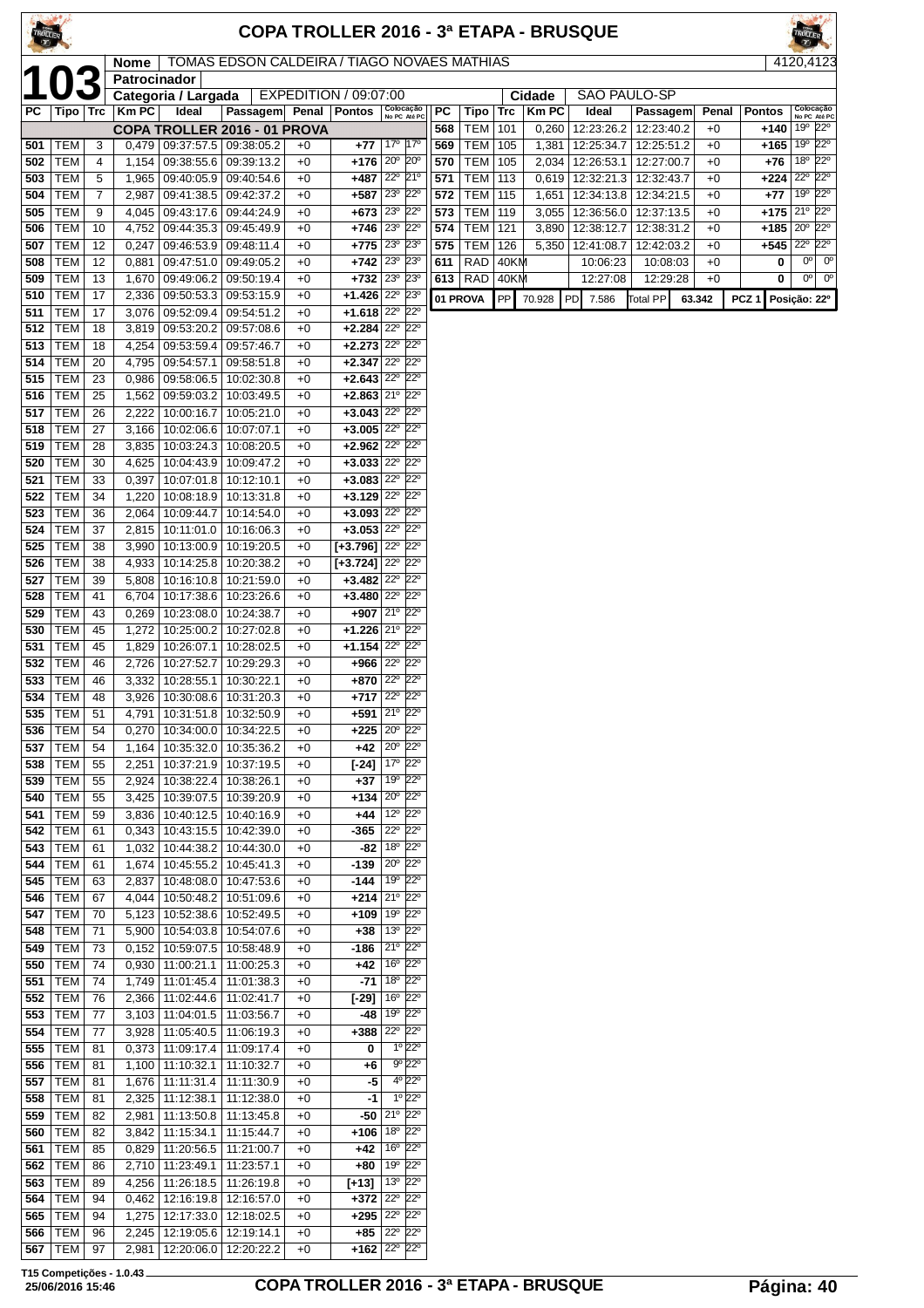| TROLLER    |                          |                     |                             |                                                                    |                                                      |              |                       |                                    |                                  |            |                          |              |                | COPA TROLLER 2016 - 3ª ETAPA - BRUSQUE |                      |              |                  |                             |                            |
|------------|--------------------------|---------------------|-----------------------------|--------------------------------------------------------------------|------------------------------------------------------|--------------|-----------------------|------------------------------------|----------------------------------|------------|--------------------------|--------------|----------------|----------------------------------------|----------------------|--------------|------------------|-----------------------------|----------------------------|
|            |                          |                     | <b>Nome</b><br>Patrocinador |                                                                    | VLADIMIR MELLO SCARLASSARA / MÁRCIA REGINA GONÇALVES |              |                       |                                    |                                  |            |                          |              |                |                                        |                      |              |                  | 4140,4086                   |                            |
|            |                          |                     |                             | Categoria / Largada                                                |                                                      |              | EXPEDITION / 09:08:00 |                                    |                                  |            |                          |              | Cidade         | <b>VALINHOS-SP</b>                     |                      |              |                  |                             |                            |
| PC         | Tipo   Trc               |                     | <b>Km PC</b>                | Ideal                                                              | Passagem Penal                                       |              | <b>Pontos</b>         | Colocação<br>No PC Até PC          |                                  | PC         | Tipo                     | Trc          | <b>KmPC</b>    | Ideal                                  | Passagem             | Penal        | <b>Pontos</b>    | Colocação<br>No PC Até PC   |                            |
| 501        | TEM                      | 3                   |                             | $0,479$   09:38:57.5   09:38:59.1                                  | COPA TROLLER 2016 - 01 PROVA                         | $+0$         | +16                   | 6°                                 | $6^{\circ}$                      | 568<br>569 | <b>TEM</b><br>TEM        | 101<br>105   | 0,260<br>1,381 | 12:24:26.2   12:24:26.2<br>12:26:34.7  | 12:26:37.0           | $+0$<br>$+0$ | 0<br>+23         | $3^{\circ}$<br>$12^{\circ}$ | $5^{\circ}$<br>$5^{\circ}$ |
| 502        | <b>TEM</b>               | 4                   |                             | 1,154   09:39:55.6   09:39:58.3                                    |                                                      | $+0$         | $+27$                 | 90                                 | 6 <sup>o</sup>                   | 570        | <b>TEM</b>               | 105          | 2,034          | 12:27:53.1   12:27:54.0                |                      | $+0$         | +9               | 7º                          | $5^{\rm o}$                |
| 503        | <b>TEM</b>               | 5                   |                             | 1,965   09:41:05.9   09:41:06.5                                    |                                                      | $+0$         | +6                    | $7^\circ$                          | $7^{\circ}$                      | 571        | <b>TEM</b>               | 113          | 0,619          | 12:33:21.3   12:33:21.8                |                      | $+0$         | $+5$             | $5^{\circ}$                 | $5^{\circ}$                |
| 504<br>505 | <b>TEM</b><br><b>TEM</b> | $\overline{7}$<br>9 | 2,987                       | 09:42:38.5   09:42:40.0<br>4,045   09:44:17.6   09:44:18.9         |                                                      | $+0$<br>$+0$ | $+15$<br>$+13$        | 90<br>$8^{\circ}$                  | $7^{\circ}$<br>$7^{\rm o}$       | 572<br>573 | TEM<br>TEM               | 115<br>119   | 1,651<br>3.055 | 12:35:13.8   12:35:14.6<br>12:37:56.0  | 12:37:56.9           | $+0$<br>$+0$ | +8<br>+9         | $9^{\circ}$<br>11°          | $5^{\circ}$<br>$5^{\circ}$ |
| 506        | <b>TEM</b>               | 10                  | 4,752                       | 09:45:35.3                                                         | 09:45:36.6                                           | $+0$         | $+13$                 | $6^{\circ}$                        | $5^{\circ}$                      | 574        | <b>TEM</b>               | 121          | 3,890          | 12:39:12.7                             | 12:39:14.0           | $+0$         | +13              | $8^{\circ}$                 | $5^{\circ}$                |
| 507        | <b>TEM</b>               | 12                  | 0,247                       | 09:47:53.9 09:48:02.3                                              |                                                      | $+0$         | $[+84]$               | $14^{\circ}$                       | $7^{\circ}$                      | 575        | <b>TEM</b>               | 126          | 5,350          | 12:42:08.7                             | 12:42:09.7           | $+0$         | +10              | 10 <sup>o</sup>             | $5^{\circ}$                |
| 508        | TEM<br><b>TEM</b>        | 12<br>13            | 0,881                       | 09:48:51.0 09:48:51.4                                              |                                                      | $+0$<br>$+0$ | +4                    | $6^{\circ}$<br>6°                  | $7^{\circ}$<br>$6^{\circ}$       | 611<br>613 | <b>RAD</b><br><b>RAD</b> | 40KM<br>40KM |                | 10:02:17                               | 10:04:09<br>12:30:08 | $+0$<br>$+0$ | 0<br>0           | $0^{\circ}$<br>$0^{\circ}$  | $0^{\circ}$<br>$0^{\circ}$ |
| 509<br>510 | <b>TEM</b>               | 17                  | 1,670<br>2,336              | 09:50:06.2 09:50:06.4<br>  09:51:53.3   09:51:53.0                 |                                                      | $+0$         | $+2$<br>-3            | 40                                 | 6 <sup>o</sup>                   | 01 PROVA   |                          | PP           | 1.117          | 12:28:21<br>PD<br>214                  | <b>Total PP</b>      | 903          | PCZ <sub>2</sub> | Posição: 6º                 |                            |
| 511        | <b>TEM</b>               | 17                  | 3,076                       | 09:53:09.4                                                         | 09:53:09.7                                           | $+0$         | +3                    | 6°                                 | 5 <sup>o</sup>                   |            |                          |              |                |                                        |                      |              |                  |                             |                            |
| 512        | <b>TEM</b>               | 18                  |                             | 3,819 09:54:20.2 09:54:20.3                                        |                                                      | $+0$         | $+1$                  | $2^{\circ}$                        | $5^{\circ}$                      |            |                          |              |                |                                        |                      |              |                  |                             |                            |
| 513<br>514 | <b>TEM</b><br><b>TEM</b> | 18<br>20            | 4,795                       | 4,254   09:54:59.4   09:54:59.7<br>09:55:57.1                      | 09:55:57.9                                           | $+0$<br>$+0$ | $+3$<br>+8            | $6^{\circ}$<br>$7^\circ$           | $5^{\circ}$<br>$5^{\circ}$       |            |                          |              |                |                                        |                      |              |                  |                             |                            |
| 515        | <b>TEM</b>               | 23                  |                             | $0,986$   09:59:06.5   09:59:07.6                                  |                                                      | $+0$         | +11                   | $6^{\circ}$                        | $5^{\circ}$                      |            |                          |              |                |                                        |                      |              |                  |                             |                            |
| 516        | <b>TEM</b>               | 25                  | 1,562                       | 10:00:03.2   10:00:04.2                                            |                                                      | $+0$         | +10                   | $5^{\circ}$                        | $5^{\rm o}$                      |            |                          |              |                |                                        |                      |              |                  |                             |                            |
| 517<br>518 | <b>TEM</b><br><b>TEM</b> | 26<br>27            | 2.222<br>3.166              | 10:01:16.7   10:01:18.0<br>10:03:06.6                              | 10:03:08.3                                           | $+0$<br>$+0$ | $+13$<br>$+17$        | 90<br>$13^{\circ}$                 | $5^{\circ}$<br>$5^{\circ}$       |            |                          |              |                |                                        |                      |              |                  |                             |                            |
| 519        | <b>TEM</b>               | 28                  | 3,835                       | 10:04:24.3   10:04:26.1                                            |                                                      | $+0$         | $+18$                 | 11°                                | $5^{\circ}$                      |            |                          |              |                |                                        |                      |              |                  |                             |                            |
| 520        | <b>TEM</b>               | 30                  | 4,625                       | 10:05:43.9   10:05:45.5                                            |                                                      | $+0$         | $+16$                 | $9^{\circ}$                        | $5^{\circ}$                      |            |                          |              |                |                                        |                      |              |                  |                             |                            |
| 521        | <b>TEM</b>               | 33                  | 0,397                       | 10:08:01.8                                                         | 10:08:03.9                                           | $+0$         | +21                   | $12^{\circ}$<br>13 <sup>o</sup>    | $5^{\rm o}$<br>5 <sup>o</sup>    |            |                          |              |                |                                        |                      |              |                  |                             |                            |
| 522<br>523 | <b>TEM</b><br><b>TEM</b> | 34<br>36            | 1,220<br>2,064              | 10:09:18.9   10:09:20.8<br>10:10:44.7   10:10:45.4                 |                                                      | $+0$<br>$+0$ | +19<br>+7             | 10 <sup>o</sup>                    | $5^{\circ}$                      |            |                          |              |                |                                        |                      |              |                  |                             |                            |
| 524        | <b>TEM</b>               | 37                  | 2,815                       | 10:12:01.0   10:12:01.9                                            |                                                      | $+0$         | +9                    | 80                                 | $5^{\circ}$                      |            |                          |              |                |                                        |                      |              |                  |                             |                            |
| 525        | <b>TEM</b>               | 38                  | 3,990                       | 10:14:00.9   10:14:02.0                                            |                                                      | $+0$         | $+11$                 | $8^{\circ}$                        | $5^{\circ}$                      |            |                          |              |                |                                        |                      |              |                  |                             |                            |
| 526<br>527 | <b>TEM</b><br><b>TEM</b> | 38<br>39            | 4,933<br>5,808              | 10:15:25.8<br>10:17:10.8   10:17:12.0                              | 10:15:27.0                                           | $+0$<br>$+0$ | +12<br>+12            | $7^\circ$<br>10 <sup>o</sup>       | $5^{\circ}$<br>$5^{\circ}$       |            |                          |              |                |                                        |                      |              |                  |                             |                            |
| 528        | <b>TEM</b>               | 41                  | 6,704                       | 10:18:38.6                                                         | 10:18:39.3                                           | $+0$         | $+7$                  | 30                                 | $5^{\circ}$                      |            |                          |              |                |                                        |                      |              |                  |                             |                            |
| 529        | <b>TEM</b>               | 43                  | 0,269                       | 10:24:08.0                                                         | 10:24:09.5                                           | $+0$         | $+15$                 | 90                                 | $5^{\circ}$                      |            |                          |              |                |                                        |                      |              |                  |                             |                            |
| 530        | TEM                      | 45                  | 1,272                       | 10:26:00.2   10:26:01.4                                            |                                                      | $+0$         | $+12$                 | $12^{\circ}$<br>80                 | $5^{\circ}$<br>$5^{\circ}$       |            |                          |              |                |                                        |                      |              |                  |                             |                            |
| 531<br>532 | <b>TEM</b><br>TEM        | 45<br>46            | 1,829<br>2,726              | 10:27:07.1<br>10:28:52.7   10:28:55.5                              | 10:27:09.5                                           | $+0$<br>$+0$ | $+24$<br>[+28]        | 13 <sup>o</sup>                    | $5^{\circ}$                      |            |                          |              |                |                                        |                      |              |                  |                             |                            |
| 533        | <b>TEM</b>               | 46                  | 3,332                       | 10:29:55.1                                                         | 10:29:55.6                                           | $+0$         | +5                    | $8^{\circ}$                        | $5^{\circ}$                      |            |                          |              |                |                                        |                      |              |                  |                             |                            |
| 534        | TEM                      | 48                  |                             | 3,926   10:31:08.6   10:31:10.3                                    |                                                      | $+0$         | +17                   | 10 <sup>o</sup>                    | $5^{\circ}$                      |            |                          |              |                |                                        |                      |              |                  |                             |                            |
| 535<br>536 | TEM  <br>TEM             | 51<br>54            | 0,270                       | 4,791   10:32:51.8   10:32:52.5<br>10:35:00.0   10:35:00.0         |                                                      | $+0$<br>$+0$ | +7<br>0               | $5^{\circ}$<br>$1^{\circ}$         | $5^{\circ}$<br>$5^{\circ}$       |            |                          |              |                |                                        |                      |              |                  |                             |                            |
| 537        | <b>TEM</b>               | 54                  | 1,164                       | 10:36:32.0   10:36:34.6                                            |                                                      | $+0$         | +26                   | 16 <sup>o</sup>                    | $5^{\circ}$                      |            |                          |              |                |                                        |                      |              |                  |                             |                            |
| 538        | <b>TEM</b>               | 55                  | 2,251                       |                                                                    | 10:38:21.9   10:38:24.2                              | $+0$         | $+23$                 | 15 <sup>0</sup>                    | $5^{\circ}$                      |            |                          |              |                |                                        |                      |              |                  |                             |                            |
| 539<br>540 | <b>TEM</b><br>TEM        | 55<br>55            | 2,924<br>3,425              | 10:39:22.4   10:39:24.0<br>10:40:07.5   10:40:09.6                 |                                                      | $+0$<br>$+0$ | +16<br>+21            | $12^{\circ}$<br>$12^{\circ}$       | $5^{\circ}$<br>$5^{\circ}$       |            |                          |              |                |                                        |                      |              |                  |                             |                            |
| 541        | <b>TEM</b>               | 59                  | 3,836                       | 10:41:12.5   10:41:17.1                                            |                                                      | $+0$         | $[+46]$               | 13 <sup>o</sup>                    | $5^{\rm o}$                      |            |                          |              |                |                                        |                      |              |                  |                             |                            |
| 542        | <b>TEM</b>               | 61                  |                             | 0,343 10:44:15.5 10:44:17.7                                        |                                                      | $+0$         | +22                   | 16 <sup>o</sup>                    | $5^{\circ}$                      |            |                          |              |                |                                        |                      |              |                  |                             |                            |
| 543        | <b>TEM</b>               | 61                  | 1,032                       | 10:45:38.2   10:45:40.7                                            |                                                      | $+0$         | +25                   | 13 <sup>o</sup>                    | $5^{\circ}$                      |            |                          |              |                |                                        |                      |              |                  |                             |                            |
| 544<br>545 | <b>TEM</b><br>TEM        | 61<br>63            | 1,674<br>2,837              | 10:46:55.2<br>10:49:08.0   10:49:10.8                              | 10:46:58.3                                           | $+0$<br>$+0$ | $+31$<br>$[+28]$      | 16 <sup>o</sup><br>$14^{\circ}$    | $5^{\circ}$<br>$6^{\circ}$       |            |                          |              |                |                                        |                      |              |                  |                             |                            |
| 546        | <b>TEM</b>               | 67                  | 4,044                       | 10:51:48.2 10:51:51.0                                              |                                                      | $+0$         | $[-28]$               | 14 <sup>°</sup>                    | $6^{\rm o}$                      |            |                          |              |                |                                        |                      |              |                  |                             |                            |
| 547        | <b>TEM</b>               | 70                  |                             | 5,123   10:53:38.6   10:53:41.8                                    |                                                      | $+0$         | +32                   | 15 <sup>o</sup>                    | $6^{\circ}$                      |            |                          |              |                |                                        |                      |              |                  |                             |                            |
| 548<br>549 | TEM<br><b>TEM</b>        | 71<br>73            | 0,152                       | 5,900   10:55:03.8   10:55:08.1<br> 11:00:07.5                     | 11:00:11.9                                           | $+0$<br>$+0$ | +43<br>+44            | 15 <sup>o</sup><br>13 <sup>o</sup> | $6^{\circ}$<br>6 <sup>o</sup>    |            |                          |              |                |                                        |                      |              |                  |                             |                            |
| 550        | <b>TEM</b>               | 74                  |                             | $0,930$   11:01:21.1                                               | 11:01:21.4                                           | $+0$         | $+3$                  | 80                                 | 6 <sup>o</sup>                   |            |                          |              |                |                                        |                      |              |                  |                             |                            |
| 551        | <b>TEM</b>               | 74                  |                             | 1,749   11:02:45.4                                                 | 11:02:45.9                                           | $+0$         | $+5$                  | $6^{\circ}$                        | 6 <sup>o</sup>                   |            |                          |              |                |                                        |                      |              |                  |                             |                            |
| 552<br>553 | <b>TEM</b><br><b>TEM</b> | 76<br>77            |                             | 2,366   11:03:44.6   11:03:45.6<br>3,103   11:05:01.5   11:05:01.8 |                                                      | $+0$<br>$+0$ | +10<br>$+3$           | $8^{\circ}$<br>$6^{\circ}$         | 6 <sup>o</sup><br>6 <sup>o</sup> |            |                          |              |                |                                        |                      |              |                  |                             |                            |
| 554        | TEM                      | 77                  | 3,928                       | 11:06:40.5                                                         | 11:06:41.5                                           | $+0$         | +10                   | 11°                                | 6 <sup>o</sup>                   |            |                          |              |                |                                        |                      |              |                  |                             |                            |
| 555        | TEM                      | 81                  |                             | 0,373   11:10:17.4                                                 | 11:10:19.3                                           | $+0$         | +19                   | 13 <sup>o</sup>                    | $6^{\circ}$                      |            |                          |              |                |                                        |                      |              |                  |                             |                            |
| 556        | <b>TEM</b>               | 81                  |                             | $1,100$   11:11:32.1                                               | 11:11:33.5                                           | $+0$         | +14                   | 13 <sup>o</sup>                    | 6 <sup>o</sup>                   |            |                          |              |                |                                        |                      |              |                  |                             |                            |
| 557<br>558 | TEM<br>TEM               | 81<br>81            | 2,325                       | 1,676   11:12:31.4  <br>11:13:38.1                                 | 11:12:33.1<br>11:13:39.5                             | $+0$<br>$+0$ | +17<br>+14            | $12^{\circ}$<br>$12^{\circ}$       | $6^{\circ}$<br>$6^{\circ}$       |            |                          |              |                |                                        |                      |              |                  |                             |                            |
| 559        | TEM                      | 82                  | 2,981                       | 11:14:50.8                                                         | 11:14:52.6                                           | $+0$         | +18                   | 13 <sup>o</sup>                    | 6 <sup>o</sup>                   |            |                          |              |                |                                        |                      |              |                  |                             |                            |
| 560        | TEM                      | 82                  | 3,842                       | 11:16:34.1                                                         | 11:16:35.2                                           | $+0$         | +11                   | $12^{\circ}$                       | 6 <sup>o</sup>                   |            |                          |              |                |                                        |                      |              |                  |                             |                            |
| 561<br>562 | <b>TEM</b><br><b>TEM</b> | 85<br>86            |                             | 0,829   11:21:56.5   11:21:56.9<br>2,710   11:24:49.1              | 11:24:49.2                                           | $+0$<br>$+0$ | +4<br>$+1$            | $7^\circ$<br>3 <sup>o</sup>        | 6 <sup>o</sup><br>$6^{\circ}$    |            |                          |              |                |                                        |                      |              |                  |                             |                            |
| 563        | <b>TEM</b>               | 89                  |                             | 4,256   11:27:18.5                                                 | 11:27:20.2                                           | $+0$         | +17                   | 18 <sup>o</sup>                    | 6 <sup>o</sup>                   |            |                          |              |                |                                        |                      |              |                  |                             |                            |
| 564        | TEM                      | 94                  | 0,462                       | 12:17:19.8   12:17:19.6                                            |                                                      | $+0$         | -2                    | 4º                                 | $6^{\circ}$                      |            |                          |              |                |                                        |                      |              |                  |                             |                            |
| 565<br>566 | TEM<br><b>TEM</b>        | 94<br>96            | 1,275                       | 12:18:33.0   12:18:33.1<br>2,245   12:20:05.6   12:20:06.7         |                                                      | $+0$<br>$+0$ | $+1$                  | 4º<br>$+11$ 10 <sup>°</sup>        | $6^{\circ}$<br>$6^{\circ}$       |            |                          |              |                |                                        |                      |              |                  |                             |                            |
|            |                          |                     |                             |                                                                    |                                                      |              |                       |                                    |                                  |            |                          |              |                |                                        |                      |              |                  |                             |                            |

TEM 97 2,981 12:21:06.0 12:21:06.6 +0 **+6** 6º 6º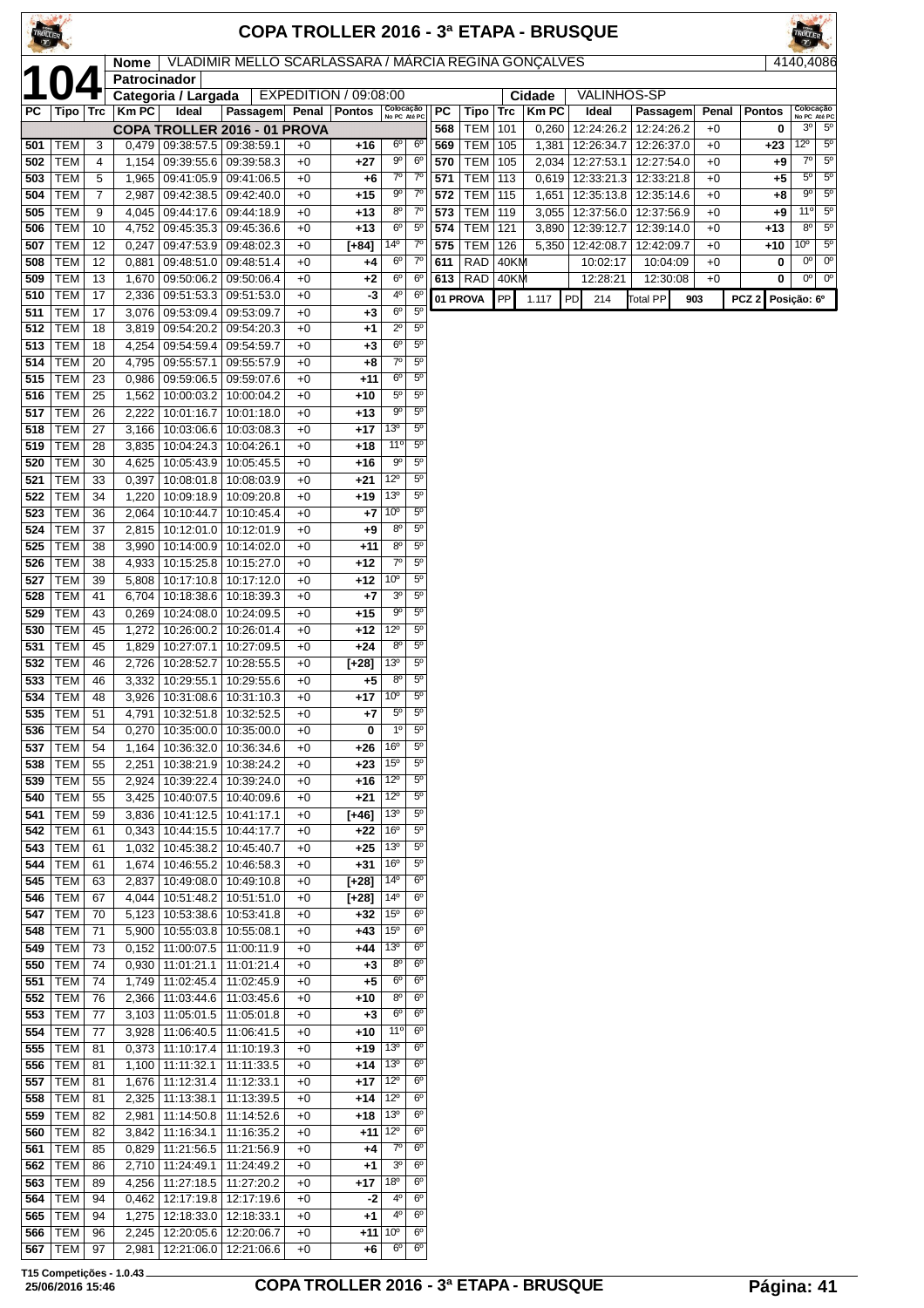| TROLLER <sup></sup> |                          |          |                      |                                                         |                                                |              |                                                          |                                                                    |                                                     |            |                          |            |                | <b>COPA TROLLER 2016 - 3ª ETAPA - BRUSQUE</b> |                          |              |                  |                                                                       |
|---------------------|--------------------------|----------|----------------------|---------------------------------------------------------|------------------------------------------------|--------------|----------------------------------------------------------|--------------------------------------------------------------------|-----------------------------------------------------|------------|--------------------------|------------|----------------|-----------------------------------------------|--------------------------|--------------|------------------|-----------------------------------------------------------------------|
|                     |                          |          | Nome<br>Patrocinador |                                                         | PAULO CESAR ALBUQUERQUE / PAULO ROBERTO HERZOG |              |                                                          |                                                                    |                                                     |            |                          |            |                |                                               |                          |              |                  | 4082,4002                                                             |
|                     |                          |          |                      | Categoria / Largada                                     |                                                |              | EXPEDITION / 09:09:00                                    |                                                                    |                                                     |            |                          |            | Cidade         | <b>CURITIBA-PR</b>                            |                          |              |                  |                                                                       |
| РC                  | Tipo   Trc               |          | <b>KmPC</b>          | Ideal                                                   | Passagem                                       | Penal        | <b>Pontos</b>                                            | Colocação<br>No PC Até PC                                          |                                                     | <b>PC</b>  | Tipo                     | <b>Trc</b> | <b>Km PC</b>   | Ideal                                         | Passagem                 | Penal        | <b>Pontos</b>    | Colocação<br>No PC Até PC                                             |
| 501                 | <b>TEM</b>               | 3        | 0,479                | 09:39:57.5                                              | COPA TROLLER 2016 - 01 PROVA<br>09:39:52.1     | $+0$         | $-54$                                                    | $14^{\circ}$                                                       | $ 14^{\circ}$                                       | 568<br>569 | <b>TEM</b><br>TEM        | 101<br>105 | 0,260<br>1,381 | 12:25:26.2<br>12:27:34.7                      | 12:25:29.3<br>12:27:34.5 | $+0$<br>$+0$ | +31<br>-2        | $14^{\circ}$ 20 $^{\circ}$<br>3º 20°                                  |
| 502                 | <b>TEM</b>               | 4        | 1,154                |                                                         | 09:40:55.6   09:40:45.6                        | $+0$         | $-100$                                                   | 17 <sup>°</sup>                                                    | 16°                                                 | 570        | <b>TEM</b>               | 105        | 2,034          | 12:28:53.1                                    | 12:28:44.2               | $+0$         | -89              | 19°<br>$20^{\circ}$                                                   |
| 503                 | <b>TEM</b>               | 5        | 1,965                | 09:42:05.9                                              | 09:41:45.7                                     | $+0$         | -202                                                     | 19°                                                                | $ 19^{\circ}$                                       | 571        | TEM                      | 113        | 0,619          | 12:34:21.3                                    | 12:34:20.1               | $+0$         | $-12$            | $20^{\circ}$<br>10 <sup>o</sup>                                       |
| 504                 | TEM                      | 7        | 2,987                |                                                         | 09:43:38.5 09:43:08.0                          | $+0$         | -305                                                     | 21°                                                                | $19^{\circ}$                                        | 572        | TEM                      | 115        | 1,651          | 12:36:13.8                                    | 12:36:06.2               | $+0$         | -76              | 18 <sup>o</sup><br>$20^{\circ}$                                       |
| 505                 | <b>TEM</b><br><b>TEM</b> | 9<br>10  | 4,045                | 09:45:17.6                                              | 09:44:42.7                                     | $+0$         | -349                                                     | $22^{\circ}$<br>22° 21°                                            | 19°                                                 | 573        | <b>TEM</b><br><b>TEM</b> | 119<br>121 | 3,055          | 12:38:56.0                                    | 12:38:51.0               | $+0$         | -50              | 20 <sup>o</sup><br>17 <sup>°</sup><br>$20^{\circ}$<br>13 <sup>°</sup> |
| 506<br>507          | <b>TEM</b>               | 12       | 4,752<br>0,247       | 09:46:35.3 09:45:55.6<br>09:48:53.9                     | 09:48:50.1                                     | $+0$<br>$+0$ | -397<br>-38                                              | 10° 20°                                                            |                                                     | 574<br>575 | <b>TEM</b>               | 126        | 3,890<br>5,350 | 12:40:12.7<br>12:43:08.7                      | 12:40:15.7<br>12:43:13.9 | $+0$<br>$+0$ | $[-30]$<br>$+52$ | $20^{\circ}$<br>19°                                                   |
| 508                 | <b>TEM</b>               | 12       | 0,881                | 09:49:51.0                                              | 09:49:46.8                                     | $+0$         | -42                                                      | 15° 20°                                                            |                                                     | 611        | <b>RAD</b>               | 40KM       |                | 10:07:43                                      | 10:09:11                 | $+0$         | 0                | $0^{\circ}$<br>$0^{\circ}$                                            |
| 509                 | <b>TEM</b>               | 13       | 1,670                | 09:51:06.2                                              | 09:51:07.0                                     | $+0$         | +8                                                       |                                                                    | $9°$ 20°                                            | 613        | <b>RAD</b>               | 40KM       |                | 12:28:53                                      | 12:31:05                 | $+0$         | 0                | $0^{\circ}$<br>0°                                                     |
| 510                 | <b>TEM</b>               | 17       | 2,336                | 09:52:53.3                                              | 09:52:50.5                                     | $+0$         | [-28]                                                    | $12^{\circ}$                                                       | 19°<br>1º 19º                                       | 01 PROVA   |                          | PP         | 22.405         | l PD<br>6.062                                 | <b>Total PP</b>          | 16.343       | PCZ <sub>1</sub> | Posição: 20°                                                          |
| 511<br>512          | <b>TEM</b><br><b>TEM</b> | 17<br>18 | 3,076<br>3,819       | 09:55:20.2                                              | 09:54:09.4   09:54:09.4<br>09:55:25.2          | $+0$<br>$+0$ | 0<br>$+50$                                               | 15 <sup>0</sup>                                                    | $ 18^{\circ}$                                       |            |                          |            |                |                                               |                          |              |                  |                                                                       |
| 513                 | <b>TEM</b>               | 18       | 4,254                | 09:55:59.4                                              | 09:56:03.2                                     | $+0$         | $+38$                                                    | $12^{\circ}$                                                       | 18°                                                 |            |                          |            |                |                                               |                          |              |                  |                                                                       |
| 514                 | <b>TEM</b>               | 20       | 4,795                | 09:56:57.1                                              | 09:56:56.8                                     | $+0$         | -3                                                       |                                                                    | $5^{\circ}$ 17 <sup><math>\overline{0}</math></sup> |            |                          |            |                |                                               |                          |              |                  |                                                                       |
| 515                 | <b>TEM</b>               | 23       | 0,986                | 10:00:06.5                                              | 09:59:35.2                                     | $+0$         | -313                                                     | 19 <sup>o</sup>                                                    | $17^\circ$                                          |            |                          |            |                |                                               |                          |              |                  |                                                                       |
| 516                 | <b>TEM</b><br><b>TEM</b> | 25       | 1,562                | 10:01:03.2<br>10:02:16.7                                | 10:06:11.1<br>10:07:06.2                       | $+0$         | $[-3.079]$<br>$[+2.895]$ 21 <sup>0</sup> 21 <sup>0</sup> | $22^{\circ}$                                                       | $20^{\circ}$                                        |            |                          |            |                |                                               |                          |              |                  |                                                                       |
| 517<br>518          | <b>TEM</b>               | 26<br>27 | 2,222<br>3,166       | 10:04:06.6                                              | 10:08:24.2                                     | $+0$<br>$+0$ | $+2.576$ 21 <sup>°</sup> 21 <sup>°</sup>                 |                                                                    |                                                     |            |                          |            |                |                                               |                          |              |                  |                                                                       |
| 519                 | <b>TEM</b>               | 28       | 3,835                | 10:05:24.3                                              | 10:09:20.3                                     | $+0$         | $+2.360$                                                 | $21^{\circ}$ 21 <sup>°</sup>                                       |                                                     |            |                          |            |                |                                               |                          |              |                  |                                                                       |
| 520                 | <b>TEM</b>               | 30       | 4,625                | 10:06:43.9                                              | 10:10:02.9                                     | $+0$         | $+1.990$ $21°$ $21°$                                     |                                                                    |                                                     |            |                          |            |                |                                               |                          |              |                  |                                                                       |
| 521                 | <b>TEM</b>               | 33       | 0,397                |                                                         | 10:09:01.8   10:11:00.6                        | $+0$         | $+1.188$ 21 <sup>0</sup> 21 <sup>0</sup>                 |                                                                    |                                                     |            |                          |            |                |                                               |                          |              |                  |                                                                       |
| 522<br>523          | <b>TEM</b><br>TEM        | 34<br>36 | 1,220<br>2,064       | 10:10:18.9<br>10:11:44.7                                | 10:11:44.6<br>10:12:40.5                       | $+0$<br>$+0$ | +857<br>+558                                             | $21^{\circ}$ 21°<br>$20^{\circ}$ 21°                               |                                                     |            |                          |            |                |                                               |                          |              |                  |                                                                       |
| 524                 | TEM                      | 37       | 2,815                | 10:13:01.0                                              | 10:13:28.1                                     | $+0$         | $+271$                                                   | $20^{\circ}$ 21°                                                   |                                                     |            |                          |            |                |                                               |                          |              |                  |                                                                       |
| 525                 | <b>TEM</b>               | 38       | 3,990                | 10:15:00.9                                              | 10:14:47.3                                     | $+0$         | -136                                                     | 19º 21º                                                            |                                                     |            |                          |            |                |                                               |                          |              |                  |                                                                       |
| 526                 | <b>TEM</b>               | 38       | 4,933                | 10:16:25.8                                              | 10:16:09.5                                     | $+0$         | -163                                                     | 18 <sup>o</sup>                                                    | 21°                                                 |            |                          |            |                |                                               |                          |              |                  |                                                                       |
| 527<br>528          | <b>TEM</b><br>TEM        | 39<br>41 | 5,808<br>6,704       | 10:18:10.8                                              | 10:17:43.3<br>10:19:38.2                       | $+0$<br>$+0$ | -275<br>-4                                               | 20° 21°                                                            | $1^{\circ}$ 21 $^{\circ}$                           |            |                          |            |                |                                               |                          |              |                  |                                                                       |
| 529                 | <b>TEM</b>               | 43       | 0,269                | 10:19:38.6<br>10:25:08.0                                | 10:25:16.7                                     | $+0$         | $+87$                                                    | 18 <sup>o</sup> 21 <sup>o</sup>                                    |                                                     |            |                          |            |                |                                               |                          |              |                  |                                                                       |
| 530                 | <b>TEM</b>               | 45       | 1,272                | 10:27:00.2                                              | 10:27:03.6                                     | $+0$         | +34                                                      | 15 <sup>o</sup>                                                    | 21°                                                 |            |                          |            |                |                                               |                          |              |                  |                                                                       |
| 531                 | <b>TEM</b>               | 45       | 1,829                | 10:28:07.1                                              | 10:28:04.4                                     | $+0$         | $-27$                                                    | $10^{\circ}$ 21°                                                   |                                                     |            |                          |            |                |                                               |                          |              |                  |                                                                       |
| 532                 | <b>TEM</b>               | 46       | 2,726                | 10:29:52.7                                              | 10:29:31.9                                     | $+0$         | -208                                                     | 19 <sup>o</sup>                                                    | 21°                                                 |            |                          |            |                |                                               |                          |              |                  |                                                                       |
| 533<br>534          | <b>TEM</b><br>TEM        | 46<br>48 | 3,332                | 10:30:55.1<br>3,926   10:32:08.6   10:31:30.9           | 10:30:25.6                                     | $+0$<br>$+0$ | -295<br>-377                                             | 19º 21º<br>20° 21°                                                 |                                                     |            |                          |            |                |                                               |                          |              |                  |                                                                       |
| 535                 | <b>TEM</b>               | 51       | 4,791                | 10:33:51.8                                              | 10:33:01.2                                     | $+0$         | -506                                                     | 19º 21º                                                            |                                                     |            |                          |            |                |                                               |                          |              |                  |                                                                       |
| 536                 | <b>TEM</b>               | 54       | 0,270                | 10:36:00.0 10:36:09.0                                   |                                                | $+0$         | +90                                                      | 19º 21º                                                            |                                                     |            |                          |            |                |                                               |                          |              |                  |                                                                       |
| 537                 | <b>TEM</b>               | 54       | 1,164                | 10:37:32.0                                              | 10:37:33.0                                     | $+0$         | +10                                                      |                                                                    | $9^{\circ}$ 21 $^{\circ}$                           |            |                          |            |                |                                               |                          |              |                  |                                                                       |
| 538<br>539          | <b>TEM</b><br><b>TEM</b> | 55<br>55 | 2,251<br>2,924       | 10:40:22.4                                              | 10:39:21.9   10:39:12.6<br>10:40:23.0          | $+0$<br>$+0$ | -93<br>$+6$                                              | 20° 21°                                                            | $9^{\circ}$ 21 $^{\circ}$                           |            |                          |            |                |                                               |                          |              |                  |                                                                       |
| 540                 | <b>TEM</b>               | 55       |                      | 3,425   10:41:07.5                                      | 10:41:14.3                                     | $+0$         | +68                                                      | 19 <sup>o</sup> 21 <sup>o</sup>                                    |                                                     |            |                          |            |                |                                               |                          |              |                  |                                                                       |
| 541                 | <b>TEM</b>               | 59       |                      | 3,836   10:42:12.5   10:41:54.5                         |                                                | $+0$         | -180                                                     | 22º 21º                                                            |                                                     |            |                          |            |                |                                               |                          |              |                  |                                                                       |
| 542                 | <b>TEM</b>               | 61       |                      | $0,343$   10:45:15.5                                    | 10:45:16.2                                     | $+0$         | $+7$                                                     |                                                                    | $8^{\circ} 20^{\circ}$                              |            |                          |            |                |                                               |                          |              |                  |                                                                       |
| 543<br>544          | <b>TEM</b><br><b>TEM</b> | 61<br>61 | 1,032<br>1,674       | 10:47:55.2                                              | 10:46:38.2   10:46:25.5<br>10:47:50.9          | $+0$<br>$+0$ | $-127$<br>-43                                            | 20° 20°<br>18 <sup>°</sup> 20 <sup>°</sup>                         |                                                     |            |                          |            |                |                                               |                          |              |                  |                                                                       |
| 545                 | <b>TEM</b>               | 63       | 2,837                | 10:50:08.0                                              | 10:49:39.5                                     | $+0$         | -285                                                     | $21^{\circ}$ 20 $^{\circ}$                                         |                                                     |            |                          |            |                |                                               |                          |              |                  |                                                                       |
| 546                 | <b>TEM</b>               | 67       | 4,044                | 10:52:48.2                                              | 10:52:50.1                                     | $+0$         | $+19$                                                    | 12 <sup>o</sup> 20 <sup>o</sup>                                    |                                                     |            |                          |            |                |                                               |                          |              |                  |                                                                       |
| 547                 | <b>TEM</b>               | 70       |                      | 5,123   10:54:38.6                                      | 10:54:35.3                                     | $+0$         | $-33$                                                    | 16 <sup>°</sup> 20 <sup>°</sup>                                    |                                                     |            |                          |            |                |                                               |                          |              |                  |                                                                       |
| 548<br>549          | <b>TEM</b><br><b>TEM</b> | 71<br>73 |                      | 5,900   10:56:03.8   10:55:49.4<br>$0,152$ 11:01:07.5   | 11:01:14.3                                     | $+0$<br>$+0$ | -144<br>+68                                              | 19º 20°<br>16 <sup>°</sup> 20 <sup>°</sup>                         |                                                     |            |                          |            |                |                                               |                          |              |                  |                                                                       |
| 550                 | TEM                      | 74       |                      | $0,930$   11:02:21.1                                    | 11:02:18.1                                     | $+0$         | $[-30]$ 14 <sup>o</sup> 20 <sup>o</sup>                  |                                                                    |                                                     |            |                          |            |                |                                               |                          |              |                  |                                                                       |
| 551                 | <b>TEM</b>               | 74       |                      | 1,749   11:03:45.4                                      | 11:03:42.8                                     | $+0$         | $-26$                                                    | 16 <sup>°</sup> 20 <sup>°</sup>                                    |                                                     |            |                          |            |                |                                               |                          |              |                  |                                                                       |
| 552                 | <b>TEM</b>               | 76       |                      | 2,366   11:04:44.6                                      | 11:04:49.5                                     | $+0$         | +49                                                      | 17º 20°                                                            |                                                     |            |                          |            |                |                                               |                          |              |                  |                                                                       |
| 553                 | <b>TEM</b><br>TEM        | 77<br>77 |                      | $3,103$   11:06:01.5                                    | 11:05:58.1                                     | $+0$         | -34                                                      | 18° 20°<br>$21^{\circ}$ $20^{\circ}$                               |                                                     |            |                          |            |                |                                               |                          |              |                  |                                                                       |
| 554<br>555          | TEM                      | 81       |                      | $3,928$   11:07:40.5<br>$\overline{0,373}$   11:11:17.4 | 11:07:12.2<br>11:11:07.1                       | $+0$<br>$+0$ | -283<br>$-103$ 20° 20°                                   |                                                                    |                                                     |            |                          |            |                |                                               |                          |              |                  |                                                                       |
| 556                 | TEM                      | 81       |                      | 1,100 11:12:32.1                                        | 11:12:26.3                                     | $+0$         | $-58$                                                    | 20° 20°                                                            |                                                     |            |                          |            |                |                                               |                          |              |                  |                                                                       |
| 557                 | TEM                      | 81       | 1,676                | 11:13:31.4                                              | 11:13:33.6                                     | $+0$         | $+22$                                                    | 17 <sup>o</sup> 20 <sup>o</sup>                                    |                                                     |            |                          |            |                |                                               |                          |              |                  |                                                                       |
| 558                 | TEM                      | 81       | 2,325                | 11:14:38.1                                              | 11:14:36.0                                     | $+0$         | -21                                                      | 16 <sup>°</sup> 20 <sup>°</sup><br>12 <sup>o</sup> 20 <sup>o</sup> |                                                     |            |                          |            |                |                                               |                          |              |                  |                                                                       |
| 559<br>560          | <b>TEM</b><br>TEM        | 82<br>82 | 2,981<br>3,842       | 11:15:50.8<br>11:17:34.1                                | 11:15:52.5<br>11:17:16.0                       | $+0$<br>$+0$ | +17<br>-181                                              | 22° 20°                                                            |                                                     |            |                          |            |                |                                               |                          |              |                  |                                                                       |
| 561                 | <b>TEM</b>               | 85       |                      | $0,829$ 11:22:56.5                                      | 11:23:01.9                                     | $+0$         | +54                                                      | 18 <sup>°</sup> 20 <sup>°</sup>                                    |                                                     |            |                          |            |                |                                               |                          |              |                  |                                                                       |
| 562                 | <b>TEM</b>               | 86       | 2,710                | 11:25:49.1                                              | 11:25:53.5                                     | $+0$         | $+44$                                                    | 14 <sup>°</sup> 20 <sup>°</sup>                                    |                                                     |            |                          |            |                |                                               |                          |              |                  |                                                                       |
| 563                 | <b>TEM</b><br><b>TEM</b> | 89<br>94 | 4,256                | 11:28:18.5                                              | 11:28:15.0                                     | $+0$         | $-35$<br>$+6$                                            | $21^{\circ}$ $20^{\circ}$<br>11º 20º                               |                                                     |            |                          |            |                |                                               |                          |              |                  |                                                                       |
| 564<br>565          | TEM                      | 94       | 0,462<br>1,275       | 12:18:19.8<br>12:19:33.0                                | 12:18:20.4<br>12:19:28.5                       | $+0$<br>$+0$ | -45                                                      | 19 <sup>o</sup> 20 <sup>o</sup>                                    |                                                     |            |                          |            |                |                                               |                          |              |                  |                                                                       |
| 566                 | TEM                      | 96       | 2,245                | 12:21:05.6                                              | 12:20:58.9                                     | $+0$         | -67                                                      | $20^{\circ}$ 20 $^{\circ}$                                         |                                                     |            |                          |            |                |                                               |                          |              |                  |                                                                       |
| 567                 | <b>TEM</b>               | 97       | 2,981                | 12:22:06.0                                              | 12:22:06.2                                     | $+0$         | $+2$                                                     |                                                                    | $3^{\circ}$ 20 $^{\circ}$                           |            |                          |            |                |                                               |                          |              |                  |                                                                       |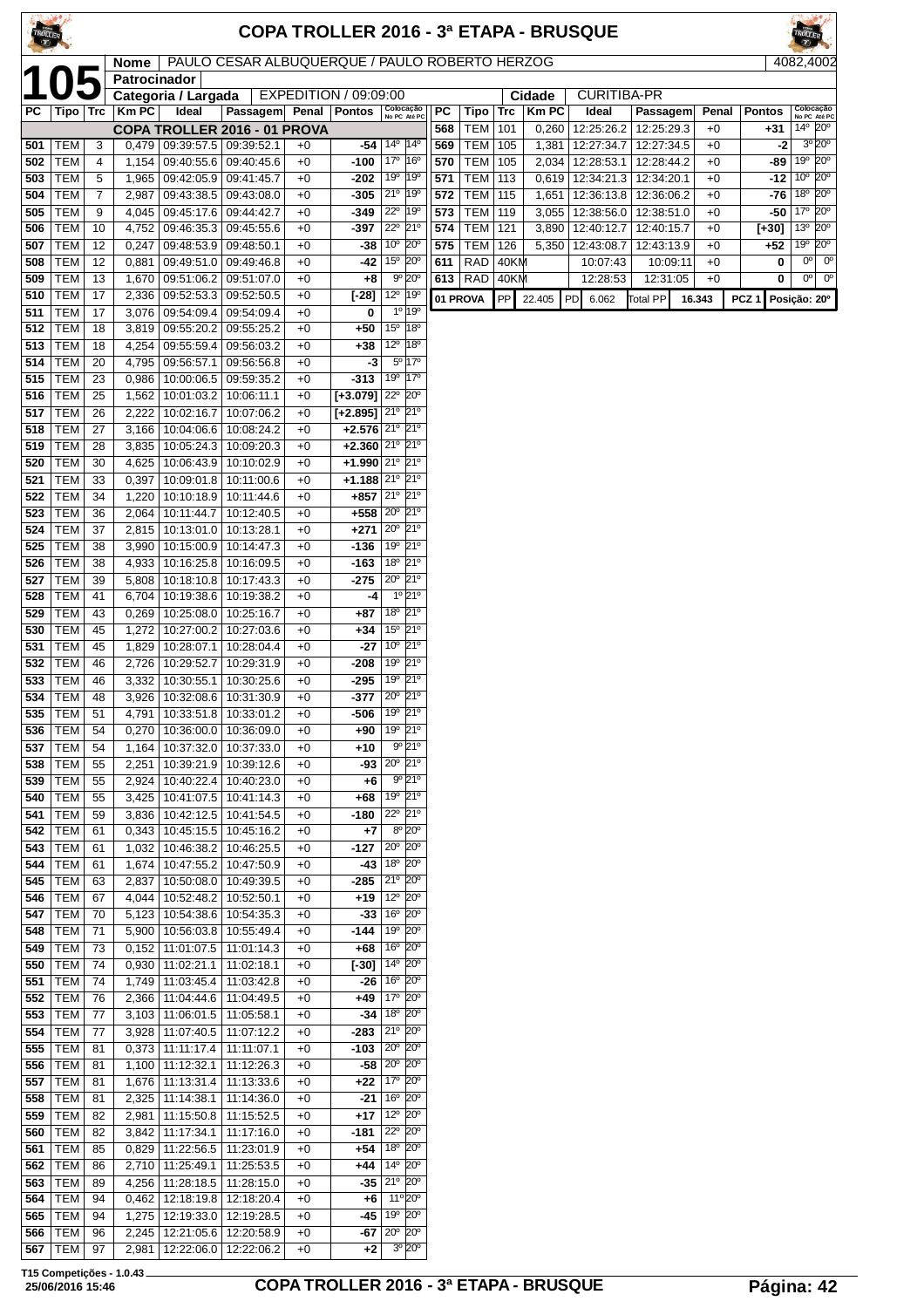|            |                          |                     | Nome                |                                                                    | ANA LUIZA FRITZ / THAÍS DE ANDRADE |              |                                          |                                                                    |                                                                |            |                             |            |                 |                         |                                       |               |               | 4095,4075                                  |
|------------|--------------------------|---------------------|---------------------|--------------------------------------------------------------------|------------------------------------|--------------|------------------------------------------|--------------------------------------------------------------------|----------------------------------------------------------------|------------|-----------------------------|------------|-----------------|-------------------------|---------------------------------------|---------------|---------------|--------------------------------------------|
|            |                          |                     | Patrocinador        |                                                                    |                                    |              | EXPEDITION / 09:10:00                    |                                                                    |                                                                |            |                             |            |                 | TIJUCAS-SC              |                                       |               |               |                                            |
| РC         | Tipo   Trc               |                     | $\overline{K}$ m PC | Categoria / Largada<br>Ideal                                       | Passagem Penal Pontos              |              |                                          | Colocação<br>No PC Até PC                                          |                                                                | PC         | Tipo                        | <b>Trc</b> | Cidade<br>Km PC | Ideal                   | <b>Passagem</b>                       | Penal         | <b>Pontos</b> | Colocação<br>No PC Até PC                  |
|            |                          |                     |                     |                                                                    | COPA TROLLER 2016 - 01 PROVA       |              |                                          |                                                                    |                                                                | 568        | <b>TEM</b>                  | 101        | 0,260           |                         | 12:26:26.2   12:26:26.6               | $+0$          | $+4$          | $9^{\circ}$ 15°                            |
| 501        | <b>TEM</b>               | 3                   |                     | $0,479$   09:40:57.5   09:40:59.9                                  |                                    | $+0$         | +24                                      | $9^{\circ}$                                                        | 90                                                             | 569        | <b>TEM</b>                  | 105        | 1,381           | 12:28:34.7              | 12:28:35.9                            | $+0$          | $+12$         | $7°$ 15°                                   |
| 502        | <b>TEM</b>               | 4                   |                     | 1,154   09:41:55.6   09:41:57.7                                    |                                    | $+0$         | $+21$                                    | $8^{\circ}$<br>10 <sup>o</sup>                                     | $7^{\circ}$                                                    | 570        | TEM   105                   |            | 2,034           |                         | 12:29:53.1   12:29:54.5               | $+0$          | $+14$         | $10^{\circ}$ 15°<br>1°15°                  |
| 503<br>504 | <b>TEM</b><br><b>TEM</b> | 5<br>$\overline{7}$ |                     | 1,965   09:43:05.9   09:43:07.5<br>2,987   09:44:38.5   09:44:41.8 |                                    | $+0$<br>$+0$ | $+16$<br>$+33$                           | 16 <sup>°</sup> 10 <sup>°</sup>                                    | $9^{\circ}$                                                    | 571<br>572 | <b>TEM 113</b><br>TEM   115 |            | 0,619<br>1,651  | 12:35:21.3              | 12:35:21.5<br>12:37:13.8   12:37:14.2 | $+0$<br>$+0$  | $+2$<br>$+4$  | $6^{\circ} 15^{\circ}$                     |
| 505        | <b>TEM</b>               | 9                   |                     | 4,045   09:46:17.6   09:46:20.0                                    |                                    | $+0$         | $+24$                                    | 11 <sup>o</sup> 10 <sup>o</sup>                                    |                                                                | 573        | <b>TEM</b>                  | 119        | 3,055           | 12:39:56.0              | 12:39:57.2                            | $+0$          | +12           | $12^{\circ}$ 15 $^{\circ}$                 |
| 506        | <b>TEM</b>               | 10                  |                     | 4,752 09:47:35.3 09:47:39.8                                        |                                    | $+0$         | $+45$                                    | 13 <sup>o</sup>                                                    | 90                                                             | 574        | TEM                         | 121        | 3,890           | $\overline{12:}41:12.7$ | 12:41:14.5                            | $+0$          | $+18$         | $11^{\circ}15^{\circ}$                     |
| 507        | <b>TEM</b>               | 12                  |                     | $0,247$   09:49:53.9   09:49:57.5                                  |                                    | $+0$         | $+36$                                    |                                                                    | $9^{\circ}$ 10 <sup>°</sup>                                    | 575        | $ $ TEM $ $                 | 126        | 5,350           | 12:44:08.7              | 12:44:11.6                            | $+0$          | $+29$         | $16^{\circ}$ 14 $^{\circ}$                 |
| 508        | <b>TEM</b>               | 12                  | 0,881               | 09:50:51.0                                                         | 09:50:50.3                         | $+0$         | -7                                       | 10 <sup>o</sup><br>$4^{\circ}$                                     | 90<br>$8^{\circ}$                                              | 611        | RAD<br>613 RAD 40KM         | 40KM       |                 | 10:04:19                | 10:06:11                              | $+0$          | 0<br>0        | $0o$ 0 <sup>o</sup><br>$00$ 0 <sup>o</sup> |
| 509<br>510 | <b>TEM</b><br><b>TEM</b> | 13<br>17            | 2,336               | 1,670   09:52:06.2   09:52:06.2<br>09:53:53.3                      | 09:54:37.0                         | $+0$<br>$+0$ | 0<br>+437                                | 21°                                                                | 13º                                                            |            | 01 PROVA                    | PP         | 5.095           | 12:30:18<br>PD 1.875    | 12:32:10<br>Total PP                  | $+0$<br>3.220 | PCZ1          |                                            |
| 511        | <b>TEM</b>               | 17                  |                     | 3,076 09:55:09.4                                                   | 09:55:39.2                         | $+0$         | $+298$ $21^{\circ}$ 13 <sup>°</sup>      |                                                                    |                                                                |            |                             |            |                 |                         |                                       |               |               | Posição: 12º                               |
| 512        | <b>TEM</b>               | 18                  |                     | 3,819 09:56:20.2 09:57:52.4                                        |                                    | $+0$         | $[+922]$ $21^{\circ}$ $19^{\circ}$       |                                                                    |                                                                |            |                             |            |                 |                         |                                       |               |               |                                            |
| 513        | <b>TEM</b>               | 18                  | 4,254               | 09:56:59.4                                                         | 09:58:25.9                         | $+0$         | $[+865]$ 21° 20°                         |                                                                    |                                                                |            |                             |            |                 |                         |                                       |               |               |                                            |
| 514<br>515 | <b>TEM</b><br><b>TEM</b> | 20<br>23            | 4,795<br>0,986      | 09:57:57.1<br>10:01:06.5                                           | 09:59:11.4<br>10:01:25.1           | $+0$<br>$+0$ | $+743$ 21° 20°<br>$+186$ 16°             |                                                                    | 19°                                                            |            |                             |            |                 |                         |                                       |               |               |                                            |
| 516        | <b>TEM</b>               | 25                  | 1,562               | 10:02:03.2   10:02:15.1                                            |                                    | $+0$         | $+119$ 17 <sup>0</sup> 18 <sup>0</sup>   |                                                                    |                                                                |            |                             |            |                 |                         |                                       |               |               |                                            |
| 517        | <b>TEM</b>               | 26                  | 2,222               | 10:03:16.7                                                         | 10:03:18.0                         | $+0$         | $+13$                                    | 10 <sup>o</sup>                                                    | 18°                                                            |            |                             |            |                 |                         |                                       |               |               |                                            |
| 518        | <b>TEM</b>               | 27                  | 3,166               | 10:05:06.6                                                         | 10:05:09.2                         | $+0$         | $+26$                                    | 15 <sup>o</sup>                                                    | $ 18^{\circ}$                                                  |            |                             |            |                 |                         |                                       |               |               |                                            |
| 519        | <b>TEM</b>               | 28                  | 3,835               | 10:06:24.3                                                         | 10:06:28.6                         | $+0$         | $+43$                                    | 14 <sup>°</sup>                                                    | 18°                                                            |            |                             |            |                 |                         |                                       |               |               |                                            |
| 520<br>521 | <b>TEM</b><br><b>TEM</b> | 30<br>33            | 4,625<br>0,397      | 10:10:01.8   10:10:08.2                                            | 10:07:43.9   10:07:48.3            | $+0$<br>$+0$ | +44<br>+64                               | $12^{\circ}$<br>16 <sup>o</sup>                                    | 18°<br>18°                                                     |            |                             |            |                 |                         |                                       |               |               |                                            |
| 522        | <b>TEM</b>               | 34                  | 1,220               | 10:11:18.9                                                         | 10:11:22.4                         | $+0$         | $+35$                                    | 16 <sup>o</sup>                                                    | 18°                                                            |            |                             |            |                 |                         |                                       |               |               |                                            |
| 523        | <b>TEM</b>               | 36                  | 2,064               | 10:12:44.7                                                         | 10:12:47.1                         | $+0$         | $+24$                                    | $14^{\circ}$                                                       | 18°                                                            |            |                             |            |                 |                         |                                       |               |               |                                            |
| 524        | <b>TEM</b>               | 37                  |                     | 2,815   10:14:01.0                                                 | 10:14:02.7                         | $+0$         | $+17$                                    | 10 <sup>°</sup> 17 <sup>°</sup>                                    |                                                                |            |                             |            |                 |                         |                                       |               |               |                                            |
| 525        | <b>TEM</b>               | 38                  | 3,990               | 10:16:00.9                                                         | 10:16:03.8                         | $+0$         | $[-29]$                                  | 13 <sup>o</sup>                                                    | $17^\circ$                                                     |            |                             |            |                 |                         |                                       |               |               |                                            |
| 526<br>527 | <b>TEM</b><br><b>TEM</b> | 38<br>39            | 5,808               | 4,933   10:17:25.8   10:17:29.4<br>10:19:10.8                      | 10:19:14.2                         | $+0$<br>$+0$ | +36<br>$+34$                             | $12^{\circ}$ 17 <sup>°</sup><br>$14^{\circ}$ 16 <sup>°</sup>       |                                                                |            |                             |            |                 |                         |                                       |               |               |                                            |
| 528        | <b>TEM</b>               | 41                  | 6,704               | 10:20:38.6                                                         | 10:20:41.1                         | $+0$         | $+25$                                    | 12 <sup>o</sup> 16 <sup>o</sup>                                    |                                                                |            |                             |            |                 |                         |                                       |               |               |                                            |
| 529        | <b>TEM</b>               | 43                  | 0,269               | 10:26:08.0                                                         | 10:26:10.8                         | $+0$         | $+28$                                    | $12^{\circ}$                                                       | 16°                                                            |            |                             |            |                 |                         |                                       |               |               |                                            |
| 530        | <b>TEM</b>               | 45                  | 1,272               | 10:28:00.2                                                         | 10:28:01.2                         | $+0$         | $+10$                                    | 10 <sup>o</sup>                                                    | 16°                                                            |            |                             |            |                 |                         |                                       |               |               |                                            |
| 531        | <b>TEM</b>               | 45                  | 1,829               | 10:29:07.1                                                         | 10:29:12.2                         | $+0$         | +51                                      | 14 <sup>°</sup> 16 <sup>°</sup>                                    |                                                                |            |                             |            |                 |                         |                                       |               |               |                                            |
| 532<br>533 | <b>TEM</b><br><b>TEM</b> | 46<br>46            | 2,726<br>3,332      | 10:30:52.7<br>10:31:55.1                                           | 10:30:54.5<br>10:31:56.5           | $+0$<br>$+0$ | $+18$<br>$+14$                           | $11^{\circ}$ 16°<br>12 <sup>o</sup> 16 <sup>o</sup>                |                                                                |            |                             |            |                 |                         |                                       |               |               |                                            |
| 534        | <b>TEM</b>               | 48                  | 3,926               | 10:33:08.6                                                         | 10:33:11.4                         | $+0$         | $+28$                                    | 13 <sup>o</sup>                                                    | $ 16^{\circ}$                                                  |            |                             |            |                 |                         |                                       |               |               |                                            |
| 535        | <b>TEM</b>               | 51                  | 4,791               | 10:34:51.8                                                         | 10:34:55.1                         | $+0$         | $+33$                                    | $12^{\circ}$                                                       | 16°                                                            |            |                             |            |                 |                         |                                       |               |               |                                            |
| 536        | <b>TEM</b>               | 54                  |                     | 0,270 10:37:00.0 10:37:02.9                                        |                                    | $+0$         | $1+29$ ] 12 <sup>o</sup> 16 <sup>o</sup> |                                                                    |                                                                |            |                             |            |                 |                         |                                       |               |               |                                            |
|            | <b>537 TEM</b>           | $\overline{54}$     |                     |                                                                    | 1,164 10:38:32.0 10:38:34.7        | $+0$         | $+27$ 17 <sup>°</sup> 16 <sup>°</sup>    | $16^{\circ}$ 16 <sup>°</sup>                                       |                                                                |            |                             |            |                 |                         |                                       |               |               |                                            |
| 538<br>539 | TEM  <br>TEM             | 55<br>55            |                     | 2,251   10:40:21.9   10:40:24.2<br>2,924   10:41:22.4   10:41:24.3 |                                    | $+0$<br>$+0$ | +23<br>$+19$                             | 13 <sup>o</sup> 16 <sup>o</sup>                                    |                                                                |            |                             |            |                 |                         |                                       |               |               |                                            |
| 540        | <b>TEM</b>               | 55                  |                     | 3,425   10:42:07.5   10:42:10.5                                    |                                    | $+0$         | $[+30]$                                  | 15 <sup>°</sup> 16 <sup>°</sup>                                    |                                                                |            |                             |            |                 |                         |                                       |               |               |                                            |
| 541        | <b>TEM</b>               | 59                  |                     | 3,836   10:43:12.5   10:43:14.1                                    |                                    | $+0$         | +16                                      |                                                                    | 7º 16º                                                         |            |                             |            |                 |                         |                                       |               |               |                                            |
| 542        | <b>TEM</b>               | 61                  |                     | 0,343 10:46:15.5 10:46:14.2                                        |                                    | $+0$         | $-13$                                    | 12 <sup>0</sup> 16 <sup>0</sup>                                    |                                                                |            |                             |            |                 |                         |                                       |               |               |                                            |
| 543<br>544 | <b>TEM</b><br>TEM        | 61<br>61            |                     | 1,032   10:47:38.2   10:47:36.7<br>1,674   10:48:55.2   10:48:56.2 |                                    | $+0$<br>$+0$ | $-15$<br>$+10$                           | 11 <sup>o</sup> 16 <sup>o</sup>                                    | $8^{\circ}$ 16°                                                |            |                             |            |                 |                         |                                       |               |               |                                            |
| 545        | <b>TEM</b>               | 63                  |                     | 2,837   10:51:08.0   10:51:10.0                                    |                                    | $+0$         | +20                                      | 12 <sup>o</sup> 16 <sup>o</sup>                                    |                                                                |            |                             |            |                 |                         |                                       |               |               |                                            |
| 546        | TEM                      | 67                  |                     | 4,044   10:53:48.2   10:53:51.7                                    |                                    | $+0$         | +35                                      | 16 <sup>o</sup>                                                    | $16^{\circ}$                                                   |            |                             |            |                 |                         |                                       |               |               |                                            |
| 547        | <b>TEM</b>               | 70                  |                     | 5,123   10:55:38.6   10:55:42.6                                    |                                    | $+0$         | $+40$                                    | 17 <sup>o</sup> 16 <sup>o</sup>                                    |                                                                |            |                             |            |                 |                         |                                       |               |               |                                            |
| 548        | <b>TEM</b>               | 71                  |                     | 5,900   10:57:03.8   10:57:07.7                                    |                                    | $+0$         | $+39$                                    | 14 <sup>°</sup> 16 <sup>°</sup>                                    |                                                                |            |                             |            |                 |                         |                                       |               |               |                                            |
| 549<br>550 | <b>TEM</b><br><b>TEM</b> | 73<br>74            |                     | $0,152$   11:02:07.5<br>$0,930$   11:03:21.1                       | 11:02:10.7<br>11:03:21.3           | $+0$<br>$+0$ | +32<br>+2                                |                                                                    | 11 <sup>o</sup> 16 <sup>o</sup><br>$2^{\circ}$ 16 <sup>°</sup> |            |                             |            |                 |                         |                                       |               |               |                                            |
| 551        | TEM                      | 74                  |                     | 1,749   11:04:45.4   11:04:46.1                                    |                                    | $+0$         | +7                                       |                                                                    | 9° 16°                                                         |            |                             |            |                 |                         |                                       |               |               |                                            |
| 552        | <b>TEM</b>               | 76                  |                     | 2,366   11:05:44.6   11:05:46.4                                    |                                    | $+0$         | +18                                      | 13 <sup>o</sup> 16 <sup>o</sup>                                    |                                                                |            |                             |            |                 |                         |                                       |               |               |                                            |
| 553        | TEM                      | 77                  |                     | 3,103   11:07:01.5   11:07:01.8                                    |                                    | $+0$         | $+3$                                     |                                                                    | 7º 16º                                                         |            |                             |            |                 |                         |                                       |               |               |                                            |
| 554        | <b>TEM</b>               | 77                  |                     | 3,928   11:08:40.5                                                 | 11:08:42.4                         | $+0$         | +19                                      | 15 <sup>°</sup> 16 <sup>°</sup>                                    |                                                                |            |                             |            |                 |                         |                                       |               |               |                                            |
| 555<br>556 | <b>TEM</b><br><b>TEM</b> | 81<br>81            |                     | $0,373$   11:12:17.4   11:12:18.9<br>1,100 11:13:32.1              | 11:13:33.7                         | $+0$<br>$+0$ | +15<br>$+16$                             | 10 <sup>o</sup> 16 <sup>o</sup><br>14 <sup>o</sup> 16 <sup>o</sup> |                                                                |            |                             |            |                 |                         |                                       |               |               |                                            |
| 557        | <b>TEM</b>               | 81                  |                     | 1,676 11:14:31.4                                                   | $\sqrt{11:14:33.3}$                | $+0$         | +19                                      | $16^{\circ}$ 16 <sup>°</sup>                                       |                                                                |            |                             |            |                 |                         |                                       |               |               |                                            |
| 558        | TEM                      | 81                  |                     | 2,325   11:15:38.1                                                 | 11:15:41.2                         | $+0$         | $+31$                                    | $20^{\circ}$ 16°                                                   |                                                                |            |                             |            |                 |                         |                                       |               |               |                                            |
| 559        | <b>TEM</b>               | 82                  |                     | 2,981   11:16:50.8                                                 | 11:16:53.1                         | $+0$         | +23                                      | $15^{\circ}$ $ 16^{\circ}$                                         |                                                                |            |                             |            |                 |                         |                                       |               |               |                                            |
| 560        | <b>TEM</b>               | 82                  |                     | 3,842   11:18:34.1                                                 | 11:18:37.7                         | $+0$         | $+36$ 17 <sup>o</sup> 16 <sup>o</sup>    |                                                                    |                                                                |            |                             |            |                 |                         |                                       |               |               |                                            |
| 561<br>562 | <b>TEM</b><br><b>TEM</b> | 85<br>86            |                     | $0,829$ 11:23:56.5<br>2,710 11:26:49.1                             | 11:23:57.6<br>11:26:50.6           | $+0$<br>$+0$ | $+15$                                    | $+11$ 12 <sup>o</sup> 16 <sup>o</sup>                              | 11 <sup>o</sup> 16 <sup>o</sup>                                |            |                             |            |                 |                         |                                       |               |               |                                            |
| 563        | <b>TEM</b>               | 89                  |                     | 4,256 11:29:18.5                                                   | 11:29:21.1                         | $+0$         | +26                                      | 19 <sup>o</sup> 16 <sup>o</sup>                                    |                                                                |            |                             |            |                 |                         |                                       |               |               |                                            |
| 564        | <b>TEM</b>               | 94                  | 0,462               | 12:19:19.8                                                         | 12:19:19.9                         | $+0$         | $+1$                                     |                                                                    | $3^0$ 16 <sup>0</sup>                                          |            |                             |            |                 |                         |                                       |               |               |                                            |
| 565        | <b>TEM</b>               | 94                  |                     | 1,275   12:20:33.0                                                 | 12:20:33.5                         | $+0$         | $+5$                                     | $11^{\circ}16^{\circ}$                                             |                                                                |            |                             |            |                 |                         |                                       |               |               |                                            |
| 566        | <b>TEM</b>               | 96                  |                     | 2,245   12:22:05.6   12:22:07.8                                    |                                    | $+0$         | $+22$                                    | $13^{\circ}$ 16 <sup>°</sup>                                       |                                                                |            |                             |            |                 |                         |                                       |               |               |                                            |
| 567        | <b>TEM</b>               | 97                  | 2,981               | 12:23:06.0                                                         | 12:23:09.5                         | $+0$         | $+35$ 18 <sup>°</sup> 16 <sup>°</sup>    |                                                                    |                                                                |            |                             |            |                 |                         |                                       |               |               |                                            |

**T15 Competições - 1.0.43**

**COMMERCE**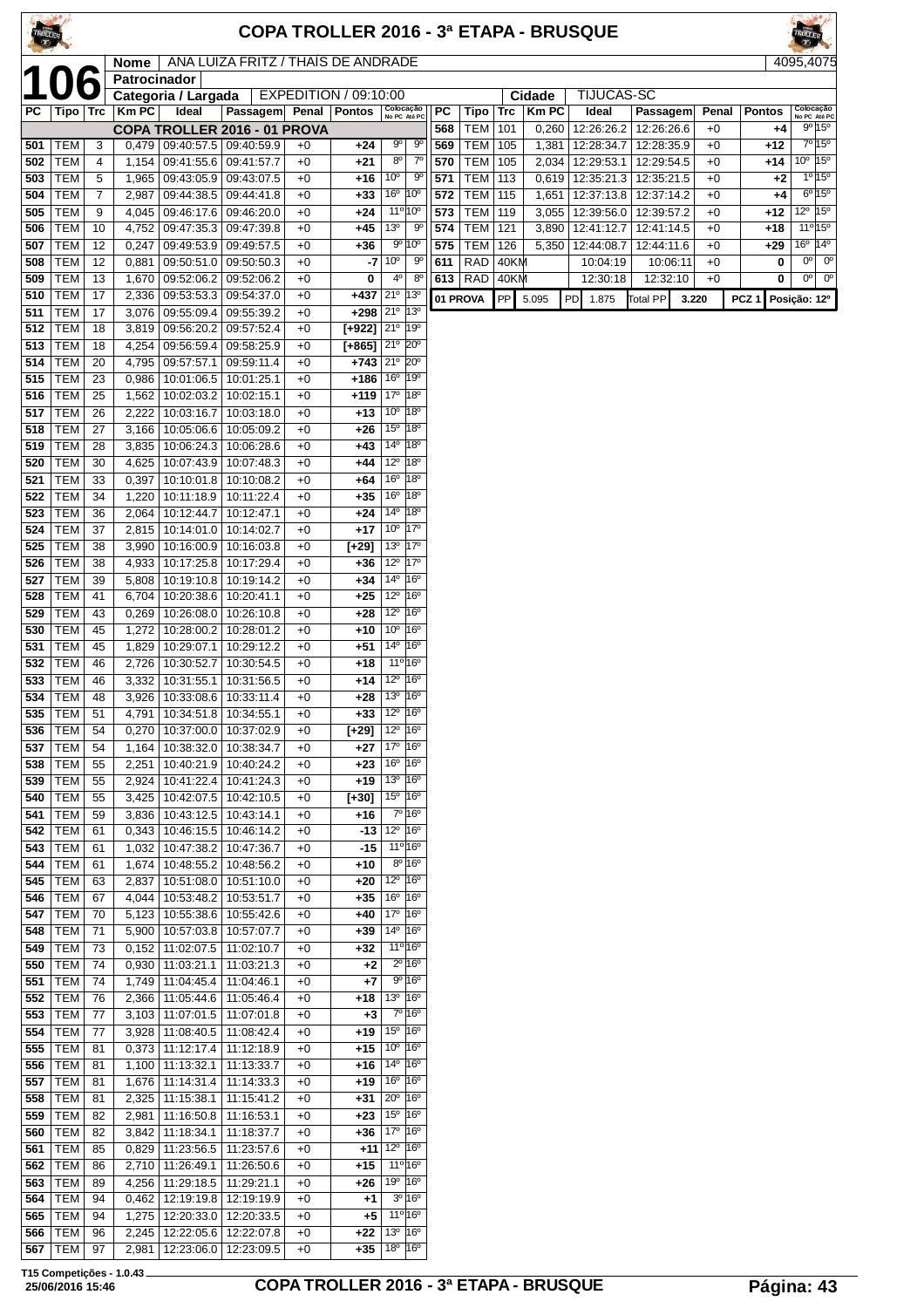|            |                          |                     |                |                                                                    |                                                    |              | <b>COPA TROLLER 2016 - 3ª ETAPA - BRUSQUE</b> |                                   |                               |            |                          |                 |        |                                               |                          |              |                  |                                             |
|------------|--------------------------|---------------------|----------------|--------------------------------------------------------------------|----------------------------------------------------|--------------|-----------------------------------------------|-----------------------------------|-------------------------------|------------|--------------------------|-----------------|--------|-----------------------------------------------|--------------------------|--------------|------------------|---------------------------------------------|
|            |                          |                     | <b>Nome</b>    |                                                                    | MARCELO VANDRESEN / CARLOS ALBERTO NEIS            |              |                                               |                                   |                               |            |                          |                 |        |                                               |                          |              |                  | 4036.4063                                   |
|            |                          |                     | Patrocinador   | Categoria / Largada                                                |                                                    |              | EXPEDITION / 09:11:00                         |                                   |                               |            |                          |                 | Cidade | FLORIANOPOLIS-SC                              |                          |              |                  |                                             |
| PC         | Tipo   Trc               |                     | Km PC          | Ideal                                                              | Passagem                                           |              | Penal   Pontos                                | Colocação<br>No PC Até PC         |                               | РC         | Tipo                     | Trc             | Km PC  | Ideal                                         | Passagem                 | Penal        | <b>Pontos</b>    | Colocação<br>No PC Até PC                   |
|            |                          |                     |                |                                                                    | COPA TROLLER 2016 - 01 PROVA                       |              |                                               |                                   |                               | 568        | <b>TEM</b>               | 101             | 0,260  | 12:27:26.2                                    | 12:27:20.5               | $+0$         | -57              | $17^{\circ}$<br>$7^{\circ}$                 |
| 501<br>502 | <b>TEM</b><br><b>TEM</b> | 3<br>$\overline{4}$ | 1,154          | $0,479$   09:41:57.5   09:41:56.2<br>09:42:55.6   09:42:52.2       |                                                    | $+0$<br>$+0$ | $-13$<br>-34                                  | 5 <sup>0</sup><br>11°             | $5^{\circ}$<br>$9^{\circ}$    | 569<br>570 | <b>TEM</b><br><b>TEM</b> | 105<br>105      | 1,381  | 12:29:34.7<br>2,034   12:30:53.1   12:30:54.2 | 12:29:36.2               | $+0$<br>$+0$ | $[+15]$<br>+11   | $7^\circ$<br>90<br>$8^{\circ}$<br>$7^\circ$ |
| 503        | <b>TEM</b>               | 5                   |                | 1,965   09:44:05.9   09:44:05.8                                    |                                                    | $+0$         | -1                                            | 3 <sup>o</sup>                    | $5^{\circ}$                   | 571        | <b>TEM</b>               | 113             |        | $0,619$   12:36:21.3                          | 12:36:21.6               | $+0$         | +3               | $7^\circ$<br>3 <sup>o</sup>                 |
| 504        | <b>TEM</b>               | 7                   | 2,987          | $09:45:38.5 \mid 09:45:38.5$                                       |                                                    | $+0$         | 0                                             | 3 <sup>o</sup>                    | 6 <sup>o</sup>                | 572        | <b>TEM</b>               | 115             | 1,651  | 12:38:13.8   12:38:13.8                       |                          | $+0$         | 0                | $7^{\circ}$<br>$1^{\circ}$                  |
| 505        | <b>TEM</b>               | 9                   | 4,045          | 09:47:17.6                                                         | 09:47:17.7                                         | $+0$         | $+1$                                          | $1^{\circ}$                       | 3 <sup>o</sup>                | 573        | <b>TEM</b>               | 119             |        | 3,055   12:40:56.0   12:40:56.8               |                          | $+0$         | +8               | $7^{\circ}$<br>90<br>$7^{\circ}$            |
| 506<br>507 | <b>TEM</b><br><b>TEM</b> | 10<br>12            | 4,752<br>0,247 | 09:48:35.3 09:48:35.1<br>09:50:53.9 09:50:41.7                     |                                                    | $+0$<br>$+0$ | -2<br>$-122$                                  | 3 <sup>o</sup><br>17°             | 3 <sup>o</sup><br>$6^{\circ}$ | 574<br>575 | <b>TEM</b><br><b>TEM</b> | 121<br>126      |        | 3,890   12:42:12.7  <br>5,350   12:45:08.7    | 12:42:14.0<br>12:45:08.2 | $+0$<br>$+0$ | +13<br>-5        | $7^\circ$<br>$7^\circ$<br>$6^{\circ}$       |
| 508        | <b>TEM</b>               | 12                  | 0,881          |                                                                    | 09:51:51.0 09:51:51.4                              | $+0$         | $+4$                                          | $5^{\circ}$                       | $6^{\circ}$                   | 611        | RAD                      | 40KM            |        | 10:05:17                                      | 10:07:08                 | $+0$         | 0                | $0^{\circ}$<br>0°                           |
| 509        | <b>TEM</b>               | 13                  | 1,670          | 09:53:06.2                                                         | 09:53:06.2                                         | $+0$         | 0                                             | 3 <sup>o</sup>                    | $5^{\circ}$                   | 613        | RAD                      | 40KM            |        | 12:31:18                                      | 12:33:09                 | $+0$         | 0                | $0^{\circ}$<br>$0^{\circ}$                  |
| 510        | <b>TEM</b>               | 17                  | 2,336          | 09:54:53.3                                                         | 09:54:44.4                                         | $+0$         | -89                                           | 15 <sup>0</sup>                   | $8^{\circ}$                   |            | 01 PROVA                 | PP <sup>I</sup> | 1.202  | PD<br>79                                      | <b>Total PP</b>          | 1.123        | PCZ <sub>5</sub> | Posição: 9º                                 |
| 511<br>512 | <b>TEM</b><br><b>TEM</b> | 17<br>18            |                | 3,076   09:56:09.4   09:56:08.3<br>3,819 09:57:20.2 09:57:19.3     |                                                    | $+0$<br>$+0$ | -11<br>-9                                     | 10 <sup>o</sup><br>$8^{\circ}$    | 8 <sup>o</sup><br>$8^{\circ}$ |            |                          |                 |        |                                               |                          |              |                  |                                             |
| 513        | <b>TEM</b>               | 18                  | 4,254          | 09:57:59.4                                                         | 09:57:59.1                                         | $+0$         | -3                                            | $7^\circ$                         | $8^{\circ}$                   |            |                          |                 |        |                                               |                          |              |                  |                                             |
| 514        | <b>TEM</b>               | 20                  | 4,795          | 09:58:57.1                                                         | 09:58:57.2                                         | $+0$         | $+1$                                          | 3 <sup>o</sup>                    | $8^{\circ}$                   |            |                          |                 |        |                                               |                          |              |                  |                                             |
| 515        | <b>TEM</b>               | 23                  | 0,986          |                                                                    | 10:02:06.5   10:01:23.9                            | $+0$         | -426                                          | $20^{\circ}$                      | $9^{\circ}$                   |            |                          |                 |        |                                               |                          |              |                  |                                             |
| 516        | <b>TEM</b><br><b>TEM</b> | 25                  | 1,562          |                                                                    | 10:03:03.2   10:03:04.2                            | $+0$         | +10                                           | $7^\circ$<br>4°                   | $9^{\circ}$<br>$9^{\circ}$    |            |                          |                 |        |                                               |                          |              |                  |                                             |
| 517<br>518 | <b>TEM</b>               | 26<br>27            | 2,222<br>3,166 | 10:04:16.7<br>10:06:06.6   10:06:07.7                              | 10:04:16.2                                         | $+0$<br>$+0$ | -5<br>+11                                     | 10 <sup>o</sup>                   | $9^{\circ}$                   |            |                          |                 |        |                                               |                          |              |                  |                                             |
| 519        | <b>TEM</b>               | 28                  | 3,835          | 10:07:24.3   10:07:24.7                                            |                                                    | $+0$         | +4                                            | 3 <sup>o</sup>                    | $9^{\circ}$                   |            |                          |                 |        |                                               |                          |              |                  |                                             |
| 520        | <b>TEM</b>               | 30                  | 4,625          | 10:08:43.9   10:08:43.1                                            |                                                    | $+0$         | -8                                            | $7^\circ$                         | $9^{\circ}$                   |            |                          |                 |        |                                               |                          |              |                  |                                             |
| 521        | <b>TEM</b>               | 33                  | 0,397          | 10:11:01.8   10:10:54.0                                            |                                                    | $+0$         | -78                                           | 17°<br>$2^{\circ}$                | $9^{\circ}$<br>90             |            |                          |                 |        |                                               |                          |              |                  |                                             |
| 522<br>523 | <b>TEM</b><br><b>TEM</b> | 34<br>36            | 1,220<br>2,064 | 10:12:18.9   10:12:18.9<br>10:13:44.7   10:13:44.1                 |                                                    | $+0$<br>$+0$ | 0<br>-6                                       | $7^\circ$                         | $9^{\circ}$                   |            |                          |                 |        |                                               |                          |              |                  |                                             |
| 524        | <b>TEM</b>               | 37                  |                | 2,815   10:15:01.0   10:14:59.6                                    |                                                    | $+0$         | $[-14]$                                       | $9^{\circ}$                       | 90                            |            |                          |                 |        |                                               |                          |              |                  |                                             |
| 525        | <b>TEM</b>               | 38                  | 3,990          |                                                                    | 10:17:00.9   10:17:00.3                            | $+0$         | -6                                            | 4º                                | $9^{\circ}$                   |            |                          |                 |        |                                               |                          |              |                  |                                             |
| 526        | <b>TEM</b>               | 38                  | 4,933          |                                                                    | 10:18:25.8   10:18:24.9                            | $+0$         | -9                                            | $6^{\circ}$                       | $9^{\circ}$                   |            |                          |                 |        |                                               |                          |              |                  |                                             |
| 527<br>528 | <b>TEM</b><br><b>TEM</b> | 39<br>41            | 5,808<br>6,704 | 10:21:38.6                                                         | 10:20:10.8   10:20:10.0<br>10:21:36.9              | $+0$<br>$+0$ | -8<br>$[-17]$                                 | 90<br>$9^{\circ}$                 | $9^{\circ}$<br>$8^{\circ}$    |            |                          |                 |        |                                               |                          |              |                  |                                             |
| 529        | <b>TEM</b>               | 43                  | 0,269          | 10:27:08.0   10:27:08.4                                            |                                                    | $+0$         | +4                                            | $5^{\circ}$                       | 8 <sup>o</sup>                |            |                          |                 |        |                                               |                          |              |                  |                                             |
| 530        | <b>TEM</b>               | 45                  | 1,272          | 10:29:00.2                                                         | 10:29:00.0                                         | $+0$         | -2                                            | 4º                                | 8 <sup>o</sup>                |            |                          |                 |        |                                               |                          |              |                  |                                             |
| 531        | <b>TEM</b>               | 45                  | 1,829          | 10:30:07.1   10:30:07.7                                            |                                                    | $+0$         | +6                                            | 3 <sup>o</sup>                    | 8 <sup>o</sup>                |            |                          |                 |        |                                               |                          |              |                  |                                             |
| 532<br>533 | <b>TEM</b><br><b>TEM</b> | 46<br>46            | 2,726<br>3,332 | 10:31:52.7<br>10:32:55.1   10:32:54.9                              | 10:31:53.6                                         | $+0$<br>$+0$ | $+9$<br>-2                                    | $7^\circ$<br>4°                   | $8^{\circ}$<br>$8^{\circ}$    |            |                          |                 |        |                                               |                          |              |                  |                                             |
| 534        | <b>TEM</b>               | 48                  |                | 3,926   10:34:08.6   10:34:08.9                                    |                                                    | $+0$         | $+3$                                          | $4^{\circ}$                       | $8^{\circ}$                   |            |                          |                 |        |                                               |                          |              |                  |                                             |
| 535        | TEM                      | 51                  | 4,791          | 10:35:51.8   10:35:51.2                                            |                                                    | +0           | -6                                            | 4º                                | $8^{\circ}$                   |            |                          |                 |        |                                               |                          |              |                  |                                             |
| 536        | TEM                      | 54                  | 0,270          | 10:38:00.0   10:38:00.4                                            |                                                    | $+0$         | +4                                            | $6^{\circ}$                       | $8^{\circ}$                   |            |                          |                 |        |                                               |                          |              |                  |                                             |
| 537<br>538 | <b>TEM</b><br>TEM        | 54<br>55            | 1,164<br>2,251 |                                                                    | 10:39:32.0   10:39:32.6<br>10:41:21.9   10:41:22.4 | $+0$<br>$+0$ | +6<br>+5                                      | 70<br>$8^{\circ}$                 | 80<br>$8^{\circ}$             |            |                          |                 |        |                                               |                          |              |                  |                                             |
| 539        | TEM                      | 55                  | 2,924          |                                                                    | 10:42:22.4   10:42:22.6                            | $+0$         | $+2$                                          | 3 <sup>o</sup>                    | $8^{\circ}$                   |            |                          |                 |        |                                               |                          |              |                  |                                             |
| 540        | <b>TEM</b>               | 55                  | 3,425          |                                                                    | 10:43:07.5   10:43:08.4                            | +0           | +9                                            | $8^{\circ}$                       | $8^{\circ}$                   |            |                          |                 |        |                                               |                          |              |                  |                                             |
| 541        | TEM                      | 59                  |                | 3,836   10:44:12.5   10:44:13.7                                    |                                                    | $+0$         | +12                                           | $5^{\circ}$                       | $8^{\circ}$                   |            |                          |                 |        |                                               |                          |              |                  |                                             |
| 542        | TEM  <br>TEM             | 61                  |                | $0,343$   10:47:15.5   10:47:15.1                                  |                                                    | $+0$         | -4<br>-7                                      | $6^{\circ}$<br>$8^{\circ}$        | $8^{\circ}$<br>8 <sup>o</sup> |            |                          |                 |        |                                               |                          |              |                  |                                             |
| 543<br>544 | TEM                      | 61<br>61            | 1,032<br>1,674 | 10:48:38.2   10:48:37.5<br>10:49:55.2   10:49:55.4                 |                                                    | $+0$<br>$+0$ | $+2$                                          | 4º                                | $8^{\circ}$                   |            |                          |                 |        |                                               |                          |              |                  |                                             |
| 545        | <b>TEM</b>               | 63                  | 2,837          | 10:52:08.0   10:52:07.7                                            |                                                    | $+0$         | -3                                            | $6^{\circ}$                       | $8^{\circ}$                   |            |                          |                 |        |                                               |                          |              |                  |                                             |
| 546        | TEM                      | 67                  |                | 4,044   10:54:48.2   10:54:48.2                                    |                                                    | $+0$         | 0                                             | $1^{\circ}$                       | $7^{\circ}$                   |            |                          |                 |        |                                               |                          |              |                  |                                             |
| 547<br>548 | TEM<br>TEM               | 70<br>71            |                | 5,123   10:56:38.6   10:56:39.1<br>5,900   10:58:03.8   10:58:05.1 |                                                    | $+0$<br>$+0$ | $+5$<br>$[+13]$                               | 6 <sup>o</sup><br>10 <sup>o</sup> | $7^\circ$<br>$7^\circ$        |            |                          |                 |        |                                               |                          |              |                  |                                             |
| 549        | TEM                      | 73                  | 0,152          | 11:03:07.5                                                         | 11:03:09.5                                         | $+0$         | [+20]                                         | $6^{\circ}$                       | $7^{\circ}$                   |            |                          |                 |        |                                               |                          |              |                  |                                             |
| 550        | <b>TEM</b>               | 74                  |                | $0,930$   11:04:21.1                                               | 11:04:21.3                                         | $+0$         | $+2$                                          | $5^{\circ}$                       | $7^{\circ}$                   |            |                          |                 |        |                                               |                          |              |                  |                                             |
| 551        | <b>TEM</b>               | 74                  | 1,749          | 11:05:45.4   11:05:46.1                                            |                                                    | $+0$         | $+7$                                          | 80                                | $7^\circ$                     |            |                          |                 |        |                                               |                          |              |                  |                                             |
| 552<br>553 | TEM<br>TEM               | 76<br>77            |                | 2,366   11:06:44.6   11:06:45.2                                    |                                                    | $+0$<br>$+0$ | +6<br>$+3$                                    | $7^\circ$<br>40                   | $7^{\circ}$<br>$7^\circ$      |            |                          |                 |        |                                               |                          |              |                  |                                             |
| 554        | <b>TEM</b>               | 77                  | 3,928          | $3,103$   11:08:01.5   11:08:01.8<br>11:09:40.5   11:09:40.6       |                                                    | $+0$         | $+1$                                          | $2^{\circ}$                       | $7^\circ$                     |            |                          |                 |        |                                               |                          |              |                  |                                             |
| 555        | <b>TEM</b>               | 81                  |                | $0,373$   11:13:17.4   11:13:18.3                                  |                                                    | $+0$         | +9                                            | $8^{\circ}$                       | $7^\circ$                     |            |                          |                 |        |                                               |                          |              |                  |                                             |
| 556        | <b>TEM</b>               | 81                  |                | 1,100   11:14:32.1   11:14:31.9                                    |                                                    | $+0$         | $-2$                                          | 40                                | $7^{\circ}$                   |            |                          |                 |        |                                               |                          |              |                  |                                             |
| 557        | TEM                      | 81                  |                | 1,676   11:15:31.4   11:15:32.4                                    |                                                    | $+0$         | +10                                           | $8^{\circ}$<br>$4^{\rm o}$        | $7^\circ$<br>$7^{\circ}$      |            |                          |                 |        |                                               |                          |              |                  |                                             |
| 558<br>559 | TEM  <br>TEM             | 81<br>82            | 2,325<br>2,981 | 11:16:38.1<br>11:17:50.8                                           | 11:16:38.3<br>11:17:51.2                           | $+0$<br>$+0$ | $+2$<br>+4                                    | $5^{\circ}$                       | $7^\circ$                     |            |                          |                 |        |                                               |                          |              |                  |                                             |
| 560        | TEM                      | 82                  | 3,842          | 11:19:34.1                                                         | 11:19:34.6                                         | $+0$         | $+5$                                          | $8^{\circ}$                       | $7^{\circ}$                   |            |                          |                 |        |                                               |                          |              |                  |                                             |
| 561        | TEM                      | 85                  |                | 0,829   11:24:56.5   11:24:56.8                                    |                                                    | $+0$         | $+3$                                          | 4º                                | $7^{\circ}$                   |            |                          |                 |        |                                               |                          |              |                  |                                             |
| 562        | TEM                      | 86                  | 2,710          | 11:27:49.1                                                         | 11:27:49.2                                         | $+0$         | $+1$                                          | 40<br>3 <sup>o</sup>              | $7^\circ$<br>$7^\circ$        |            |                          |                 |        |                                               |                          |              |                  |                                             |
| 563<br>564 | TEM<br>TEM               | 89<br>94            | 0,462          | 4,256   11:30:18.5   11:30:18.9                                    | 12:20:19.8   12:20:20.0                            | $+0$<br>$+0$ | +4<br>$+2$                                    | $6^{\circ}$                       | $7^\circ$                     |            |                          |                 |        |                                               |                          |              |                  |                                             |
| 565        | <b>TEM</b>               | 94                  |                | 1,275   12:21:33.0   12:21:33.3                                    |                                                    | $+0$         | $+3$                                          | $6^{\circ}$                       | $7^\circ$                     |            |                          |                 |        |                                               |                          |              |                  |                                             |
| 566        | TEM                      | 96                  |                | 2,245 12:23:05.6 12:23:05.8                                        |                                                    | $+0$         | $+2$                                          | 3 <sup>o</sup>                    | $7^{\circ}$                   |            |                          |                 |        |                                               |                          |              |                  |                                             |

TEM 97 2,981 12:24:06.0 12:24:06.8 +0 **+8** 8º 7º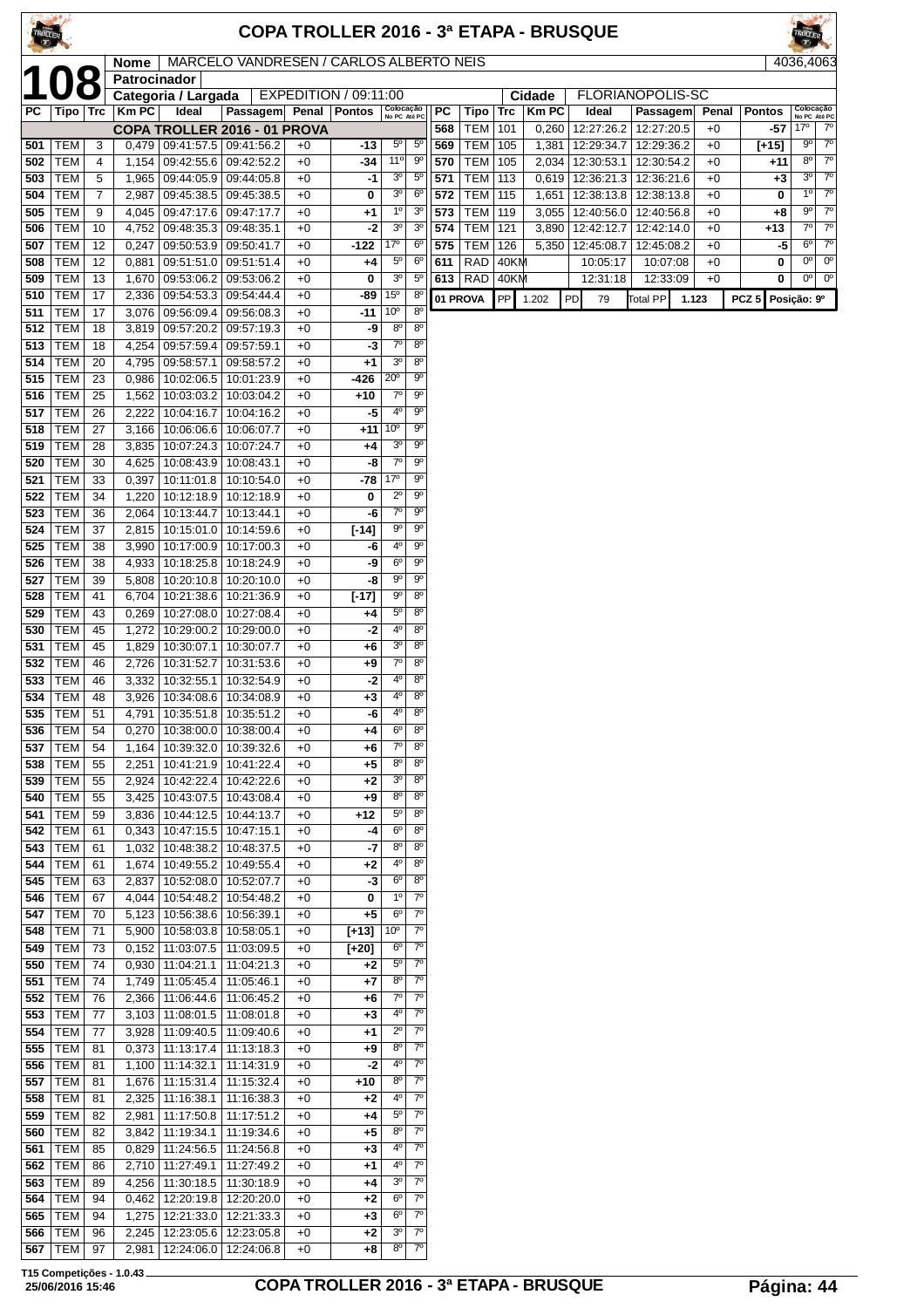| TROLLER    |                              |                       |                |                                                 |                                       |              |                                          |                                                                      |                                                    |            |                          |            |                | COPA TROLLER 2016 - 3ª ETAPA - BRUSQUE             |                 |              |                  |                                                            |                        |
|------------|------------------------------|-----------------------|----------------|-------------------------------------------------|---------------------------------------|--------------|------------------------------------------|----------------------------------------------------------------------|----------------------------------------------------|------------|--------------------------|------------|----------------|----------------------------------------------------|-----------------|--------------|------------------|------------------------------------------------------------|------------------------|
|            |                              |                       | Nome           |                                                 | FRANCISCO RONCHI NETO / DIEGO SANCHES |              |                                          |                                                                      |                                                    |            |                          |            |                |                                                    |                 |              |                  | 4088,4006                                                  |                        |
|            |                              | <u>10</u>             | Patrocinador   | Categoria / Largada                             |                                       |              | EXPEDITION / 09:12:00                    |                                                                      |                                                    |            |                          |            | Cidade         | <b>CURITIBA-PR</b>                                 |                 |              |                  |                                                            |                        |
| PC         | Tipo                         | Trc                   | <b>KmPC</b>    | Ideal                                           | Passagem                              | Penal        | <b>Pontos</b>                            |                                                                      | Colocação<br>No PC Até PC                          | PC         | Tipo                     | Trc        | Km PC          | Ideal                                              | Passagem        | Penal        | <b>Pontos</b>    | Colocação                                                  | No PC Até PC           |
|            |                              |                       |                | COPA TROLLER 2016 - 01 PROVA                    |                                       |              |                                          |                                                                      |                                                    | 568        | TEM                      | 101        | 0,260          | 12:28:26.2   12:27:37.2                            |                 | $+0$         | -490             | 20° 17°                                                    | $11^{\circ}17^{\circ}$ |
| 501<br>502 | TEM<br>TEM                   | 3<br>4                | 1,154          | $0,479$   09:42:57.5   09:42:45.2<br>09:43:55.6 | 09:43:54.7                            | $+0$<br>$+0$ | $-123$<br>-9                             | $20^{\circ}$                                                         | $20^{\circ}$<br>5º 15°                             | 569<br>570 | <b>TEM</b><br><b>TEM</b> | 105<br>105 | 1,381<br>2,034 | 12:30:34.7   12:30:36.6<br>12:31:53.1   12:31:55.0 |                 | $+0$<br>$+0$ | $+19$<br>+19     | $14^{\circ}$ 17°                                           |                        |
| 503        | <b>TEM</b>                   | 5                     | 1,965          | 09:45:05.9                                      | 09:45:01.3                            | $+0$         | -46                                      | 14º                                                                  | $14^{\circ}$                                       | 571        | <b>TEM</b>               | 113        | 0,619          | 12:37:21.3                                         | 12:37:22.8      | $+0$         | +15              |                                                            | $11^{\circ}17^{\circ}$ |
| 504        | <b>TEM</b>                   | $\overline{7}$        | 2,987          | 09:46:38.5                                      | 09:46:22.7                            | $+0$         | $-158$                                   |                                                                      | 18º 17º                                            | 572        | <b>TEM</b>               | 115        | 1,651          | 12:39:13.8                                         | 12:39:14.5      | $+0$         | +7               |                                                            | $8^{\circ}17^{\circ}$  |
| 505        | <b>TEM</b><br><b>TEM</b>     | 9<br>10               | 4,045          | 09:48:17.6 09:48:15.8                           |                                       | $+0$<br>$+0$ | -18<br>$+18$                             | 10 <sup>°</sup> 15 <sup>°</sup>                                      | $8^{\circ}$ 15°                                    | 573<br>574 | <b>TEM</b><br><b>TEM</b> | 119<br>121 | 3,055          | 12:41:56.0   12:42:00.8                            | 12:43:18.0      | $+0$<br>$+0$ | +48<br>$+53$     | $16^{\circ}$ 17 $^{\circ}$<br>$17^{\circ}$ 17 <sup>°</sup> |                        |
| 506<br>507 | <b>TEM</b>                   | 12                    | 4,752<br>0,247 | 09:49:35.3<br>09:51:53.9                        | 09:49:37.1<br>09:52:04.8              | $+0$         | $+109$                                   | 16 <sup>o</sup> 15 <sup>o</sup>                                      |                                                    | 575        | <b>TEM</b>               | 126        | 3,890<br>5,350 | 12:43:12.7<br>12:46:08.7                           | 12:46:04.6      | $+0$         | -41              | 17 <sup>0</sup> 16 <sup>0</sup>                            |                        |
| 508        | <b>TEM</b>                   | 12                    | 0,881          | 09:52:51.0                                      | 09:53:01.4                            | $+0$         | $+104$                                   | 18°                                                                  | $15^{\circ}$                                       | 611        | <b>RAD</b>               | 40KM       |                | 10:05:59                                           | 10:07:28        | $+0$         | 0                | $0^{\circ}$                                                | $0^{\circ}$            |
| 509        | <b>TEM</b>                   | 13                    | 1,670          | 09:54:06.2                                      | 09:54:03.9                            | $+0$         | -23                                      | $15^{\circ}$                                                         | $ 14^{\circ}$                                      | 613        | RAD                      | 40KM       |                | 12:32:21                                           | 12:34:08        | $+0$         | 0                | $0^{\circ}$                                                | $0^{\circ}$            |
| 510<br>511 | <b>TEM</b><br><b>TEM</b>     | 17<br>17              | 2,336<br>3,076 | 09:55:53.3 09:55:36.1<br>09:57:09.4             | 09:56:46.1                            | $+0$<br>$+0$ | $-172$<br>-233                           | 18 <sup>o</sup><br>$20^{\circ}$                                      | $ 14^{\circ}$<br>$ 14^{\circ}$                     |            | 01 PROVA                 | <b>PP</b>  | 5.641          | <b>PD</b><br>530                                   | <b>Total PP</b> | 5.111        | PCZ <sub>1</sub> | Posição: 17º                                               |                        |
| 512        | TEM                          | 18                    | 3,819          | 09:58:20.2                                      | 09:58:32.0                            | $+0$         | +118                                     | 18 <sup>o</sup>                                                      | $15^{\circ}$                                       |            |                          |            |                |                                                    |                 |              |                  |                                                            |                        |
| 513        | <b>TEM</b>                   | 18                    | 4,254          | 09:58:59.4                                      | 09:59:05.8                            | $+0$         | +64                                      | 16°                                                                  | $14^{\circ}$                                       |            |                          |            |                |                                                    |                 |              |                  |                                                            |                        |
| 514        | <b>TEM</b>                   | 20                    | 4,795          | 09:59:57.1                                      | 09:59:50.1                            | $+0$         | $-70$                                    | $17^{\circ}$                                                         | $14^{\circ}$                                       |            |                          |            |                |                                                    |                 |              |                  |                                                            |                        |
| 515<br>516 | <b>TEM</b><br><b>TEM</b>     | 23<br>25              | 0,986<br>1,562 | 10:03:06.5<br>10:04:03.2                        | 10:02:47.1<br>10:04:11.4              | $+0$<br>$+0$ | -194<br>+82                              | 17 <sup>°</sup><br>$16^{\circ}$                                      | $15^{\circ}$<br>15°                                |            |                          |            |                |                                                    |                 |              |                  |                                                            |                        |
| 517        | <b>TEM</b>                   | 26                    | 2,222          | 10:05:16.7                                      | 10:05:10.1                            | $+0$         | -66                                      | 16°                                                                  | 15 <sup>o</sup>                                    |            |                          |            |                |                                                    |                 |              |                  |                                                            |                        |
| 518        | <b>TEM</b>                   | 27                    | 3,166          | 10:07:06.6                                      | 10:06:39.2                            | $+0$         | -274                                     | $18^{\circ}$                                                         | 15°                                                |            |                          |            |                |                                                    |                 |              |                  |                                                            |                        |
| 519        | <b>TEM</b>                   | 28                    | 3,835          |                                                 | 10:08:24.3   10:07:43.0               | $+0$         | -413                                     | 18 <sup>o</sup>                                                      | $15^{\circ}$                                       |            |                          |            |                |                                                    |                 |              |                  |                                                            |                        |
| 520<br>521 | <b>TEM</b><br><b>TEM</b>     | 30<br>33              | 4,625<br>0,397 | 10:09:43.9<br>10:12:01.8                        | 10:09:52.8<br>10:12:05.8              | $+0$<br>$+0$ | $+89$<br>+40                             | 17º 15º<br>14°                                                       | 15°                                                |            |                          |            |                |                                                    |                 |              |                  |                                                            |                        |
| 522        | <b>TEM</b>                   | 34                    | 1,220          | 10:13:18.9                                      | 10:13:27.4                            | $+0$         | +85                                      | 18°                                                                  | $15^{\circ}$                                       |            |                          |            |                |                                                    |                 |              |                  |                                                            |                        |
| 523        | <b>TEM</b>                   | 36                    | 2,064          | 10:14:44.7                                      | 10:14:51.5                            | $+0$         | +68                                      | 17°                                                                  | $15^{\circ}$                                       |            |                          |            |                |                                                    |                 |              |                  |                                                            |                        |
| 524        | <b>TEM</b>                   | 37                    | 2,815          |                                                 | 10:16:01.0   10:16:04.6               | $+0$         | +36                                      | 16 <sup>o</sup><br>$15^{\circ}$                                      | 15°<br>$15^{\circ}$                                |            |                          |            |                |                                                    |                 |              |                  |                                                            |                        |
| 525<br>526 | <b>TEM</b><br><b>TEM</b>     | 38<br>38              | 3,990<br>4,933 | 10:18:00.9<br>10:19:25.8                        | 10:18:04.5<br>10:19:44.7              | $+0$<br>$+0$ | $+36$<br>$[-189]$                        | 19 <sup>o</sup>                                                      | $15^{\circ}$                                       |            |                          |            |                |                                                    |                 |              |                  |                                                            |                        |
| 527        | <b>TEM</b>                   | 39                    | 5,808          | 10:21:10.8                                      | 10:20:48.4                            | $+0$         | -224                                     | $19^{\circ}$                                                         | $15^{\circ}$                                       |            |                          |            |                |                                                    |                 |              |                  |                                                            |                        |
| 528        | <b>TEM</b>                   | 41                    | 6,704          | 10:22:38.6                                      | 10:22:36.1                            | $+0$         | -25                                      | 13 <sup>o</sup>                                                      | $15^{\circ}$                                       |            |                          |            |                |                                                    |                 |              |                  |                                                            |                        |
| 529        | <b>TEM</b><br><b>TEM</b>     | 43<br>45              | 0,269          | 10:28:08.0<br>10:30:00.2                        | 10:28:14.4<br>10:29:56.1              | $+0$<br>$+0$ | +64<br>-41                               | 16 <sup>o</sup><br>17°                                               | $15^{\circ}$<br>$15^{\circ}$                       |            |                          |            |                |                                                    |                 |              |                  |                                                            |                        |
| 530<br>531 | <b>TEM</b>                   | 45                    | 1,272<br>1.829 | 10:31:07.1                                      | 10:31:13.5                            | $+0$         | +64                                      | 16 <sup>°</sup> 15 <sup>°</sup>                                      |                                                    |            |                          |            |                |                                                    |                 |              |                  |                                                            |                        |
| 532        | <b>TEM</b>                   | 46                    | 2,726          | 10:32:52.7                                      | 10:32:55.2                            | $+0$         | $+25$                                    | $12^{\circ}$                                                         | 15°                                                |            |                          |            |                |                                                    |                 |              |                  |                                                            |                        |
| 533        | TEM                          | 46                    | 3,332          | 10:33:55.1                                      | 10:33:53.8                            | $+0$         | $-13$                                    |                                                                      | 11 <sup>o</sup> 15 <sup>o</sup>                    |            |                          |            |                |                                                    |                 |              |                  |                                                            |                        |
| 535        | <b>534 TEM</b><br><b>TEM</b> | $\overline{48}$<br>51 | 4,791          | 3,926 10:35:08.6 10:35:00.3<br>10:36:51.8       | 10:36:42.4                            | $+0$<br>$+0$ | -94                                      | $-83$ 17 <sup>o</sup> 15 <sup>o</sup><br>$18^{\circ}$ $ 15^{\circ} $ |                                                    |            |                          |            |                |                                                    |                 |              |                  |                                                            |                        |
| 536        | <b>TEM</b>                   | 54                    | 0,270          | 10:39:00.0                                      | 10:39:03.5                            | $+0$         | $+35$                                    | $15^{\circ}$ 15°                                                     |                                                    |            |                          |            |                |                                                    |                 |              |                  |                                                            |                        |
| 537        | <b>TEM</b>                   | 54                    | 1,164          | 10:40:32.0                                      | 10:40:30.0                            | $+0$         | -20                                      | 14 <sup>o</sup> 15 <sup>o</sup>                                      |                                                    |            |                          |            |                |                                                    |                 |              |                  |                                                            |                        |
| 538        | <b>TEM</b>                   | 55                    | 2,251          | 10:42:21.9                                      | 10:42:22.9                            | $+0$         | +10                                      |                                                                      | $11^{\circ}$ 15°                                   |            |                          |            |                |                                                    |                 |              |                  |                                                            |                        |
| 539<br>540 | TEM<br><b>TEM</b>            | 55<br>55              | 2,924<br>3,425 | 10:43:22.4<br>10:44:07.5                        | 10:43:25.2<br>10:44:10.0              | $+0$<br>$+0$ | [+28]<br>+25                             | 16 <sup>°</sup> 15 <sup>°</sup>                                      | $14^{\circ}$ 15°                                   |            |                          |            |                |                                                    |                 |              |                  |                                                            |                        |
| 541        | <b>TEM</b>                   | 59                    | 3,836          | 10:45:12.5                                      | 10:45:16.3                            | $+0$         | $+38$                                    |                                                                      | 11 <sup>o</sup> 15 <sup>o</sup>                    |            |                          |            |                |                                                    |                 |              |                  |                                                            |                        |
| 542        | <b>TEM</b>                   | 61                    | 0,343          | 10:48:15.5                                      | 10:48:10.9                            | $+0$         | -46                                      | 18°                                                                  | $15^{\circ}$                                       |            |                          |            |                |                                                    |                 |              |                  |                                                            |                        |
| 543<br>544 | <b>TEM</b><br><b>TEM</b>     | 61<br>61              | 1,032<br>1,674 | 10:49:38.2<br>10:50:55.2                        | 10:49:33.0<br>10:50:53.0              | $+0$<br>$+0$ | -52<br>-22                               | 16 <sup>o</sup><br>13 <sup>0</sup> 15 <sup>0</sup>                   | $15^{\circ}$                                       |            |                          |            |                |                                                    |                 |              |                  |                                                            |                        |
| 545        | <b>TEM</b>                   | 63                    | 2,837          | 10:53:08.0                                      | 10:52:58.6                            | $+0$         | -94                                      |                                                                      | $17^{\circ}$  15°                                  |            |                          |            |                |                                                    |                 |              |                  |                                                            |                        |
| 546        | TEM                          | 67                    | 4,044          | 10:55:48.2                                      | 10:55:47.1                            | $+0$         | -11                                      | $10^{\circ}$ 15°                                                     |                                                    |            |                          |            |                |                                                    |                 |              |                  |                                                            |                        |
| 547        | TEM                          | 70                    | 5,123          | 10:57:38.6                                      | 10:57:38.6                            | $+0$         | 0                                        |                                                                      | $1^{\circ}$ 15°                                    |            |                          |            |                |                                                    |                 |              |                  |                                                            |                        |
| 548<br>549 | <b>TEM</b><br>TEM            | 71<br>73              | 5,900<br>0,152 | 10:59:03.8<br>11:04:07.5                        | 10:58:58.8<br>11:04:11.1              | $+0$<br>$+0$ | -50<br>+36                               | 16 <sup>°</sup> 15 <sup>°</sup><br>12 <sup>o</sup> 15 <sup>o</sup>   |                                                    |            |                          |            |                |                                                    |                 |              |                  |                                                            |                        |
| 550        | <b>TEM</b>                   | 74                    | 0,930          | 11:05:21.1                                      | 11:05:24.5                            | $+0$         | +34                                      | $15^{\circ}$ 15°                                                     |                                                    |            |                          |            |                |                                                    |                 |              |                  |                                                            |                        |
| 551        | <b>TEM</b>                   | 74                    | 1,749          | 11:06:45.4                                      | 11:06:44.4                            | $+0$         | -10                                      |                                                                      | 11 <sup>o</sup> 15 <sup>o</sup>                    |            |                          |            |                |                                                    |                 |              |                  |                                                            |                        |
| 552        | <b>TEM</b>                   | 76                    | 2,366          | 11:07:44.6                                      | 11:07:47.2                            | $+0$         | $[+26]$                                  | 17 <sup>0</sup> 15 <sup>0</sup>                                      | 14º 15º                                            |            |                          |            |                |                                                    |                 |              |                  |                                                            |                        |
| 553<br>554 | <b>TEM</b><br><b>TEM</b>     | 77<br>77              | 3,103<br>3,928 | 11:09:01.5<br>$\overline{11:}10:40.5$           | 11:08:58.3<br>11:10:43.5              | $+0$<br>$+0$ | -32<br>$[+30]$                           | 19 <sup>0</sup> 15 <sup>0</sup>                                      |                                                    |            |                          |            |                |                                                    |                 |              |                  |                                                            |                        |
| 555        | <b>TEM</b>                   | 81                    | 0,373          | 11:14:17.4                                      | 11:14:43.1                            | $+0$         | $[+257]$ 21 <sup>0</sup> 15 <sup>0</sup> |                                                                      |                                                    |            |                          |            |                |                                                    |                 |              |                  |                                                            |                        |
| 556        | TEM                          | 81                    | 1,100          | 11:15:32.1                                      | 11:15:33.9                            | $+0$         | $+18$ 17 <sup>o</sup> 15 <sup>o</sup>    |                                                                      |                                                    |            |                          |            |                |                                                    |                 |              |                  |                                                            |                        |
| 557<br>558 | <b>TEM</b><br><b>TEM</b>     | 81<br>81              | 1,676<br>2,325 | 11:16:31.4<br>11:17:38.1                        | 11:16:32.6<br>11:17:39.5              | $+0$<br>$+0$ | +12<br>$+14$                             |                                                                      | $9^{\circ}$ 15°<br>11 <sup>o</sup> 15 <sup>o</sup> |            |                          |            |                |                                                    |                 |              |                  |                                                            |                        |
| 559        | TEM                          | 82                    | 2,981          | 11:18:50.8                                      | 11:18:45.2                            | $+0$         | $-56$                                    |                                                                      | $22^{\circ}$ 15°                                   |            |                          |            |                |                                                    |                 |              |                  |                                                            |                        |
| 560        | <b>TEM</b>                   | 82                    | 3,842          | 11:20:34.1                                      | 11:20:20.4                            | $+0$         | $-137$                                   | $20^{\circ}$ 15°                                                     |                                                    |            |                          |            |                |                                                    |                 |              |                  |                                                            |                        |
| 561        | TEM                          | 85                    | 0,829          | 11:25:56.5                                      | 11:26:04.1                            | $+0$         | +76                                      | $21°$ 15°                                                            |                                                    |            |                          |            |                |                                                    |                 |              |                  |                                                            |                        |
| 562<br>563 | <b>TEM</b><br><b>TEM</b>     | 86<br>89              | 2,710<br>4,256 | 11:28:49.1<br>11:31:18.5                        | 11:29:07.3<br>11:31:17.1              | $+0$<br>$+0$ | +182                                     | $21^{\circ}$<br>$-14$ 15 <sup>o</sup> 15 <sup>o</sup>                | $15^{\circ}$                                       |            |                          |            |                |                                                    |                 |              |                  |                                                            |                        |
| 564        | <b>TEM</b>                   | 94                    | 0,462          | 12:21:19.8 12:21:24.0                           |                                       | $+0$         | +42                                      | $18^{\circ}$ 15°                                                     |                                                    |            |                          |            |                |                                                    |                 |              |                  |                                                            |                        |
| 565        | <b>TEM</b>                   | 94                    | 1,275          |                                                 | 12:22:33.0   12:22:34.3               | $+0$         | $+13$ 13 <sup>o</sup> 15 <sup>o</sup>    |                                                                      |                                                    |            |                          |            |                |                                                    |                 |              |                  |                                                            |                        |
| 566        | TEM                          | 96                    |                | 2,245 12:24:05.6 12:24:01.5                     |                                       | $+0$         |                                          | $-41$ 18 <sup>o</sup> 15 <sup>o</sup>                                |                                                    |            |                          |            |                |                                                    |                 |              |                  |                                                            |                        |

 TEM 96 2,245 12:24:05.6 12:24:01.5 +0 **-41** 18º 15º TEM 97 2,981 12:25:06.0 12:25:07.8 +0 **+18** 11º 15º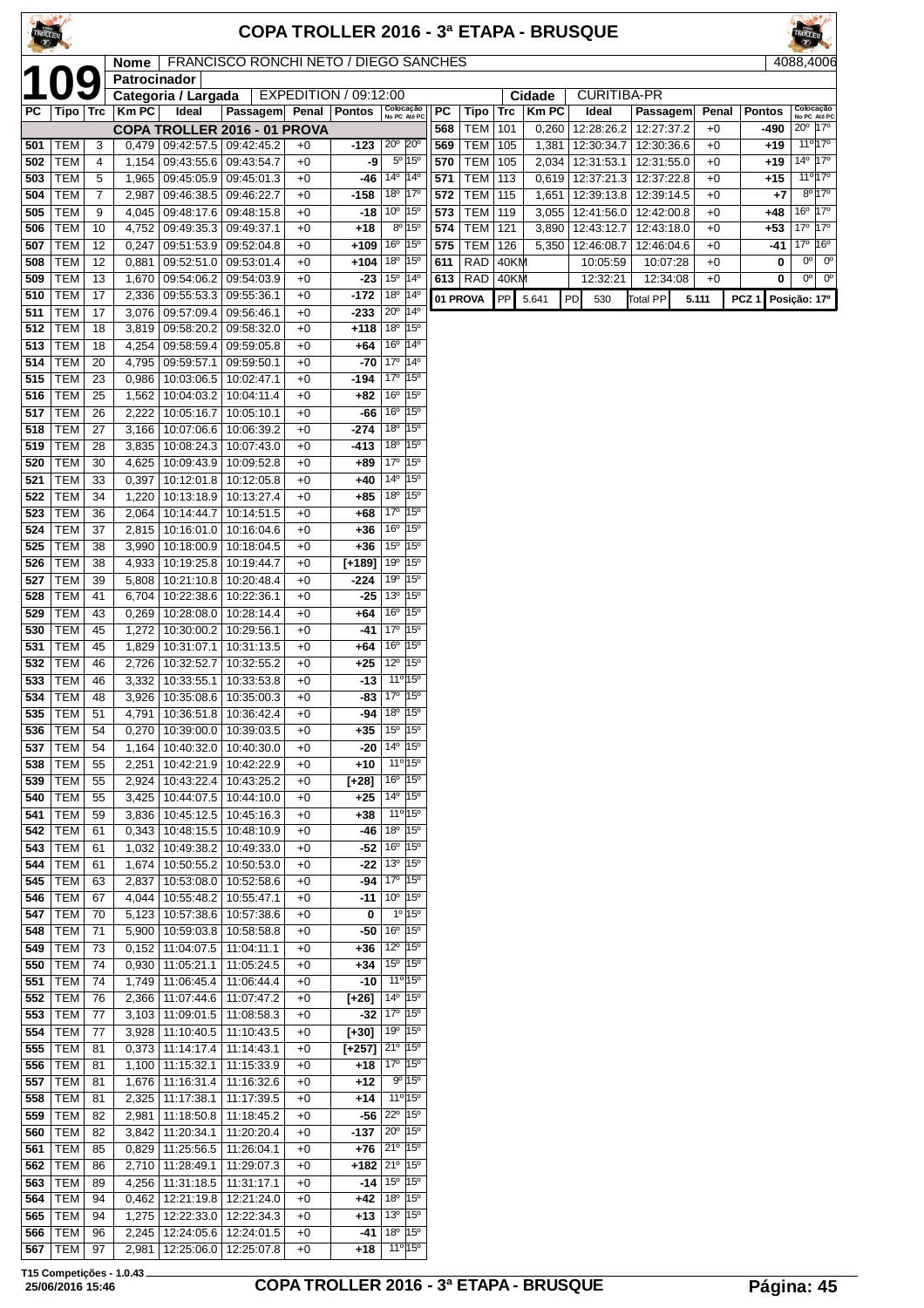HOLLER

| <b>ROLLER</b> |
|---------------|
| )46.40<br>41  |

|            |                          |          |                |                                                                      | <b>Nome</b>   ARILSON THOMAZ / ADDSON THOMAZ |              |                                          |                                                                 |                                                     |            |            |            |                |                          |                          |              |                  | 4046,4000                             |
|------------|--------------------------|----------|----------------|----------------------------------------------------------------------|----------------------------------------------|--------------|------------------------------------------|-----------------------------------------------------------------|-----------------------------------------------------|------------|------------|------------|----------------|--------------------------|--------------------------|--------------|------------------|---------------------------------------|
| 1'         |                          |          | Patrocinador   |                                                                      |                                              |              |                                          |                                                                 |                                                     |            |            |            |                |                          |                          |              |                  |                                       |
|            |                          |          |                | Categoria / Largada                                                  |                                              |              | EXPEDITION / 09:13:00                    |                                                                 |                                                     |            |            |            | Cidade         | <b>BRUSQUE-SC</b>        |                          |              |                  |                                       |
| РC         | Tipo   Trc               |          | Km PC          | Ideal                                                                | Passagem Penal Pontos                        |              |                                          | Colocação<br>No PC Até PC                                       |                                                     | PC         | Tipo       | Trc        | <b>KmPC</b>    | Ideal                    | Passagem                 | Penal        | <b>Pontos</b>    | Colocação<br>No PC Até PC<br>7º 12º   |
| 501        | TEM                      | 3        |                | $0,479$   09:43:57.5   09:43:50.1                                    | COPA TROLLER 2016 - 01 PROVA                 | $+0$         | -74                                      | 16 <sup>o</sup>                                                 | $16^{\circ}$                                        | 568<br>569 | TEM<br>TEM | 101<br>105 | 0,260<br>1,381 | 12:29:26.2<br>12:31:34.7 | 12:29:26.5<br>12:31:38.5 | $+0$<br>$+0$ | $+3$<br>$+38$    | 15° 12°                               |
| 502        | TEM                      | 4        | 1,154          | 09:44:55.6   09:44:51.7                                              |                                              | $+0$         | -39                                      | $12^{\circ}$                                                    | $ 14^{\circ}$                                       | 570        | <b>TEM</b> | 105        | 2,034          | 12:32:53.1               | 12:32:54.7               | $+0$         | +16              | $12^{\circ}$<br>$11^{\circ}$          |
| 503        | TEM                      | 5        |                | 1,965 09:46:05.9 09:45:59.0                                          |                                              | $+0$         | -69                                      | 16 <sup>°</sup> 15 <sup>°</sup>                                 |                                                     | 571        | TEM        | 113        | 0,619          | 12:38:21.3               | 12:38:18.8               | $+0$         |                  | $-25$ 13 <sup>0</sup><br>$11^{\circ}$ |
| 504        | <b>TEM</b>               | 7        | 2,987          | 09:47:38.5   09:47:35.6                                              |                                              | $+0$         | $[-29]$                                  | 14 <sup>o</sup> 14 <sup>o</sup>                                 |                                                     | 572        | TEM        | 115        | 1,651          | 12:40:13.8               | 12:40:02.3               | $+0$         |                  | $-115$ $21°$ $12°$                    |
| 505        | <b>TEM</b>               | 9        | 4,045          | 09:49:17.6 09:49:16.1                                                |                                              | $+0$         | $-15$                                    |                                                                 | $9^{\circ}$ 13°                                     | 573        | <b>TEM</b> | 119        |                | 3,055   12:42:56.0       | 12:42:56.2               | $+0$         | $+2$             | $3^0$ 12 $^0$                         |
| 506        | <b>TEM</b>               | 10       | 4,752          | 09:50:35.3 09:50:30.0                                                |                                              | $+0$         | $-53$                                    | 15° 13°                                                         |                                                     | 574        | <b>TEM</b> | 121        | 3,890          | 12:44:12.7               | 12:44:15.9               | $+0$         | $+32$            | 15 <sup>°</sup> 10 <sup>°</sup>       |
| 507        | <b>TEM</b>               | 12       | 0,247          |                                                                      | 09:52:53.9 09:52:10.0                        | $+0$         | -439                                     | 22 <sup>0</sup> 16 <sup>0</sup>                                 |                                                     | 575        | <b>TEM</b> | 126        | 5,350          | 12:47:08.7               | 12:47:09.9               | $+0$         | +12              | $11^{\circ} 10^{\circ}$               |
| 508        | TEM                      | 12       | 0,881          | 09:53:51.0   09:53:23.1                                              |                                              | $+0$         | -279                                     | 20° 17°                                                         |                                                     | 611        | RAD        | 40KM       |                | 10:07:19                 | 10:09:03                 | $+0$         | 0                | $0^{\circ}$<br>$0^{\circ}$            |
| 509        | <b>TEM</b>               | 13       | 1,670          | 09:55:06.2   09:55:04.7                                              |                                              | $+0$         | -15                                      | 11 <sup>o</sup> 16 <sup>o</sup>                                 |                                                     | 613        | RAD        | 40KM       |                | 12:33:04                 | 12:35:10                 | $+0$         | 0                | $0^{\circ}$<br>0°                     |
| 510        | <b>TEM</b>               | 17       | 2,336          |                                                                      | 09:56:53.3 09:56:55.2                        | $+0$         | +19                                      | $10^{\circ}$ 16 <sup>°</sup>                                    |                                                     | 01 PROVA   |            | <b>PP</b>  | 3.336          | PD<br>247                | <b>Total PP</b><br>3.089 |              | PCZ <sub>0</sub> | Posição: 11º                          |
| 511        | <b>TEM</b>               | 17       | 3,076          | 09:58:09.4                                                           | 09:58:11.4                                   | $+0$         | +20                                      | 14 <sup>o</sup> 16 <sup>o</sup>                                 |                                                     |            |            |            |                |                          |                          |              |                  |                                       |
| 512        | <b>TEM</b>               | 18       | 3,819          |                                                                      | 09:59:20.2   09:59:25.0                      | $+0$         | +48                                      | 14 <sup>o</sup> 14 <sup>o</sup>                                 |                                                     |            |            |            |                |                          |                          |              |                  |                                       |
| 513        | <b>TEM</b>               | 18       | 4,254          | 09:59:59.4   10:00:04.0                                              |                                              | $+0$         | +46                                      | 14 <sup>o</sup> 13 <sup>o</sup>                                 |                                                     |            |            |            |                |                          |                          |              |                  |                                       |
| 514        | <b>TEM</b>               | 20       | 4,795          | 10:00:57.1                                                           | 10:01:00.7                                   | $+0$         | +36                                      | $13^{\circ}$ $13^{\circ}$                                       |                                                     |            |            |            |                |                          |                          |              |                  |                                       |
| 515        | TEM                      | 23       | 0,986          | 10:04:06.5                                                           | 10:04:02.5                                   | $+0$         | -40                                      |                                                                 | 9°13°                                               |            |            |            |                |                          |                          |              |                  |                                       |
| 516        | <b>TEM</b>               | 25       | 1,562          | 10:05:03.2   10:05:10.2                                              |                                              | $+0$         | +70                                      | $15^{\circ}$ 13 <sup>°</sup>                                    |                                                     |            |            |            |                |                          |                          |              |                  |                                       |
| 517        | <b>TEM</b>               | 26       | 2,222          | 10:06:16.7   10:06:25.2                                              |                                              | $+0$         | $[+85]$                                  | 17º 14º                                                         |                                                     |            |            |            |                |                          |                          |              |                  |                                       |
| 518        | <b>TEM</b>               | 27       |                | 3,166   10:08:06.6   10:08:06.2                                      |                                              | $+0$         | -4                                       |                                                                 | $4^{\circ}$ 14 <sup>°</sup>                         |            |            |            |                |                          |                          |              |                  |                                       |
| 519        | <b>TEM</b>               | 28       | 3,835          | 10:09:24.3                                                           | 10:09:25.7                                   | $+0$         | +14                                      | $10^{\circ}$ 14 <sup>°</sup>                                    |                                                     |            |            |            |                |                          |                          |              |                  |                                       |
| 520        | TEM                      | 30       | 4,625          | 10:10:43.9   10:10:49.9                                              |                                              | $+0$         | +60                                      | $14^{\circ}$ 14 <sup>°</sup>                                    |                                                     |            |            |            |                |                          |                          |              |                  |                                       |
| 521        | <b>TEM</b>               | 33       | 0,397          | 10:13:01.8                                                           | 10:12:53.2                                   | $+0$         | -86                                      | 18 <sup>o</sup> 14 <sup>o</sup>                                 |                                                     |            |            |            |                |                          |                          |              |                  |                                       |
| 522        | <b>TEM</b>               | 34       | 1,220          | 10:14:18.9   10:14:12.7                                              |                                              | $+0$         | -62                                      | 17º 14º                                                         |                                                     |            |            |            |                |                          |                          |              |                  |                                       |
| 523        | TEM                      | 36       |                | 2,064   10:15:44.7   10:15:45.4                                      |                                              | $+0$         | +7                                       |                                                                 | 9º 14º                                              |            |            |            |                |                          |                          |              |                  |                                       |
| 524        | <b>TEM</b>               | 37       |                | 2,815   10:17:01.0   10:17:01.3                                      |                                              | $+0$         | $+3$                                     | $14^{\circ}$ 14 <sup>°</sup>                                    | $5^{\circ}$ 14°                                     |            |            |            |                |                          |                          |              |                  |                                       |
| 525        | <b>TEM</b>               | 38<br>38 | 3,990          | 10:19:00.9   10:19:04.2                                              |                                              | $+0$         | $+33$<br>+50                             | 16 <sup>°</sup> 14 <sup>°</sup>                                 |                                                     |            |            |            |                |                          |                          |              |                  |                                       |
| 526<br>527 | <b>TEM</b><br><b>TEM</b> | 39       | 4,933<br>5,808 | 10:20:25.8<br>10:22:10.8   10:21:53.4                                | 10:20:30.8                                   | $+0$<br>$+0$ | -174                                     | 17 <sup>0</sup> 14 <sup>0</sup>                                 |                                                     |            |            |            |                |                          |                          |              |                  |                                       |
| 528        | <b>TEM</b>               | 41       | 6,704          | 10:23:38.6   10:23:24.4                                              |                                              | $+0$         | -142                                     | 18 <sup>0</sup> 14 <sup>0</sup>                                 |                                                     |            |            |            |                |                          |                          |              |                  |                                       |
| 529        | <b>TEM</b>               | 43       | 0,269          | 10:29:08.0   10:29:14.1                                              |                                              | $+0$         | +61                                      | 15 <sup>o</sup> 14 <sup>o</sup>                                 |                                                     |            |            |            |                |                          |                          |              |                  |                                       |
| 530        | TEM                      | 45       | 1,272          | 10:31:00.2                                                           | 10:30:56.6                                   | $+0$         | -36                                      | $16^{\circ}$ 14 <sup>°</sup>                                    |                                                     |            |            |            |                |                          |                          |              |                  |                                       |
| 531        | <b>TEM</b>               | 45       | 1,829          | 10:32:07.1                                                           | 10:32:14.4                                   | $+0$         | +73                                      | 17º 14º                                                         |                                                     |            |            |            |                |                          |                          |              |                  |                                       |
| 532        | <b>TEM</b>               | 46       | 2,726          | 10:33:52.7                                                           | 10:33:53.5                                   | $+0$         | +8                                       |                                                                 | $6^{\circ}$ 14 <sup>°</sup>                         |            |            |            |                |                          |                          |              |                  |                                       |
| 533        | <b>TEM</b>               | 46       | 3,332          | 10:34:55.1                                                           | 10:34:54.7                                   | $+0$         | -4                                       |                                                                 | 7º 14º                                              |            |            |            |                |                          |                          |              |                  |                                       |
| 534        | <b>TEM</b>               | 48       |                | 3,926   10:36:08.6   10:36:01.2                                      |                                              | $+0$         | $-74$                                    | $16^{\circ}$ 14 <sup>°</sup>                                    |                                                     |            |            |            |                |                          |                          |              |                  |                                       |
| 535        | TEM                      | 51       | 4,791          | $10:37:51.8$ 10:37:50.3                                              |                                              | $+0$         | $-15$                                    |                                                                 | $8^{\circ}$ 14 <sup><math>\overline{0}</math></sup> |            |            |            |                |                          |                          |              |                  |                                       |
| 536        | <b>TEM</b>               | 54       |                | $0,270$   10:40:00.0   10:40:03.2                                    |                                              | $+0$         | +32                                      | $14^{\circ}$ 14 <sup>°</sup>                                    |                                                     |            |            |            |                |                          |                          |              |                  |                                       |
| 537        | <b>TEM</b>               | 54       |                |                                                                      | 1,164   10:41:32.0   10:41:29.0              | $+0$         | $[ -30]$ 19 <sup>o</sup> 14 <sup>o</sup> |                                                                 |                                                     |            |            |            |                |                          |                          |              |                  |                                       |
| 538        | TEM                      | 55       |                | 2,251   10:43:21.9   10:43:22.1                                      |                                              | $+0$         | $+2$                                     |                                                                 | $2^{\circ}$ 14 <sup>°</sup>                         |            |            |            |                |                          |                          |              |                  |                                       |
| 539        | TEM                      | 55       | 2,924          | 10:44:22.4   10:44:25.0                                              |                                              | $+0$         | +26                                      | $15^{\circ}$ 14 <sup>o</sup><br>13 <sup>0</sup> 14 <sup>0</sup> |                                                     |            |            |            |                |                          |                          |              |                  |                                       |
| 540        | TEM                      | 55       |                | 3,425   10:45:07.5   10:45:09.7<br>3,836   10:46:12.5   10:45:55.7   |                                              | $+0$         | +22                                      | $21^{\circ}$ 14 <sup>°</sup>                                    |                                                     |            |            |            |                |                          |                          |              |                  |                                       |
| 541<br>542 | <b>TEM</b><br>TEM        | 59<br>61 |                | 0,343 10:49:15.5 10:49:14.2                                          |                                              | $+0$<br>$+0$ | -168<br>-13                              | $11^{\circ}$ 14°                                                |                                                     |            |            |            |                |                          |                          |              |                  |                                       |
| 543        | TEM                      | 61       |                |                                                                      | 1,032   10:50:38.2   10:50:36.3              | $+0$         | $-19$                                    | $12^{\circ}$  14 $^{\circ}$                                     |                                                     |            |            |            |                |                          |                          |              |                  |                                       |
| 544        | TEM                      | 61       |                | 1,674   10:51:55.2   10:51:56.0                                      |                                              | $+0$         | $+8$                                     |                                                                 | 7º 14º                                              |            |            |            |                |                          |                          |              |                  |                                       |
| 545        | TEM                      | 63       | 2,837          |                                                                      | 10:54:08.0   10:54:06.8                      | $+0$         | -12                                      | $11^{\circ}14^{\circ}$                                          |                                                     |            |            |            |                |                          |                          |              |                  |                                       |
| 546        | TEM                      | 67       |                | 4,044   10:56:48.2   10:56:48.8                                      |                                              | $+0$         | +6                                       |                                                                 | 7º 14º                                              |            |            |            |                |                          |                          |              |                  |                                       |
| 547        | TEM                      | 70       |                |                                                                      | 5,123   10:58:38.6   10:58:41.3              | $+0$         | +27                                      | 13 <sup>0</sup> 13 <sup>0</sup>                                 |                                                     |            |            |            |                |                          |                          |              |                  |                                       |
| 548        | TEM                      | 71       |                | 5,900   11:00:03.8   11:00:01.8                                      |                                              | $+0$         |                                          | $-20$   12 <sup>o</sup>   13 <sup>o</sup>                       |                                                     |            |            |            |                |                          |                          |              |                  |                                       |
| 549        | <b>TEM</b>               | 73       |                | $0,152$   11:05:07.5   11:05:13.2                                    |                                              | $+0$         | +57                                      | 15° 13°                                                         |                                                     |            |            |            |                |                          |                          |              |                  |                                       |
| 550        | TEM                      | 74       |                | $0,930$   11:06:21.1   11:06:22.9                                    |                                              | $+0$         | +18                                      | $12^{\circ}$ 13 <sup>°</sup>                                    |                                                     |            |            |            |                |                          |                          |              |                  |                                       |
| 551        | TEM                      | 74       |                | 1,749   11:07:45.4   11:07:44.6                                      |                                              | $+0$         | -8                                       | 10 <sup>°</sup> 12 <sup>°</sup>                                 |                                                     |            |            |            |                |                          |                          |              |                  |                                       |
| 552        | TEM                      | 76       |                | 2,366   11:08:44.6   11:08:47.4                                      |                                              | $+0$         | [+28]                                    | $15^{\circ}$ 12°                                                |                                                     |            |            |            |                |                          |                          |              |                  |                                       |
| 553        | <b>TEM</b>               | 77       |                | $3,103$   11:10:01.5   11:10:00.7                                    |                                              | $+0$         | -8                                       | 11° 12°                                                         |                                                     |            |            |            |                |                          |                          |              |                  |                                       |
| 554<br>555 | <b>TEM</b><br><b>TEM</b> | 77<br>81 |                | 3,928   11:11:40.5   11:11:42.2<br>$0,373$   11:15:17.4   11:15:21.5 |                                              | $+0$<br>$+0$ | +17<br>+41                               | $14^{\circ}$ 12 <sup>o</sup><br>16 <sup>o</sup> 12 <sup>o</sup> |                                                     |            |            |            |                |                          |                          |              |                  |                                       |
| 556        | TEM                      | 81       |                | 1,100   11:16:32.1   11:16:33.7                                      |                                              | $+0$         | +16                                      | 16 <sup>o</sup>   12 <sup>o</sup>                               |                                                     |            |            |            |                |                          |                          |              |                  |                                       |
| 557        | TEM                      | 81       |                | 1,676   11:17:31.4   11:17:33.1                                      |                                              | $+0$         | +17                                      | $14^{\circ}$ 12 <sup>°</sup>                                    |                                                     |            |            |            |                |                          |                          |              |                  |                                       |
| 558        | <b>TEM</b>               | 81       |                | 2,325   11:18:38.1   11:18:39.6                                      |                                              | $+0$         | +15                                      | $13^{\circ}$ $ 12^{\circ} $                                     |                                                     |            |            |            |                |                          |                          |              |                  |                                       |
| 559        | <b>TEM</b>               | 82       | 2,981          | 11:19:50.8   11:19:52.2                                              |                                              | $+0$         | +14                                      |                                                                 | $9^{\circ}$ 12°                                     |            |            |            |                |                          |                          |              |                  |                                       |
| 560        | TEM                      | 82       |                | 3,842   11:21:34.1   11:21:36.0                                      |                                              | $+0$         | +19                                      | 14 <sup>o</sup> 12 <sup>o</sup>                                 |                                                     |            |            |            |                |                          |                          |              |                  |                                       |
| 561        | TEM                      | 85       |                | $0,829$   11:26:56.5   11:26:57.1                                    |                                              | $+0$         | +6                                       |                                                                 | $9^{\circ}$  12 $^{\circ}$                          |            |            |            |                |                          |                          |              |                  |                                       |
| 562        | TEM                      | 86       |                | 2,710   11:29:49.1   11:29:56.6                                      |                                              | $+0$         | $[+75]$                                  | 18 <sup>o</sup> 12 <sup>o</sup>                                 |                                                     |            |            |            |                |                          |                          |              |                  |                                       |
| 563        | <b>TEM</b>               | 89       |                | 4,256   11:32:18.5   11:32:18.0                                      |                                              | $+0$         | -5                                       |                                                                 | $6^{\circ}$ 12°                                     |            |            |            |                |                          |                          |              |                  |                                       |
| 564        | TEM                      | 94       |                | 0,462   12:22:19.8   12:22:25.2                                      |                                              | $+0$         | +54                                      | $20^{\circ}$ 12°                                                |                                                     |            |            |            |                |                          |                          |              |                  |                                       |
| 565        | TEM                      | 94       |                |                                                                      | 1,275   12:23:33.0   12:23:33.2              | $+0$         | +2                                       |                                                                 | $5^{\circ}$ 12°                                     |            |            |            |                |                          |                          |              |                  |                                       |
| 566        | TEM                      | 96       |                | 2,245   12:25:05.6   12:25:05.7                                      |                                              | $+0$         | $+1$                                     |                                                                 | $2^{\circ}$ 12°                                     |            |            |            |                |                          |                          |              |                  |                                       |
| 567        | TEM                      | 97       |                |                                                                      | 2,981   12:26:06.0   12:26:03.5              | $+0$         |                                          | $-25$ 15 <sup>o</sup> 12 <sup>o</sup>                           |                                                     |            |            |            |                |                          |                          |              |                  |                                       |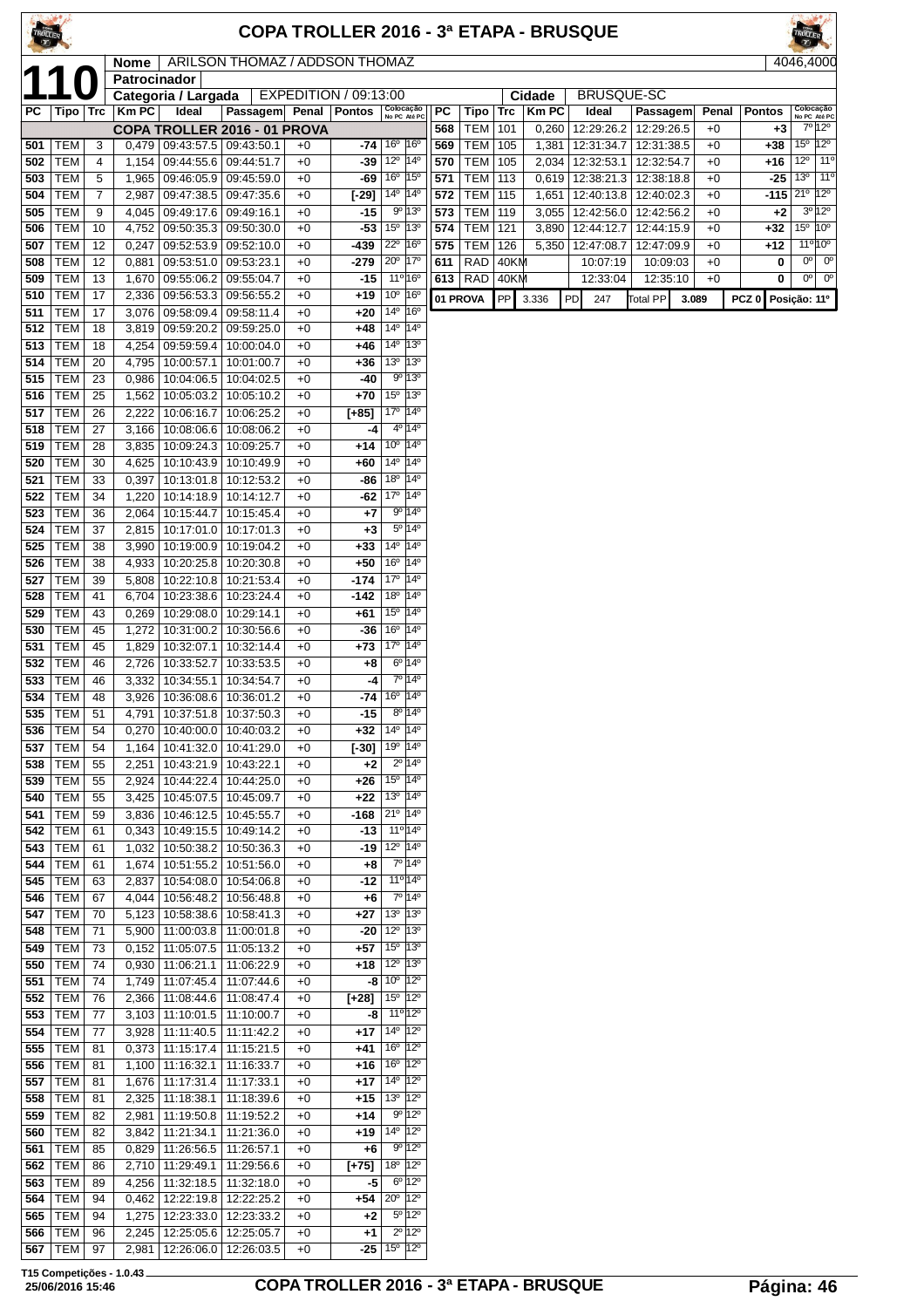| TROLLEI    |                          |                     |                             |                                                       |                                                                   |              | COPA TROLLER 2016 - 3ª ETAPA - BRUSQUE |                                    |                                            |            |                          |              |                |    |                          |                          |              |                    | ROLLER                      |                                       |
|------------|--------------------------|---------------------|-----------------------------|-------------------------------------------------------|-------------------------------------------------------------------|--------------|----------------------------------------|------------------------------------|--------------------------------------------|------------|--------------------------|--------------|----------------|----|--------------------------|--------------------------|--------------|--------------------|-----------------------------|---------------------------------------|
|            |                          |                     | <b>Nome</b><br>Patrocinador |                                                       | ELVIS RICARDO BARBOSA / ALEXANDRE PAVAO                           |              |                                        |                                    |                                            |            |                          |              |                |    |                          |                          |              |                    | 4011.4026                   |                                       |
|            |                          |                     |                             | Categoria / Largada                                   |                                                                   |              | EXPEDITION / 09:14:00                  |                                    |                                            |            |                          |              | Cidade         |    | SUMARE-SP                |                          |              |                    |                             |                                       |
| РC         | Tipo   Trc               |                     | <b>Km PC</b>                | Ideal                                                 | Passagem Penal                                                    |              | <b>Pontos</b>                          | Colocação<br>No PC Até PC          |                                            | PC         | Tipo                     | <b>Trc</b>   | <b>KmPC</b>    |    | Ideal                    | Passagem                 | Penal        | <b>Pontos</b>      |                             | Colocação<br>No PC Até PC             |
| 501        | <b>TEM</b>               | 3                   |                             |                                                       | COPA TROLLER 2016 - 01 PROVA<br>$0,479$   09:44:57.5   09:45:02.0 | $+0$         | $[+45]$                                | 13 <sup>o</sup>                    | $ 13^{\circ}$                              | 568<br>569 | <b>TEM</b><br>TEM   105  | 101          | 0,260<br>1,381 |    | 12:30:26.2<br>12:32:34.7 | 12:30:26.2<br>12:32:35.4 | $+0$<br>$+0$ | 0<br>$+7$          | $1^{\circ}$<br>$5^{\circ}$  | $2^{\circ}$<br>$\overline{2^{\circ}}$ |
| 502        | <b>TEM</b>               | $\overline{4}$      | 1,154                       | 09:45:55.6                                            | 09:45:55.5                                                        | +0           | -1                                     | 3 <sup>o</sup>                     | 8 <sup>0</sup>                             | 570        | <b>TEM</b>               | 105          | 2,034          |    | 12:33:53.1               | 12:33:53.2               | $+0$         | $+1$               | 1 <sup>0</sup>              | $2^{\circ}$                           |
| 503        | <b>TEM</b>               | 5                   | 1,965                       | 09:47:05.9                                            | 09:47:05.7                                                        | $+0$         | -2                                     | 4 <sup>0</sup>                     | 6 <sup>o</sup>                             | 571        | <b>TEM</b>               | 113          | 0,619          |    | 12:39:21.3               | 12:39:26.2               | $+0$         | $[+49]$            | 16 <sup>o</sup>             | $\overline{2^0}$                      |
| 504<br>505 | <b>TEM</b><br><b>TEM</b> | $\overline{7}$<br>9 | 2,987<br>4,045              | 09:48:38.5<br>09:50:17.6                              | 09:48:38.5<br>09:50:17.3                                          | $+0$<br>$+0$ | 0<br>-3                                | $1^{\circ}$<br>$5^{\circ}$         | $5^{\circ}$<br>$4^{\circ}$                 | 572<br>573 | <b>TEM</b><br><b>TEM</b> | 115<br>119   | 1,651<br>3,055 |    | 12:41:13.8<br>12:43:56.0 | 12:41:15.7<br>12:43:55.9 | $+0$<br>$+0$ | $[+19]$<br>-1      | $15^{\circ}$<br>$1^{\circ}$ | 3 <sup>o</sup><br>$2^{\circ}$         |
| 506        | <b>TEM</b>               | 10                  | 4,752                       | 09:51:35.3                                            | 09:51:35.1                                                        | $+0$         | -2                                     | $2^{\circ}$                        | 4 <sup>0</sup>                             | 574        | <b>TEM</b>               | 121          | 3,890          |    | 12:45:12.7               | 12:45:13.4               | $+0$         | $+7$               | $5^{\circ}$                 | 3 <sup>o</sup>                        |
| 507        | <b>TEM</b>               | 12                  | 0,247                       | 09:53:53.9                                            | 09:53:54.6                                                        | $+0$         | +7                                     | $\overline{2^{\circ}}$             | $2^{\circ}$                                | 575        | <b>TEM</b>               | 126          | 5,350          |    | 12:48:08.7               | 12:48:09.7               | $+0$         | +10                | $9^{\circ}$                 | 3 <sup>o</sup>                        |
| 508<br>509 | <b>TEM</b><br><b>TEM</b> | 12<br>13            | 0,881                       | 09:54:51.0<br>1,670 09:56:06.2                        | 09:54:50.6<br>09:56:06.2                                          | $+0$<br>+0   | -4<br>0                                | $7^\circ$<br>$1^{\circ}$           | $2^{\circ}$<br>$2^{\circ}$                 | 611        | <b>RAD</b><br>$613$ RAD  | 40KM<br>40KM |                |    | 10:08:16<br>12:34:17     | 10:10:08<br>12:36:07     | $+0$<br>$+0$ | 0<br>0             | 0°<br>$0^{\circ}$           | $0^{\circ}$<br>$0^{\circ}$            |
| 510        | <b>TEM</b>               | 17                  | 2,336                       | 09:57:53.3                                            | 09:57:52.7                                                        | +0           | -6                                     | $7^\circ$                          | $2^{\circ}$                                |            | 01 PROVA                 | <b>PP</b>    | 370            | PD | 133                      | <b>Total PP</b>          | 237          | PCZ 10 Posição: 2º |                             |                                       |
| 511        | TEM                      | 17                  | 3,076                       | 09:59:09.4                                            | 09:59:09.5                                                        | $+0$         | +1                                     | 4º                                 | $2^{\circ}$                                |            |                          |              |                |    |                          |                          |              |                    |                             |                                       |
| 512        | <b>TEM</b>               | 18                  | 3,819                       | 10:00:20.2                                            | 10:00:20.8                                                        | +0           | +6                                     | $7^\circ$<br>10 <sup>o</sup>       | $\overline{2^0}$<br>$\overline{2^{\circ}}$ |            |                          |              |                |    |                          |                          |              |                    |                             |                                       |
| 513<br>514 | <b>TEM</b><br><b>TEM</b> | 18<br>20            | 4,254                       | 10:00:59.4<br>4,795   10:01:57.1                      | 10:01:00.2<br>10:01:58.1                                          | $+0$<br>$+0$ | +8<br>$[+10]$                          | $9^{\circ}$                        | $2^{\circ}$                                |            |                          |              |                |    |                          |                          |              |                    |                             |                                       |
| 515        | <b>TEM</b>               | 23                  | 0,986                       | 10:05:06.5                                            | 10:05:07.4                                                        | $+0$         | $+9$                                   | $5^{\circ}$                        | $2^{\circ}$                                |            |                          |              |                |    |                          |                          |              |                    |                             |                                       |
| 516        | <b>TEM</b>               | 25                  | 1,562                       | 10:06:03.2                                            | 10:06:03.4                                                        | $+0$         | $+2$                                   | 3 <sup>o</sup>                     | $2^{\circ}$                                |            |                          |              |                |    |                          |                          |              |                    |                             |                                       |
| 517        | <b>TEM</b>               | 26                  | 2,222                       | 10:07:16.7                                            | 10:07:17.2                                                        | $+0$         | +5                                     | $2^{\circ}$<br>$5^{\circ}$         | $2^{\circ}$<br>$2^{\circ}$                 |            |                          |              |                |    |                          |                          |              |                    |                             |                                       |
| 518<br>519 | <b>TEM</b><br><b>TEM</b> | 27<br>28            |                             | 3,166   10:09:06.6   10:09:07.2<br>3,835   10:10:24.3 | 10:10:24.9                                                        | $+0$<br>$+0$ | +6<br>+6                               | $5^{\rm o}$                        | $2^{\circ}$                                |            |                          |              |                |    |                          |                          |              |                    |                             |                                       |
| 520        | <b>TEM</b>               | 30                  | 4,625                       | 10:11:43.9                                            | 10:11:44.2                                                        | +0           | $+3$                                   | $5^{\circ}$                        | $2^{\circ}$                                |            |                          |              |                |    |                          |                          |              |                    |                             |                                       |
| 521        | <b>TEM</b>               | 33                  | 0,397                       | 10:14:01.8                                            | 10:14:02.1                                                        | $+0$         | $+3$                                   | $5^{\rm o}$                        | $2^{\circ}$                                |            |                          |              |                |    |                          |                          |              |                    |                             |                                       |
| 522        | <b>TEM</b>               | 34                  | 1,220                       | 10:15:18.9                                            | 10:15:18.9                                                        | $+0$         | 0                                      | $1^{\circ}$<br>$4^{\circ}$         | $2^{\circ}$<br>$2^{\circ}$                 |            |                          |              |                |    |                          |                          |              |                    |                             |                                       |
| 523<br>524 | <b>TEM</b><br><b>TEM</b> | 36<br>37            |                             | 2,064   10:16:44.7   10:16:44.8<br>2,815   10:18:01.0 | 10:18:01.1                                                        | $+0$<br>$+0$ | $+1$<br>+1                             | 10                                 | $2^{\circ}$                                |            |                          |              |                |    |                          |                          |              |                    |                             |                                       |
| 525        | <b>TEM</b>               | 38                  | 3,990                       | 10:20:00.9                                            | 10:20:01.0                                                        | $+0$         | $+1$                                   | 1 <sup>0</sup>                     | $2^{\circ}$                                |            |                          |              |                |    |                          |                          |              |                    |                             |                                       |
| 526        | <b>TEM</b>               | 38                  |                             | 4,933   10:21:25.8                                    | 10:21:26.5                                                        | $+0$         | $+7$                                   | 4°                                 | $2^{\circ}$                                |            |                          |              |                |    |                          |                          |              |                    |                             |                                       |
| 527        | <b>TEM</b>               | 39                  | 5,808                       | 10:23:10.8                                            | 10:23:11.0                                                        | $+0$         | $+2$                                   | 4°<br>4°                           | $2^{\circ}$<br>$2^{\circ}$                 |            |                          |              |                |    |                          |                          |              |                    |                             |                                       |
| 528<br>529 | <b>TEM</b><br><b>TEM</b> | 41<br>43            | 0,269                       | 6,704   10:24:38.6<br>10:30:08.0                      | 10:24:37.9<br>10:30:08.1                                          | $+0$<br>+0   | -7<br>+1                               | 1 <sup>0</sup>                     | $2^{\circ}$                                |            |                          |              |                |    |                          |                          |              |                    |                             |                                       |
| 530        | <b>TEM</b>               | 45                  | 1,272                       | 10:32:00.2                                            | 10:31:59.8                                                        | $+0$         | -4                                     | $7^\circ$                          | $2^{\circ}$                                |            |                          |              |                |    |                          |                          |              |                    |                             |                                       |
| 531        | <b>TEM</b>               | 45                  | 1,829                       | 10:33:07.1                                            | 10:33:07.7                                                        | $+0$         | +6                                     | $2^{\circ}$                        | $2^{\circ}$                                |            |                          |              |                |    |                          |                          |              |                    |                             |                                       |
| 532        | <b>TEM</b>               | 46                  | 2,726                       | 10:34:52.7                                            | 10:34:53.5                                                        | +0           | +8                                     | 4°<br>$6^{\circ}$                  | $2^{\circ}$<br>$\overline{2^0}$            |            |                          |              |                |    |                          |                          |              |                    |                             |                                       |
| 533<br>534 | <b>TEM</b><br><b>TEM</b> | 46<br>48            |                             | 3,332   10:35:55.1<br>3,926   10:37:08.6              | 10:35:54.8<br>10:37:09.2                                          | $+0$<br>$+0$ | -3<br>$+6$                             | $6^{\circ}$                        | $2^{\circ}$                                |            |                          |              |                |    |                          |                          |              |                    |                             |                                       |
| 535        | <b>TEM</b>               | 51                  |                             | 4,791   10:38:51.8   10:38:51.1                       |                                                                   | +0           | -7                                     | $6^{\circ}$                        | $\overline{2^0}$                           |            |                          |              |                |    |                          |                          |              |                    |                             |                                       |
| 536        | <b>TEM</b>               | 54                  | 0,270                       | 10:41:00.0                                            | 10:41:00.0                                                        | +0           | 0                                      | $2^{\circ}$                        | $2^{\circ}$                                |            |                          |              |                |    |                          |                          |              |                    |                             |                                       |
| 537        | <b>TEM</b>               | 54                  | 1,164                       | 10:42:32.0                                            | 10:42:32.1                                                        | +0           | +1                                     | 10<br>$4^{\circ}$                  | $2^{\circ}$<br>$2^{\circ}$                 |            |                          |              |                |    |                          |                          |              |                    |                             |                                       |
| 538<br>539 | <b>TEM</b><br><b>TEM</b> | 55<br>55            | 2,924                       | 2,251 10:44:21.9<br>10:45:22.4                        | 10:44:22.3<br>10:45:22.6                                          | $+0$<br>+0   | +4<br>+2                               | $2^{\circ}$                        | $2^{\circ}$                                |            |                          |              |                |    |                          |                          |              |                    |                             |                                       |
| 540        | <b>TEM</b>               | 55                  | 3,425                       |                                                       | 10:46:07.5   10:46:07.7                                           | $+0$         | +2                                     | $2^{\circ}$                        | $2^{\circ}$                                |            |                          |              |                |    |                          |                          |              |                    |                             |                                       |
| 541        | <b>TEM</b>               | 59                  |                             | 3,836 10:47:12.5                                      | 10:47:13.3                                                        | +0           | +8                                     | 4°                                 | $2^{\circ}$                                |            |                          |              |                |    |                          |                          |              |                    |                             |                                       |
| 542<br>543 | <b>TEM</b><br><b>TEM</b> | 61<br>61            |                             | $0,343$ 10:50:15.5<br>1,032 10:51:38.2                | 10:50:14.5<br>10:51:37.3                                          | +0<br>$+0$   | $[-10]$<br>-9                          | 10 <sup>o</sup><br>10 <sup>o</sup> | $2^{\circ}$<br>$2^{\circ}$                 |            |                          |              |                |    |                          |                          |              |                    |                             |                                       |
| 544        | <b>TEM</b>               | 61                  |                             | 1,674 10:52:55.2                                      | 10:52:55.1                                                        | +0           | -1                                     | $2^{\circ}$                        | $2^{\circ}$                                |            |                          |              |                |    |                          |                          |              |                    |                             |                                       |
| 545        | <b>TEM</b>               | 63                  | 2,837                       | 10:55:08.0                                            | 10:55:07.9                                                        | $+0$         | -1                                     | 3 <sup>o</sup>                     | $2^{\circ}$                                |            |                          |              |                |    |                          |                          |              |                    |                             |                                       |
| 546        | TEM                      | 67                  | 4,044                       | 10:57:48.2                                            | 10:57:47.5                                                        | +0           | -7                                     | $8^{\circ}$                        | $2^{\circ}$                                |            |                          |              |                |    |                          |                          |              |                    |                             |                                       |
| 547<br>548 | <b>TEM</b><br><b>TEM</b> | 70<br>71            |                             | 5,123   10:59:38.6<br>5,900   11:01:03.8              | 10:59:38.6<br>11:01:03.9                                          | +0<br>+0     | 0<br>+1                                | 3 <sup>o</sup><br>$\overline{2^0}$ | $2^{\circ}$<br>$2^{\circ}$                 |            |                          |              |                |    |                          |                          |              |                    |                             |                                       |
| 549        | <b>TEM</b>               | 73                  |                             | $0,152$ 11:06:07.5                                    | 11:06:07.8                                                        | +0           | +3                                     | $2^{\circ}$                        | $2^{\circ}$                                |            |                          |              |                |    |                          |                          |              |                    |                             |                                       |
| 550        | TEM                      | 74                  |                             | $0,930$   11:07:21.1                                  | 11:07:20.9                                                        | $+0$         | -2                                     | 3 <sup>0</sup>                     | $2^{\circ}$                                |            |                          |              |                |    |                          |                          |              |                    |                             |                                       |
| 551        | <b>TEM</b>               | 74                  |                             | 1,749   11:08:45.4                                    | 11:08:45.4                                                        | +0           | 0                                      | $1^{\circ}$<br>4°                  | $2^{\circ}$                                |            |                          |              |                |    |                          |                          |              |                    |                             |                                       |
| 552<br>553 | <b>TEM</b><br><b>TEM</b> | 76<br>77            |                             | 2,366   11:09:44.6<br>$3,103$ 11:11:01.5              | 11:09:44.1<br>11:11:01.2                                          | $+0$<br>+0   | -5<br>-3                               | $5^{\circ}$                        | $2^{\circ}$<br>$2^{\circ}$                 |            |                          |              |                |    |                          |                          |              |                    |                             |                                       |
| 554        | <b>TEM</b>               | 77                  |                             | 3,928 11:12:40.5                                      | 11:12:40.2                                                        | $+0$         | -3                                     | $6^{\circ}$                        | $2^{\circ}$                                |            |                          |              |                |    |                          |                          |              |                    |                             |                                       |
| 555        | <b>TEM</b>               | 81                  |                             | $0,373$   11:16:17.4                                  | 11:16:17.7                                                        | $+0$         | +3                                     | 3 <sup>o</sup>                     | $2^{\circ}$                                |            |                          |              |                |    |                          |                          |              |                    |                             |                                       |
| 556        | <b>TEM</b>               | 81                  |                             | 1,100   11:17:32.1                                    | 11:17:32.0                                                        | +0           | -1                                     | 3 <sup>o</sup>                     | $2^{\circ}$                                |            |                          |              |                |    |                          |                          |              |                    |                             |                                       |
| 557<br>558 | <b>TEM</b><br><b>TEM</b> | 81<br>81            |                             | 1,676 11:18:31.4<br>2,325   11:19:38.1                | 11:18:31.7<br>11:19:38.2                                          | $+0$<br>+0   | +3<br>+1                               | $2^{\circ}$<br>3 <sup>o</sup>      | $2^{\circ}$<br>$2^{\circ}$                 |            |                          |              |                |    |                          |                          |              |                    |                             |                                       |
| 559        | <b>TEM</b>               | 82                  | 2,981                       | 11:20:50.8                                            | 11:20:50.8                                                        | +0           | 0                                      | $2^{\circ}$                        | $2^{\circ}$                                |            |                          |              |                |    |                          |                          |              |                    |                             |                                       |
| 560        | <b>TEM</b>               | 82                  | 3,842                       | 11:22:34.1                                            | 11:22:34.1                                                        | $+0$         | 0                                      | 3 <sup>o</sup>                     | $2^{\circ}$                                |            |                          |              |                |    |                          |                          |              |                    |                             |                                       |
| 561        | <b>TEM</b>               | 85                  |                             | 0,829 11:27:56.5                                      | 11:27:57.0                                                        | +0           | +5                                     | $8^{\circ}$                        | $2^{\circ}$                                |            |                          |              |                |    |                          |                          |              |                    |                             |                                       |
| 562<br>563 | <b>TEM</b><br><b>TEM</b> | 86<br>89            |                             | 2,710 11:30:49.1<br>4,256 11:33:18.5                  | 11:30:48.5<br>11:33:18.5                                          | $+0$<br>+0   | -6<br>0                                | $7^\circ$<br>$1^{\circ}$           | $2^{\circ}$<br>$2^{\circ}$                 |            |                          |              |                |    |                          |                          |              |                    |                             |                                       |
| 564        | <b>TEM</b>               | 94                  |                             | 0,462 12:23:19.8                                      | 12:23:20.0                                                        | $+0$         | $+2$                                   | $5^{\circ}$                        | $2^{\circ}$                                |            |                          |              |                |    |                          |                          |              |                    |                             |                                       |
| 565        | <b>TEM</b>               | 94                  |                             | 1,275   12:24:33.0                                    | 12:24:33.1                                                        | $+0$         | +1                                     | $1^{\circ}$                        | $2^{\circ}$                                |            |                          |              |                |    |                          |                          |              |                    |                             |                                       |
| 566        | <b>TEM</b>               | 96                  |                             | 2,245   12:26:05.6                                    | 12:26:06.0                                                        | +0           | +4                                     | 70<br>4 <sup>0</sup>               | $2^{\circ}$<br>$\overline{2^{\circ}}$      |            |                          |              |                |    |                          |                          |              |                    |                             |                                       |
| 567        | <b>TEM</b>               | 97                  |                             | 2,981   12:27:06.0   12:27:06.5                       |                                                                   | $+0$         | $+5$                                   |                                    |                                            |            |                          |              |                |    |                          |                          |              |                    |                             |                                       |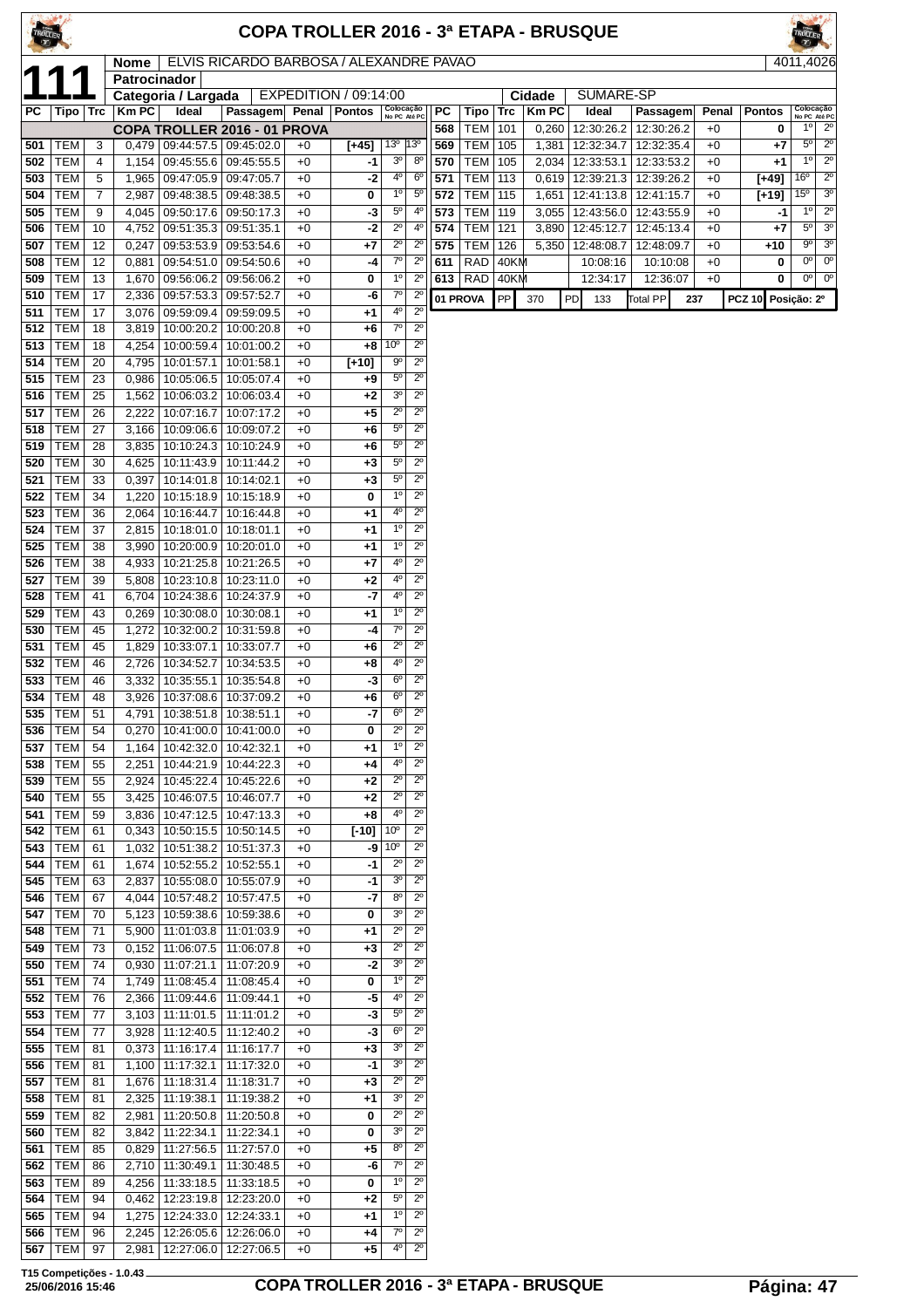|            |                          |          |                |                                                         |                                            |              |                                          |                                                                   |                               |            |                          |              |                | COPA TROLLER 2016 - 3ª ETAPA - BRUSQUE |                          |              |                  |                                                                          |
|------------|--------------------------|----------|----------------|---------------------------------------------------------|--------------------------------------------|--------------|------------------------------------------|-------------------------------------------------------------------|-------------------------------|------------|--------------------------|--------------|----------------|----------------------------------------|--------------------------|--------------|------------------|--------------------------------------------------------------------------|
|            |                          |          | Nome           |                                                         | ALINE PINHEIRO / NÁTHALY SARDÁ CUNHA       |              |                                          |                                                                   |                               |            |                          |              |                |                                        |                          |              |                  | 4145.4103                                                                |
|            |                          |          | Patrocinador   | Categoria / Largada                                     |                                            |              | EXPEDITION / 09:15:00                    |                                                                   |                               |            |                          |              | Cidade         | FLORIANOPOLIS-SC                       |                          |              |                  |                                                                          |
| РC         | Tipo   Trc               |          | <b>Km PC</b>   | Ideal                                                   | Passagem Penal                             |              | <b>Pontos</b>                            | Colocação<br>No PC Até PC                                         |                               | PC         | Tipo                     | Trc          | <b>KmPC</b>    | Ideal                                  | Passagem                 | Penal        | <b>Pontos</b>    | Colocação<br>No PC Até PC                                                |
| 501        | <b>TEM</b>               | 3        | 0,479          | 09:45:57.5                                              | COPA TROLLER 2016 - 01 PROVA<br>09:45:54.7 | $+0$         | -28                                      | 10 <sup>o</sup>                                                   | 10°                           | 568<br>569 | <b>TEM</b><br><b>TEM</b> | 101<br>105   | 0,260<br>1,381 | 12:31:26.2<br>12:33:34.7               | 12:31:25.7<br>12:33:39.0 | $+0$<br>$+0$ | -5<br>+43        | $10^{\circ}$ $ 18^{\circ}$<br>16 <sup>o</sup><br>18°                     |
| 502        | <b>TEM</b>               | 4        | 1,154          |                                                         | 09:46:55.6   09:46:49.2                    | $+0$         | -64                                      | 15 <sup>o</sup> 13 <sup>o</sup>                                   |                               | 570        | TEM                      | 105          | 2,034          | 12:34:53.1   12:34:54.2                |                          | $+0$         | +11              | 9° 18°                                                                   |
| 503        | <b>TEM</b>               | 5        | 1,965          | 09:48:05.9                                              | 09:48:01.6                                 | $+0$         | -43                                      | 13 <sup>°</sup>                                                   | $12^{\circ}$                  | 571        | <b>TEM</b>               | 113          | 0,619          | 12:40:21.3                             | 12:39:59.1               | $+0$         | -222             | $21^{\circ}$ 18 <sup>°</sup>                                             |
| 504<br>505 | <b>TEM</b><br><b>TEM</b> | 7<br>9   | 2,987<br>4,045 | 09:49:38.5                                              | 09:49:35.7<br>09:51:17.6   09:51:11.9      | $+0$<br>$+0$ | $[-28]$<br>$-57$                         | $13^{\circ}$ $ 12^{\circ}$<br>15 <sup>0</sup>                     | $ 12^{\circ}$                 | 572<br>573 | TEM<br><b>TEM</b>        | 115<br>119   | 1,651<br>3,055 | 12:42:13.8<br>12:44:56.0               | 12:42:15.9<br>12:44:50.2 | $+0$<br>$+0$ | $+21$<br>-58     | 18 <sup>°</sup><br>16 <sup>o</sup><br>18 <sup>o</sup><br>18 <sup>o</sup> |
| 506        | <b>TEM</b>               | 10       | 4,752          | 09:52:35.3                                              | 09:52:29.5                                 | $+0$         | -58                                      | 17 <sup>o</sup>                                                   | $12^{\circ}$                  | 574        | <b>TEM</b>               | 121          | 3,890          | 12:46:12.7                             | 12:46:10.5               | $+0$         | -22              | $12^{\circ}$<br>18 <sup>o</sup>                                          |
| 507        | <b>TEM</b>               | 12       | 0,247          |                                                         | 09:54:53.9 09:54:57.3                      | $+0$         | $+34$                                    | $8^{\circ}$                                                       | 12°                           | 575        | <b>TEM</b>               | 126          | 5,350          | 12:49:08.7                             | 12:49:01.0               | $+0$         | -77              | 18°<br>$20^{\circ}$                                                      |
| 508<br>509 | <b>TEM</b><br><b>TEM</b> | 12<br>13 | 0,881<br>1,670 | 09:55:51.0<br>09:57:06.2                                | 09:55:51.6<br>09:57:14.0                   | $+0$<br>$+0$ | $+6$<br>$+78$                            | 90<br>18 <sup>o</sup>                                             | $11^{\circ}$<br>$11^{\circ}$  | 611        | <b>RAD</b><br>$613$ RAD  | 40KM<br>40KM |                | 10:09:16<br>12:35:16                   | 10:11:52<br>12:37:06     | $+0$<br>$+0$ | 0<br>0           | 0°<br>$0^{\circ}$<br>0 <sup>o</sup><br>$0^{\circ}$                       |
| 510        | <b>TEM</b>               | 17       | 2,336          | 09:58:53.3                                              | 09:59:14.3                                 | $+0$         | $+210$                                   | 19 <sup>o</sup>                                                   | $12^{\circ}$                  |            | 01 PROVA                 | PP           | 12.879         | PD<br>1.277                            | <b>Total PP</b>          | 11.602       | PCZ <sub>0</sub> | Posição: 18º                                                             |
| 511        | <b>TEM</b>               | 17       | 3,076          | 10:00:09.4                                              | 10:00:29.8                                 | $+0$         | +204                                     | 19 <sup>o</sup>                                                   | 12°                           |            |                          |              |                |                                        |                          |              |                  |                                                                          |
| 512<br>513 | <b>TEM</b><br><b>TEM</b> | 18<br>18 | 3,819<br>4,254 | 10:01:20.2 <br>10:01:59.4                               | 10:01:48.5<br>10:02:45.6                   | $+0$<br>$+0$ | +283<br>+462                             | $20^{\circ}$<br>$20^{\circ}$                                      | 13 <sup>o</sup><br>$17^\circ$ |            |                          |              |                |                                        |                          |              |                  |                                                                          |
| 514        | <b>TEM</b>               | 20       | 4,795          | 10:02:57.1                                              | 10:03:39.7                                 | $+0$         | +426                                     | 19 <sup>o</sup>                                                   | 18°                           |            |                          |              |                |                                        |                          |              |                  |                                                                          |
| 515        | <b>TEM</b>               | 23       | 0,986          | 10:06:06.5                                              | 10:05:52.5                                 | $+0$         | -140                                     | 15 <sup>o</sup>                                                   | 18°                           |            |                          |              |                |                                        |                          |              |                  |                                                                          |
| 516        | <b>TEM</b><br><b>TEM</b> | 25       | 1,562          | 10:07:03.2                                              | 10:07:01.4                                 | $+0$         | -18                                      | $12^{\circ}$<br>$11^{\circ}$ 17 <sup>°</sup>                      | $17^\circ$                    |            |                          |              |                |                                        |                          |              |                  |                                                                          |
| 517<br>518 | <b>TEM</b>               | 26<br>27 | 2,222<br>3,166 | 10:08:16.7<br>10:10:06.6                                | 10:08:18.4<br>10:10:53.2                   | $+0$<br>$+0$ | $+17$<br>+466                            | 19 <sup>o</sup>                                                   | 16°                           |            |                          |              |                |                                        |                          |              |                  |                                                                          |
| 519        | <b>TEM</b>               | 28       | 3.835          | 10:11:24.3                                              | 10:12:08.3                                 | $+0$         | +440                                     | 19 <sup>o</sup>                                                   | 16 <sup>o</sup>               |            |                          |              |                |                                        |                          |              |                  |                                                                          |
| 520        | <b>TEM</b>               | 30       | 4,625          | 10:12:43.9                                              | 10:13:32.3                                 | $+0$         | +484<br>$+113 19°$                       | $20^{\circ}$                                                      | 16°<br>16°                    |            |                          |              |                |                                        |                          |              |                  |                                                                          |
| 521<br>522 | <b>TEM</b><br><b>TEM</b> | 33<br>34 | 0,397<br>1,220 | 10:15:01.8                                              | 10:15:13.1<br>10:16:18.9   10:16:29.7      | $+0$<br>$+0$ | +108                                     | 19°                                                               | 16°                           |            |                          |              |                |                                        |                          |              |                  |                                                                          |
| 523        | <b>TEM</b>               | 36       | 2,064          | 10:17:44.7                                              | 10:17:58.2                                 | $+0$         | +135                                     | 19 <sup>o</sup>                                                   | 16°                           |            |                          |              |                |                                        |                          |              |                  |                                                                          |
| 524        | <b>TEM</b>               | 37       | 2,815          |                                                         | 10:19:01.0   10:19:23.8                    | $+0$         | $+228$                                   | 19 <sup>o</sup>                                                   | 18°                           |            |                          |              |                |                                        |                          |              |                  |                                                                          |
| 525<br>526 | <b>TEM</b><br><b>TEM</b> | 38<br>38 | 3,990<br>4,933 | 10:21:00.9<br>10:22:25.8                                | 10:21:24.5<br>10:22:54.7                   | $+0$<br>$+0$ | +236<br>$+289$                           | $20^{\circ}$<br>$20^{\circ}$                                      | 18°<br>18°                    |            |                          |              |                |                                        |                          |              |                  |                                                                          |
| 527        | <b>TEM</b>               | 39       | 5,808          | 10:24:10.8                                              | 10:24:43.1                                 | $+0$         | +323                                     | 21º 19º                                                           |                               |            |                          |              |                |                                        |                          |              |                  |                                                                          |
| 528        | <b>TEM</b>               | 41       | 6,704          | 10:25:38.6                                              | 10:26:19.0                                 | $+0$         | +404                                     | $20^{\circ}$                                                      | 19°                           |            |                          |              |                |                                        |                          |              |                  |                                                                          |
| 529<br>530 | <b>TEM</b><br><b>TEM</b> | 43<br>45 | 0,269<br>1,272 | 10:31:08.0   10:31:22.1<br>10:33:00.2                   | 10:33:45.3                                 | $+0$<br>$+0$ | $+141$<br>+451                           | 19°<br>$20^{\circ}$                                               | 18°<br>18°                    |            |                          |              |                |                                        |                          |              |                  |                                                                          |
| 531        | <b>TEM</b>               | 45       |                | 1,829   10:34:07.1                                      | 10:34:59.8                                 | $+0$         | $+527$ 20 <sup>°</sup> 18 <sup>°</sup>   |                                                                   |                               |            |                          |              |                |                                        |                          |              |                  |                                                                          |
| 532        | <b>TEM</b>               | 46       | 2,726          | 10:35:52.7                                              | 10:36:51.1                                 | $+0$         | $+584$ 20° 18°                           |                                                                   |                               |            |                          |              |                |                                        |                          |              |                  |                                                                          |
| 533<br>534 | <b>TEM</b><br><b>TEM</b> | 46<br>48 |                | 3,332   10:36:55.1  <br>3,926 10:38:08.6 10:39:09.1     | 10:37:53.2                                 | $+0$<br>$+0$ | $[+605]$ 21 <sup>°</sup> 18 <sup>°</sup> | $+581$ 21 <sup>°</sup> 18 <sup>°</sup>                            |                               |            |                          |              |                |                                        |                          |              |                  |                                                                          |
|            | 535   TEM                | 51       | 4,791          |                                                         | 10:39:51.8   10:40:50.3                    | $+0$         | [+585]                                   | $20^{\circ}$                                                      | 18 <sup>o</sup>               |            |                          |              |                |                                        |                          |              |                  |                                                                          |
| 536        | TEM                      | 54       | 0,270          | 10:42:00.0   10:42:05.1                                 |                                            | $+0$         |                                          | $+51$ 18 <sup>°</sup> 18 <sup>°</sup>                             |                               |            |                          |              |                |                                        |                          |              |                  |                                                                          |
| 537<br>538 | <b>TEM</b><br><b>TEM</b> | 54<br>55 | 1,164<br>2,251 | 10:43:32.0<br>10:45:21.9                                | 10:43:40.6<br>10:45:36.8                   | $+0$<br>$+0$ | +86<br>$+149$ $21°$ 18 <sup>°</sup>      | $21^{\circ}$ 18 <sup>°</sup>                                      |                               |            |                          |              |                |                                        |                          |              |                  |                                                                          |
| 539        | <b>TEM</b>               | 55       | 2,924          | 10:46:22.4                                              | 10:46:40.8                                 | $+0$         | $+184$ $21°$ $18°$                       |                                                                   |                               |            |                          |              |                |                                        |                          |              |                  |                                                                          |
| 540        | <b>TEM</b>               | 55       | 3,425          | 10:47:07.5                                              | 10:47:27.8                                 | $+0$         | $+203$                                   | $21^{\circ}$ 18 <sup>°</sup>                                      |                               |            |                          |              |                |                                        |                          |              |                  |                                                                          |
| 541<br>542 | TEM<br>TEM               | 59<br>61 |                | 3,836   10:48:12.5   10:48:23.3<br>$0,343$   10:51:15.5 | 10:50:46.9                                 | $+0$<br>$+0$ | -286                                     | $+108$ $20^{\circ}$ 18 <sup>°</sup><br>$21^{\circ}$ 18 $^{\circ}$ |                               |            |                          |              |                |                                        |                          |              |                  |                                                                          |
| 543        | <b>TEM</b>               | 61       | 1,032          | 10:52:38.2                                              | 10:52:03.4                                 | $+0$         | -348                                     | 22 <sup>o</sup> 18 <sup>o</sup>                                   |                               |            |                          |              |                |                                        |                          |              |                  |                                                                          |
| 544        | <b>TEM</b>               | 61       | 1,674          |                                                         | 10:53:55.2   10:53:14.6                    | $+0$         | -406                                     | 22° 18°                                                           |                               |            |                          |              |                |                                        |                          |              |                  |                                                                          |
| 545        | <b>TEM</b><br><b>TEM</b> | 63<br>67 | 2,837          | 10:56:08.0                                              | 10:55:33.5                                 | $+0$         | -345                                     | $22^{\circ}$<br>$+110$ $20^{\circ}$ 18 <sup>°</sup>               | $ 18^{\circ} $                |            |                          |              |                |                                        |                          |              |                  |                                                                          |
| 546<br>547 | TEM                      | 70       |                | 4,044   10:58:48.2   10:58:59.2<br>$5,123$   11:00:38.6 | 11:00:55.4                                 | $+0$<br>$+0$ |                                          | $+168$ 21° $ 18^{\circ}$                                          |                               |            |                          |              |                |                                        |                          |              |                  |                                                                          |
| 548        | TEM                      | 71       |                | 5,900   11:02:03.8   11:02:23.0                         |                                            | $+0$         |                                          | $+192$ 21 <sup>0</sup> 18 <sup>0</sup>                            |                               |            |                          |              |                |                                        |                          |              |                  |                                                                          |
| 549        | <b>TEM</b><br><b>TEM</b> | 73       | 0,152          | 11:07:07.5                                              | 11:07:18.3                                 | $+0$         | $+108$                                   | 18 <sup>o</sup><br>19°                                            | $ 18^{\circ}$<br>18°          |            |                          |              |                |                                        |                          |              |                  |                                                                          |
| 550<br>551 | TEM                      | 74<br>74 |                | $0,930$   11:08:21.1<br>1,749   11:09:45.4              | 11:08:29.1<br>11:09:52.6                   | $+0$<br>$+0$ | +80<br>+72                               | 19°                                                               | 18°                           |            |                          |              |                |                                        |                          |              |                  |                                                                          |
|            | 552   TEM                | 76       |                | 2,366   11:10:44.6                                      | 11:10:55.8                                 | $+0$         | $+112$ $\sqrt{21^\circ}$ 18 <sup>o</sup> |                                                                   |                               |            |                          |              |                |                                        |                          |              |                  |                                                                          |
| 553        | TEM                      | 77       |                | $3,103$   11:12:01.5                                    | 11:12:07.6                                 | $+0$         |                                          | $+61$ 21 <sup>o</sup> 18 <sup>o</sup>                             |                               |            |                          |              |                |                                        |                          |              |                  |                                                                          |
| 554<br>555 | <b>TEM</b><br><b>TEM</b> | 77<br>81 |                | 3,928   11:13:40.5<br>$0,373$   11:17:17.4              | 11:13:38.5<br>11:17:22.5                   | $+0$<br>$+0$ | +51                                      | $-20$   17 <sup>o</sup>   18 <sup>o</sup><br>18 <sup>o</sup>      | $ 18^{\circ} $                |            |                          |              |                |                                        |                          |              |                  |                                                                          |
| 556        | <b>TEM</b>               | 81       |                | $1,100$   11:18:32.1                                    | 11:18:33.7                                 | $+0$         | +16                                      | 15 <sup>°</sup> 18 <sup>°</sup>                                   |                               |            |                          |              |                |                                        |                          |              |                  |                                                                          |
| 557        | TEM                      | 81       |                | 1,676   11:19:31.4                                      | 11:19:33.1                                 | $+0$         | +17                                      | 13 <sup>°</sup> 18 <sup>°</sup>                                   |                               |            |                          |              |                |                                        |                          |              |                  |                                                                          |
| 558<br>559 | <b>TEM</b><br><b>TEM</b> | 81<br>82 | 2,325<br>2,981 | 11:20:38.1<br>11:21:50.8                                | 11:20:38.2<br>11:21:53.7                   | $+0$<br>$+0$ | $+1$<br>$[+29]$                          | $2^{\circ}$ 18 $^{\circ}$<br>19 <sup>o</sup> 18 <sup>o</sup>      |                               |            |                          |              |                |                                        |                          |              |                  |                                                                          |
| 560        | <b>TEM</b>               | 82       |                | 3,842 11:23:34.1                                        | 11:23:31.1                                 | $+0$         | $[-30]$                                  | 16 <sup>o</sup>                                                   | $ 18^{\circ}$                 |            |                          |              |                |                                        |                          |              |                  |                                                                          |
| 561        | TEM                      | 85       |                | $0,829$   11:28:56.5                                    | 11:29:00.9                                 | $+0$         | +44                                      | 17 <sup>0</sup> 18 <sup>0</sup>                                   |                               |            |                          |              |                |                                        |                          |              |                  |                                                                          |
| 562<br>563 | TEM<br><b>TEM</b>        | 86<br>89 | 2,710          | 11:31:49.1<br>4,256   11:34:18.5                        | 11:31:55.2<br>11:34:18.3                   | $+0$<br>$+0$ | +61<br>-2                                | 17 <sup>o</sup> 18 <sup>o</sup><br>$2^{\circ}$ 18 $^{\circ}$      |                               |            |                          |              |                |                                        |                          |              |                  |                                                                          |
| 564        | <b>TEM</b>               | 94       |                | $0,462$   12:24:19.8                                    | 12:24:23.2                                 | $+0$         | +34                                      | $16^{\circ}$ $ 18^{\circ}$                                        |                               |            |                          |              |                |                                        |                          |              |                  |                                                                          |
| 565        | TEM                      | 94       |                | 1,275   12:25:33.0                                      | 12:25:36.1                                 | $+0$         | +31                                      | $18^{\circ}$ $ 18^{\circ}$                                        |                               |            |                          |              |                |                                        |                          |              |                  |                                                                          |
| 566<br>567 | TEM<br>TEM               | 96<br>97 | 2,245<br>2,981 | 12:27:05.6<br>12:28:06.0                                | 12:27:08.2<br>12:27:52.7                   | $+0$<br>$+0$ | +26<br>-133                              | $16^{\circ}$ 18 <sup>°</sup><br>$21^{\circ}$ 18 $^{\circ}$        |                               |            |                          |              |                |                                        |                          |              |                  |                                                                          |
|            |                          |          |                |                                                         |                                            |              |                                          |                                                                   |                               |            |                          |              |                |                                        |                          |              |                  |                                                                          |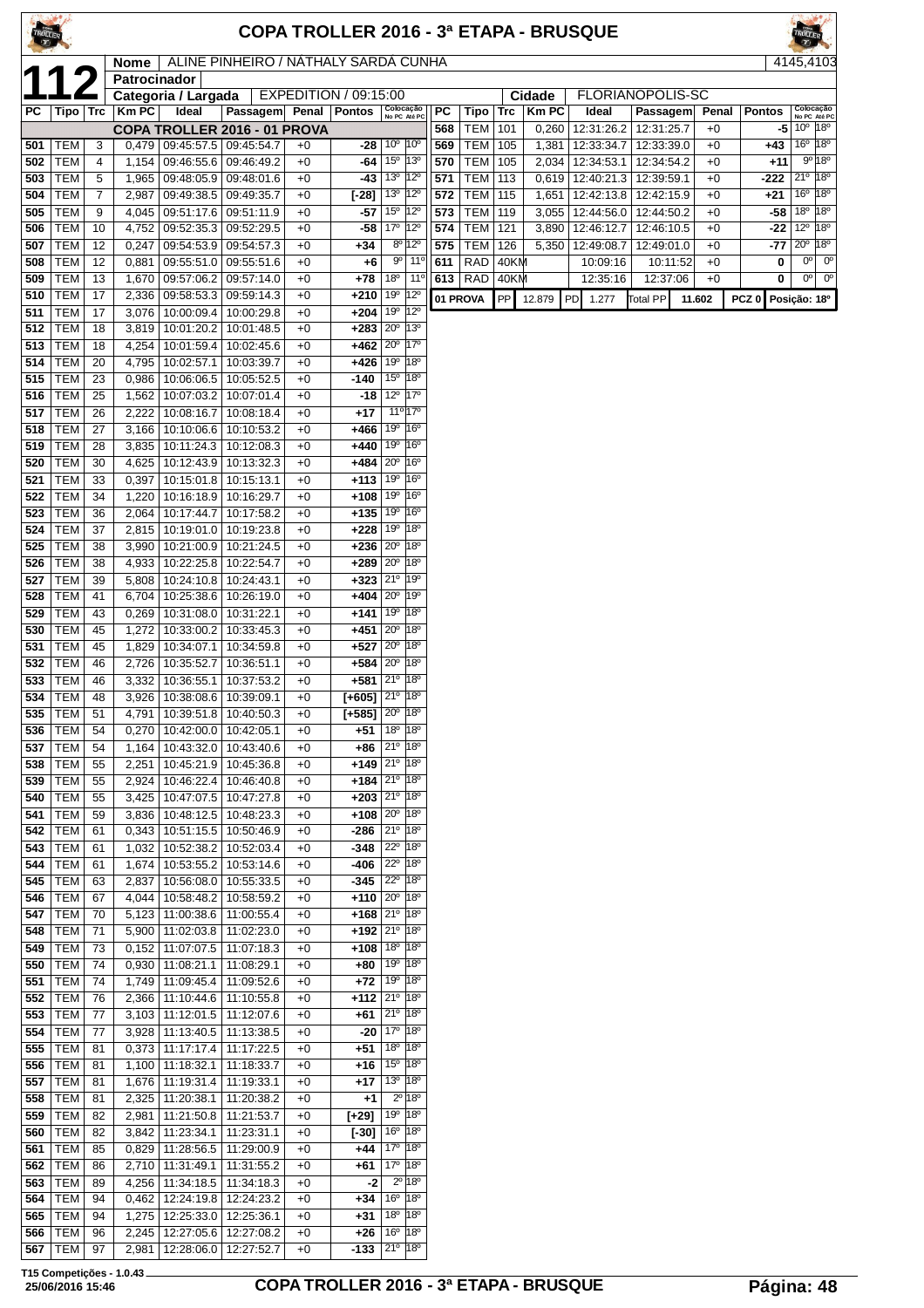|            |                          |                |                |                                          |                                                  |              |                       |                                    |                            |            |                   |            |                | COPA TROLLER 2016 - 3ª ETAPA - BRUSQUE |                          |              |                  |                    |                            |
|------------|--------------------------|----------------|----------------|------------------------------------------|--------------------------------------------------|--------------|-----------------------|------------------------------------|----------------------------|------------|-------------------|------------|----------------|----------------------------------------|--------------------------|--------------|------------------|--------------------|----------------------------|
|            |                          |                | Nome           |                                          | LEO FRANCISCO ANTON JUNIOR / JAQUELINE SCHNEIDER |              |                       |                                    |                            |            |                   |            |                |                                        |                          |              |                  |                    | 4049,4050                  |
|            |                          |                | Patrocinador   | Categoria / Largada                      |                                                  |              | EXPEDITION / 09:16:00 |                                    |                            |            |                   |            | Cidade         |                                        | <b>RIO NEGRINHO-SC</b>   |              |                  |                    |                            |
| РC         | Tipo   Trc               |                | <b>Km PC</b>   | Ideal                                    | Passagem                                         |              | Penal   Pontos        |                                    | Colocação<br>No PC Até PC  | <b>PC</b>  | Tipo              | <b>Trc</b> | <b>KmPC</b>    | Ideal                                  | Passagem                 | Penal        | <b>Pontos</b>    |                    | Colocação<br>No PC Até PC  |
|            |                          |                |                |                                          | COPA TROLLER 2016 - 01 PROVA                     |              |                       |                                    |                            | 568        | <b>TEM</b>        | 101        | 0,260          | 12:32:26.2                             | 12:32:28.6               | $+0$         | $+24$            | 13 <sup>o</sup>    | $6^{\circ}$                |
| 501        | <b>TEM</b>               | 3              |                | $0,479$   09:46:57.5                     | 09:47:01.0                                       | $+0$         | +35                   | 12 <sup>o</sup> 12 <sup>o</sup>    |                            | 569        | <b>TEM</b>        | 105        | 1,381          | 12:34:34.7                             | 12:34:39.1               | $+0$         | +44              | 17°                | $6^{\circ}$                |
| 502<br>503 | TEM<br><b>TEM</b>        | 4<br>5         | 1,965          | 1,154   09:47:55.6<br>09:49:05.9         | 09:47:58.4<br>09:49:06.6                         | $+0$<br>$+0$ | [+28]<br>+7           | 10 <sup>°</sup> 10 <sup>°</sup>    | $8^{\circ}$ 10 $^{\circ}$  | 570<br>571 | TEM<br><b>TEM</b> | 105<br>113 | 2,034<br>0,619 | 12:35:53.1<br>12:41:21.3               | 12:35:56.5<br>12:41:22.2 | $+0$<br>$+0$ | +34<br>$+9$      | 17°<br>$8^{\circ}$ | $6^{\circ}$<br>$6^{\circ}$ |
| 504        | <b>TEM</b>               | $\overline{7}$ | 2,987          | 09:50:38.5                               | 09:50:40.6                                       | $+0$         | +21                   | $12^{\circ}$                       | 90                         | 572        | <b>TEM</b>        | 115        | 1,651          | 12:43:13.8                             | 12:43:14.8               | $+0$         | +10              | $12^{\circ}$       | $6^{\circ}$                |
| 505        | <b>TEM</b>               | 9              | 4,045          | 09:52:17.6                               | 09:52:15.0                                       | $+0$         | -26                   | $12^{\circ}$                       | 90                         | 573        | <b>TEM</b>        | 119        | 3,055          | 12:45:56.0                             | 12:45:56.4               | $+0$         | +4               | $7^\circ$          | $6^{\circ}$                |
| 506        | <b>TEM</b>               | 10             |                | 4,752   09:53:35.3                       | 09:53:33.2                                       | $+0$         | $-21$                 | $9^{\circ}$                        | $8^{\circ}$                | 574        | <b>TEM</b>        | 121        | 3,890          | 12:47:12.7                             | 12:47:14.3               | $+0$         | +16              | $10^{\circ}$       | $6^{\circ}$                |
| 507        | <b>TEM</b>               | 12             | 0,247          | 09:55:53.9                               | 09:55:55.9                                       | $+0$         | +20                   | $5^{\circ}$                        | $5^{\circ}$                | 575        | <b>TEM</b>        | 126        | 5,350          | 12:50:08.7                             | 12:50:08.3               | $+0$         | -4               | $4^{\circ}$        | $6^{\circ}$                |
| 508        | <b>TEM</b>               | 12             | 0,881          | 09:56:51.0                               | 09:56:50.8                                       | $+0$         | -2                    | $2^{\circ}$                        | $5^{\circ}$                | 611        | <b>RAD</b>        | 40KM       |                | 10:10:17                               | 10:12:05                 | $+0$         | 0                | $0^{\circ}$        | $0^{\circ}$                |
| 509<br>510 | <b>TEM</b><br><b>TEM</b> | 13<br>17       | 1,670<br>2,336 | 09:58:06.2<br>09:59:53.3                 | 09:58:08.2<br>09:59:53.1                         | $+0$<br>$+0$ | +20<br>-2             | 13 <sup>o</sup><br>$2^{\circ}$     | $7^{\circ}$<br>$5^{\circ}$ |            | 613   RAD         | 40KM       |                | 12:36:18                               | 12:38:10                 | $+0$         | 0                | $0^{\circ}$        | $0^{\circ}$                |
| 511        | <b>TEM</b>               | 17             | 3,076          | 10:01:09.4                               | 10:01:10.7                                       | $+0$         | $+13$                 | 11°                                | $6^{\circ}$                |            | 01 PROVA          | PP         | 1.163          | PD<br>190                              | <b>Total PP</b>          | 973          | PCZ <sub>1</sub> | Posição: 7º        |                            |
| 512        | <b>TEM</b>               | 18             | 3,819          | 10:02:20.2                               | 10:02:20.2                                       | $+0$         | 0                     | $1^{\circ}$                        | $6^{\circ}$                |            |                   |            |                |                                        |                          |              |                  |                    |                            |
| 513        | <b>TEM</b>               | 18             | 4,254          | 10:02:59.4                               | 10:02:58.8                                       | $+0$         | -6                    | 8 <sup>o</sup>                     | $6^{\circ}$                |            |                   |            |                |                                        |                          |              |                  |                    |                            |
| 514        | <b>TEM</b>               | 20             | 4,795          | 10:03:57.1                               | 10:03:59.1                                       | $+0$         | +20                   | 10 <sup>o</sup>                    | $6^{\circ}$                |            |                   |            |                |                                        |                          |              |                  |                    |                            |
| 515        | <b>TEM</b>               | 23             | 0,986          | 10:07:06.5                               | 10:07:11.6                                       | $+0$         | $[-51]$               | $12^{\circ}$                       | $6^{\circ}$                |            |                   |            |                |                                        |                          |              |                  |                    |                            |
| 516<br>517 | <b>TEM</b><br><b>TEM</b> | 25<br>26       | 2,222          | 1,562 10:08:03.2<br>10:09:16.7           | 10:08:05.3<br>10:09:17.6                         | $+0$<br>$+0$ | $+21$<br>+9           | 13 <sup>°</sup><br>$8^{\circ}$     | $6^{\circ}$<br>$6^{\circ}$ |            |                   |            |                |                                        |                          |              |                  |                    |                            |
| 518        | <b>TEM</b>               | 27             | 3,166          | 10:11:06.6                               | 10:11:07.9                                       | $+0$         | $+13$                 | 11°                                | $6^{\circ}$                |            |                   |            |                |                                        |                          |              |                  |                    |                            |
| 519        | <b>TEM</b>               | 28             | 3,835          | 10:12:24.3                               | 10:12:24.8                                       | $+0$         | $+5$                  | 4 <sup>0</sup>                     | $6^{\circ}$                |            |                   |            |                |                                        |                          |              |                  |                    |                            |
| 520        | <b>TEM</b>               | 30             | 4,625          | 10:13:43.9                               | 10:13:45.9                                       | $+0$         | +20                   | 10 <sup>o</sup>                    | $6^{\circ}$                |            |                   |            |                |                                        |                          |              |                  |                    |                            |
| 521        | <b>TEM</b>               | 33             | 0,397          | 10:16:01.8                               | 10:16:04.4                                       | $+0$         | $[+26]$               | 13 <sup>o</sup>                    | $6^{\circ}$                |            |                   |            |                |                                        |                          |              |                  |                    |                            |
| 522        | <b>TEM</b>               | 34             | 1,220          | 10:17:18.9                               | 10:17:18.8                                       | $+0$         | -1                    | 4 <sup>0</sup>                     | $6^{\circ}$                |            |                   |            |                |                                        |                          |              |                  |                    |                            |
| 523<br>524 | <b>TEM</b><br><b>TEM</b> | 36<br>37       | 2,064<br>2,815 | 10:18:44.7<br>10:20:01.0                 | 10:18:46.0<br>10:20:02.9                         | $+0$<br>$+0$ | $+13$<br>+19          | $12^{\circ}$<br>$12^{\circ}$       | $6^{\circ}$<br>$6^{\circ}$ |            |                   |            |                |                                        |                          |              |                  |                    |                            |
| 525        | <b>TEM</b>               | 38             | 3,990          | 10:22:00.9                               | 10:22:02.4                                       | $+0$         | +15                   | 11°                                | $6^{\circ}$                |            |                   |            |                |                                        |                          |              |                  |                    |                            |
| 526        | <b>TEM</b>               | 38             |                | 4,933   10:23:25.8                       | 10:23:27.8                                       | $+0$         | +20                   | $9^{\circ}$                        | $6^{\circ}$                |            |                   |            |                |                                        |                          |              |                  |                    |                            |
| 527        | <b>TEM</b>               | 39             | 5,808          | 10:25:10.8                               | 10:25:11.3                                       | $+0$         | $+5$                  | $6^{\circ}$                        | $6^{\circ}$                |            |                   |            |                |                                        |                          |              |                  |                    |                            |
| 528        | <b>TEM</b>               | 41             | 6,704          | 10:26:38.6                               | 10:26:37.5                                       | $+0$         | $-11$                 | $5^{\circ}$                        | $6^{\circ}$                |            |                   |            |                |                                        |                          |              |                  |                    |                            |
| 529        | <b>TEM</b>               | 43             | 0,269          | 10:32:08.0                               | 10:32:09.0                                       | $+0$         | +10                   | $8^{\circ}$                        | $6^{\circ}$                |            |                   |            |                |                                        |                          |              |                  |                    |                            |
| 530<br>531 | <b>TEM</b><br><b>TEM</b> | 45<br>45       | 1,272<br>1,829 | 10:34:00.2<br>10:35:07.1                 | 10:34:00.4<br>10:35:11.9                         | $+0$<br>$+0$ | $+2$<br>+48           | $5^{\circ}$<br>13 <sup>o</sup>     | $6^{\circ}$<br>$6^{\circ}$ |            |                   |            |                |                                        |                          |              |                  |                    |                            |
| 532        | <b>TEM</b>               | 46             | 2,726          | 10:36:52.7                               | 10:36:54.1                                       | $+0$         | +14                   | 10 <sup>o</sup>                    | $6^{\circ}$                |            |                   |            |                |                                        |                          |              |                  |                    |                            |
| 533        | <b>TEM</b>               | 46             | 3,332          | 10:37:55.1                               | 10:37:55.9                                       | $+0$         | +8                    | 90                                 | $6^{\circ}$                |            |                   |            |                |                                        |                          |              |                  |                    |                            |
| 534        | <b>TEM</b>               | 48             | 3,926          | 10:39:08.6                               | 10:39:11.1                                       | $+0$         | +25                   | $12^{\circ}$                       | $6^{\circ}$                |            |                   |            |                |                                        |                          |              |                  |                    |                            |
|            | 535   TEM                | 51             |                | 4,791   10:40:51.8   10:40:52.7          |                                                  | $+0$         | +9                    | $7^\circ$                          | 6 <sup>o</sup>             |            |                   |            |                |                                        |                          |              |                  |                    |                            |
|            | 536   TEM                | 54             |                | $0,270$   10:43:00.0   10:43:02.6        |                                                  | $+0$         | [+26]                 | 11°                                | $6^{\circ}$                |            |                   |            |                |                                        |                          |              |                  |                    |                            |
| 537<br>538 | <b>TEM</b><br><b>TEM</b> | 54<br>55       | 1,164<br>2,251 | 10:44:32.0<br>10:46:21.9                 | 10:44:33.0<br>10:46:23.2                         | $+0$<br>$+0$ | $+10$<br>$+13$        | $8^{\circ}$<br>$12^{\circ}$        | $6^{\circ}$<br>$6^{\circ}$ |            |                   |            |                |                                        |                          |              |                  |                    |                            |
| 539        | TEM                      | 55             | 2,924          | 10:47:22.4                               | 10:47:22.3                                       | $+0$         | -1                    | $1^{\circ}$                        | 6 <sup>o</sup>             |            |                   |            |                |                                        |                          |              |                  |                    |                            |
| 540        | TEM                      | 55             | 3,425          | 10:48:07.5                               | 10:48:08.8                                       | $+0$         | $+13$                 | 10 <sup>o</sup>                    | $6^{\circ}$                |            |                   |            |                |                                        |                          |              |                  |                    |                            |
| 541        | <b>TEM</b>               | 59             |                | 3,836 10:49:12.5                         | 10:49:18.4                                       | $+0$         | [+59]                 | 15 <sup>o</sup>                    | 6 <sup>o</sup>             |            |                   |            |                |                                        |                          |              |                  |                    |                            |
| 542        | TEM                      | 61             |                | $0,343$   10:52:15.5                     | 10:52:15.2                                       | $+0$         | -3                    | 3 <sup>o</sup>                     | $6^{\circ}$                |            |                   |            |                |                                        |                          |              |                  |                    |                            |
| 543        | <b>TEM</b>               | 61             | 1,032          | 10:53:38.2                               | 10:53:38.1                                       | $+0$         | -1                    | $4^{\circ}$                        | $6^{\circ}$                |            |                   |            |                |                                        |                          |              |                  |                    |                            |
| 544<br>545 | <b>TEM</b><br><b>TEM</b> | 61<br>63       | 1,674<br>2,837 | 10:54:55.2<br>10:57:08.0                 | 10:54:56.5<br>10:57:06.9                         | $+0$<br>$+0$ | +13<br>-11            | 10 <sup>o</sup><br>10 <sup>o</sup> | $6^{\circ}$<br>$5^{\circ}$ |            |                   |            |                |                                        |                          |              |                  |                    |                            |
| 546        | TEM                      | 67             | 4,044          | 10:59:48.2                               | 10:59:49.0                                       | $+0$         | +8                    | $9^{\circ}$                        | $5^{\rm o}$                |            |                   |            |                |                                        |                          |              |                  |                    |                            |
| 547        | <b>TEM</b>               | 70             |                | 5,123   11:01:38.6                       | 11:01:39.9                                       | $+0$         | +13                   | $8^{\circ}$                        | $5^{\circ}$                |            |                   |            |                |                                        |                          |              |                  |                    |                            |
| 548        | <b>TEM</b>               | 71             |                | 5,900 11:03:03.8                         | 11:03:03.3                                       | $+0$         | -5                    | $7^\circ$                          | $5^{\circ}$                |            |                   |            |                |                                        |                          |              |                  |                    |                            |
| 549        | <b>TEM</b>               | 73             | 0,152          | 11:08:07.5                               | 11:08:09.6                                       | $+0$         | +21                   | $7^\circ$                          | $5^{\circ}$                |            |                   |            |                |                                        |                          |              |                  |                    |                            |
| 550        | <b>TEM</b>               | 74             |                | $0,930$   11:09:21.1                     | 11:09:20.9                                       | $+0$         | -2                    | $4^{\circ}$<br>$14^{o}$            | $5^{\circ}$<br>$5^{\circ}$ |            |                   |            |                |                                        |                          |              |                  |                    |                            |
| 551<br>552 | TEM<br><b>TEM</b>        | 74<br>76       |                | 1,749   11:10:45.4<br>2,366   11:11:44.6 | 11:10:43.7<br>11:11:46.2                         | $+0$<br>$+0$ | $-17$<br>+16          | $12^{\circ}$                       | $5^{\circ}$                |            |                   |            |                |                                        |                          |              |                  |                    |                            |
| 553        | <b>TEM</b>               | 77             |                | $3,103$ 11:13:01.5                       | 11:13:00.7                                       | $+0$         |                       | $-8$ 10 <sup>o</sup>               | $5^{\circ}$                |            |                   |            |                |                                        |                          |              |                  |                    |                            |
| 554        | <b>TEM</b>               | 77             | 3,928          | 11:14:40.5                               | 11:14:42.4                                       | $+0$         | +19                   | 16 <sup>o</sup>                    | $5^{\circ}$                |            |                   |            |                |                                        |                          |              |                  |                    |                            |
| 555        | <b>TEM</b>               | 81             |                | $0,373$   11:18:17.4                     | 11:18:19.9                                       | $+0$         | +25                   | $14^{\circ}$                       | $5^{\circ}$                |            |                   |            |                |                                        |                          |              |                  |                    |                            |
| 556        | TEM                      | 81             |                | 1,100 11:19:32.1                         | 11:19:33.4                                       | $+0$         | +13                   | $11^{\circ}$                       | $5^{\circ}$                |            |                   |            |                |                                        |                          |              |                  |                    |                            |
| 557        | <b>TEM</b>               | 81             |                | 1,676   11:20:31.4                       | 11:20:32.8                                       | $+0$         | +14                   | 10 <sup>o</sup><br>$14^{\circ}$    | $5^{\circ}$                |            |                   |            |                |                                        |                          |              |                  |                    |                            |
| 558<br>559 | <b>TEM</b><br><b>TEM</b> | 81<br>82       | 2,981          | 2,325 11:21:38.1<br>11:22:50.8           | 11:21:40.0<br>11:22:51.3                         | $+0$<br>$+0$ | $+19$<br>+5           | $6^{\circ}$                        | $5^{\circ}$<br>$5^{\circ}$ |            |                   |            |                |                                        |                          |              |                  |                    |                            |
| 560        | <b>TEM</b>               | 82             |                | 3,842   11:24:34.1                       | 11:24:34.5                                       | $+0$         | +4                    | $5^{\circ}$                        | $5^{\circ}$                |            |                   |            |                |                                        |                          |              |                  |                    |                            |
| 561        | <b>TEM</b>               | 85             |                | $0,829$   11:29:56.5                     | 11:29:58.1                                       | $+0$         | +16                   | $14^{\circ}$                       | $5^{\circ}$                |            |                   |            |                |                                        |                          |              |                  |                    |                            |
| 562        | TEM                      | 86             |                | 2,710   11:32:49.1                       | 11:32:51.0                                       | $+0$         | $+19$                 | 13 <sup>°</sup>                    | $5^{\circ}$                |            |                   |            |                |                                        |                          |              |                  |                    |                            |
| 563        | <b>TEM</b>               | 89             |                | 4,256 11:35:18.5                         | 11:35:20.2                                       | $+0$         | +17                   | 17 <sup>o</sup>                    | $5^{\circ}$                |            |                   |            |                |                                        |                          |              |                  |                    |                            |
| 564        | TEM                      | 94             | 0,462          | 12:25:19.8                               | 12:25:20.7                                       | $+0$         | +9                    | $12^{\circ}$                       | $5^{\circ}$<br>$5^{\circ}$ |            |                   |            |                |                                        |                          |              |                  |                    |                            |
| 565<br>566 | <b>TEM</b><br><b>TEM</b> | 94<br>96       | 1,275<br>2,245 | 12:26:33.0<br>12:28:05.6                 | 12:26:33.3<br>12:28:08.2                         | $+0$<br>$+0$ | $+3$<br>+26           | $7^\circ$<br>15 <sup>o</sup>       | $5^{\circ}$                |            |                   |            |                |                                        |                          |              |                  |                    |                            |
|            | <b>567 TEM</b>           | 97             | 2,981          | 12:29:06.0                               | 12:29:08.3                                       | $+0$         | $+23$                 | $14^{\circ}$                       | $5^{\circ}$                |            |                   |            |                |                                        |                          |              |                  |                    |                            |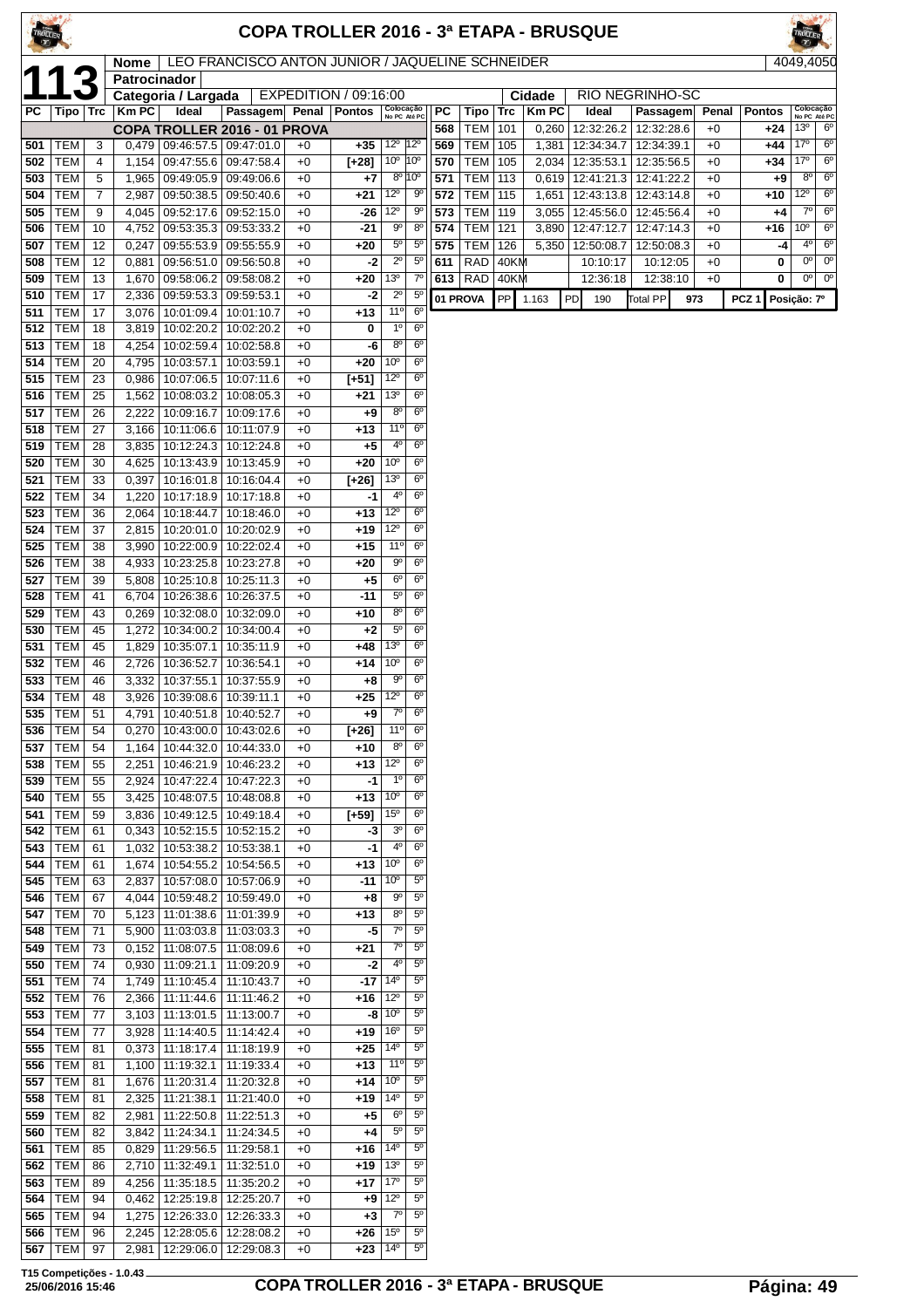| TROLLER    |                                |                |                |                                                           |                          |              |                       |                                  |                                  |           |                    |            |                      | COPA TROLLER 2016 - 3ª ETAPA - BRUSQUE |                               |     |               |                     |                                          |                            |
|------------|--------------------------------|----------------|----------------|-----------------------------------------------------------|--------------------------|--------------|-----------------------|----------------------------------|----------------------------------|-----------|--------------------|------------|----------------------|----------------------------------------|-------------------------------|-----|---------------|---------------------|------------------------------------------|----------------------------|
|            |                                |                | Nome           | ADELSON PEREIRA / MAIARA FRAINER                          |                          |              |                       |                                  |                                  |           |                    |            |                      |                                        |                               |     |               |                     | 4179,4101                                |                            |
|            |                                |                | Patrocinador   |                                                           |                          |              |                       |                                  |                                  |           |                    |            |                      |                                        |                               |     |               |                     |                                          |                            |
|            |                                |                |                | Categoria / Largada                                       |                          |              | EXPEDITION / 09:17:00 |                                  |                                  |           |                    |            | Cidade               | JOINVILLE-SC                           |                               |     |               |                     |                                          |                            |
| РC         | Tipo   Trc                     |                | <b>Km PC</b>   | Ideal<br>COPA TROLLER 2016 - 01 PROVA                     | <b>Passagem</b>          | Penal        | <b>Pontos</b>         | Colocação<br>No PC Até PC        |                                  | PC<br>568 | Tipo<br><b>TEM</b> | Trc<br>101 | <b>KmPC</b><br>0,260 | Ideal<br>12:33:26.2                    | <b>Passagem</b><br>12:33:26.0 |     | Penal<br>$+0$ | <b>Pontos</b><br>-2 | Colocação<br>No PC Até PC<br>$5^{\circ}$ | 3 <sup>o</sup>             |
| 501        | TEM                            | 3              | 0,479          | 09:47:57.5                                                | 09:47:58.0               | $+0$         | +5                    | 4º                               | $4^{\circ}$                      | 569       | TEM                | 105        | 1,381                | 12:35:34.7                             | 12:35:35.0                    |     | $+0$          | +3                  | 4°                                       | 3 <sup>o</sup>             |
| 502        | <b>TEM</b>                     | 4              | 1,154          | 09:48:55.6                                                | 09:48:55.7               | $+0$         | $+1$                  | $2^{\circ}$                      | $2^{\circ}$                      | 570       | <b>TEM</b>         | 105        | 2,034                | 12:36:53.1                             | 12:36:53.7                    |     | $+0$          | +6                  | $4^{\circ}$                              | 3 <sup>o</sup>             |
| 503        | <b>TEM</b>                     | 5              | 1,965          | 09:50:05.9 09:50:05.9                                     |                          | $+0$         | 0                     | $1^{\circ}$                      | $2^{\circ}$                      | 571       | <b>TEM</b>         | 113        | 0,619                | 12:42:21.3 12:42:21.1                  |                               |     | $+0$          | $-2$                | $2^{\circ}$                              | 3 <sup>0</sup>             |
| 504        | <b>TEM</b>                     | $\overline{7}$ | 2,987          | 09:51:38.5                                                | 09:51:38.4               | $+0$         | -1                    | $5^{\circ}$                      | $2^{\circ}$                      | 572       | <b>TEM</b>         | 115        | 1,651                | 12:44:13.8                             | 12:44:13.6                    |     | $+0$          | $-2$                | 3 <sup>o</sup>                           | $2^{\circ}$                |
| 505        | TEM                            | 9              | 4,045          | 09:53:17.6                                                | 09:53:10.8               | $+0$         | -68                   | 16°                              | 6 <sup>o</sup>                   | 573       | <b>TEM</b>         | 119        | 3,055                | 12:46:56.0                             | 12:46:54.6                    |     | $+0$          | $[-14]$             | 13 <sup>o</sup>                          | 3 <sup>o</sup>             |
| 506        | <b>TEM</b>                     | 10             | 4,752          | 09:54:35.3                                                | 09:54:30.2               | $+0$         | $-51$                 | $14^{\circ}$                     | $7^{\circ}$                      | 574       | <b>TEM</b>         | 121        | 3,890                | 12:48:12.7                             | 12:48:12.5                    |     | $+0$          | -2                  | $2^{\circ}$                              | $2^{\circ}$                |
| 507        | <b>TEM</b>                     | 12             | 0,247          | 09:56:53.9 09:56:54.9                                     |                          | $+0$         | [+10]                 | 3 <sup>o</sup>                   | 3 <sup>o</sup>                   | 575       | <b>TEM</b>         | 126        | 5,350                | 12:51:08.7                             | 12:51:08.0                    |     | $+0$          | -7                  | $7^\circ$                                | $\overline{2^{\circ}}$     |
| 508        | TEM                            | 12             | 0,881          | 09:57:51.0                                                | 09:57:51.1               | $+0$         | $+1$                  | $1^{\circ}$                      | 3 <sup>o</sup>                   | 611       | <b>RAD</b>         | 40KM       |                      | 10:11:16                               | 10:13:07                      |     | $+0$          | 0                   | $0^{\circ}$<br>$0^{\circ}$               | $0^{\circ}$<br>$0^{\circ}$ |
| 509<br>510 | <b>TEM</b><br><b>TEM</b>       | 13<br>17       | 1,670<br>2,336 | 09:59:06.2<br>10:00:53.3                                  | 09:59:06.2<br>10:00:53.0 | $+0$<br>$+0$ | 0<br>-3               | $2^{\circ}$<br>6 <sup>o</sup>    | 3 <sup>o</sup><br>3 <sup>o</sup> | 613       | RAD                | 40KM       |                      | 12:37:17                               | 12:39:07                      |     | $+0$          | 0                   |                                          |                            |
| 511        | TEM                            | 17             | 3,076          | 10:02:09.4                                                | 10:02:09.3               | $+0$         | -1                    | 3 <sup>o</sup>                   | 3 <sup>o</sup>                   |           | 01 PROVA           | PP         | 363                  | PD<br>56                               | <b>Total PP</b>               | 307 |               | PCZ 10 Posição: 3º  |                                          |                            |
| 512        | <b>TEM</b>                     | 18             | 3,819          | 10:03:20.2   10:03:20.1                                   |                          | $+0$         | -1                    | 3 <sup>o</sup>                   | 3 <sup>o</sup>                   |           |                    |            |                      |                                        |                               |     |               |                     |                                          |                            |
| 513        | <b>TEM</b>                     | 18             | 4,254          | 10:03:59.4                                                | 10:03:59.3               | $+0$         | -1                    | $2^{\circ}$                      | 3 <sup>o</sup>                   |           |                    |            |                      |                                        |                               |     |               |                     |                                          |                            |
| 514        | TEM                            | 20             | 4,795          | 10:04:57.1                                                | 10:04:57.1               | $+0$         | 0                     | 1 <sup>0</sup>                   | 3 <sup>o</sup>                   |           |                    |            |                      |                                        |                               |     |               |                     |                                          |                            |
| 515        | TEM                            | 23             | 0,986          | 10:08:06.5                                                | 10:08:07.0               | $+0$         | +5                    | $2^{\circ}$                      | 3 <sup>o</sup>                   |           |                    |            |                      |                                        |                               |     |               |                     |                                          |                            |
| 516        | <b>TEM</b>                     | 25             | 1,562          | 10:09:03.2                                                | 10:09:03.2               | $+0$         | 0                     | 1 <sup>0</sup>                   | 3 <sup>o</sup>                   |           |                    |            |                      |                                        |                               |     |               |                     |                                          |                            |
| 517        | <b>TEM</b>                     | 26             | 2,222          | 10:10:16.7                                                | 10:10:17.3               | $+0$         | +6                    | 6 <sup>o</sup>                   | 3 <sup>o</sup>                   |           |                    |            |                      |                                        |                               |     |               |                     |                                          |                            |
| 518        | <b>TEM</b>                     | 27             | 3,166          | 10:12:06.6                                                | 10:12:07.2               | $+0$         | $+6$                  | $6^{\circ}$<br>$1^{\circ}$       | 3 <sup>o</sup><br>3 <sup>o</sup> |           |                    |            |                      |                                        |                               |     |               |                     |                                          |                            |
| 519<br>520 | <b>TEM</b><br>TEM              | 28<br>30       | 3,835          | 10:13:24.3<br>10:14:43.9                                  | 10:13:24.3<br>10:14:44.1 | $+0$<br>$+0$ | 0<br>$+2$             | 3 <sup>o</sup>                   | 3 <sup>o</sup>                   |           |                    |            |                      |                                        |                               |     |               |                     |                                          |                            |
| 521        | <b>TEM</b>                     | 33             | 4,625<br>0,397 | 10:17:01.8                                                | 10:17:02.6               | $+0$         | +8                    | 10°                              | 3 <sup>o</sup>                   |           |                    |            |                      |                                        |                               |     |               |                     |                                          |                            |
| 522        | <b>TEM</b>                     | 34             | 1,220          | 10:18:18.9   10:18:19.1                                   |                          | $+0$         | +2                    | 6 <sup>o</sup>                   | 3 <sup>o</sup>                   |           |                    |            |                      |                                        |                               |     |               |                     |                                          |                            |
| 523        | <b>TEM</b>                     | 36             | 2,064          | 10:19:44.7                                                | 10:19:44.4               | $+0$         | -3                    | $5^{\circ}$                      | 3 <sup>o</sup>                   |           |                    |            |                      |                                        |                               |     |               |                     |                                          |                            |
| 524        | <b>TEM</b>                     | 37             | 2,815          | 10:21:01.0                                                | 10:21:00.8               | $+0$         | -2                    | 3 <sup>o</sup>                   | 3 <sup>o</sup>                   |           |                    |            |                      |                                        |                               |     |               |                     |                                          |                            |
| 525        | <b>TEM</b>                     | 38             | 3,990          | 10:23:00.9                                                | 10:23:00.3               | $+0$         | -6                    | $5^{\circ}$                      | 3 <sup>o</sup>                   |           |                    |            |                      |                                        |                               |     |               |                     |                                          |                            |
| 526        | <b>TEM</b>                     | 38             | 4,933          | 10:24:25.8                                                | 10:24:25.8               | $+0$         | 0                     | $2^{\circ}$                      | 3 <sup>o</sup>                   |           |                    |            |                      |                                        |                               |     |               |                     |                                          |                            |
| 527        | <b>TEM</b>                     | 39             | 5,808          | 10:26:10.8                                                | 10:26:10.7               | $+0$         | -1                    | $2^{\circ}$                      | 3 <sup>o</sup>                   |           |                    |            |                      |                                        |                               |     |               |                     |                                          |                            |
| 528        | TEM                            | 41             | 6,704          | 10:27:38.6                                                | 10:27:38.0               | $+0$         | -6                    | $2^{\circ}$                      | 3 <sup>0</sup>                   |           |                    |            |                      |                                        |                               |     |               |                     |                                          |                            |
| 529        | TEM                            | 43             | 0,269          | 10:33:08.0                                                | 10:33:08.2               | $+0$         | +2<br>$+2$            | 3 <sup>o</sup><br>3 <sup>o</sup> | 3 <sup>0</sup><br>3 <sup>o</sup> |           |                    |            |                      |                                        |                               |     |               |                     |                                          |                            |
| 530<br>531 | <b>TEM</b><br><b>TEM</b>       | 45<br>45       | 1,272<br>1,829 | 10:35:00.2<br>10:36:07.1                                  | 10:35:00.4<br>10:36:08.0 | $+0$<br>$+0$ | $[+9]$                | $5^{\circ}$                      | 3 <sup>o</sup>                   |           |                    |            |                      |                                        |                               |     |               |                     |                                          |                            |
| 532        | <b>TEM</b>                     | 46             | 2,726          | 10:37:52.7                                                | 10:37:53.5               | $+0$         | +8                    | $5^{\circ}$                      | 3 <sup>o</sup>                   |           |                    |            |                      |                                        |                               |     |               |                     |                                          |                            |
| 533        | TEM                            | 46             | 3,332          | 10:38:55.1                                                | 10:38:55.2               | $+0$         | $+1$                  | $1^{\circ}$                      | 3 <sup>o</sup>                   |           |                    |            |                      |                                        |                               |     |               |                     |                                          |                            |
| 534        | TEM                            | 48             | 3,926          | 10:40:08.6                                                | 10:40:09.8               | $+0$         | $[+12]$               | $9^{\circ}$                      | 3 <sup>0</sup>                   |           |                    |            |                      |                                        |                               |     |               |                     |                                          |                            |
| 535        | TEM                            | 51             | 4,791          | 10:41:51.8                                                | 10:41:51.4               | $+0$         | -4                    | 3 <sup>o</sup>                   | 3 <sup>o</sup>                   |           |                    |            |                      |                                        |                               |     |               |                     |                                          |                            |
| 536        | <b>TEM</b>                     | 54             | 0,270          | 10:44:00.0                                                | 10:44:00.1               | $+0$         | $+1$                  | 40                               | 3 <sup>o</sup>                   |           |                    |            |                      |                                        |                               |     |               |                     |                                          |                            |
| 537        | TEM                            | 54             | 1,164          | 10:45:32.0                                                | 10:45:32.5               | $+0$         | +5                    | $5^{\circ}$                      | 3 <sup>o</sup>                   |           |                    |            |                      |                                        |                               |     |               |                     |                                          |                            |
| 538        | <b>TEM</b>                     | 55             | 2,251          | 10:47:21.9                                                | 10:47:22.1               | $+0$         | $+2$                  | 3 <sup>o</sup>                   | 3 <sup>o</sup>                   |           |                    |            |                      |                                        |                               |     |               |                     |                                          |                            |
| 539        | TEM                            | 55             | 2,924          | 10:48:22.4                                                | 10:48:22.6               | $+0$         | $+2$                  | 40<br>3 <sup>o</sup>             | 3 <sup>o</sup><br>3 <sup>o</sup> |           |                    |            |                      |                                        |                               |     |               |                     |                                          |                            |
| 540<br>541 | <b>TEM</b><br><b>TEM</b>       | 55<br>59       | 3,425<br>3,836 | 10:49:07.5                                                | 10:49:07.7               | $+0$<br>$+0$ | $+2$<br>$+3$          | 3 <sup>o</sup>                   | 3 <sup>o</sup>                   |           |                    |            |                      |                                        |                               |     |               |                     |                                          |                            |
| 542        | TEM                            | 61             | 0,343          | 10:50:12.5<br>10:53:15.5   10:53:15.1                     | 10:50:12.8               | $+0$         | -4                    | $5^{\circ}$                      | 3 <sup>o</sup>                   |           |                    |            |                      |                                        |                               |     |               |                     |                                          |                            |
| 543        | <b>TEM</b>                     | 61             | 1,032          | 10:54:38.2                                                | 10:54:38.2               | $+0$         | 0                     | $1^{\circ}$                      | 3 <sup>o</sup>                   |           |                    |            |                      |                                        |                               |     |               |                     |                                          |                            |
| 544        | TEM                            | 61             | 1,674          | 10:55:55.2                                                | 10:55:55.1               | $+0$         | -1                    | $1^{\circ}$                      | 3 <sup>o</sup>                   |           |                    |            |                      |                                        |                               |     |               |                     |                                          |                            |
| 545        | TEM                            | 63             | 2,837          | 10:58:08.0                                                | 10:58:08.2               | $+0$         | $+2$                  | 4º                               | 3 <sup>o</sup>                   |           |                    |            |                      |                                        |                               |     |               |                     |                                          |                            |
| 546        | <b>TEM</b>                     | 67             | 4,044          | 11:00:48.2                                                | 11:00:47.6               | $+0$         | -6                    | $5^{\rm o}$                      | 3 <sup>o</sup>                   |           |                    |            |                      |                                        |                               |     |               |                     |                                          |                            |
| 547        | TEM                            | 70             | 5,123          | 11:02:38.6                                                | 11:02:38.7               | $+0$         | $+1$                  | 40                               | 3 <sup>o</sup>                   |           |                    |            |                      |                                        |                               |     |               |                     |                                          |                            |
| 548        | TEM                            | 71             | 5,900          | 11:04:03.8                                                | 11:04:04.1               | $+0$         | $+3$                  | 4º                               | 3 <sup>o</sup>                   |           |                    |            |                      |                                        |                               |     |               |                     |                                          |                            |
| 549        | <b>TEM</b><br>$550$   TEM   74 | 73             |                | $0,152$   11:09:07.5<br>$0.930$   11:10:21.1   11:10:21.0 | 11:09:08.6               | $+0$         | $[+11]$               | 40<br>$1^{\circ}$                | 3 <sup>0</sup><br>3 <sup>o</sup> |           |                    |            |                      |                                        |                               |     |               |                     |                                          |                            |
|            |                                |                |                |                                                           |                          | $+0$         | -1                    |                                  |                                  |           |                    |            |                      |                                        |                               |     |               |                     |                                          |                            |

 TEM 74 0,930 11:10:21.1 11:10:21.0 +0 **-1**  TEM 74 1,749 11:11:45.4 11:11:45.4 +0 **0** 2º 3º TEM 76 2,366 11:12:44.6 11:12:44.4 +0 **-2** 1º 3º TEM 77 3,103 11:14:01.5 11:14:01.5 +0 **0** 1<sup>0</sup> 3<sup>0</sup><br>**554** TEM 77 3,928 11:15:40.5 11:15:40.7 +0 +2 3<sup>9</sup> 3<sup>0</sup> TEM 77 3,928 11:15:40.5 11:15:40.7 +0 +2 TEM 81 0,373 11:19:17.4 11:19:17.9 +0 **+5** 5º 3º TEM 81 1,100 11:20:32.1 11:20:32.1 +0 **0** 1º 3º TEM 81 1,676 11:21:31.4 11:21:31.9 +0 **+5** 3º 3º TEM 81 2,325 11:22:38.1 11:22:38.6 +0 **+5** 6º 3º TEM 82 2,981 11:23:50.8 11:23:50.9 +0 **+1** 4º 3º TEM 82 3,842 11:25:34.1 11:25:34.5 +0 **+4** 7º 3º TEM 85 0,829 11:30:56.5 11:30:56.4 +0 **-1** 2º 3º TEM 86 2,710 11:33:49.1 11:33:49.0 +0 -1 TEM 89 4,256 11:36:18.5 11:36:19.1 +0 **+6** 8º 3º TEM 94 0,462 12:26:19.8 12:26:20.1 +0 **+3** 7º 3º TEM 94 1,275 12:27:33.0 12:27:33.5 +0 **+5** 

 TEM 96 2,245 12:29:05.6 12:29:06.0 +0 **+4** 6º 3º TEM 97 2,981 12:30:06.0 12:30:06.9 +0 +9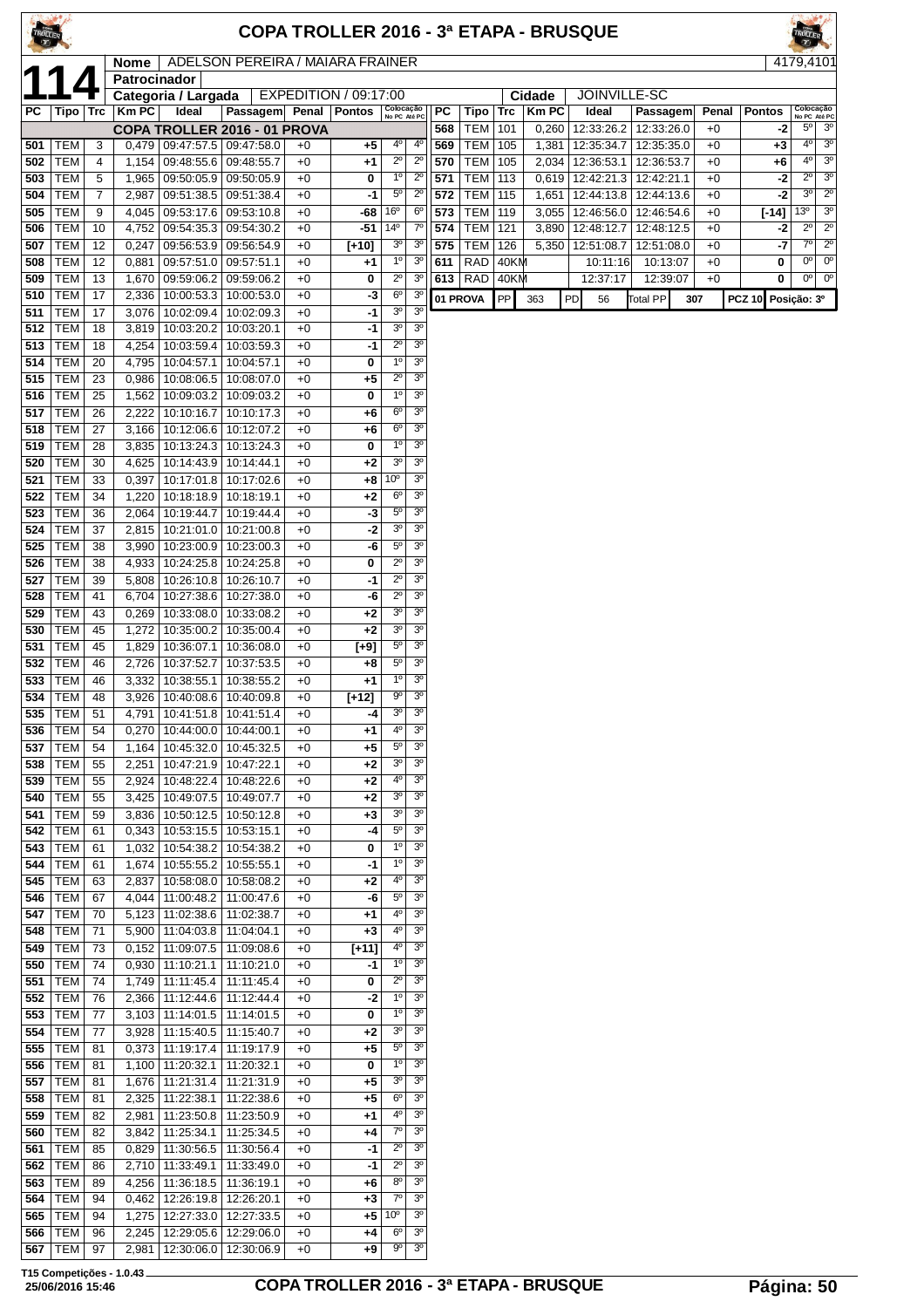| TROLLER    |                              |                       |                             |                                                                      |                                                    |              |                       |                                  |                               |            |                   |            |                | COPA TROLLER 2016 - 3ª ETAPA - BRUSQUE |                                       |              |               |                            |                            |
|------------|------------------------------|-----------------------|-----------------------------|----------------------------------------------------------------------|----------------------------------------------------|--------------|-----------------------|----------------------------------|-------------------------------|------------|-------------------|------------|----------------|----------------------------------------|---------------------------------------|--------------|---------------|----------------------------|----------------------------|
|            |                              |                       | <b>Nome</b><br>Patrocinador |                                                                      | MARCOS DOS SANTOS COSTA / MARIANA DOS SANTOS COSTA |              |                       |                                  |                               |            |                   |            |                |                                        |                                       |              |               | 4153,4183                  |                            |
|            |                              |                       |                             | Categoria / Largada                                                  |                                                    |              | EXPEDITION / 09:18:00 |                                  |                               |            |                   |            | Cidade         | <b>SAO PAULO-SP</b>                    |                                       |              |               |                            |                            |
| PC         | Tipo   Trc                   |                       | <b>Km PC</b>                | Ideal                                                                | Passagem Penal                                     |              | <b>Pontos</b>         | Colocação<br>No PC Até PC        |                               | PC         | Tipo              | Trc        | <b>KmPC</b>    | Ideal                                  | Passagem                              | Penal        | <b>Pontos</b> |                            | Colocação<br>No PC Até PC  |
| 501        | <b>TEM</b>                   | 3                     |                             | $0,479$   09:48:57.5   09:48:57.5                                    | COPA TROLLER 2016 - 01 PROVA                       |              | 0                     | $1^{\circ}$                      | $1^{\circ}$                   | 568<br>569 | <b>TEM</b><br>TEM | 101<br>105 | 0,260<br>1,381 | 12:34:26.2                             | 12:34:26.0<br>12:36:34.7   12:36:34.6 | $+0$<br>$+0$ | -2<br>-1      | $6^{\circ}$<br>$1^{\circ}$ | $1^{\circ}$<br>$1^{\circ}$ |
| 502        | <b>TEM</b>                   | 4                     |                             | 1,154   09:49:55.6   09:49:55.6                                      |                                                    | $+0$<br>$+0$ | 0                     | $1^{\circ}$                      | $1^{\circ}$                   | 570        | <b>TEM</b>        | 105        | 2,034          | 12:37:53.1                             | 12:37:53.4                            | $+0$         | +3            | $3^{\circ}$                | $1^{\circ}$                |
| 503        | <b>TEM</b>                   | 5                     |                             | 1,965   09:51:05.9   09:51:05.8                                      |                                                    | $+0$         | -1                    | $\overline{2^0}$                 | $1^{\circ}$                   | 571        | <b>TEM</b>        | 113        | 0,619          | 12:43:21.3                             | 12:43:20.9                            | $+0$         | -4            | 4 <sup>0</sup>             | $1^{\circ}$                |
| 504        | <b>TEM</b>                   | 7                     | 2,987                       |                                                                      | 09:52:38.5   09:52:38.5                            | $+0$         | 0                     | $2^{\circ}$                      | $1^{\circ}$                   | 572        | <b>TEM</b>        | 115        | 1,651          | 12:45:13.8                             | 12:45:13.5                            | $+0$         | -3            | $4^{\circ}$                | 1 <sup>o</sup>             |
| 505        | <b>TEM</b>                   | 9                     |                             | 4,045   09:54:17.6                                                   | 09:54:17.5                                         | $+0$         | -1                    | $2^{\circ}$                      | $1^{\circ}$                   | 573        | <b>TEM</b>        | 119        | 3,055          | 12:47:56.0                             | 12:47:55.8                            | $+0$         | $-2$          | $4^{\circ}$                | 1 <sup>0</sup>             |
| 506        | <b>TEM</b>                   | 10                    |                             | 4,752 09:55:35.3                                                     | 09:55:35.3                                         | $+0$         | 0                     | 1 <sup>0</sup>                   | $1^{\circ}$                   | 574        | <b>TEM</b>        | 121        | 3,890          | 12:49:12.7                             | 12:49:12.7                            | $+0$         | 0             | $1^{\circ}$                | $1^{\circ}$                |
| 507        | <b>TEM</b>                   | 12                    | 0,247                       | 09:57:53.9                                                           | 09:57:53.9                                         | $+0$         | 0                     | $1^{\circ}$                      | $1^{\circ}$                   | 575        | <b>TEM</b>        | 126        | 5,350          | 12:52:08.7                             | 12:52:08.4                            | $+0$         | -3            | $3^{\circ}$                | $1^{\circ}$                |
| 508        | <b>TEM</b>                   | 12                    | 0,881                       | 09:58:51.0                                                           | 09:58:50.4                                         | $+0$         | -6                    | $8^{\circ}$                      | $1^{\circ}$                   | 611        | <b>RAD</b>        | 40KM       |                | 10:12:15                               | 10:14:07                              | $+0$         | 0             | $0^{\circ}$<br>$0^{\circ}$ | $0^{\circ}$<br>$0^{\circ}$ |
| 509<br>510 | <b>TEM</b><br><b>TEM</b>     | 13<br>17              | 1,670                       | 10:00:06.2<br>2,336 10:01:53.3                                       | 10:00:06.6<br>10:01:53.0                           | $+0$<br>$+0$ | +4<br>-3              | $7^{\circ}$<br>$5^{\circ}$       | 1 <sup>0</sup><br>$1^{\circ}$ | 613        | RAD               | 40KM       |                | 12:38:01                               | 12:40:08                              | $+0$         | 0             |                            |                            |
| 511        | <b>TEM</b>                   | 17                    |                             | 3,076   10:03:09.4                                                   | 10:03:08.5                                         | $+0$         | -9                    | $8^{\circ}$                      | 1 <sup>0</sup>                |            | 01 PROVA          | PP         | 282            | PD<br>65                               | <b>Total PP</b><br>217                |              | <b>PCZ 13</b> | Posição: 1º                |                            |
| 512        | <b>TEM</b>                   | 18                    |                             | 3,819 10:04:20.2                                                     | 10:04:19.8                                         | $+0$         | -4                    | $5^{\circ}$                      | $1^{\circ}$                   |            |                   |            |                |                                        |                                       |              |               |                            |                            |
| 513        | <b>TEM</b>                   | 18                    |                             | 4,254   10:04:59.4   10:04:59.2                                      |                                                    | $+0$         | -2                    | $5^{\circ}$                      | 1 <sup>0</sup>                |            |                   |            |                |                                        |                                       |              |               |                            |                            |
| 514        | <b>TEM</b>                   | 20                    | 4,795                       | 10:05:57.1                                                           | 10:05:56.8                                         | $+0$         | -3                    | $6^{\circ}$                      | 1 <sup>0</sup>                |            |                   |            |                |                                        |                                       |              |               |                            |                            |
| 515        | <b>TEM</b>                   | 23                    |                             | $0,986$   10:09:06.5                                                 | 10:09:06.5                                         | $+0$         | 0                     | $1^{\circ}$                      | 1 <sup>0</sup>                |            |                   |            |                |                                        |                                       |              |               |                            |                            |
| 516        | <b>TEM</b>                   | 25                    |                             | 1,562   10:10:03.2   10:10:02.3                                      |                                                    | $+0$         | -9                    | 4 <sup>°</sup>                   | 1 <sup>0</sup>                |            |                   |            |                |                                        |                                       |              |               |                            |                            |
| 517        | <b>TEM</b>                   | 26                    |                             | 2,222 10:11:16.7                                                     | 10:11:16.5                                         | $+0$         | -2                    | 1 <sup>0</sup><br>3 <sup>o</sup> | 1 <sup>0</sup><br>$1^{\circ}$ |            |                   |            |                |                                        |                                       |              |               |                            |                            |
| 518<br>519 | <b>TEM</b><br><b>TEM</b>     | 27<br>28              |                             | 3,166   10:13:06.6   10:13:06.2<br>3,835   10:14:24.3                | 10:14:23.6                                         | $+0$<br>$+0$ | -4<br>-7              | $7^{\circ}$                      | 1 <sup>0</sup>                |            |                   |            |                |                                        |                                       |              |               |                            |                            |
| 520        | <b>TEM</b>                   | 30                    |                             | 4,625   10:15:43.9   10:15:43.4                                      |                                                    | $+0$         | -5                    | $6^{\circ}$                      | $\overline{1^0}$              |            |                   |            |                |                                        |                                       |              |               |                            |                            |
| 521        | <b>TEM</b>                   | 33                    |                             | 0,397   10:18:01.8   10:18:01.9                                      |                                                    | $+0$         | $+1$                  | $2^{\circ}$                      | $1^{\circ}$                   |            |                   |            |                |                                        |                                       |              |               |                            |                            |
| 522        | <b>TEM</b>                   | 34                    |                             | 1,220   10:19:18.9   10:19:18.5                                      |                                                    | $+0$         | -4                    | 10 <sup>o</sup>                  | $1^{\circ}$                   |            |                   |            |                |                                        |                                       |              |               |                            |                            |
| 523        | <b>TEM</b>                   | 36                    |                             | 2,064   10:20:44.7   10:20:43.9                                      |                                                    | $+0$         | -8                    | 11 <sup>0</sup>                  | $1^{\circ}$                   |            |                   |            |                |                                        |                                       |              |               |                            |                            |
| 524        | <b>TEM</b>                   | 37                    |                             | 2,815   10:22:01.0                                                   | 10:22:00.2                                         | $+0$         | -8                    | $7^\circ$                        | 1 <sup>0</sup>                |            |                   |            |                |                                        |                                       |              |               |                            |                            |
| 525        | <b>TEM</b>                   | 38                    |                             | 3,990   10:24:00.9   10:23:59.9                                      |                                                    | $+0$         | $[-10]$               | $7^{\circ}$                      | 1 <sup>0</sup>                |            |                   |            |                |                                        |                                       |              |               |                            |                            |
| 526<br>527 | <b>TEM</b><br><b>TEM</b>     | 38<br>39              |                             | 4,933   10:25:25.8  <br>5,808   10:27:10.8                           | 10:25:25.8<br>10:27:10.7                           | $+0$<br>$+0$ | 0<br>-1               | $1^{\circ}$<br>3 <sup>o</sup>    | $1^{\circ}$<br>$1^{\circ}$    |            |                   |            |                |                                        |                                       |              |               |                            |                            |
| 528        | <b>TEM</b>                   | 41                    | 6,704                       |                                                                      | 10:28:38.6   10:28:37.2                            | $+0$         | $[-14]$               | $7^{\circ}$                      | 1 <sup>0</sup>                |            |                   |            |                |                                        |                                       |              |               |                            |                            |
| 529        | <b>TEM</b>                   | 43                    |                             | $0,269$   10:34:08.0                                                 | 10:34:07.6                                         | $+0$         | -4                    | $6^{\circ}$                      | $1^{\circ}$                   |            |                   |            |                |                                        |                                       |              |               |                            |                            |
| 530        | <b>TEM</b>                   | 45                    |                             | 1,272   10:36:00.2                                                   | 10:35:59.3                                         | $+0$         | -9                    | $9^{\circ}$                      | 10                            |            |                   |            |                |                                        |                                       |              |               |                            |                            |
| 531        | <b>TEM</b>                   | 45                    |                             | 1,829   10:37:07.1                                                   | 10:37:07.2                                         | $+0$         | $+1$                  | 1 <sup>0</sup>                   | $1^{\circ}$                   |            |                   |            |                |                                        |                                       |              |               |                            |                            |
| 532        | <b>TEM</b>                   | 46                    |                             | 2,726   10:38:52.7                                                   | 10:38:52.7                                         | $+0$         | 0                     | $1^{\circ}$                      | 1 <sup>0</sup>                |            |                   |            |                |                                        |                                       |              |               |                            |                            |
| 533        | <b>TEM</b>                   | 46                    |                             | 3,332   10:39:55.1                                                   | 10:39:54.2                                         | $+0$         | -9                    | 10 <sup>o</sup>                  | $1^{\circ}$                   |            |                   |            |                |                                        |                                       |              |               |                            |                            |
| 534        | <b>TEM</b><br><b>535 TEM</b> | 48<br>$\overline{51}$ |                             | 3,926   10:41:08.6   10:41:08.4                                      | 4,791 10:42:51.8 10:42:50.0                        | $+0$<br>$+0$ | -2<br>$[-18]$         | 3 <sup>o</sup><br>9°             | $1^{\circ}$<br>$1^{\circ}$    |            |                   |            |                |                                        |                                       |              |               |                            |                            |
| 536        | TEM                          | 54                    |                             | 0,270 10:45:00.0 10:44:59.7                                          |                                                    | $+0$         | -3                    | $5^{\circ}$                      | $1^{\circ}$                   |            |                   |            |                |                                        |                                       |              |               |                            |                            |
| 537        | <b>TEM</b>                   | 54                    |                             | 1,164 10:46:32.0                                                     | 10:46:31.8                                         | $+0$         | -2                    | $2^{\circ}$                      | $1^{\circ}$                   |            |                   |            |                |                                        |                                       |              |               |                            |                            |
| 538        | <b>TEM</b>                   | 55                    |                             | 2,251   10:48:21.9   10:48:21.8                                      |                                                    | $+0$         | -1                    | $1^{\circ}$                      | $1^{\circ}$                   |            |                   |            |                |                                        |                                       |              |               |                            |                            |
| 539        | <b>TEM</b>                   | 55                    |                             | 2,924   10:49:22.4                                                   | 10:49:21.9                                         | $+0$         | -5                    | $7^\circ$                        | $1^{\circ}$                   |            |                   |            |                |                                        |                                       |              |               |                            |                            |
| 540        | <b>TEM</b>                   | 55                    |                             | 3,425   10:50:07.5   10:50:07.1                                      |                                                    | $+0$         | -4                    | $5^{\circ}$                      | $1^{\circ}$                   |            |                   |            |                |                                        |                                       |              |               |                            |                            |
| 541        | <b>TEM</b>                   | 59                    |                             | 3,836   10:51:12.5                                                   | 10:51:12.3                                         | $+0$         | -2                    | $1^{\circ}$<br>$9^{\circ}$       | $1^{\circ}$<br>1 <sup>0</sup> |            |                   |            |                |                                        |                                       |              |               |                            |                            |
| 542<br>543 | TEM<br><b>TEM</b>            | 61<br>61              |                             | $0,343$   10:54:15.5   10:54:14.7<br>1,032   10:55:38.2   10:55:38.1 |                                                    | $+0$<br>$+0$ | -8<br>-1              | 3 <sup>o</sup>                   | $1^{\circ}$                   |            |                   |            |                |                                        |                                       |              |               |                            |                            |
| 544        | <b>TEM</b>                   | 61                    |                             | 1,674   10:56:55.2                                                   | 10:56:55.7                                         | $+0$         | +5                    | $6^{\circ}$                      | $1^{\circ}$                   |            |                   |            |                |                                        |                                       |              |               |                            |                            |
| 545        | <b>TEM</b>                   | 63                    |                             | 2,837   10:59:08.0                                                   | 10:59:07.9                                         | $+0$         | -1                    | $\overline{2^0}$                 | $1^{\circ}$                   |            |                   |            |                |                                        |                                       |              |               |                            |                            |
| 546        | <b>TEM</b>                   | 67                    |                             | 4,044 11:01:48.2                                                     | 11:01:48.0                                         | $+0$         | -2                    | $2^{\circ}$                      | $1^{\circ}$                   |            |                   |            |                |                                        |                                       |              |               |                            |                            |
| 547        | TEM                          | 70                    |                             | $5,123$ 11:03:38.6                                                   | 11:03:38.4                                         | $+0$         | -2                    | $5^{\circ}$                      | $1^{\circ}$                   |            |                   |            |                |                                        |                                       |              |               |                            |                            |
| 548        | <b>TEM</b>                   | 71                    |                             | 5,900   11:05:03.8                                                   | 11:05:03.7                                         | $+0$         | -1                    | $1^{\circ}$                      | $1^{\circ}$                   |            |                   |            |                |                                        |                                       |              |               |                            |                            |
| 549<br>550 | <b>TEM</b><br><b>TEM</b>     | 73<br>74              |                             | $0,152$   11:10:07.5<br>$0,930$   11:11:21.1                         | 11:10:07.4<br>11:11:20.9                           | $+0$<br>$+0$ | -1<br>-2              | $1^{\circ}$<br>6 <sup>o</sup>    | $1^{\circ}$<br>$1^{\circ}$    |            |                   |            |                |                                        |                                       |              |               |                            |                            |
| 551        | <b>TEM</b>                   | 74                    |                             | 1,749   11:12:45.4                                                   | 11:12:45.3                                         | $+0$         | -1                    | $4^{\circ}$                      | $1^{\circ}$                   |            |                   |            |                |                                        |                                       |              |               |                            |                            |
| 552        | <b>TEM</b>                   | 76                    |                             | 2,366 11:13:44.6                                                     | 11:13:44.0                                         | $+0$         | -6                    | $5^{\rm o}$                      | $1^{\circ}$                   |            |                   |            |                |                                        |                                       |              |               |                            |                            |
| 553        | <b>TEM</b>                   | 77                    |                             | $3,103$   11:15:01.5                                                 | 11:15:00.4                                         | $+0$         | $[-11]$               | 13 <sup>0</sup>                  | $1^{\circ}$                   |            |                   |            |                |                                        |                                       |              |               |                            |                            |
| 554        | <b>TEM</b>                   | 77                    |                             | $3,928$   11:16:40.5                                                 | 11:16:40.5                                         | $+0$         | 0                     | $1^{\circ}$                      | $1^{\circ}$                   |            |                   |            |                |                                        |                                       |              |               |                            |                            |
| 555        | <b>TEM</b>                   | 81                    |                             | 0,373 11:20:17.4                                                     | 11:20:18.0                                         | $+0$         | +6                    | $7^\circ$                        | $1^{\circ}$                   |            |                   |            |                |                                        |                                       |              |               |                            |                            |
| 556        | <b>TEM</b>                   | 81                    |                             | 1,100 11:21:32.1                                                     | 11:21:31.6                                         | $+0$         | -5                    | $6^{\circ}$                      | $1^{\circ}$                   |            |                   |            |                |                                        |                                       |              |               |                            |                            |
| 557        | TEM                          | 81                    |                             | 1,676 11:22:31.4                                                     | 11:22:31.3                                         | $+0$         | -1                    | $1^{\circ}$                      | $1^{\circ}$                   |            |                   |            |                |                                        |                                       |              |               |                            |                            |
| 558<br>559 | <b>TEM</b><br><b>TEM</b>     | 81<br>82              |                             | 2,325   11:23:38.1<br>2,981 11:24:50.8                               | 11:23:37.5                                         | $+0$         | -6                    | $7^\circ$<br>$8^{\circ}$         | $1^{\circ}$<br>$1^{\circ}$    |            |                   |            |                |                                        |                                       |              |               |                            |                            |
| 560        | <b>TEM</b>                   | 82                    |                             | 3,842 11:26:34.1                                                     | 11:24:49.6<br>11:26:33.2                           | $+0$<br>$+0$ | $[-12]$<br>-9         | 11°                              | $1^{\circ}$                   |            |                   |            |                |                                        |                                       |              |               |                            |                            |
| 561        | <b>TEM</b>                   | 85                    |                             | $0,829$ 11:31:56.5                                                   | 11:31:56.3                                         | $+0$         | -2                    | 3 <sup>0</sup>                   | $1^{\circ}$                   |            |                   |            |                |                                        |                                       |              |               |                            |                            |
| 562        | TEM                          | 86                    |                             | 2,710   11:34:49.1                                                   | 11:34:48.4                                         | $+0$         | -7                    | $8^{\circ}$                      | $1^{\circ}$                   |            |                   |            |                |                                        |                                       |              |               |                            |                            |
| 563        | <b>TEM</b>                   | 89                    |                             | 4,256   11:37:18.5                                                   | 11:37:18.0                                         | $+0$         | -5                    | $5^{\circ}$                      | 1 <sup>o</sup>                |            |                   |            |                |                                        |                                       |              |               |                            |                            |
| 564        | <b>TEM</b>                   | 94                    |                             | 0,462   12:27:19.8   12:27:19.8                                      |                                                    | $+0$         | 0                     | $1^{\circ}$                      | 1 <sup>0</sup>                |            |                   |            |                |                                        |                                       |              |               |                            |                            |
| 565        | <b>TEM</b>                   | 94                    |                             | 1,275   12:28:33.0                                                   | 12:28:32.6                                         | $+0$         | -4                    | $9^{\circ}$                      | $1^{\circ}$                   |            |                   |            |                |                                        |                                       |              |               |                            |                            |
| 566<br>567 | <b>TEM</b><br><b>TEM</b>     | 96<br>97              |                             | 2,245   12:30:05.6<br>2,981   12:31:06.0   12:31:06.0                | 12:30:05.6                                         | $+0$<br>$+0$ | 0<br>0                | $1^{\circ}$<br>$1^{\circ}$       | $1^{\circ}$<br>$1^{\circ}$    |            |                   |            |                |                                        |                                       |              |               |                            |                            |
|            |                              |                       |                             |                                                                      |                                                    |              |                       |                                  |                               |            |                   |            |                |                                        |                                       |              |               |                            |                            |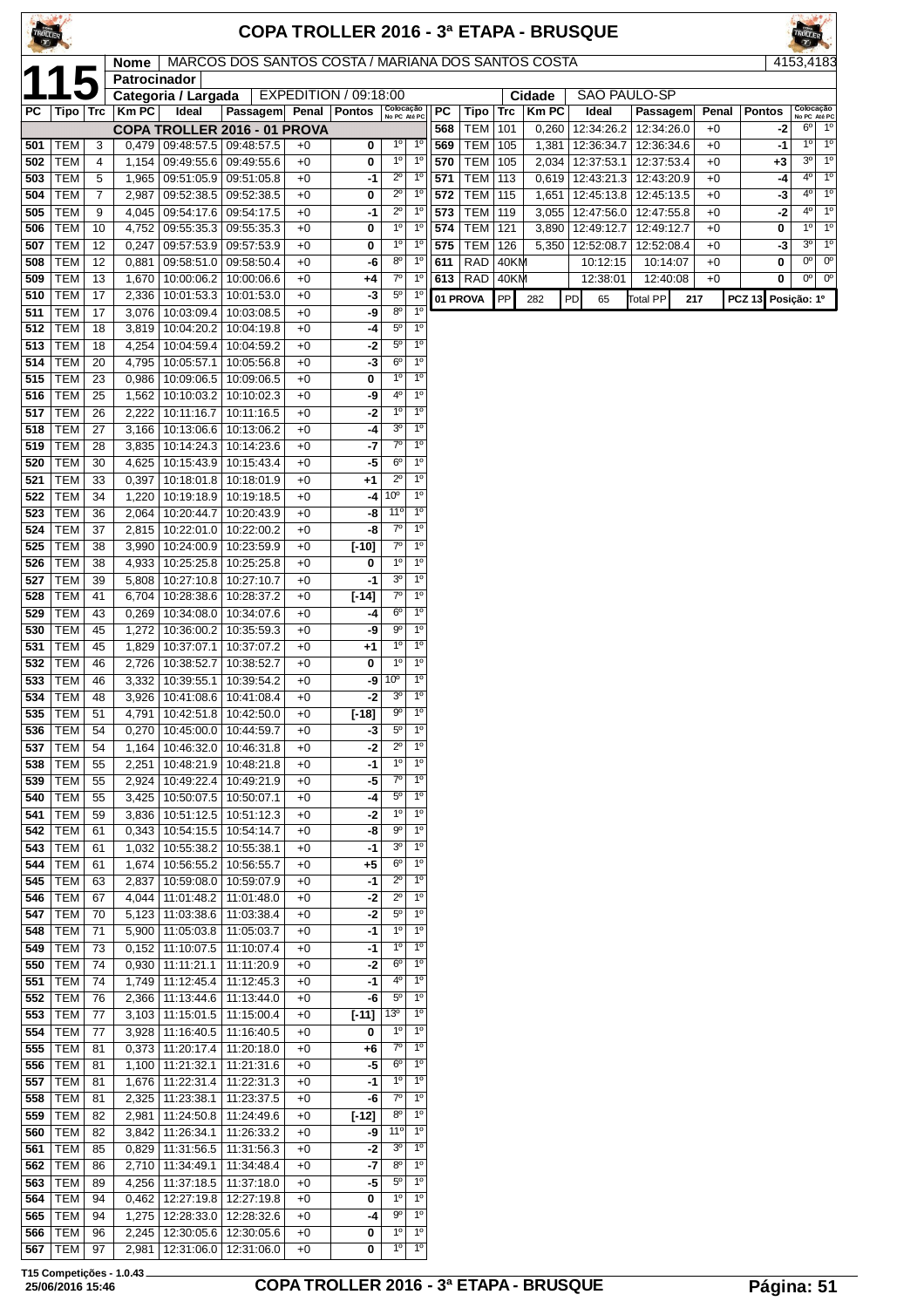| <b>TROLLE</b> |                          |                |                |                                                            |                                                    |              |                       |                                                                                  |            |                          |              |                | <b>COPA TROLLER 2016 - 3ª ETAPA - BRUSQUE</b> |                          |              |                  |                                                             |
|---------------|--------------------------|----------------|----------------|------------------------------------------------------------|----------------------------------------------------|--------------|-----------------------|----------------------------------------------------------------------------------|------------|--------------------------|--------------|----------------|-----------------------------------------------|--------------------------|--------------|------------------|-------------------------------------------------------------|
|               |                          |                | <b>Nome</b>    |                                                            | DANIELA POLVERINI YANO / FABIO TADAO YANO          |              |                       |                                                                                  |            |                          |              |                |                                               |                          |              |                  | 4146,4168                                                   |
|               |                          | b              | Patrocinador   | Categoria / Largada                                        |                                                    |              | EXPEDITION / 09:19:00 |                                                                                  |            |                          |              | Cidade         | <b>CURITIBA-PR</b>                            |                          |              |                  |                                                             |
| РC            | Tipo   Trc               |                | Km PC          | Ideal                                                      | Passagem                                           | Penal        | <b>Pontos</b>         | Colocação<br>No PC Até PC                                                        | РC         | Tipo                     | Trc          | <b>KmPC</b>    | Ideal                                         | Passagem                 | Penal        | <b>Pontos</b>    | Colocação<br>No PC Até PC                                   |
| 501           | TEM                      | 3              |                | $0,479$   09:49:57.5   09:49:52.1                          | COPA TROLLER 2016 - 01 PROVA                       | $+0$         | -54                   | 15 <sup>o</sup><br>$15^{\circ}$                                                  | 568<br>569 | <b>TEM</b><br><b>TEM</b> | 101<br>105   | 0,260<br>1,381 | 12:35:26.2<br>12:37:34.7                      | 12:35:32.9<br>12:38:00.0 | $+0$<br>$+0$ | $+67$<br>+253    | 18º 21º<br>20 <sup>o</sup><br>21°                           |
| 502           | <b>TEM</b>               | $\overline{4}$ | 1,154          | 09:50:55.6   09:50:44.0                                    |                                                    | $+0$         |                       | $-116$ 18 <sup>o</sup> 17 <sup>o</sup>                                           | 570        | <b>TEM</b>               | 105          |                | 2,034   12:38:53.1                            | 12:39:10.2               | $+0$         | $+171$ 20°       | $21^{\circ}$                                                |
| 503           | <b>TEM</b>               | 5              | 1,965          | 09:52:05.9 09:51:56.2                                      |                                                    | $+0$         |                       | $-97$ 17 <sup>°</sup> 16 <sup>°</sup>                                            | 571        | <b>TEM</b>               | 113          |                | $0,619$   12:44:21.3                          | 12:44:33.0               | $+0$         | +117             | 21°<br>19°                                                  |
| 504<br>505    | <b>TEM</b><br><b>TEM</b> | 7<br>9         | 2,987<br>4,045 | 09:55:17.6 09:55:38.6                                      | 09:53:38.5   09:53:37.4                            | $+0$<br>$+0$ | $-11$<br>$+210$       | $8^{\circ}$ 16 <sup>°</sup><br>19°<br>18°                                        | 572<br>573 | <b>TEM</b><br><b>TEM</b> | 115<br>119   | 1,651          | 12:46:13.8<br>3,055   12:48:56.0   12:49:09.7 | 12:46:18.4               | $+0$<br>$+0$ | +46<br>+137      | 17°<br>21°<br>21°<br>19°                                    |
| 506           | <b>TEM</b>               | 10             | 4,752          |                                                            | 09:56:35.3   09:56:50.8                            | $+0$         | $+155$                | 19 <sup>o</sup><br>17°                                                           | 574        | <b>TEM</b>               | 121          | 3,890          | 12:50:12.7                                    | 12:50:30.3               | $+0$         | +176             | 21°<br>19 <sup>o</sup>                                      |
| 507           | <b>TEM</b>               | 12             | 0,247          |                                                            | 09:58:53.9   09:59:14.3                            | $+0$         | $+204$ $20^{\circ}$   | $17^\circ$                                                                       | 575        | <b>TEM</b>               | 126          | 5,350          | 12:53:08.7                                    | 12:53:07.0               | $+0$         | -17              | 21°<br>$14^{\circ}$                                         |
| 508<br>509    | <b>TEM</b><br><b>TEM</b> | 12<br>13       | 0,881<br>1,670 | 09:59:51.0   10:00:20.9<br>10:01:06.2   10:01:37.5         |                                                    | $+0$<br>$+0$ | $+299$                | 21°<br>$ 18^{\circ}$<br>$+313 20° 19°$                                           | 611        | RAD<br>$613$ RAD         | 40KM<br>40KM |                | 10:11:14<br>12:39:21                          | 10:14:37<br>12:41:11     | $+0$<br>$+0$ | 0<br>0           | $0^{\circ}$<br>$0^{\circ}$<br>0 <sup>o</sup><br>$0^{\circ}$ |
| 510           | <b>TEM</b>               | 17             | 2,336          | 10:02:53.3                                                 | 10:03:08.4                                         | $+0$         | $+151$                | 16 <sup>o</sup><br>$20^{\circ}$                                                  |            | 01 PROVA                 | PP           | 25.499         | PD.<br>1.796                                  | <b>Total PP</b>          | 23.703       | PCZ <sub>0</sub> | Posição: 21º                                                |
| 511           | <b>TEM</b>               | 17             | 3,076          | 10:04:09.4   10:04:07.8                                    |                                                    | $+0$         | $-16$                 | 13° 20°                                                                          |            |                          |              |                |                                               |                          |              |                  |                                                             |
| 512           | <b>TEM</b>               | 18             | 3,819          | 10:05:20.2                                                 | 10:04:54.5                                         | $+0$         | -257                  | 19°<br>$20^{\circ}$<br>19 <sup>o</sup><br>19°                                    |            |                          |              |                |                                               |                          |              |                  |                                                             |
| 513<br>514    | <b>TEM</b><br><b>TEM</b> | 18<br>20       | 4,254<br>4,795 | 10:05:59.4   10:05:16.1<br>10:06:57.1                      | 10:06:09.8                                         | $+0$<br>$+0$ | -433<br>-473          | 20°<br>19°                                                                       |            |                          |              |                |                                               |                          |              |                  |                                                             |
| 515           | TEM                      | 23             | 0,986          | 10:10:06.5                                                 | 10:08:08.8                                         | $+0$         |                       | $-1.177$ 21 <sup>°</sup> 20 <sup>°</sup>                                         |            |                          |              |                |                                               |                          |              |                  |                                                             |
| 516           | <b>TEM</b>               | 25             | 1,562          | 10:11:03.2                                                 | 10:09:15.0                                         | $+0$         | $-1.082$              | $20^{\circ}$ 21°                                                                 |            |                          |              |                |                                               |                          |              |                  |                                                             |
| 517<br>518    | <b>TEM</b><br><b>TEM</b> | 26<br>27       | 2,222<br>3,166 | 10:14:06.6   10:13:52.2                                    | 10:12:16.7   10:10:15.6                            | $+0$<br>$+0$ | $-1.211$<br>-144      | $20^{\circ}$<br>$20^{\circ}$<br>17º 20°                                          |            |                          |              |                |                                               |                          |              |                  |                                                             |
| 519           | <b>TEM</b>               | 28             | 3,835          | 10:15:24.3                                                 | 10:14:50.4                                         | $+0$         | -339                  | 17º 20º                                                                          |            |                          |              |                |                                               |                          |              |                  |                                                             |
| 520           | <b>TEM</b>               | 30             | 4,625          | 10:16:43.9                                                 | 10:16:14.1                                         | $+0$         | -298                  | 18 <sup>o</sup> 20 <sup>o</sup>                                                  |            |                          |              |                |                                               |                          |              |                  |                                                             |
| 521<br>522    | <b>TEM</b><br><b>TEM</b> | 33<br>34       | 0,397<br>1,220 | 10:19:01.8<br>10:20:18.9   10:18:57.3                      | 10:17:47.1                                         | $+0$<br>$+0$ | $-747$<br>-816        | 20° 20°<br>$20^{\circ}$<br>$20^{\circ}$                                          |            |                          |              |                |                                               |                          |              |                  |                                                             |
| 523           | <b>TEM</b>               | 36             | 2,064          | 10:21:44.7                                                 | 10:20:03.9                                         | $+0$         |                       | $-1.008$ 21 <sup>°</sup> 20 <sup>°</sup>                                         |            |                          |              |                |                                               |                          |              |                  |                                                             |
| 524           | <b>TEM</b>               | 37             | 2,815          | 10:23:01.0   10:21:04.4                                    |                                                    | $+0$         |                       | $-1.166$ $21°$ $20°$                                                             |            |                          |              |                |                                               |                          |              |                  |                                                             |
| 525           | <b>TEM</b>               | 38             | 3,990          | 10:25:00.9                                                 | 10:22:43.2                                         | $+0$         | $-1.377$              | 21° 20°<br>$-1.634$ 21° 20°                                                      |            |                          |              |                |                                               |                          |              |                  |                                                             |
| 526<br>527    | <b>TEM</b><br><b>TEM</b> | 38<br>39       | 4,933<br>5,808 | 10:26:25.8<br>10:28:10.8   10:28:09.5                      | 10:23:42.4                                         | $+0$<br>$+0$ | -13                   | 12° 20°                                                                          |            |                          |              |                |                                               |                          |              |                  |                                                             |
| 528           | <b>TEM</b>               | 41             | 6,704          | 10:29:38.6                                                 | 10:29:54.8                                         | $+0$         | $+162$                | 19 <sup>°</sup> 20 <sup>°</sup>                                                  |            |                          |              |                |                                               |                          |              |                  |                                                             |
| 529           | <b>TEM</b>               | 43             | 0,269          | 10:35:08.0                                                 | 10:35:29.0                                         | $+0$         | $+210$                | $20^{\circ}$<br>$20^{\circ}$                                                     |            |                          |              |                |                                               |                          |              |                  |                                                             |
| 530<br>531    | TEM<br><b>TEM</b>        | 45<br>45       | 1,272<br>1,829 | 10:37:00.2<br>10:38:07.1   10:39:11.3                      | 10:37:20.4                                         | $+0$<br>$+0$ | $+202$                | 19 <sup>o</sup><br>$20^{\circ}$<br>$+642$ 21° 20°                                |            |                          |              |                |                                               |                          |              |                  |                                                             |
| 532           | <b>TEM</b>               | 46             | 2,726          | 10:39:52.7                                                 | 10:40:55.4                                         | $+0$         |                       | $+627$ 21° 20°                                                                   |            |                          |              |                |                                               |                          |              |                  |                                                             |
| 533           | <b>TEM</b>               | 46             | 3,332          | 10:40:55.1   10:41:50.6                                    |                                                    | $+0$         |                       | $+555$ 20° 20°                                                                   |            |                          |              |                |                                               |                          |              |                  |                                                             |
| 534<br>535    | <b>TEM</b><br>TEM        | 48<br>51       | 4,791          | 3,926   10:42:08.6   10:42:46.3<br>10:43:51.8   10:45:02.4 |                                                    | $+0$<br>$+0$ | $+706$ $22^\circ$     | +377 19° 20°<br>$20^{\circ}$                                                     |            |                          |              |                |                                               |                          |              |                  |                                                             |
| 536           | TEM                      | 54             |                | $0,270$   10:46:00.0   10:47:39.9                          |                                                    | $+0$         |                       | $[+999]$ 22° 20°                                                                 |            |                          |              |                |                                               |                          |              |                  |                                                             |
| 537           | <b>TEM</b>               | 54             | 1,164          | 10:47:32.0   10:48:43.8                                    |                                                    | $+0$         |                       | $[+718]$ $22^{\circ}$ $20^{\circ}$                                               |            |                          |              |                |                                               |                          |              |                  |                                                             |
| 538           | TEM<br>TEM               | 55             | 2,251          | 10:49:21.9   10:50:11.7                                    |                                                    | $+0$         |                       | $+498$ $22°$ $20°$<br>$+338 22° 20°$                                             |            |                          |              |                |                                               |                          |              |                  |                                                             |
| 539<br>540    | TEM                      | 55<br>55       | 2,924<br>3,425 |                                                            | 10:50:22.4   10:50:56.2<br>10:51:07.5   10:51:31.5 | $+0$<br>$+0$ | +240                  | 22° 20°                                                                          |            |                          |              |                |                                               |                          |              |                  |                                                             |
| 541           | TEM                      | 59             | 3,836          |                                                            | 10:52:12.5   10:52:09.3                            | $+0$         |                       | $-32$ 10 <sup>o</sup> 20 <sup>o</sup>                                            |            |                          |              |                |                                               |                          |              |                  |                                                             |
| 542           | TEM                      | 61             | 0,343          |                                                            | 10:55:15.5   10:54:50.2                            | $+0$         | $-253$                | $20^{\circ}$ 21°                                                                 |            |                          |              |                |                                               |                          |              |                  |                                                             |
| 543<br>544    | TEM  <br>TEM             | 61<br>61       | 1,032<br>1,674 | 10:56:38.2   10:56:12.7<br>10:57:55.2   10:57:25.2         |                                                    | $+0$<br>$+0$ |                       | $-255$ 21 <sup>0</sup> 21 <sup>0</sup><br>$-300$ 21 <sup>0</sup> 21 <sup>0</sup> |            |                          |              |                |                                               |                          |              |                  |                                                             |
| 545           | TEM                      | 63             | 2,837          | 11:00:08.0                                                 | 10:59:47.6                                         | $+0$         | $-204$                | $20^{\circ}$ 21°                                                                 |            |                          |              |                |                                               |                          |              |                  |                                                             |
| 546           | TEM                      | 67             |                | 4,044   11:02:48.2   11:03:15.4                            |                                                    | $+0$         |                       | $+272$ $22^{\circ}$ $21^{\circ}$                                                 |            |                          |              |                |                                               |                          |              |                  |                                                             |
| 547<br>548    | TEM<br>TEM               | 70<br>71       | 5,900          | 5,123   11:04:38.6   11:05:12.9<br>11:06:03.8              | 11:06:41.8                                         | $+0$<br>$+0$ |                       | $+343$ $22^{\circ}$ $21^{\circ}$<br>$+380$ $22^{\circ}$ $21^{\circ}$             |            |                          |              |                |                                               |                          |              |                  |                                                             |
| 549           | TEM                      | 73             |                | $0,152$   11:11:07.5   11:11:22.9                          |                                                    | $+0$         |                       | $+154$ 20° 21°                                                                   |            |                          |              |                |                                               |                          |              |                  |                                                             |
| 550           | <b>TEM</b>               | 74             | 0,930          | 11:12:21.1                                                 | 11:12:47.2                                         | $+0$         | +261                  | $22^{\circ}$ 21°                                                                 |            |                          |              |                |                                               |                          |              |                  |                                                             |
| 551<br>552    | <b>TEM</b><br><b>TEM</b> | 74<br>76       | 1,749<br>2,366 | $11:13:45.4$   $11:14:12.1$<br>11:14:44.6                  | 11:15:13.9                                         | $+0$<br>$+0$ |                       | $+267$ 22° 21°<br>$+293$ $22^{\circ}$ $21^{\circ}$                               |            |                          |              |                |                                               |                          |              |                  |                                                             |
| 553           | <b>TEM</b>               | 77             |                | $3,103$   11:16:01.5   11:16:31.6                          |                                                    | $+0$         |                       | $+301$ 22° 21°                                                                   |            |                          |              |                |                                               |                          |              |                  |                                                             |
| 554           | TEM                      | 77             | 3,928          | 11:17:40.5   11:18:03.2                                    |                                                    | $+0$         |                       | +227 20° $21^\circ$                                                              |            |                          |              |                |                                               |                          |              |                  |                                                             |
| 555           | TEM                      | 81             | 0,373          | 11:21:17.4   11:21:45.3                                    |                                                    | $+0$         |                       | $+279$ 22° 21°<br>$+164$ 22° 21°                                                 |            |                          |              |                |                                               |                          |              |                  |                                                             |
| 556<br>557    | TEM  <br>TEM             | 81<br>81       | 1,676          | 1,100   11:22:32.1   11:22:48.5<br>11:23:31.4              | 11:23:41.2                                         | $+0$<br>$+0$ |                       | $+98$ 22 <sup>°</sup> 21 <sup>°</sup>                                            |            |                          |              |                |                                               |                          |              |                  |                                                             |
| 558           | TEM                      | 81             | 2,325          | 11:24:38.1                                                 | 11:24:39.1                                         | $+0$         |                       | $+10$ 10 <sup>°</sup> 21 <sup>°</sup>                                            |            |                          |              |                |                                               |                          |              |                  |                                                             |
| 559           | TEM                      | 82             | 2,981          | 11:25:50.8                                                 | 11:25:53.7                                         | $+0$         | $[-29]$               | $18^{\circ}$ 21 $^{\circ}$                                                       |            |                          |              |                |                                               |                          |              |                  |                                                             |
| 560<br>561    | <b>TEM</b><br>TEM        | 82<br>85       | 3,842<br>0,829 | 11:27:34.1<br>11:32:56.5   11:32:55.8                      | 11:27:18.7                                         | $+0$<br>$+0$ | -154                  | $21^{\circ}$ 21°<br>$-7$ 10 $^{\circ}$ 21 $^{\circ}$                             |            |                          |              |                |                                               |                          |              |                  |                                                             |
| 562           | TEM                      | 86             | 2,710          | 11:35:49.1   11:35:55.0                                    |                                                    | $+0$         | +59                   | $16^{\circ}$ 21°                                                                 |            |                          |              |                |                                               |                          |              |                  |                                                             |
| 563           | TEM                      | 89             | 4,256          | 11:38:18.5                                                 | 11:38:17.9                                         | $+0$         | -6                    | 7°21°                                                                            |            |                          |              |                |                                               |                          |              |                  |                                                             |
| 564<br>565    | TEM<br><b>TEM</b>        | 94<br>94       | 0,462<br>1,275 | 12:28:19.8   12:28:20.2<br>12:29:33.0   12:29:35.1         |                                                    | $+0$<br>$+0$ | $+4$<br>$[+21]$       | $9^{\circ} 21^{\circ}$<br>16 <sup>o</sup> 21 <sup>o</sup>                        |            |                          |              |                |                                               |                          |              |                  |                                                             |
| 566           | TEM                      | 96             |                | 2,245   12:31:05.6   12:31:09.4                            |                                                    | $+0$         |                       | $+38$ 17 <sup>0</sup> 21 <sup>0</sup>                                            |            |                          |              |                |                                               |                          |              |                  |                                                             |

TEM 97 2,981 12:32:06.0 12:32:08.9 +0 **[+29]** 16º 21º

## **25/06/2016 15:46 COPA TROLLER 2016 - 3ª ETAPA - BRUSQUE Página: 52**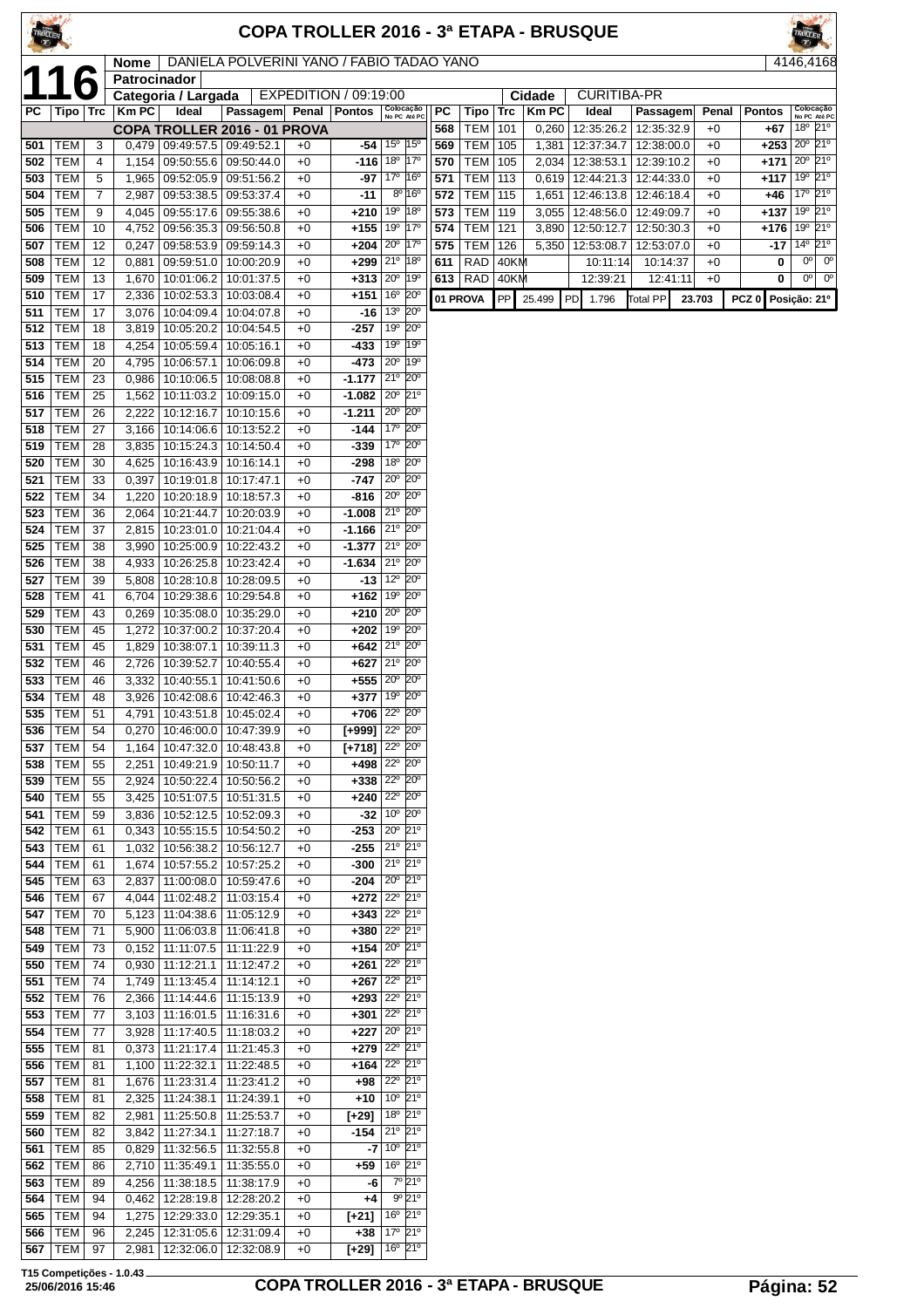|            |                          |                |                |                                                            |                                                                         |              |                                          |                                |                                                          |            |                          |            |                | <b>COPA TROLLER 2016 - 3ª ETAPA - BRUSQUE</b> |                 |              |                  |                               |                            |
|------------|--------------------------|----------------|----------------|------------------------------------------------------------|-------------------------------------------------------------------------|--------------|------------------------------------------|--------------------------------|----------------------------------------------------------|------------|--------------------------|------------|----------------|-----------------------------------------------|-----------------|--------------|------------------|-------------------------------|----------------------------|
|            |                          |                | <b>Nome</b>    |                                                            | FÁBIO DE MELLO ALEIXO MACHADO / RENATA VALÉRIA FRANCISCO ALEIXO MACHADO |              |                                          |                                |                                                          |            |                          |            |                |                                               |                 |              |                  | 4069,4029                     |                            |
|            |                          |                | Patrocinador   | Categoria / Largada                                        |                                                                         |              | EXPEDITION / 09:20:00                    |                                |                                                          |            |                          |            | Cidade         | <b>BOITUVA-SP</b>                             |                 |              |                  |                               |                            |
| PC.        | Tipo                     | <b>Trc</b>     | <b>KmPC</b>    | Ideal                                                      | Passagem                                                                | Penal        | <b>Pontos</b>                            |                                | Colocação<br>No PC Até PC                                | PC         | Tipo                     | <b>Trc</b> | <b>KmPC</b>    | Ideal                                         | Passagem        | Penal        | <b>Pontos</b>    | Colocação<br>No PC Até PC     |                            |
| 501        |                          | 3              |                | 09:50:57.5 09:50:57.1                                      | COPA TROLLER 2016 - 01 PROVA                                            | $+0$         |                                          | 3 <sup>o</sup>                 | 3 <sup>o</sup>                                           | 568<br>569 | TEM<br><b>TEM</b>        | 101<br>105 | 0,260<br>1,381 | 12:36:26.2   12:36:26.2<br>12:38:34.7         | 12:38:34.8      | $+0$<br>$+0$ | 0                | $2^{\circ}$<br>$2^{\circ}$    | 90<br>90                   |
| 502        | TEM<br>TEM               | 4              | 0,479<br>1,154 | 09:51:55.6   09:51:56.2                                    |                                                                         | $+0$         | -4<br>$+6$                               | 4 <sup>0</sup>                 | 3 <sup>o</sup>                                           | 570        | <b>TEM</b>               | 105        | 2,034          | 12:39:53.1   12:39:53.7                       |                 | $+0$         | +1<br>+6         | $5^{\circ}$                   | $9^{\circ}$                |
| 503        | <b>TEM</b>               | 5              | 1,965          | 09:53:05.9 09:53:05.5                                      |                                                                         | $+0$         | -4                                       | 6 <sup>o</sup>                 | 3 <sup>o</sup>                                           | 571        | <b>TEM</b>               | 113        | 0,619          | 12:45:21.3   12:45:20.5                       |                 | $+0$         | -8               | $7^\circ$                     | $9^{\circ}$                |
| 504        | <b>TEM</b>               | $\overline{7}$ | 2,987          | 09:54:38.5   09:54:38.8                                    |                                                                         | $+0$         | $+3$                                     | $6^{\circ}$                    | 3 <sup>o</sup>                                           | 572        | <b>TEM</b>               | 115        | 1,651          | 12:47:13.8   12:47:13.7                       |                 | $+0$         | -1               | $2^{\circ}$                   | $9^{\circ}$                |
| 505<br>506 | <b>TEM</b><br><b>TEM</b> | 9<br>10        | 4,045<br>4,752 | 09:56:17.6 09:56:18.2<br>09:57:35.3                        | 09:57:35.7                                                              | $+0$<br>$+0$ | +6<br>+4                                 | 6 <sup>o</sup><br>4º           | $2^{\circ}$<br>$2^{\circ}$                               | 573<br>574 | <b>TEM</b><br><b>TEM</b> | 119<br>121 | 3,055<br>3,890 | 12:49:56.0   12:49:55.7<br>12:51:12.7         | 12:51:13.5      | $+0$<br>$+0$ | -3<br>+8         | 6 <sup>o</sup><br>$6^{\circ}$ | $9^{\circ}$<br>$9^{\circ}$ |
| 507        | TEM                      | 12             | 0,247          | 09:59:53.9   10:00:09.3                                    |                                                                         | $+0$         | $+154$                                   | 19°                            | $8^{\circ}$                                              | 575        | <b>TEM</b>               | 126        | 5,350          | 12:54:08.7                                    | 12:54:10.1      | $+0$         | $[+14]$          | $12^{\circ}$                  | $9^{\circ}$                |
| 508        | <b>TEM</b>               | 12             | 0,881          | 10:00:51.0                                                 | 10:01:14.1                                                              | $+0$         | $[+231]$                                 | 19 <sup>o</sup>                | $12^{\circ}$                                             | 611        | <b>RAD</b>               | 40KM       |                | 10:14:15                                      | 10:16:06        | $+0$         | 0                | $0^{\circ}$                   | $0^{\circ}$                |
| 509        | TEM                      | 13             | 1,670          | 10:02:06.2                                                 | 10:02:50.9                                                              | $+0$         | $[+447]$ 21 <sup>o</sup> 15 <sup>o</sup> |                                |                                                          |            | 613   $RAD$              | 40KM       |                | 12:40:16                                      | 12:42:08        | $+0$         | 0                |                               | $00$ 0 <sup>o</sup>        |
| 510<br>511 | <b>TEM</b><br><b>TEM</b> | 17<br>17       | 2,336<br>3,076 | 10:03:53.3<br>10:05:09.4                                   | 10:04:08.8<br>10:05:09.2                                                | $+0$<br>$+0$ | $+155$<br>-2                             | 17º 15º                        | 5º 15°                                                   |            | 01 PROVA                 | PP         | 1.292          | PD<br>727                                     | <b>Total PP</b> | 565          | PCZ <sub>8</sub> | Posição: 4º                   |                            |
| 512        | <b>TEM</b>               | 18             | 3,819          | 10:06:20.2                                                 | 10:06:20.4                                                              | $+0$         | $+2$                                     |                                | 4º 12º                                                   |            |                          |            |                |                                               |                 |              |                  |                               |                            |
| 513        | <b>TEM</b>               | 18             | 4,254          | 10:06:59.4                                                 | 10:06:59.5                                                              | $+0$         | $+1$                                     |                                | $1^{\circ}$ 12°                                          |            |                          |            |                |                                               |                 |              |                  |                               |                            |
| 514        | TEM                      | 20             | 4,795          | 10:07:57.1                                                 | 10:07:57.9                                                              | $+0$         | +8                                       |                                | $8^{\circ}$ 12°<br>4º 12º                                |            |                          |            |                |                                               |                 |              |                  |                               |                            |
| 515<br>516 | <b>TEM</b><br><b>TEM</b> | 23<br>25       | 0,986<br>1,562 | 10:11:06.5<br>10:12:03.2                                   | 10:11:07.4<br>10:12:03.0                                                | $+0$<br>$+0$ | +9<br>-2                                 |                                | $2^{\circ}$ 12°                                          |            |                          |            |                |                                               |                 |              |                  |                               |                            |
| 517        | <b>TEM</b>               | 26             | 2,222          | 10:13:16.7                                                 | 10:13:17.2                                                              | $+0$         | $+5$                                     |                                | 5º 12º                                                   |            |                          |            |                |                                               |                 |              |                  |                               |                            |
| 518        | <b>TEM</b>               | 27             | 3,166          | 10:15:06.6                                                 | 10:15:07.6                                                              | $+0$         | $+10$                                    |                                | $9^{\circ}$ 12°                                          |            |                          |            |                |                                               |                 |              |                  |                               |                            |
| 519        | <b>TEM</b>               | 28             | 3.835          | 10:16:24.3                                                 | 10:16:24.5                                                              | $+0$         | $+2$<br>-1                               |                                | $2^{\circ}$ 12°<br>$2^{\circ}$ 12°                       |            |                          |            |                |                                               |                 |              |                  |                               |                            |
| 520<br>521 | <b>TEM</b><br><b>TEM</b> | 30<br>33       | 4,625<br>0,397 | 10:17:43.9<br>10:20:01.8                                   | 10:17:43.8<br>10:20:01.8                                                | $+0$<br>$+0$ | 0                                        |                                | $1^{\circ}$ 12°                                          |            |                          |            |                |                                               |                 |              |                  |                               |                            |
| 522        | <b>TEM</b>               | 34             | 1,220          | 10:21:18.9                                                 | 10:21:19.1                                                              | $+0$         | $+2$                                     |                                | $7^{\circ}$ 12°                                          |            |                          |            |                |                                               |                 |              |                  |                               |                            |
| 523        | <b>TEM</b>               | 36             | 2,064          | 10:22:44.7                                                 | 10:22:44.8                                                              | $+0$         | $+1$                                     |                                | $3^0$ 11 <sup>o</sup>                                    |            |                          |            |                |                                               |                 |              |                  |                               |                            |
| 524<br>525 | <b>TEM</b><br><b>TEM</b> | 37<br>38       | 2,815<br>3,990 | 10:24:01.0<br>10:26:00.9                                   | 10:24:01.3<br>10:26:00.6                                                | $+0$<br>$+0$ | $+3$<br>-3                               |                                | $4^{\circ}$ 10 <sup>°</sup><br>$2^{\circ}$ 10 $^{\circ}$ |            |                          |            |                |                                               |                 |              |                  |                               |                            |
| 526        | <b>TEM</b>               | 38             | 4,933          | 10:27:25.8                                                 | 10:27:25.9                                                              | $+0$         | $+1$                                     |                                | $3^{\circ}$ 10 $^{\circ}$                                |            |                          |            |                |                                               |                 |              |                  |                               |                            |
| 527        | <b>TEM</b>               | 39             | 5,808          | 10:29:10.8                                                 | 10:29:10.2                                                              | $+0$         | -6                                       |                                | 7º 10º                                                   |            |                          |            |                |                                               |                 |              |                  |                               |                            |
| 528        | <b>TEM</b>               | 41             | 6,704          | 10:30:38.6                                                 | 10:30:36.4                                                              | $+0$         | $[-22]$                                  |                                | $11^{\circ} 10^{\circ}$<br>$4^{\circ}$ 10 <sup>°</sup>   |            |                          |            |                |                                               |                 |              |                  |                               |                            |
| 529<br>530 | TEM<br><b>TEM</b>        | 43<br>45       | 0,269<br>1,272 | 10:36:08.0<br>10:38:00.2                                   | 10:36:08.2<br>10:38:00.2                                                | $+0$<br>$+0$ | +2<br>0                                  |                                | $10 10^{\circ}$                                          |            |                          |            |                |                                               |                 |              |                  |                               |                            |
| 531        | TEM                      | 45             | 1,829          | 10:39:07.1                                                 | 10:39:08.4                                                              | $+0$         | $[+13]$                                  |                                | $7°$ 10 $°$                                              |            |                          |            |                |                                               |                 |              |                  |                               |                            |
| 532        | <b>TEM</b>               | 46             | 2,726          | 10:40:52.7                                                 | 10:40:53.6                                                              | $+0$         | +9                                       |                                | $8^{\circ}$ 10 $^{\circ}$                                |            |                          |            |                |                                               |                 |              |                  |                               |                            |
| 533<br>534 | TEM<br>TEM               | 46<br>48       | 3,332          | 10:41:55.1                                                 | 10:41:54.9                                                              | $+0$<br>$+0$ | -2<br>$+7$                               |                                | 5º 10°<br>7°10°                                          |            |                          |            |                |                                               |                 |              |                  |                               |                            |
| 535        | TEM                      | 51             | 3,926          | 10:43:08.6<br>4,791   10:44:51.8   10:44:51.8              | 10:43:09.3                                                              | $+0$         | 0                                        | $1^{\circ}$                    | a.                                                       |            |                          |            |                |                                               |                 |              |                  |                               |                            |
| 536        | TEM                      | 54             |                | $0,270$   10:47:00.0   10:47:00.1                          |                                                                         | $+0$         | $+1$                                     | 3 <sup>o</sup>                 | $9^\circ$                                                |            |                          |            |                |                                               |                 |              |                  |                               |                            |
| 537        | <b>TEM</b>               | 54             | 1,164          |                                                            | 10:48:32.0   10:48:32.6                                                 | $+0$         | $+6$                                     | $6^{\circ}$                    | $9^{\circ}$                                              |            |                          |            |                |                                               |                 |              |                  |                               |                            |
| 538<br>539 | <b>TEM</b><br>TEM        | 55<br>55       | 2,251<br>2,924 | 10:50:21.9 10:50:22.3<br>10:51:22.4                        | 10:51:23.1                                                              | $+0$<br>$+0$ | $+4$<br>$+7$                             | $5^{\circ}$<br>10 <sup>o</sup> | $9^{\circ}$<br>$9^{\circ}$                               |            |                          |            |                |                                               |                 |              |                  |                               |                            |
| 540        | <b>TEM</b>               | 55             | 3,425          | 10:52:07.5                                                 | 10:52:07.5                                                              | $+0$         | 0                                        | $1^{\circ}$                    | $9^{\circ}$                                              |            |                          |            |                |                                               |                 |              |                  |                               |                            |
| 541        | TEM                      | 59             | 3,836          | 10:53:12.5   10:53:12.7                                    |                                                                         | $+0$         | $+2$                                     | $2^{\circ}$                    | $9^{\circ}$                                              |            |                          |            |                |                                               |                 |              |                  |                               |                            |
| 542        | TEM                      | 61             | 0,343          | 10:56:15.5   10:56:15.3                                    |                                                                         | $+0$         | -2                                       | $2^{\circ}$<br>$7^\circ$       | 90<br>$9^{\circ}$                                        |            |                          |            |                |                                               |                 |              |                  |                               |                            |
| 543<br>544 | TEM<br>TEM               | 61<br>61       | 1,032<br>1,674 | 10:57:38.2<br>10:58:55.2                                   | 10:57:37.8<br>10:58:55.3                                                | $+0$<br>$+0$ | -4<br>$+1$                               | 3 <sup>0</sup>                 | 90                                                       |            |                          |            |                |                                               |                 |              |                  |                               |                            |
| 545        | <b>TEM</b>               | 63             | 2,837          | 11:01:08.0                                                 | 11:01:08.1                                                              | $+0$         | $+1$                                     | $1^{\circ}$                    | $9^{\circ}$                                              |            |                          |            |                |                                               |                 |              |                  |                               |                            |
| 546        | TEM                      | 67             |                | 4,044   11:03:48.2                                         | 11:03:48.7                                                              | $+0$         | +5                                       | $4^{\circ}$                    | $9^{\circ}$                                              |            |                          |            |                |                                               |                 |              |                  |                               |                            |
| 547<br>548 | TEM<br>TEM               | 70<br>71       | 5,123          | 11:05:38.6<br>5,900   11:07:03.8                           | 11:05:38.6<br>11:07:04.6                                                | $+0$<br>$+0$ | 0<br>+8                                  | $2^{\circ}$<br>$8^{\circ}$     | $9^{\circ}$<br>$9^{\circ}$                               |            |                          |            |                |                                               |                 |              |                  |                               |                            |
| 549        | TEM                      | 73             | 0,152          | 11:12:07.5                                                 | 11:12:08.5                                                              | $+0$         | +10                                      | 3 <sup>o</sup>                 | 90                                                       |            |                          |            |                |                                               |                 |              |                  |                               |                            |
| 550        | <b>TEM</b>               | 74             | 0,930          | 11:13:21.1                                                 | 11:13:21.6                                                              | $+0$         | +5                                       | $9^{\circ}$                    | $9^{\circ}$                                              |            |                          |            |                |                                               |                 |              |                  |                               |                            |
| 551        | TEM                      | 74             |                | 1,749   11:14:45.4                                         | 11:14:45.9                                                              | $+0$         | $+5$                                     | $7^\circ$                      | $9^{\circ}$                                              |            |                          |            |                |                                               |                 |              |                  |                               |                            |
| 552<br>553 | <b>TEM</b><br><b>TEM</b> | 76<br>77       | 2,366          | 11:15:44.6<br>3,103   11:17:01.5                           | 11:15:45.8<br>11:17:01.4                                                | $+0$<br>$+0$ | +12<br>-1                                | 11°<br>3 <sup>o</sup>          | $9^{\circ}$<br>$9^{\circ}$                               |            |                          |            |                |                                               |                 |              |                  |                               |                            |
| 554        | <b>TEM</b>               | 77             | 3,928          | 11:18:40.5                                                 | 11:18:40.8                                                              | $+0$         | $+3$                                     | $5^{\circ}$                    | $9^{\circ}$                                              |            |                          |            |                |                                               |                 |              |                  |                               |                            |
| 555        | <b>TEM</b>               | 81             | 0,373          | 11:22:17.4                                                 | 11:22:17.9                                                              | $+0$         | +5                                       | 40                             | 90                                                       |            |                          |            |                |                                               |                 |              |                  |                               |                            |
| 556<br>557 | TEM<br>TEM               | 81             |                | 1,100 11:23:32.1<br>11:24:31.4                             | 11:23:31.8<br>11:24:32.0                                                | $+0$<br>$+0$ | -3                                       | $5^{\circ}$<br>$6^{\circ}$     | $9^{\circ}$<br>$9^{\circ}$                               |            |                          |            |                |                                               |                 |              |                  |                               |                            |
| 558        | TEM                      | 81<br>81       | 1,676<br>2,325 | 11:25:38.1                                                 | 11:25:38.3                                                              | $+0$         | +6<br>$+2$                               | $5^{\circ}$                    | $9^{\circ}$                                              |            |                          |            |                |                                               |                 |              |                  |                               |                            |
| 559        | <b>TEM</b>               | 82             | 2,981          | 11:26:50.8                                                 | 11:26:50.9                                                              | $+0$         | $+1$                                     | 3 <sup>o</sup>                 | 90                                                       |            |                          |            |                |                                               |                 |              |                  |                               |                            |
| 560        | <b>TEM</b>               | 82             | 3,842          | 11:28:34.1                                                 | 11:28:34.5                                                              | $+0$         | $+4$                                     | $6^{\circ}$                    | $9^{\circ}$                                              |            |                          |            |                |                                               |                 |              |                  |                               |                            |
| 561        | <b>TEM</b><br><b>TEM</b> | 85             | 0,829          | 11:33:56.5<br>11:36:49.1                                   | 11:33:56.5<br>11:36:49.1                                                | $+0$         | 0<br>0                                   | $1^{\circ}$<br>$1^{\circ}$     | 90<br>$9^{\circ}$                                        |            |                          |            |                |                                               |                 |              |                  |                               |                            |
| 562<br>563 | TEM                      | 86<br>89       | 2,710<br>4,256 | 11:39:18.5                                                 | 11:39:19.2                                                              | $+0$<br>$+0$ | +7                                       | $9^{\circ}$                    | 90                                                       |            |                          |            |                |                                               |                 |              |                  |                               |                            |
| 564        | <b>TEM</b>               | 94             | 0,462          | 12:29:19.8                                                 | 12:29:20.2                                                              | $+0$         | +4                                       | 80                             | 90                                                       |            |                          |            |                |                                               |                 |              |                  |                               |                            |
| 565        | <b>TEM</b>               | 94             | 1,275          | 12:30:33.0                                                 | 12:30:33.3                                                              | $+0$         | $+3$                                     | 8 <sup>o</sup>                 | $9^{\circ}$                                              |            |                          |            |                |                                               |                 |              |                  |                               |                            |
| 566        | TEM<br>567   TEM $ $     | 96<br>97       | 2,245          | 12:32:05.6   12:32:05.8<br>2,981   12:33:06.0   12:33:07.0 |                                                                         | $+0$<br>$+0$ | $+2$<br>$+10$ 10°                        | 4 <sup>0</sup>                 | $9^{\circ}$<br>$9^{\circ}$                               |            |                          |            |                |                                               |                 |              |                  |                               |                            |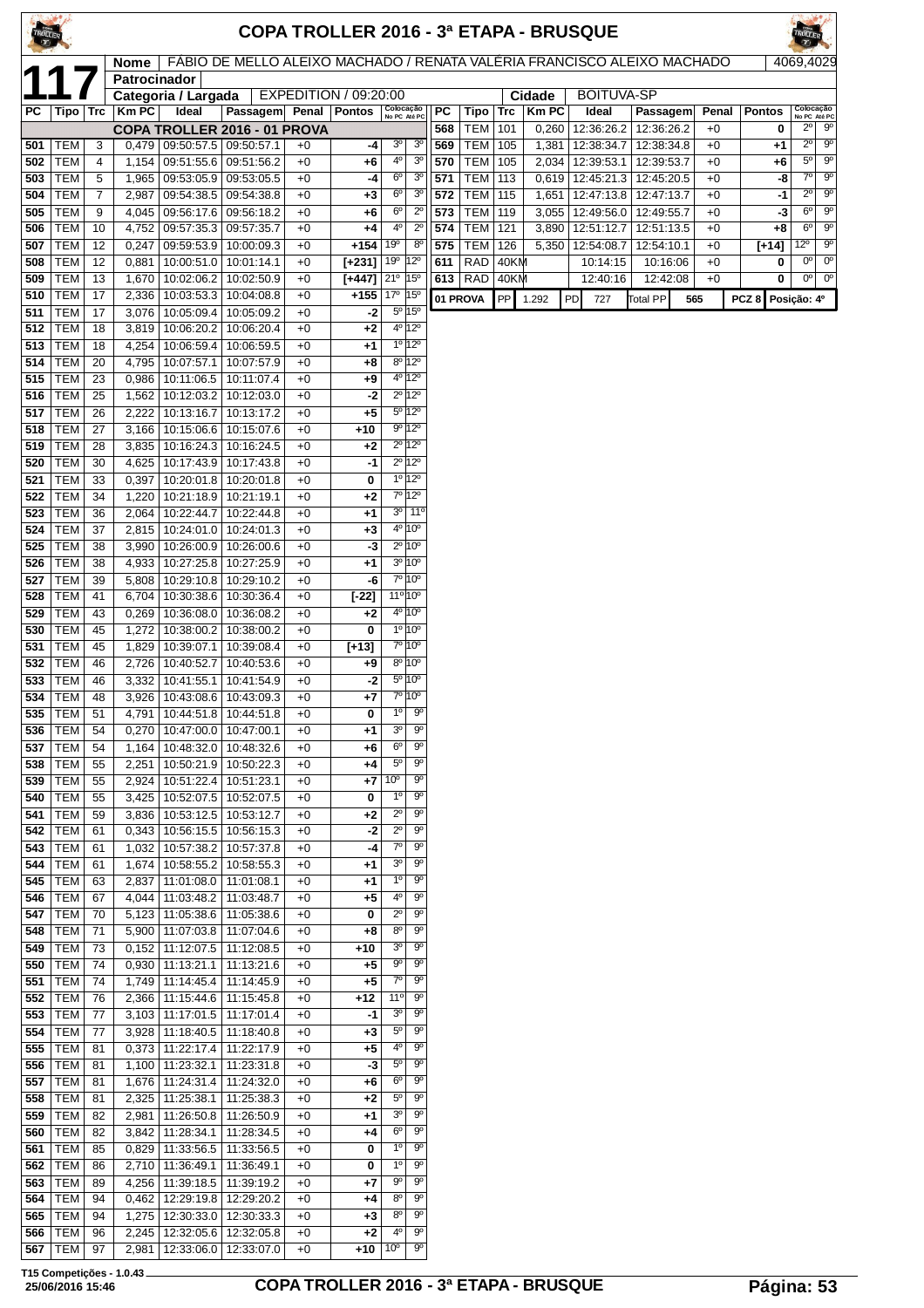| TROLLER    |                          |                     |                |                                                            |                                                           |              |                         |                                    |                                  |            |                                    |      |                | <b>COPA TROLLER 2016 - 3ª ETAPA - BRUSQUE</b>           |                          |               |                                      |                               |                            |
|------------|--------------------------|---------------------|----------------|------------------------------------------------------------|-----------------------------------------------------------|--------------|-------------------------|------------------------------------|----------------------------------|------------|------------------------------------|------|----------------|---------------------------------------------------------|--------------------------|---------------|--------------------------------------|-------------------------------|----------------------------|
|            |                          | $\bullet$           | <b>Nome</b>    |                                                            | IVAIR LUCIO SOARES JUNIOR / CARLOS FILIPE SOARES FERREIRA |              |                         |                                    |                                  |            |                                    |      |                |                                                         |                          |               |                                      | 4128,4162                     |                            |
|            |                          | $\bullet$           | Patrocinador   | Categoria / Largada                                        |                                                           |              | EXPEDITION / 09:21:00   |                                    |                                  |            |                                    |      | Cidade         | <b>CURITIBA-PR</b>                                      |                          |               |                                      |                               |                            |
| PC         | Tipo   Trc               |                     | <b>KmPC</b>    | Ideal                                                      | Passagem Penal Pontos                                     |              |                         | Colocação<br>No PC Até PC          |                                  | <b>PC</b>  | Tipo                               | Trc  | <b>KmPC</b>    | Ideal                                                   | Passagem                 | Penal         | <b>Pontos</b>                        | Colocação<br>No PC Até PC     |                            |
| 501        | <b>TEM</b>               | 3                   | 0,479          | 09:51:57.5                                                 | COPA TROLLER 2016 - 01 PROVA<br>09:51:55.1                | $+0$         | -24                     | $7^\circ$                          | $7^\circ$                        | 568<br>569 | <b>TEM 101</b><br><b>TEM 105</b>   |      | 0,260<br>1,381 | 12:37:26.2<br>12:39:34.7                                | 12:37:25.6<br>12:39:33.4 | $+0$<br>$+0$  | -6<br>$-13$                          | 11°<br>$8^{\circ}$            | $8^{\circ}$<br>$8^{\circ}$ |
| 502        | <b>TEM</b>               | $\overline{4}$      | 1,154          | 09:52:55.6                                                 | 09:52:50.2                                                | $+0$         | -54                     | 13 <sup>0</sup>                    | $11^{\circ}$                     | 570        | TEM                                | 105  |                | 2,034   12:40:53.1                                      | 12:40:52.4               | $+0$          | -7                                   | $6^{\circ}$                   | $8^{\circ}$                |
| 503        | <b>TEM</b>               | 5                   | 1,965          | 09:54:05.9                                                 | 09:54:04.4                                                | $+0$         | -15                     | 90                                 | $11^{\circ}$                     | 571        | TEM                                | 113  |                | $0,619$   12:46:21.3                                    | 12:46:22.0               | $+0$          | +7                                   | 6 <sup>o</sup>                | $8^{\circ}$                |
| 504        | <b>TEM</b><br><b>TEM</b> | $\overline{7}$<br>9 | 2,987          | 09:55:38.5   09:55:35.6<br>09:57:17.6 09:57:14.5           |                                                           | $+0$<br>$+0$ | [-29]<br>-31            | 15 <sup>0</sup><br>13 <sup>o</sup> | 11°<br>$11^{\circ}$              | 572<br>573 | <b>TEM   115</b><br><b>TEM 119</b> |      |                | 1,651   12:48:13.8   12:48:14.7<br>$3,055$   12:50:56.0 | 12:50:56.3               | $+0$<br>$+0$  | +9                                   | 11°<br>$5^{\circ}$            | $8^{\circ}$<br>$8^{\circ}$ |
| 505<br>506 | <b>TEM</b>               | 10                  | 4,045<br>4,752 | 09:58:35.3                                                 | 09:58:32.5                                                | $+0$         | -28                     | 10 <sup>o</sup>                    | 11 <sup>0</sup>                  | 574        | TEM                                | 121  | 3,890          | 12:52:12.7                                              | 12:52:12.1               | $+0$          | +3<br>-6                             | $4^{\circ}$                   | $8^{\circ}$                |
| 507        | <b>TEM</b>               | 12                  | 0,247          |                                                            | 10:00:53.9   10:00:59.8                                   | $+0$         | $[-59]$                 | 13 <sup>o</sup>                    | $11^{\circ}$                     | 575        | TEM                                | 126  |                | 5,350   12:55:08.7                                      | 12:55:09.1               | $+0$          | $+4$                                 | $5^{\circ}$                   | $8^{\circ}$                |
| 508        | <b>TEM</b>               | 12                  | 0,881          | 10:01:51.0   10:01:51.3                                    |                                                           | $+0$         | $+3$                    | 3 <sup>o</sup>                     | 10°                              | 611        | RAD                                | 40KM |                | 10:15:14                                                | 10:17:06                 | $+0$          | 0                                    | $0^{\circ}$<br>0 <sup>0</sup> | $0^{\circ}$<br>$0^{\circ}$ |
| 509<br>510 | <b>TEM</b><br><b>TEM</b> | 13<br>17            | 1,670<br>2,336 | 10:03:06.2   10:03:06.1<br>10:04:53.3   10:04:48.5         |                                                           | $+0$<br>$+0$ | $-1$<br>-48             | $14^{\circ}$                       | $5^{\circ}$ 10 $^{\circ}$<br>90  |            | 613   RAD $ 40$ KM<br>01 PROVA     | PP   | 1.227          | 12:41:19<br>PD<br>218                                   | 12:43:07<br>Total PP     | $+0$<br>1.009 | 0<br>PCZ <sub>3</sub><br>Posição: 8º |                               |                            |
| 511        | <b>TEM</b>               | 17                  | 3,076          | 10:06:09.4   10:06:06.0                                    |                                                           | $+0$         | -34                     | 15 <sup>o</sup>                    | $9^{\circ}$                      |            |                                    |      |                |                                                         |                          |               |                                      |                               |                            |
| 512        | <b>TEM</b>               | 18                  | 3,819          | 10:07:20.2   10:07:16.5                                    |                                                           | $+0$         | -37                     | $12^{\circ}$                       | 90                               |            |                                    |      |                |                                                         |                          |               |                                      |                               |                            |
| 513<br>514 | <b>TEM</b><br><b>TEM</b> | 18<br>20            | 4,254<br>4,795 | 10:07:59.4<br>10:08:57.1                                   | 10:07:54.9<br> 10:08:54.3                                 | $+0$<br>$+0$ | -45<br>[-28]            | 13 <sup>o</sup><br>12°             | $9^{\circ}$<br>$9^{\circ}$       |            |                                    |      |                |                                                         |                          |               |                                      |                               |                            |
| 515        | <b>TEM</b>               | 23                  | 0,986          | 10:12:06.5   10:12:02.5                                    |                                                           | $+0$         | -40                     | 10 <sup>o</sup>                    | 8 <sup>o</sup>                   |            |                                    |      |                |                                                         |                          |               |                                      |                               |                            |
| 516        | <b>TEM</b>               | 25                  | 1,562          | 10:13:03.2                                                 | 10:13:02.0                                                | $+0$         | -12                     | 90                                 | 8 <sup>o</sup>                   |            |                                    |      |                |                                                         |                          |               |                                      |                               |                            |
| 517        | <b>TEM</b><br><b>TEM</b> | 26<br>27            | 2,222          | 10:14:16.7                                                 | 10:14:13.8                                                | $+0$         | $[-29]$                 | 13 <sup>o</sup><br>70              | 8 <sup>o</sup><br>8 <sup>o</sup> |            |                                    |      |                |                                                         |                          |               |                                      |                               |                            |
| 518<br>519 | <b>TEM</b>               | 28                  | 3,166<br>3,835 | 10:16:06.6<br>10:17:24.3   10:17:23.0                      | 10:16:05.7                                                | $+0$<br>$+0$ | -9<br>$-13$             | $9^{\circ}$                        | 8 <sup>o</sup>                   |            |                                    |      |                |                                                         |                          |               |                                      |                               |                            |
| 520        | <b>TEM</b>               | 30                  | 4,625          | 10:18:43.9   10:18:45.4                                    |                                                           | $+0$         | +15                     | $8^{\circ}$                        | 8 <sup>o</sup>                   |            |                                    |      |                |                                                         |                          |               |                                      |                               |                            |
| 521        | <b>TEM</b>               | 33                  | 0,397          | 10:21:01.8                                                 | 10:21:01.4                                                | $+0$         | -4                      | $7^{\circ}$                        | 8 <sup>o</sup>                   |            |                                    |      |                |                                                         |                          |               |                                      |                               |                            |
| 522<br>523 | TEM<br><b>TEM</b>        | 34<br>36            | 1,220<br>2,064 | 10:22:18.9<br>10:23:44.7                                   | 10:22:18.8<br>10:23:44.3                                  | $+0$<br>$+0$ | -1<br>-4                | $5^{\circ}$<br>$6^{\circ}$         | 8 <sup>o</sup><br>8 <sup>o</sup> |            |                                    |      |                |                                                         |                          |               |                                      |                               |                            |
| 524        | <b>TEM</b>               | 37                  | 2,815          | 10:25:01.0   10:25:01.7                                    |                                                           | $+0$         | +7                      | $6^{\circ}$                        | 8 <sup>o</sup>                   |            |                                    |      |                |                                                         |                          |               |                                      |                               |                            |
| 525        | <b>TEM</b>               | 38                  | 3,990          | 10:27:00.9                                                 | 10:27:01.7                                                | $+0$         | $+8$                    | $6^{\circ}$                        | $8^{\circ}$                      |            |                                    |      |                |                                                         |                          |               |                                      |                               |                            |
| 526<br>527 | <b>TEM</b><br>TEM        | 38<br>39            | 4,933<br>5,808 | 10:28:25.8<br>10:30:10.8                                   | 10:28:28.2<br>10:30:10.2                                  | $+0$<br>$+0$ | $+24$<br>-6             | $11^{\circ}$<br>$8^{\circ}$        | 8 <sup>o</sup><br>8 <sup>o</sup> |            |                                    |      |                |                                                         |                          |               |                                      |                               |                            |
| 528        | <b>TEM</b>               | 41                  | 6,704          | 10:31:38.6                                                 | 10:31:40.2                                                | $+0$         | $+16$                   | $8^{\circ}$                        | $7^{\circ}$                      |            |                                    |      |                |                                                         |                          |               |                                      |                               |                            |
| 529        | <b>TEM</b>               | 43                  | 0,269          | 10:37:08.0   10:37:09.9                                    |                                                           | $+0$         | $+19$                   | 10 <sup>o</sup>                    | $7^\circ$                        |            |                                    |      |                |                                                         |                          |               |                                      |                               |                            |
| 530        | <b>TEM</b>               | 45                  | 1,272          | 10:39:00.2                                                 | 10:38:57.6                                                | $+0$         | -26                     | 13 <sup>0</sup><br>11 <sup>0</sup> | $7^{\circ}$<br>$7^\circ$         |            |                                    |      |                |                                                         |                          |               |                                      |                               |                            |
| 531<br>532 | TEM<br><b>TEM</b>        | 45<br>46            | 1,829<br>2,726 | 10:40:07.1<br>10:41:52.7                                   | 10:40:04.3<br>10:41:53.3                                  | $+0$<br>$+0$ | -28<br>+6               | 3 <sup>o</sup>                     | $7^\circ$                        |            |                                    |      |                |                                                         |                          |               |                                      |                               |                            |
| 533        | <b>TEM</b>               | 46                  | 3,332          | 10:42:55.1                                                 | 10:42:55.0                                                | $+0$         | -1                      | 3 <sup>o</sup>                     | $7^{\circ}$                      |            |                                    |      |                |                                                         |                          |               |                                      |                               |                            |
| 534        | <b>TEM</b>               | 48                  | 3,926          | 10:44:08.6   10:44:09.5                                    |                                                           | $+0$         | +9                      | $8^{\circ}$                        | $7^\circ$                        |            |                                    |      |                |                                                         |                          |               |                                      |                               |                            |
| 535<br>536 | <b>TEM</b><br>TEM        | 51<br>54            | 0,270          | 4,791   10:45:51.8   10:45:55.1<br>10:48:00.0   10:47:59.2 |                                                           | +0<br>$+0$   | +33<br>-8               | 13 <sup>o</sup><br>8 <sup>o</sup>  | $7^{\circ}$<br>$7^\circ$         |            |                                    |      |                |                                                         |                          |               |                                      |                               |                            |
| 537        | TEM                      | 54                  | 1,164          | 10:49:32.0                                                 | 10:49:30.9                                                | $+0$         | -11                     | 10 <sup>o</sup>                    | 7°                               |            |                                    |      |                |                                                         |                          |               |                                      |                               |                            |
| 538        | <b>TEM</b>               | 55                  | 2,251          | 10:51:21.9   10:51:21.2                                    |                                                           | $+0$         | -7                      | 10 <sup>o</sup>                    | $7^\circ$                        |            |                                    |      |                |                                                         |                          |               |                                      |                               |                            |
| 539<br>540 | TEM<br><b>TEM</b>        | 55<br>55            | 2,924<br>3,425 | 10:52:22.4   10:52:20.8<br>10:53:07.5                      | 10:53:07.7                                                | $+0$<br>$+0$ | -16<br>+2               | $11^{\circ}$<br>$4^{\circ}$        | $7^\circ$<br>$7^{\circ}$         |            |                                    |      |                |                                                         |                          |               |                                      |                               |                            |
| 541        | TEM                      | 59                  | 3,836          | 10:54:12.5 10:54:19.8                                      |                                                           | $+0$         | $[-73]$                 | 16 <sup>o</sup>                    | $7^{\circ}$                      |            |                                    |      |                |                                                         |                          |               |                                      |                               |                            |
| 542        | <b>TEM</b>               | 61                  | 0,343          | 10:57:15.5   10:57:14.0                                    |                                                           | $+0$         | -15                     | $14^{\circ}$                       | $7^\circ$                        |            |                                    |      |                |                                                         |                          |               |                                      |                               |                            |
| 543<br>544 | <b>TEM</b><br>TEM        | 61<br>61            | 1,032<br>1,674 | 10:58:38.2<br>10:59:55.2   10:59:56.9                      | 10:58:38.1                                                | $+0$<br>$+0$ | -1<br>+17               | $2^{\circ}$<br>$11^{\circ}$        | $7^\circ$<br>$7^\circ$           |            |                                    |      |                |                                                         |                          |               |                                      |                               |                            |
| 545        | <b>TEM</b>               | 63                  | 2,837          | 11:02:08.0                                                 | 11:02:11.1                                                | $+0$         | +31                     | 15 <sup>0</sup>                    | $7^{\circ}$                      |            |                                    |      |                |                                                         |                          |               |                                      |                               |                            |
| 546        | TEM                      | 67                  | 4,044          | 11:04:48.2                                                 | 11:04:53.5                                                | $+0$         | +53                     | 19 <sup>o</sup>                    | 8 <sup>o</sup>                   |            |                                    |      |                |                                                         |                          |               |                                      |                               |                            |
| 547        | TEM                      | 70                  | 5,123          | 11:06:38.6                                                 | 11:06:40.5                                                | $+0$         | +19                     | $12^{\circ}$<br>11°                | $8^{\circ}$<br>8 <sup>o</sup>    |            |                                    |      |                |                                                         |                          |               |                                      |                               |                            |
| 548<br>549 | TEM<br>TEM               | 71<br>73            | 5,900          | 11:08:03.8 11:08:05.2<br>$0,152$   11:13:07.5              | 11:13:09.1                                                | $+0$<br>$+0$ | +14<br>$+16$            | $5^{\circ}$                        | $8^{\circ}$                      |            |                                    |      |                |                                                         |                          |               |                                      |                               |                            |
| 550        | <b>TEM</b>               | 74                  | 0,930          | 11:14:21.1                                                 | 11:14:20.1                                                | $+0$         | $-10$                   | 10 <sup>o</sup>                    | $8^{\circ}$                      |            |                                    |      |                |                                                         |                          |               |                                      |                               |                            |
| 551        | TEM                      | 74                  | 1,749          | 11:15:45.4                                                 | 11:15:45.4                                                | $+0$         | 0                       | 3 <sup>o</sup>                     | 8 <sup>o</sup>                   |            |                                    |      |                |                                                         |                          |               |                                      |                               |                            |
| 552<br>553 | <b>TEM</b><br>TEM        | 76<br>77            | 2,366          | 11:16:44.6<br>$3,103$   11:18:01.5   11:18:01.4            | 11:16:44.0                                                | $+0$<br>$+0$ | -6<br>-1                | $6^{\circ}$<br>$2^{\circ}$         | 8 <sup>o</sup><br>8 <sup>o</sup> |            |                                    |      |                |                                                         |                          |               |                                      |                               |                            |
| 554        | <b>TEM</b>               | 77                  | 3,928          | 11:19:40.5                                                 | 11:19:40.7                                                | $+0$         | +2                      | 4º                                 | $8^{\circ}$                      |            |                                    |      |                |                                                         |                          |               |                                      |                               |                            |
| 555        | TEM                      | 81                  |                | $0,373$ 11:23:17.4                                         | 11:23:18.4                                                | $+0$         | +10                     | 90                                 | 8 <sup>o</sup>                   |            |                                    |      |                |                                                         |                          |               |                                      |                               |                            |
| 556<br>557 | TEM<br><b>TEM</b>        | 81<br>81            | 1,100<br>1,676 | 11:24:32.1<br>11:25:31.4                                   | 11:24:32.1<br>11:25:33.2                                  | $+0$<br>$+0$ | 0<br>+18                | $2^{\circ}$<br>15 <sup>0</sup>     | 8 <sup>o</sup><br>8 <sup>o</sup> |            |                                    |      |                |                                                         |                          |               |                                      |                               |                            |
| 558        | TEM                      | 81                  | 2,325          | 11:26:38.1                                                 | 11:26:39.0                                                | $+0$         | +9                      | $9^{\rm o}$                        | 8 <sup>o</sup>                   |            |                                    |      |                |                                                         |                          |               |                                      |                               |                            |
| 559        | <b>TEM</b>               | 82                  | 2,981          | 11:27:50.8                                                 | 11:27:50.8                                                | $+0$         | 0                       | $1^{\circ}$                        | $8^{\circ}$                      |            |                                    |      |                |                                                         |                          |               |                                      |                               |                            |
| 560        | <b>TEM</b>               | 82                  | 3,842          | 11:29:34.1                                                 | 11:29:34.9                                                | $+0$         | +8                      | 90<br>$6^{\circ}$                  | $8^{\circ}$<br>8 <sup>o</sup>    |            |                                    |      |                |                                                         |                          |               |                                      |                               |                            |
| 561<br>562 | TEM<br><b>TEM</b>        | 85<br>86            | 0,829<br>2,710 | 11:34:56.5<br>11:37:49.1                                   | 11:34:56.1<br>11:37:49.3                                  | $+0$<br>$+0$ | -4<br>+2                | $5^{\circ}$                        | 8 <sup>o</sup>                   |            |                                    |      |                |                                                         |                          |               |                                      |                               |                            |
| 563        | <b>TEM</b>               | 89                  | 4,256          | 11:40:18.5   11:40:19.4                                    |                                                           | $+0$         | +9                      | 10 <sup>o</sup>                    | $8^{\circ}$                      |            |                                    |      |                |                                                         |                          |               |                                      |                               |                            |
| 564        | <b>TEM</b>               | 94                  | 0,462          | 12:30:19.8   12:30:17.9                                    |                                                           | $+0$         | -19                     | $13^{\circ}$                       | $8^{\circ}$                      |            |                                    |      |                |                                                         |                          |               |                                      |                               |                            |
| 565<br>566 | <b>TEM</b><br>TEM        | 94<br>96            | 1,275<br>2,245 | 12:31:33.0 12:31:30.7<br> 12:33:05.6 12:33:07.1            |                                                           | $+0$<br>$+0$ | $+15$   12 <sup>o</sup> | $-23$ 17 <sup>o</sup>              | 8 <sup>o</sup><br>$8^{\circ}$    |            |                                    |      |                |                                                         |                          |               |                                      |                               |                            |

TEM 97 2,981 12:34:06.0 12:34:05.3 +0 **-7** 7º 8º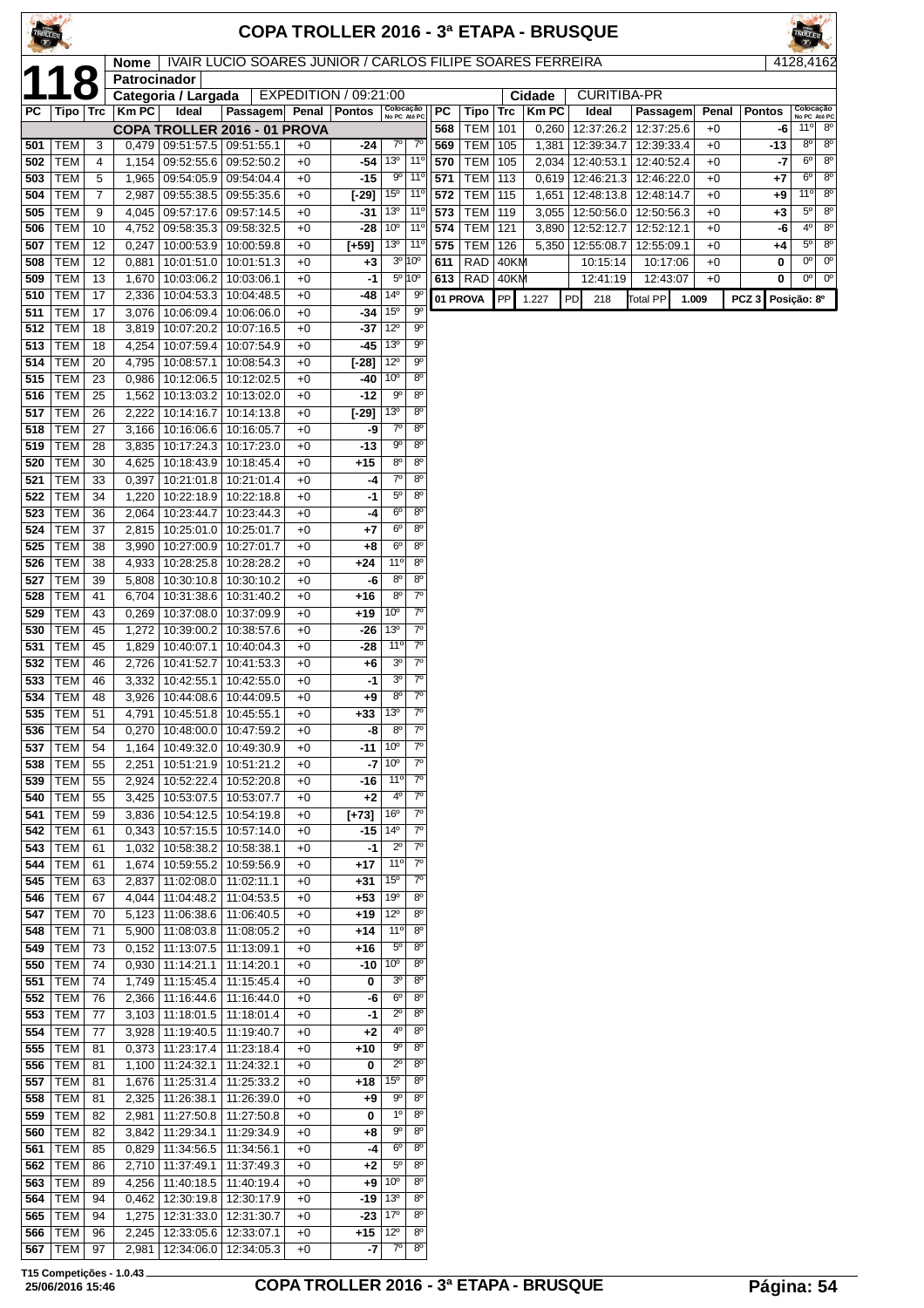| TROLLER<br>$\mathbf{r}$ |                          |          |                |                                                       |                                                               |              |                                              |                                                                    |                                 |            |                          |              |                | <b>COPA TROLLER 2016 - 3ª ETAPA - BRUSQUE</b>      |                      |              |                    |                            |                                               |
|-------------------------|--------------------------|----------|----------------|-------------------------------------------------------|---------------------------------------------------------------|--------------|----------------------------------------------|--------------------------------------------------------------------|---------------------------------|------------|--------------------------|--------------|----------------|----------------------------------------------------|----------------------|--------------|--------------------|----------------------------|-----------------------------------------------|
|                         | $\bullet$                |          | Nome           |                                                       | CASSIO SPORLEDER CORTES / FERNANDO DOMINGUES AGOSTINHO JUNIOR |              |                                              |                                                                    |                                 |            |                          |              |                |                                                    |                      |              |                    | 4044,4052                  |                                               |
|                         |                          |          | Patrocinador   | Categoria / Largada                                   |                                                               |              | EXPEDITION / 09:22:00                        |                                                                    |                                 |            |                          |              | Cidade         | SÃO PAULO-SP                                       |                      |              |                    |                            |                                               |
| РC                      | Tipo   Trc               |          | KmPC           | Ideal                                                 | <b>Passagem</b>                                               | Penal        | <b>Pontos</b>                                | Colocação<br>No PC Até PC                                          |                                 | PC         | Tipo                     | Trc          | <b>KmPC</b>    | Ideal                                              | Passagem             | Penal        | <b>Pontos</b>      |                            | Colocação<br>No PC Até PC                     |
| 501                     | TEM                      | 3        |                | $0,479$   09:52:57.5   09:53:08.7                     | COPA TROLLER 2016 - 01 PROVA                                  | $+0$         | $+112$                                       | 19°                                                                | $ 19^{\circ}$                   | 568<br>569 | TEM<br><b>TEM</b>        | 101<br>105   | 0,260<br>1,381 | 12:38:26.2<br>12:40:34.7   12:40:37.0              | 12:38:26.0           | $+0$<br>$+0$ | -2<br>+23          | $13^{\circ}$ 13 $^{\circ}$ | $4^{\circ}$ 13°                               |
| 502                     | <b>TEM</b>               | 4        | 1,154          | 09:53:55.6   09:54:03.5                               |                                                               | $+0$         | $+79$                                        | 16 <sup>°</sup> 18 <sup>°</sup>                                    |                                 | 570        | <b>TEM</b>               | 105          | 2.034          | 12:41:53.1   12:41:56.5                            |                      | $+0$         | $+34$              |                            | $16^{\circ}$ $12^{\circ}$                     |
| 503                     | <b>TEM</b>               | 5        | 1,965          | 09:55:05.9 09:55:22.3                                 |                                                               | $+0$         | $[-164]$                                     | 18 <sup>o</sup>   18 <sup>o</sup>                                  |                                 | 571        | <b>TEM</b>               | 113          | 0,619          | 12:47:21.3 12:47:22.3                              |                      | $+0$         | $+10$              | $14^{\circ}$               | 9°12°                                         |
| 504<br>505              | TEM<br><b>TEM</b>        | 7<br>9   | 2,987<br>4,045 | 09:56:38.5   09:56:40.2<br>09:58:17.6                 | 09:58:17.3                                                    | $+0$<br>$+0$ | $+17$<br>-3                                  | 10 <sup>°</sup> 18 <sup>°</sup>                                    | $3^{\circ}$ 16 $^{\circ}$       | 572<br>573 | <b>TEM</b><br><b>TEM</b> | 115<br>119   | 1,651<br>3,055 | 12:49:13.8   12:49:12.2<br>12:51:56.0   12:51:59.2 |                      | $+0$<br>$+0$ | -16<br>+32         | $14^{\circ}$               | $11^{\circ}$<br>11°                           |
| 506                     | TEM                      | 10       | 4.752          | 09:59:35.3 09:59:37.1                                 |                                                               | $+0$         | $+18$                                        |                                                                    | 7º 16º                          | 574        | <b>TEM</b>               | 121          | 3.890          | 12:53:12.7   12:53:18.3                            |                      | $+0$         | +56                |                            | 18º 11º                                       |
| 507                     | <b>TEM</b>               | 12       | 0,247          | 10:01:53.9                                            | 10:01:59.6                                                    | $+0$         | $+57$                                        | 12 <sup>o</sup> 14 <sup>o</sup>                                    |                                 | 575        | <b>TEM</b>               | 126          | 5,350          | 12:56:08.7   12:56:09.5                            |                      | $+0$         | +8                 | $0^{\circ}$                | $8^{\circ}$ 11 <sup>°</sup><br>0 <sup>o</sup> |
| 508<br>509              | <b>TEM</b><br>TEM        | 12<br>13 | 0,881<br>1,670 | 10:02:51.0<br>10:04:06.2                              | 10:02:55.8<br>10:04:12.5                                      | $+0$<br>$+0$ | $+48$<br>+63                                 | 16 <sup>o</sup> 14 <sup>o</sup><br>17 <sup>0</sup> 13 <sup>0</sup> |                                 | 611<br>613 | <b>RAD</b><br>  RAD      | 40KM<br>40KM |                | 10:16:21<br>12:42:05                               | 10:18:01<br>12:44:11 | $+0$<br>$+0$ | 0<br>0             |                            | $0o$ 0 <sup>o</sup>                           |
| 510                     | <b>TEM</b>               | 17       | 2,336          | 10:05:53.3                                            | 10:05:50.9                                                    | $+0$         | -24                                          | 11°                                                                | $11^{\circ}$                    |            | 01 PROVA                 | PP           | 3.349          | PD<br>401                                          | <b>Total PP</b>      | 2.948        | PCZ 0 Posição: 10° |                            |                                               |
| 511                     | TEM                      | 17       | 3,076          |                                                       | 10:07:09.4   10:07:13.0                                       | $+0$         | +36                                          | 16 <sup>o</sup>                                                    | 11°                             |            |                          |              |                |                                                    |                      |              |                    |                            |                                               |
| 512<br>513              | <b>TEM</b><br><b>TEM</b> | 18<br>18 | 3,819<br>4,254 | 10:08:20.2<br>10:08:59.4                              | 10:08:22.4<br>10:09:01.9                                      | $+0$<br>$+0$ | +22<br>$+25$                                 | $10^{\circ}$<br>11°                                                | 11°<br>$11^{\circ}$             |            |                          |              |                |                                                    |                      |              |                    |                            |                                               |
| 514                     | <b>TEM</b>               | 20       | 4,795          | 10:09:57.1                                            | 10:10:08.0                                                    | $+0$         | $+109$                                       | 18 <sup>o</sup>                                                    | 11°                             |            |                          |              |                |                                                    |                      |              |                    |                            |                                               |
| 515                     | <b>TEM</b>               | 23       | 0,986          | 10:13:06.5                                            | 10:13:03.7                                                    | $+0$         | $[-28]$                                      | 8 <sup>o</sup>                                                     | $11^{\circ}$                    |            |                          |              |                |                                                    |                      |              |                    |                            |                                               |
| 516<br>517              | <b>TEM</b><br><b>TEM</b> | 25<br>26 | 1,562<br>2,222 | 10:15:16.7                                            | 10:14:03.2   10:14:04.5<br>10:15:20.6                         | $+0$<br>$+0$ | $+13$<br>$+39$                               | 10 <sup>o</sup><br>14 <sup>o</sup> 10 <sup>o</sup>                 | 10 <sup>o</sup>                 |            |                          |              |                |                                                    |                      |              |                    |                            |                                               |
| 518                     | <b>TEM</b>               | 27       | 3,166          | 10:17:06.6                                            | 10:17:06.2                                                    | $+0$         | -4                                           |                                                                    | $2^{\circ}$ 10 $^{\circ}$       |            |                          |              |                |                                                    |                      |              |                    |                            |                                               |
| 519                     | <b>TEM</b>               | 28       | 3,835          | 10:18:24.3                                            | 10:18:19.3                                                    | $+0$         | -50                                          | $15^{\circ}$                                                       | 10 <sup>o</sup>                 |            |                          |              |                |                                                    |                      |              |                    |                            |                                               |
| 520                     | <b>TEM</b>               | 30       | 4,625          | 10:19:43.9                                            | 10:19:50.3                                                    | $+0$         | +64                                          | $15^{\circ}$<br>3 <sup>o</sup>                                     | $11^{\circ}$<br>11°             |            |                          |              |                |                                                    |                      |              |                    |                            |                                               |
| 521<br>522              | TEM<br><b>TEM</b>        | 33<br>34 | 0,397<br>1,220 | 10:23:18.9                                            | 10:22:01.8   10:22:01.6<br>10:23:22.4                         | $+0$<br>$+0$ | -2<br>$+35$                                  | 15 <sup>o</sup>                                                    | 11°                             |            |                          |              |                |                                                    |                      |              |                    |                            |                                               |
| 523                     | TEM                      | 36       | 2,064          | 10:24:44.7                                            | 10:24:52.5                                                    | $+0$         | +78                                          | 18°                                                                | $12^{\circ}$                    |            |                          |              |                |                                                    |                      |              |                    |                            |                                               |
| 524                     | <b>TEM</b>               | 37       | 2,815          | 10:26:01.0                                            | 10:26:14.2                                                    | $+0$         | +132                                         | 18°                                                                | $12^{\circ}$                    |            |                          |              |                |                                                    |                      |              |                    |                            |                                               |
| 525<br>526              | <b>TEM</b><br>TEM        | 38<br>38 | 3,990<br>4,933 | 10:28:00.9                                            | 10:28:09.2<br>10:29:25.8   10:29:26.7                         | $+0$<br>$+0$ | +83<br>+9                                    | $16^{\circ}$                                                       | $12^{\circ}$<br>5º 12º          |            |                          |              |                |                                                    |                      |              |                    |                            |                                               |
| 527                     | <b>TEM</b>               | 39       | 5,808          | 10:31:10.8                                            | 10:31:12.1                                                    | $+0$         | +13                                          |                                                                    | 11º 12º                         |            |                          |              |                |                                                    |                      |              |                    |                            |                                               |
| 528                     | TEM                      | 41       | 6,704          | 10:32:38.6                                            | 10:32:46.9                                                    | $+0$         | +83                                          | 16° 12°                                                            |                                 |            |                          |              |                |                                                    |                      |              |                    |                            |                                               |
| 529                     | <b>TEM</b><br><b>TEM</b> | 43       | 0,269          | 10:38:08.0<br>10:40:00.2                              | 10:38:10.7                                                    | $+0$<br>$+0$ | $[+27]$                                      | 18º 12º                                                            | $11^{\circ}$ 12°                |            |                          |              |                |                                                    |                      |              |                    |                            |                                               |
| 530<br>531              | <b>TEM</b>               | 45<br>45 | 1,272<br>1,829 | 10:41:07.1                                            | 10:40:06.1<br>10:41:17.4                                      | $+0$         | +59<br>$+103$                                | $18^{\circ}$                                                       | $12^{\circ}$                    |            |                          |              |                |                                                    |                      |              |                    |                            |                                               |
| 532                     | <b>TEM</b>               | 46       | 2,726          | 10:42:52.7                                            | 10:42:56.4                                                    | $+0$         | +37                                          | 14 <sup>o</sup> 12 <sup>o</sup>                                    |                                 |            |                          |              |                |                                                    |                      |              |                    |                            |                                               |
| 533                     | TEM                      | 46       | 3,332          | 10:43:55.1                                            | 10:44:00.3                                                    | $+0$         | +52<br>$+73$ 15 <sup>°</sup> 12 <sup>°</sup> | $16^{\circ}$ 12 <sup>°</sup>                                       |                                 |            |                          |              |                |                                                    |                      |              |                    |                            |                                               |
| 535                     | 534   TEM  <br>TEM       | 48<br>51 | 4,791          | 3,926   10:45:08.6   10:45:15.9                       | 10:46:51.8   10:47:01.2                                       | $+0$<br>$+0$ | +94                                          | 17°                                                                | $12^{\circ}$                    |            |                          |              |                |                                                    |                      |              |                    |                            |                                               |
| 536                     | TEM                      | 54       | 0,270          |                                                       | 10:49:00.0   10:49:02.5                                       | $+0$         | +25                                          | 10 <sup>o</sup>                                                    | $12^{\circ}$                    |            |                          |              |                |                                                    |                      |              |                    |                            |                                               |
| 537                     | <b>TEM</b>               | 54       | 1,164          | 10:50:32.0   10:50:31.5                               |                                                               | $+0$         | -5                                           |                                                                    | 4º 12º                          |            |                          |              |                |                                                    |                      |              |                    |                            |                                               |
| 538<br>539              | TEM<br><b>TEM</b>        | 55<br>55 | 2,251<br>2,924 |                                                       | 10:52:21.9   10:52:21.3<br>10:53:22.4   10:53:25.9            | $+0$<br>$+0$ | -6<br>+35                                    | 18 <sup>o</sup>                                                    | $9^{\circ}$ 12°<br>$12^{\circ}$ |            |                          |              |                |                                                    |                      |              |                    |                            |                                               |
| 540                     | <b>TEM</b>               | 55       | 3,425          |                                                       | 10:54:07.5   10:54:13.6                                       | $+0$         | +61                                          | 18º 12º                                                            |                                 |            |                          |              |                |                                                    |                      |              |                    |                            |                                               |
| 541                     | TEM                      | 59       | 3,836          | 10:55:12.5   10:55:21.9                               |                                                               | $+0$         | +94                                          | 18 <sup>o</sup> 12 <sup>o</sup>                                    |                                 |            |                          |              |                |                                                    |                      |              |                    |                            |                                               |
| 542<br>543              | TEM<br>TEM               | 61<br>61 | 0,343<br>1,032 | 10:58:15.5 10:58:13.9<br>10:59:38.2                   | 10:59:35.5                                                    | $+0$<br>$+0$ | -16<br>$[-27]$                               | 15° 12°<br>14 <sup>o</sup> 12 <sup>o</sup>                         |                                 |            |                          |              |                |                                                    |                      |              |                    |                            |                                               |
| 544                     | TEM                      | 61       | 1,674          | 11:00:55.2   11:00:58.9                               |                                                               | $+0$         | +37                                          | 17º 12º                                                            |                                 |            |                          |              |                |                                                    |                      |              |                    |                            |                                               |
| 545                     | TEM                      | 63       |                | 2,837   11:03:08.0   11:03:18.2                       |                                                               | $+0$         | $+102$ 18 <sup>o</sup> 12 <sup>o</sup>       |                                                                    |                                 |            |                          |              |                |                                                    |                      |              |                    |                            |                                               |
| 546<br>547              | TEM<br><b>TEM</b>        | 67<br>70 | 5,123          | 4,044 11:05:48.2 11:05:53.0                           |                                                               | $+0$<br>$+0$ | $+48$<br>$+152$                              | 18º 12º<br>$20^{\circ}$ 12 <sup>°</sup>                            |                                 |            |                          |              |                |                                                    |                      |              |                    |                            |                                               |
| 548                     | TEM                      | 71       | 5,900          | 11:07:38.6   11:07:53.8<br>11:09:03.8                 | 11:09:19.3                                                    | $+0$         | [+155]                                       | $20^{\circ}$ 12 <sup>°</sup>                                       |                                 |            |                          |              |                |                                                    |                      |              |                    |                            |                                               |
| 549                     | <b>TEM</b>               | 73       | 0,152          | 11:14:07.5                                            | 11:14:09.9                                                    | +0           | +24                                          |                                                                    | $9^{\circ}$ 12°                 |            |                          |              |                |                                                    |                      |              |                    |                            |                                               |
| 550                     | <b>TEM</b>               | 74       |                | $0,930$   11:15:21.1   11:15:29.2                     |                                                               | $+0$         | +81                                          | $20^{\circ}$ 12°<br>$17^{\circ}$ $ 13^{\circ} $                    |                                 |            |                          |              |                |                                                    |                      |              |                    |                            |                                               |
| 551<br>552              | TEM<br><b>TEM</b>        | 74<br>76 | 1,749          | 11:16:45.4<br>2,366   11:17:44.6                      | 11:16:48.5<br>11:17:51.0                                      | $+0$<br>$+0$ | +31<br>+64                                   | 19º 13º                                                            |                                 |            |                          |              |                |                                                    |                      |              |                    |                            |                                               |
| 553                     | TEM                      | 77       | 3,103          | 11:19:01.5                                            | 11:19:00.6                                                    | $+0$         | $-9$                                         | $12^{\circ}$ 13 $^{\circ}$                                         |                                 |            |                          |              |                |                                                    |                      |              |                    |                            |                                               |
| 554                     | <b>TEM</b>               | 77       | 3,928          | 11:20:40.5                                            | 11:20:41.7                                                    | $+0$         | +12                                          | 12 <sup>o</sup> 13 <sup>o</sup>                                    |                                 |            |                          |              |                |                                                    |                      |              |                    |                            |                                               |
| 555<br>556              | TEM<br>TEM               | 81<br>81 |                | $0,373$   11:24:17.4   11:24:22.5<br>1,100 11:25:32.1 | 11:25:34.4                                                    | $+0$<br>$+0$ | +51<br>+23                                   | 19º 13º<br>$18^{\circ}$ $ 13^{\circ} $                             |                                 |            |                          |              |                |                                                    |                      |              |                    |                            |                                               |
| 557                     | TEM                      | 81       | 1,676          | 11:26:31.4                                            | 11:26:34.0                                                    | $+0$         | +26                                          | 18 <sup>o</sup> 13 <sup>o</sup>                                    |                                 |            |                          |              |                |                                                    |                      |              |                    |                            |                                               |
| 558                     | TEM                      | 81       | 2,325          | 11:27:38.1                                            | 11:27:41.6                                                    | $+0$         | +35                                          | $21^{\circ}$ 13°                                                   |                                 |            |                          |              |                |                                                    |                      |              |                    |                            |                                               |
| 559                     | <b>TEM</b>               | 82       | 2,981          | 11:28:50.8                                            | 11:28:53.5                                                    | $+0$         | +27                                          | $16^{\circ}$<br>$10^{\circ}$ 13°                                   | 13 <sup>o</sup>                 |            |                          |              |                |                                                    |                      |              |                    |                            |                                               |
| 560<br>561              | <b>TEM</b><br>TEM        | 82<br>85 | 3,842<br>0,829 | 11:30:34.1<br>11:35:56.5                              | 11:30:35.0<br>11:36:02.1                                      | $+0$<br>$+0$ | $+9$<br>+56                                  | $19^{\circ}$   $13^{\circ}$                                        |                                 |            |                          |              |                |                                                    |                      |              |                    |                            |                                               |
| 562                     | TEM                      | 86       | 2,710          | 11:38:49.1                                            | 11:38:48.7                                                    | $+0$         | -4                                           |                                                                    | $6^{\circ}$ 13 $^{\circ}$       |            |                          |              |                |                                                    |                      |              |                    |                            |                                               |
| 563                     | TEM                      | 89       | 4,256          | 11:41:18.5                                            | 11:41:21.8                                                    | $+0$         | $+33$                                        | $20^{\circ}$ 13°                                                   |                                 |            |                          |              |                |                                                    |                      |              |                    |                            |                                               |
| 564<br>565              | TEM<br>TEM               | 94<br>94 | 0,462<br>1,275 | 12:31:19.8                                            | 12:31:23.6<br>12:32:33.0   12:32:31.0                         | +0<br>$+0$   | +38                                          | 17 <sup>o</sup> 13 <sup>o</sup><br>$-20$ $15^{\circ}$ $13^{\circ}$ |                                 |            |                          |              |                |                                                    |                      |              |                    |                            |                                               |
|                         | 566   TEM $ $            | 96       |                | 2,245   12:34:05.6   12:34:05.8                       |                                                               | $+0$         | $+2$                                         |                                                                    | $5^{\circ}$ 13°                 |            |                          |              |                |                                                    |                      |              |                    |                            |                                               |

TEM 97 2,981 12:35:06.0 12:35:06.5 +0 **+5** 5º 13º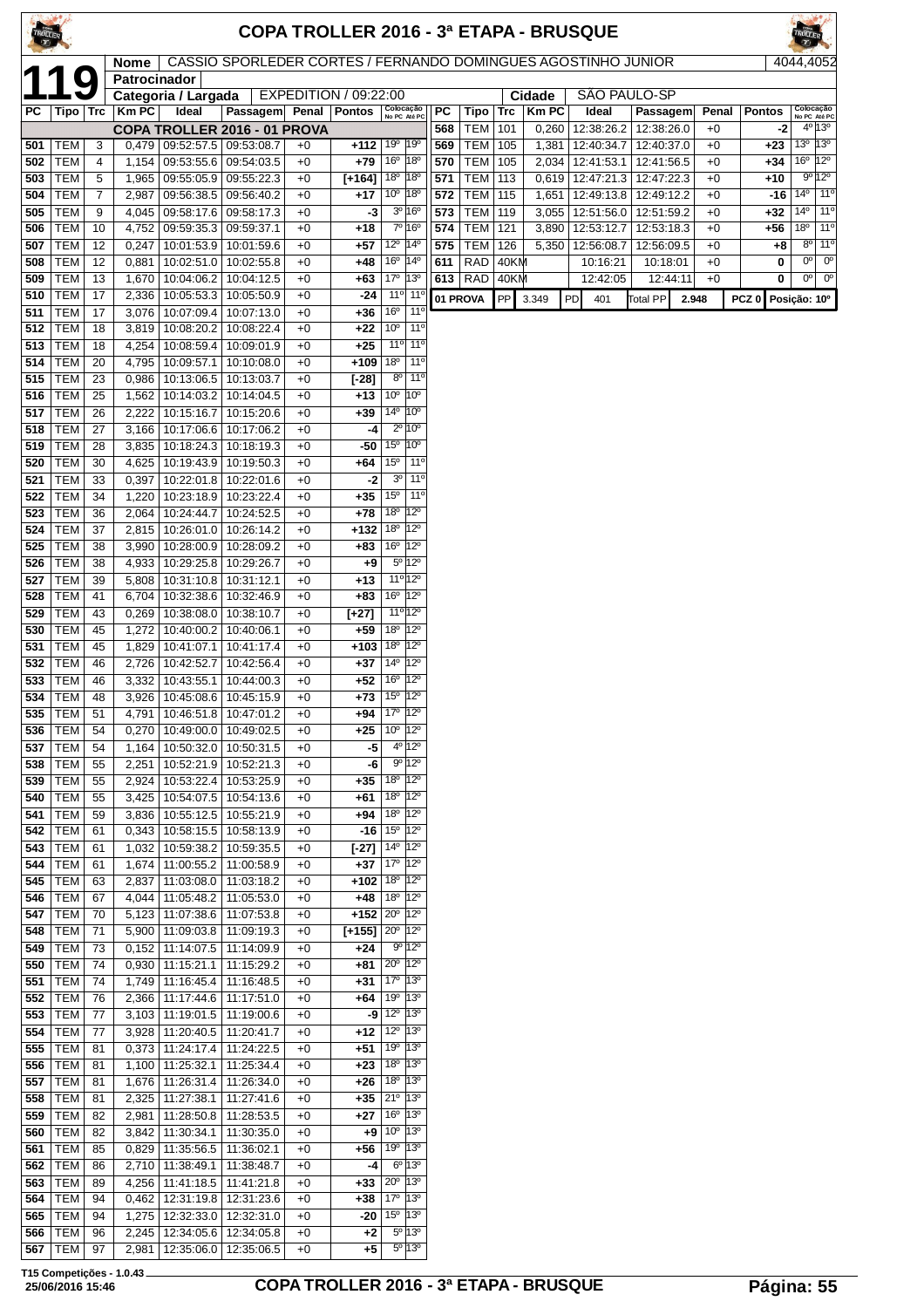| TROLLER<br>$\mathcal{L}$ |                          |          |                             |                                               |                                              |              |                                       |                                 |                                                 |            |                               |           |                | <b>COPA TROLLER 2016 - 3ª ETAPA - BRUSQUE</b>                                  |                          |              |                                                    | TROLLER                                   |              |
|--------------------------|--------------------------|----------|-----------------------------|-----------------------------------------------|----------------------------------------------|--------------|---------------------------------------|---------------------------------|-------------------------------------------------|------------|-------------------------------|-----------|----------------|--------------------------------------------------------------------------------|--------------------------|--------------|----------------------------------------------------|-------------------------------------------|--------------|
|                          |                          |          | <b>Nome</b><br>Patrocinador |                                               | MARCELO DA SILVA / JULIANO TAI HO SONG BRATA |              |                                       |                                 |                                                 |            |                               |           |                |                                                                                |                          |              |                                                    | 4116,4108                                 |              |
|                          | 120                      |          |                             | Categoria / Largada                           |                                              |              | EXPEDITION / 09:23:00                 |                                 |                                                 |            |                               |           | Cidade         | <b>ITAJAI-SC</b>                                                               |                          |              |                                                    |                                           |              |
| РC                       | Tipo   Trc               |          | <b>Km PC</b>                | Ideal                                         | Passagem Penal Pontos                        |              |                                       |                                 | Colocação<br>No PC Até PC                       | PC         | Tipo   Trc                    |           | <b>KmPC</b>    | Ideal                                                                          | Passagem                 | Penal        | <b>Pontos</b>                                      | Colocação<br>No PC Até PC                 |              |
| 501                      | <b>TEM</b>               | 3        | 0,479                       | 09:53:57.5   09:54:07.6                       | COPA TROLLER 2016 - 01 PROVA                 | $+0$         | +101   18º                            |                                 | $ 18^{\circ}$                                   | 568<br>569 | <b>TEM   101</b><br>TEM   105 |           | 0,260<br>1,381 | 12:39:26.2<br>12:41:34.7                                                       | 12:39:28.3<br>12:41:37.2 | $+0$<br>$+0$ | +21<br>[+25]                                       | $12^{\circ}$<br>$14^{\circ}$ $10^{\circ}$ | $11^{\circ}$ |
| 502                      | <b>TEM</b>               | 4        | 1,154                       | 09:54:55.6                                    | 09:55:08.5                                   | $+0$         | +129                                  | 19 <sup>o</sup>                 | $ 19^{\circ}$                                   | 570        | TEM                           | 105       | 2,034          | 12:42:53.1                                                                     | 12:42:55.0               | $+0$         | +19                                                | $13^{\circ}$ $10^{\circ}$                 |              |
| 503                      | <b>TEM</b>               | 5        | 1,965                       | 09:56:05.9 09:56:10.1                         |                                              | $+0$         | $+42$                                 | 12 <sup>o</sup> 17 <sup>o</sup> |                                                 | 571        | TEM                           | 113       | 0,619          | 12:48:21.3                                                                     | 12:48:34.2               | $+0$         | +129                                               | $20^{\circ}$ 10 <sup>°</sup>              |              |
| 504                      | <b>TEM</b>               | 7        | 2,987                       | $09:57:38.5$ $09:57:38.6$                     |                                              | $+0$         | $+1$                                  |                                 | 4º 15°                                          | 572        | <b>TEM 115</b>                |           | 1,651          | 12:50:13.8                                                                     | 12:49:51.0               | $+0$         | $-228$                                             | $22^{\circ}$ 10 <sup>°</sup>              |              |
| 505<br>506               | <b>TEM</b><br>TEM        | 9<br>10  | 4,045                       | 09:59:17.6                                    | 09:59:16.6<br>10:00:35.3   10:00:31.2        | $+0$         | -10<br>-41                            | 12 <sup>o</sup> 14 <sup>o</sup> | 7º 14º                                          | 573<br>574 | TEM  <br><b>TEM 121</b>       | 119       | 3,055<br>3,890 | 12:52:56.0<br>$\overline{12}$ :54:12.7                                         | 12:52:42.2<br>12:54:38.3 | $+0$<br>$+0$ | $-138$<br>$[+256]$ 21 <sup>0</sup> 12 <sup>0</sup> | $20^{\circ}$ 10 <sup>°</sup>              |              |
| 507                      | TEM                      | 12       | 4,752<br>0,247              | 10:02:53.9                                    | 10:03:03.8                                   | $+0$<br>$+0$ | $+99$                                 | $15^{\circ}$                    | $ 13^{\circ}$                                   | 575        | <b>TEM</b>                    | 126       | 5,350          | 12:57:08.7                                                                     | 13:02:23.0               | $+0$         | $[-3.143]$                                         | $23^{\circ}$ 17 $^{\circ}$                |              |
| 508                      | <b>TEM</b>               | 12       | 0,881                       | 10:03:51.0                                    | 10:03:57.9                                   | $+0$         | $+69$                                 | 17°                             | $ 13^{\circ}$                                   | 611        | $RAD$ 40KM                    |           |                | 10:17:19                                                                       | 10:19:07                 | $+0$         | 0                                                  | $0^{\circ}$                               | $0^{\circ}$  |
| 509                      | <b>TEM</b>               | 13       | 1,670                       | 10:05:06.2   10:05:08.1                       |                                              | $+0$         | $+19$                                 | $12^{\circ}$                    | $12^{\circ}$                                    | 613        | $RAD$ 40KM                    |           |                | 12:43:06                                                                       | 12:45:02                 | $+1.000$     | 0                                                  | $0^{\circ}$                               | $0^{\circ}$  |
| 510                      | <b>TEM</b>               | 17<br>17 | 2,336                       |                                               | 10:06:53.3   10:06:54.0                      | $+0$         | $+7$                                  | 12 <sup>o</sup> 10 <sup>o</sup> | $8^{\circ}$ 10 $^{\circ}$                       |            |                               |           |                | PC Nº 613 ZVC(velocidade de 60,67 km/h 51,67% acima da permitida)   Pon +1.000 |                          |              |                                                    |                                           |              |
| 511<br>512               | TEM<br><b>TEM</b>        | 18       | 3,076<br>3,819              | 10:08:09.4<br>10:09:20.2                      | 10:08:10.8<br>10:09:24.0                     | $+0$<br>$+0$ | +14<br>$+38$                          | $13^{\circ}$                    | 10 <sup>o</sup>                                 |            | 01 PROVA                      | <b>PP</b> | 7.563          | PD<br>3.475                                                                    | <b>Total PP</b>          | 4.088        | PCZ <sub>1</sub>                                   | Posição: 16º                              |              |
| 513                      | <b>TEM</b>               | 18       | 4,254                       |                                               | 10:09:59.4   10:10:05.3                      | $+0$         | $+59$                                 | 15 <sup>°</sup> 10 <sup>°</sup> |                                                 |            |                               |           |                |                                                                                |                          |              |                                                    |                                           |              |
| 514                      | <b>TEM</b>               | 20       | 4,795                       | 10:10:57.1                                    | 10:11:04.1                                   | $+0$         | $+70$                                 | 16 <sup>o</sup>                 | 10°                                             |            |                               |           |                |                                                                                |                          |              |                                                    |                                           |              |
| 515                      | <b>TEM</b>               | 23       | 0,986                       | 10:14:06.5                                    | 10:14:15.3                                   | $+0$         | +88                                   | 13 <sup>o</sup><br>$14^{\circ}$ | 10°<br>11 <sup>0</sup>                          |            |                               |           |                |                                                                                |                          |              |                                                    |                                           |              |
| 516<br>517               | <b>TEM</b><br><b>TEM</b> | 25<br>26 | 1,562<br>2,222              | 10:15:03.2<br>10:16:16.7                      | 10:15:09.9<br>10:16:21.0                     | $+0$<br>$+0$ | +67<br>+43                            | $15^{\circ}$                    | $11^{\circ}$                                    |            |                               |           |                |                                                                                |                          |              |                                                    |                                           |              |
| 518                      | <b>TEM</b>               | 27       | 3,166                       | 10:18:06.6                                    | 10:18:07.6                                   | $+0$         | $+10$                                 | $8^{\circ}$                     | 11 <sup>o</sup>                                 |            |                               |           |                |                                                                                |                          |              |                                                    |                                           |              |
| 519                      | <b>TEM</b>               | 28       | 3,835                       | 10:19:24.3   10:19:24.9                       |                                              | $+0$         | $+6$                                  | $6^{\circ}$                     | 11 <sup>0</sup>                                 |            |                               |           |                |                                                                                |                          |              |                                                    |                                           |              |
| 520                      | <b>TEM</b>               | 30       | 4,625                       | 10:20:43.9                                    | 10:20:49.5                                   | $+0$         | +56                                   | 13 <sup>o</sup> 10 <sup>o</sup> |                                                 |            |                               |           |                |                                                                                |                          |              |                                                    |                                           |              |
| 521<br>522               | <b>TEM</b><br><b>TEM</b> | 33<br>34 | 0,397<br>1,220              | 10:24:18.9                                    | 10:23:01.8   10:23:02.4<br>10:24:18.9        | $+0$<br>$+0$ | $+6$<br>0                             |                                 | 9° 10°<br>$3^{\circ} 10^{\circ}$                |            |                               |           |                |                                                                                |                          |              |                                                    |                                           |              |
| 523                      | <b>TEM</b>               | 36       | 2,064                       | 10:25:44.7                                    | 10:25:45.3                                   | $+0$         | $+6$                                  |                                 | 8º 10°                                          |            |                               |           |                |                                                                                |                          |              |                                                    |                                           |              |
| 524                      | <b>TEM</b>               | 37       | 2,815                       | 10:27:01.0                                    | 10:27:09.2                                   | $+0$         | $+82$                                 | 17°                             | $11^{\circ}$                                    |            |                               |           |                |                                                                                |                          |              |                                                    |                                           |              |
| 525                      | <b>TEM</b>               | 38       | 3,990                       | 10:29:00.9                                    | 10:29:11.4                                   | $+0$         | +105                                  | 17 <sup>°</sup>                 | 11°                                             |            |                               |           |                |                                                                                |                          |              |                                                    |                                           |              |
| 526<br>527               | <b>TEM</b><br><b>TEM</b> | 38<br>39 | 4,933                       | 10:30:25.8<br>10:32:10.8                      | 10:30:31.0                                   | $+0$<br>$+0$ | $+52$<br>-40                          | 17°<br>15 <sup>o</sup>          | 11°<br>11°                                      |            |                               |           |                |                                                                                |                          |              |                                                    |                                           |              |
| 528                      | <b>TEM</b>               | 41       | 5,808<br>6,704              |                                               | 10:32:06.8<br>10:33:38.6   10:33:39.8        | $+0$         | +12                                   | 6 <sup>o</sup>                  | 11°                                             |            |                               |           |                |                                                                                |                          |              |                                                    |                                           |              |
| 529                      | <b>TEM</b>               | 43       | 0,269                       | 10:39:08.0                                    | 10:39:15.1                                   | $+0$         | $+71$                                 | 17°                             | 11°                                             |            |                               |           |                |                                                                                |                          |              |                                                    |                                           |              |
| 530                      | <b>TEM</b>               | 45       | 1,272                       | 10:41:00.2                                    | 10:41:01.2                                   | $+0$         | $+10$                                 | 11°                             | 11 <sup>0</sup>                                 |            |                               |           |                |                                                                                |                          |              |                                                    |                                           |              |
| 531                      | <b>TEM</b>               | 45       | 1,829                       | 10:42:07.1                                    | 10:42:10.6                                   | $+0$         | $+35$                                 | $12^{\circ}$<br>17°             | 11°<br>11°                                      |            |                               |           |                |                                                                                |                          |              |                                                    |                                           |              |
| 532<br>533               | <b>TEM</b><br><b>TEM</b> | 46<br>46 | 2,726<br>3,332              | 10:43:52.7<br>10:44:55.1                      | 10:43:46.2<br>10:44:57.7                     | $+0$<br>$+0$ | -65<br>[+26]                          | $14^{\circ}$                    | 11°                                             |            |                               |           |                |                                                                                |                          |              |                                                    |                                           |              |
| 534                      | <b>TEM</b>               | 48       | 3,926                       | 10:46:08.6   10:46:04.2                       |                                              | $+0$         |                                       | $-44 14^{\circ}$                | $11^{\circ}$                                    |            |                               |           |                |                                                                                |                          |              |                                                    |                                           |              |
|                          | <b>535 TEM</b>           | 51       |                             |                                               | 4,791 10:47:51.8 10:47:58.0                  | $+0$         | $+62$ 16 <sup>o</sup> 11 <sup>o</sup> |                                 |                                                 |            |                               |           |                |                                                                                |                          |              |                                                    |                                           |              |
| 536                      | <b>TEM</b>               | 54       | 0,270                       | 10:50:00.0   10:50:05.1                       |                                              | $+0$         | $+51$                                 | 16 <sup>o</sup>                 | $11^{\circ}$                                    |            |                               |           |                |                                                                                |                          |              |                                                    |                                           |              |
| 537<br>538               | <b>TEM</b><br>TEM        | 54<br>55 | 1,164<br>2,251              | 10:51:32.0<br>10:53:21.9   10:53:20.6         | 10:51:33.8                                   | $+0$<br>$+0$ | $+18$<br>$-13$ $\sqrt{14^{\circ}}$    | 13 <sup>°</sup>                 | $11^{\circ}$<br>11°                             |            |                               |           |                |                                                                                |                          |              |                                                    |                                           |              |
| 539                      | <b>TEM</b>               | 55       | 2,924                       | 10:54:22.4                                    | 10:54:24.9                                   | $+0$         | $[-25]$                               | 14º                             | 11°                                             |            |                               |           |                |                                                                                |                          |              |                                                    |                                           |              |
| 540                      | <b>TEM</b>               | 55       | 3,425                       | 10:55:07.5   10:55:12.5                       |                                              | $+0$         | +50                                   | $ 17^{\circ} $                  | $11^{\circ}$                                    |            |                               |           |                |                                                                                |                          |              |                                                    |                                           |              |
| 541                      | <b>TEM</b>               | 59       | 3,836                       | 10:56:12.5   10:56:19.9                       |                                              | $+0$         | $+74$                                 | 17°                             | $11^{\circ}$                                    |            |                               |           |                |                                                                                |                          |              |                                                    |                                           |              |
| 542<br>543               | <b>TEM</b><br><b>TEM</b> | 61<br>61 | 0,343                       | 1,032   11:00:38.2   11:00:30.0               | 10:59:15.5   10:59:12.0                      | $+0$<br>$+0$ | -35<br>-82                            | 17°<br>17°                      | $11^{\circ}$<br>11 <sup>0</sup>                 |            |                               |           |                |                                                                                |                          |              |                                                    |                                           |              |
| 544                      | TEM                      | 61       | 1,674                       | 11:01:55.2   11:01:55.5                       |                                              | $+0$         | $+3$                                  | $5^{\circ}$                     | 11°                                             |            |                               |           |                |                                                                                |                          |              |                                                    |                                           |              |
| 545                      | <b>TEM</b>               | 63       | 2,837                       | 11:04:08.0                                    | 11:04:08.5                                   | $+0$         | $+5$                                  | $7^{\circ}$                     | $11^{\circ}$                                    |            |                               |           |                |                                                                                |                          |              |                                                    |                                           |              |
| 546                      | TEM                      | 67       | 4,044                       | 11:06:48.2                                    | 11:06:51.3                                   | $+0$         | +31                                   | 15 <sup>o</sup>                 | $11^{\circ}$                                    |            |                               |           |                |                                                                                |                          |              |                                                    |                                           |              |
| 547<br>548               | <b>TEM</b><br>TEM        | 70<br>71 | 5,123                       | 11:08:38.6<br>5,900   11:10:03.8   11:10:03.7 | 11:08:40.4                                   | +0<br>$+0$   | +18<br>$-1$                           |                                 | $11^{\circ}$ 11°<br>$3^{\circ}$ 11 <sup>°</sup> |            |                               |           |                |                                                                                |                          |              |                                                    |                                           |              |
| 549                      | <b>TEM</b>               | 73       |                             | $0,152$ 11:15:07.5                            | 11:15:16.3                                   | $+0$         | +88                                   | $17^{\circ}$                    | 11°                                             |            |                               |           |                |                                                                                |                          |              |                                                    |                                           |              |
| 550                      | TEM                      | 74       |                             | $0,930$   11:16:21.1                          | 11:16:25.3                                   | $+0$         | $+42$   17 <sup>0</sup>               |                                 | $11^{\circ}$                                    |            |                               |           |                |                                                                                |                          |              |                                                    |                                           |              |
| 551                      | <b>TEM</b>               | 74       | 1,749                       | 11:17:45.4                                    | 11:17:44.3                                   | $+0$         | $-11$                                 | $12^{\circ}$                    | $11^{\circ}$                                    |            |                               |           |                |                                                                                |                          |              |                                                    |                                           |              |
| 552<br>553               | <b>TEM</b><br>TEM        | 76<br>77 | 2,366                       | 11:18:44.6<br>3,103   11:20:01.5   11:20:00.0 | 11:18:45.8                                   | $+0$<br>$+0$ | $+12$<br>$-15$                        | 10 <sup>o</sup><br>$14^{o}$     | 11 <sup>0</sup><br>$11^{\circ}$                 |            |                               |           |                |                                                                                |                          |              |                                                    |                                           |              |
| 554                      | <b>TEM</b>               | 77       | 3,928                       | 11:21:40.5                                    | 11:21:40.1                                   | $+0$         | -4                                    | $8^{\circ}$                     | 11°                                             |            |                               |           |                |                                                                                |                          |              |                                                    |                                           |              |
| 555                      | TEM                      | 81       |                             | $0,373$   11:25:17.4                          | 11:25:17.3                                   | $+0$         | -1                                    | $2^{\circ}$                     | $11^{\circ}$                                    |            |                               |           |                |                                                                                |                          |              |                                                    |                                           |              |
| 556                      | <b>TEM</b>               | 81       |                             | 1,100   11:26:32.1                            | 11:26:33.3                                   | $+0$         | +12                                   | $10^{\circ}$                    | $11^{\circ}$                                    |            |                               |           |                |                                                                                |                          |              |                                                    |                                           |              |
| 557                      | <b>TEM</b>               | 81       |                             | 1,676 11:27:31.4                              | 11:27:38.3                                   | $+0$         | $+69$ 21°                             |                                 | 11 <sup>0</sup><br>11°                          |            |                               |           |                |                                                                                |                          |              |                                                    |                                           |              |
| 558<br>559               | TEM<br><b>TEM</b>        | 81<br>82 | 2,325<br>2,981              | 11:28:38.1<br>11:29:50.8                      | 11:28:40.3<br>11:29:49.2                     | $+0$<br>$+0$ | $+22 190$<br>-16                      | 11°                             | 11°                                             |            |                               |           |                |                                                                                |                          |              |                                                    |                                           |              |
| 560                      | TEM                      | 82       | 3,842                       | 11:31:34.1                                    | 11:31:35.5                                   | $+0$         | $+14$                                 | 13 <sup>o</sup>                 | $11^{\circ}$                                    |            |                               |           |                |                                                                                |                          |              |                                                    |                                           |              |
| 561                      | <b>TEM</b>               | 85       | 0,829                       | 11:36:56.5                                    | 11:36:58.3                                   | $+0$         | +18                                   | $15^{\circ}$                    | $11^{\circ}$                                    |            |                               |           |                |                                                                                |                          |              |                                                    |                                           |              |
| 562                      | <b>TEM</b>               | 86       | 2,710                       | 11:39:49.1                                    | 11:39:54.5                                   | $+0$         | +54                                   | 15 <sup>o</sup>                 | 11 <sup>0</sup>                                 |            |                               |           |                |                                                                                |                          |              |                                                    |                                           |              |
| 563<br>564               | <b>TEM</b><br>TEM        | 89<br>94 | 4,256<br>0,462              | 11:42:18.5                                    | 11:42:17.5<br>12:32:19.8   12:32:23.0        | $+0$<br>+0   | $-10$<br>$+32$                        | 11°<br>$15^{\circ}$             | 11°<br>$11^{\circ}$                             |            |                               |           |                |                                                                                |                          |              |                                                    |                                           |              |
| 565                      | TEM                      | 94       | 1,275                       | 12:33:33.0                                    | 12:33:34.6                                   | $+0$         | $+16$                                 | $14^{\circ}$                    | $11^{\circ}$                                    |            |                               |           |                |                                                                                |                          |              |                                                    |                                           |              |
| 566                      | <b>TEM</b>               | 96       | 2,245                       | 12:35:05.6                                    | 12:34:58.7                                   | $+0$         |                                       | $-69 210$                       | 11°                                             |            |                               |           |                |                                                                                |                          |              |                                                    |                                           |              |

TEM 97 2,981 12:36:06.0 12:35:55.2 +0 **-108** 20º 11º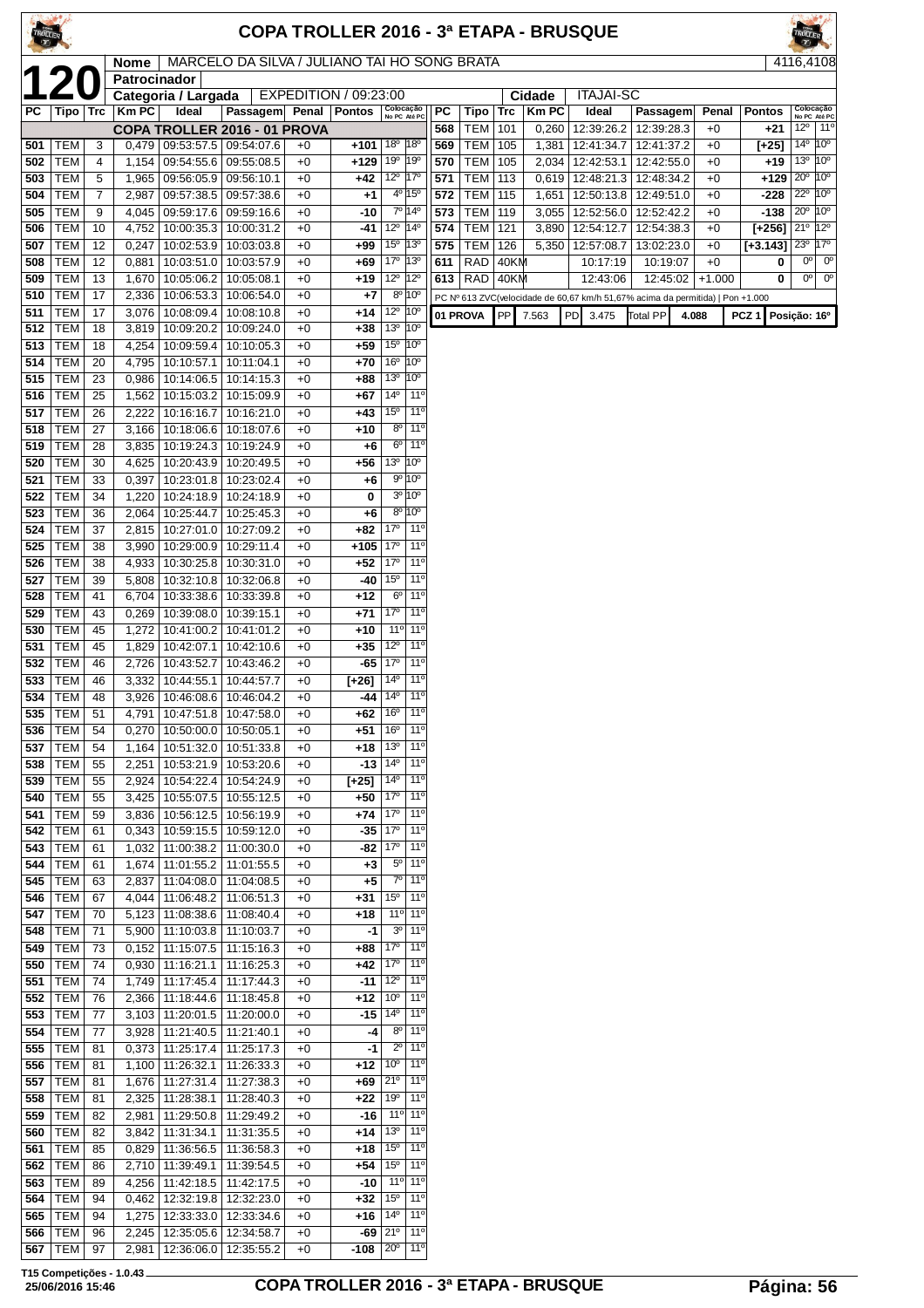|            |                          |                |                             |                                                              |                                                         |              |                                    |                                                 |                                           |            |                          |            |                | <b>COPA TROLLER 2016 - 3ª ETAPA - BRUSQUE</b> |            |              |                  |                                                  |                                    |
|------------|--------------------------|----------------|-----------------------------|--------------------------------------------------------------|---------------------------------------------------------|--------------|------------------------------------|-------------------------------------------------|-------------------------------------------|------------|--------------------------|------------|----------------|-----------------------------------------------|------------|--------------|------------------|--------------------------------------------------|------------------------------------|
|            |                          |                | <b>Nome</b><br>Patrocinador |                                                              | JURANDIR JOSE GUTIERREZ / MORGANA AP. NAVILLE GUTIERREZ |              |                                    |                                                 |                                           |            |                          |            |                |                                               |            |              |                  | 4039,4079                                        |                                    |
|            |                          |                |                             | Categoria / Largada                                          |                                                         |              | EXPEDITION / 09:24:00              |                                                 |                                           |            |                          |            | Cidade         | <b>VARZEA PAULISTA-SP</b>                     |            |              |                  |                                                  |                                    |
| PC         | Tipo   Trc               |                | Km PC                       | Ideal                                                        | Passagem Penal                                          |              | Pontos                             | Colocação<br>No PC Até PC                       |                                           | PC         | Tipo                     | Trc        | <b>Km PC</b>   | Ideal                                         | Passagem   | Penal        | <b>Pontos</b>    |                                                  | Colocação<br>No PC Até PC          |
| 501        | TEM                      | 3              | 0,479                       |                                                              | COPA TROLLER 2016 - 01 PROVA<br>09:54:57.5   09:56:09.6 | $+0$         | $[+721]$ $23^\circ$                |                                                 | $23^\circ$                                | 568<br>569 | <b>TEM</b><br><b>TEM</b> | 101<br>105 | 0,260<br>1,381 | 12:40:26.2<br>12:42:34.7   12:42:33.7         | 12:40:21.3 | $+0$<br>$+0$ | -49<br>-10       | $16^{\circ}$ 16°                                 | $6^{\circ}16^{\circ}$              |
| 502        | <b>TEM</b>               | $\overline{4}$ | 1,154                       |                                                              | 09:55:55.6 09:57:06.6                                   | $+0$         | $+710 23^{\circ} 23^{\circ}$       |                                                 |                                           | 570        | <b>TEM</b>               | 105        | 2,034          | 12:43:53.1   12:43:50.7                       |            | $+0$         | -24              | $15^{\circ}$ 16 <sup>°</sup>                     |                                    |
| 503        | <b>TEM</b>               | 5              | 1,965                       |                                                              | 09:57:05.9 09:58:18.5                                   | $+0$         | $[+726]$ $23^{\circ}$ $23^{\circ}$ |                                                 |                                           | 571        | <b>TEM</b>               | 113        | 0,619          | 12:49:21.3                                    | 12:49:16.9 | $+0$         | -44              | $15^{\circ}$ 16 $^{\circ}$                       |                                    |
| 504        | <b>TEM</b>               | 7              | 2,987                       | 09:58:38.5   09:59:33.1                                      |                                                         | $+0$         | $+546$ $22^{\circ}$ $23^{\circ}$   |                                                 |                                           | 572        | TEM                      | 115        | 1,651          | 12:51:13.8   12:51:12.8                       |            | $+0$         | -10              | 13 <sup>0</sup> 16 <sup>0</sup>                  |                                    |
| 505<br>506 | <b>TEM</b><br><b>TEM</b> | 9<br>10        | 4,045<br>4,752              | 10:00:17.6                                                   | 10:00:49.4<br>10:01:35.3   10:01:51.1                   | $+0$<br>$+0$ | $+318 21°$<br>+158 20° 23°         |                                                 | $23^\circ$                                | 573<br>574 | <b>TEM</b><br><b>TEM</b> | 119<br>121 | 3,055<br>3,890 | 12:53:56.0<br>12:55:12.7   12:55:09.6         | 12:53:55.2 | $+0$<br>$+0$ | -8<br>-31        | $10^{\circ}$ 16°<br>$14^{\circ}$ 16 <sup>°</sup> |                                    |
| 507        | <b>TEM</b>               | 12             | 0,247                       |                                                              | 10:03:53.9   10:04:09.2                                 | $+0$         | $+153 18° 22°$                     |                                                 |                                           | 575        | <b>TEM</b>               | 126        | 5,350          | 12:58:08.7                                    | 12:58:09.0 | $+0$         | $+3$             |                                                  | $2^{\overline{0}}$ 15 <sup>0</sup> |
| 508        | <b>TEM</b>               | 12             | 0,881                       |                                                              | 10:04:51.0   10:04:53.9                                 | $+0$         | [+29]                              | 14º 22º                                         |                                           | 611        | <b>RAD</b>               | 40KM       |                | 10:18:00                                      | 10:20:00   | $+0$         | 0                |                                                  | $0o$ 0 <sup>o</sup>                |
| 509        | <b>TEM</b>               | 13             | 1,670                       |                                                              | 10:06:06.2   10:06:08.4                                 | $+0$         | $+22$                              | 14º 22º                                         |                                           |            | 613   RAD                | 40KM       |                | 12:44:01                                      | 12:46:09   | $+0$         | 0                |                                                  | $0o$ 0 <sup>o</sup>                |
| 510<br>511 | <b>TEM</b><br><b>TEM</b> | 17<br>17       | 2,336<br>3,076              | 10:07:53.3                                                   | 10:07:27.5<br>10:09:09.4   10:08:58.3                   | $+0$<br>$+0$ | -258<br>$-111$                     | $20^{\circ}$<br>18 <sup>o</sup>                 | 21°<br>21°                                |            | 01 PROVA                 | PP         | 5.536          | PD<br>1.534                                   | Total PP   | 4.002        | PCZ <sub>2</sub> | Posição: 14º                                     |                                    |
| 512        | <b>TEM</b>               | 18             | 3,819                       | 10:10:20.2                                                   | 10:10:12.3                                              | $+0$         |                                    | $-79$ 17 <sup>0</sup> 21 <sup>0</sup>           |                                           |            |                          |            |                |                                               |            |              |                  |                                                  |                                    |
| 513        | <b>TEM</b>               | 18             | 4,254                       | 10:10:59.4                                                   | 10:10:50.1                                              | $+0$         |                                    | $-93 18° 21°$                                   |                                           |            |                          |            |                |                                               |            |              |                  |                                                  |                                    |
| 514        | <b>TEM</b>               | 20             | 4,795                       | 10:11:57.1                                                   | 10:11:51.8                                              | $+0$         | $-53$                              | $14^{\circ}$                                    | $21^{\circ}$                              |            |                          |            |                |                                               |            |              |                  |                                                  |                                    |
| 515<br>516 | <b>TEM</b><br><b>TEM</b> | 23<br>25       | 0,986<br>1,562              |                                                              | 10:15:06.5   10:14:56.2<br>10:16:03.2   10:15:51.0      | $+0$<br>$+0$ | $-103$<br>-122                     | $14^{\circ}$<br>18 <sup>o</sup>                 | $21^{\circ}$<br>19°                       |            |                          |            |                |                                               |            |              |                  |                                                  |                                    |
| 517        | TEM                      | 26             | 2,222                       | 10:17:16.7                                                   | 10:17:02.4                                              | $+0$         | -143                               | 18 <sup>o</sup>                                 | 19°                                       |            |                          |            |                |                                               |            |              |                  |                                                  |                                    |
| 518        | <b>TEM</b>               | 27             | 3.166                       |                                                              | 10:19:06.6   10:18:54.2                                 | $+0$         | $-124$                             | 16 <sup>o</sup>                                 | 19°                                       |            |                          |            |                |                                               |            |              |                  |                                                  |                                    |
| 519        | <b>TEM</b>               | 28             | 3,835                       | 10:20:24.3 10:20:17.7                                        |                                                         | $+0$         | -66                                | 16 <sup>°</sup> 19 <sup>°</sup>                 |                                           |            |                          |            |                |                                               |            |              |                  |                                                  |                                    |
| 520<br>521 | <b>TEM</b><br><b>TEM</b> | 30<br>33       | 4,625<br>0,397              |                                                              | 10:21:43.9   10:21:35.6<br>10:24:01.8   10:24:06.2      | $+0$<br>$+0$ | -83  <br>$+44$ 15 <sup>°</sup>     | 16 <sup>o</sup>                                 | $19^{\circ}$<br>19°                       |            |                          |            |                |                                               |            |              |                  |                                                  |                                    |
| 522        | <b>TEM</b>               | 34             | 1,220                       |                                                              | 10:25:18.9   10:25:20.0                                 | $+0$         |                                    | $+11$ $12^{\circ}$ $19^{\circ}$                 |                                           |            |                          |            |                |                                               |            |              |                  |                                                  |                                    |
| 523        | TEM                      | 36             | 2,064                       | 10:26:44.7                                                   | 10:26:46.6                                              | $+0$         | $+19$                              | 13 <sup>o</sup> 19 <sup>o</sup>                 |                                           |            |                          |            |                |                                               |            |              |                  |                                                  |                                    |
| 524        | <b>TEM</b>               | 37             | 2,815                       |                                                              | 10:28:01.0   10:28:04.2                                 | $+0$         | $+32$                              | $15^{\circ}$                                    | 19°                                       |            |                          |            |                |                                               |            |              |                  |                                                  |                                    |
| 525<br>526 | <b>TEM</b><br><b>TEM</b> | 38<br>38       | 3,990<br>4,933              | 10:30:00.9   10:30:02.1                                      | 10:31:25.8   10:31:27.7                                 | $+0$<br>$+0$ | +12<br>+19                         |                                                 | $9^{\circ}$ 19 $^{\circ}$<br>8º 19º       |            |                          |            |                |                                               |            |              |                  |                                                  |                                    |
| 527        | <b>TEM</b>               | 39             | 5,808                       |                                                              | 10:33:10.8   10:33:10.4                                 | $+0$         | -4                                 |                                                 | 5º 18º                                    |            |                          |            |                |                                               |            |              |                  |                                                  |                                    |
| 528        | TEM                      | 41             | 6,704                       | 10:34:38.6                                                   | 10:34:42.5                                              | $+0$         | $+39$                              | 14 <sup>o</sup> 18 <sup>o</sup>                 |                                           |            |                          |            |                |                                               |            |              |                  |                                                  |                                    |
| 529        | <b>TEM</b>               | 43             | 0,269                       |                                                              | 10:40:08.0   10:40:07.9                                 | $+0$         | -1                                 |                                                 | $2^{\circ}$ 17°                           |            |                          |            |                |                                               |            |              |                  |                                                  |                                    |
| 530<br>531 | <b>TEM</b><br><b>TEM</b> | 45<br>45       | 1,272<br>1,829              | 10:42:00.2                                                   | 10:42:00.3<br>10:43:07.1   10:43:09.6                   | $+0$<br>$+0$ | $+1$<br>$+25$                      |                                                 | $2^{\circ}$ 17°<br>$9^{\circ}$ 17°        |            |                          |            |                |                                               |            |              |                  |                                                  |                                    |
| 532        | TEM                      | 46             | 2,726                       | 10:44:52.7                                                   | 10:44:56.4                                              | $+0$         | +37                                | 15 <sup>0</sup> 17 <sup>0</sup>                 |                                           |            |                          |            |                |                                               |            |              |                  |                                                  |                                    |
| 533        | TEM                      | 46             | 3,332                       | 10:45:55.1   10:45:53.6                                      |                                                         | $+0$         | -15                                | 13º 17º                                         |                                           |            |                          |            |                |                                               |            |              |                  |                                                  |                                    |
|            | $534$ TEM                | 48             |                             | 3,926   10:47:08.6   10:47:08.6                              |                                                         | $+0$         | 0                                  |                                                 | $2^{\circ}$ 17 <sup>°</sup>               |            |                          |            |                |                                               |            |              |                  |                                                  |                                    |
| 535<br>536 | TEM  <br>TEM             | 51<br>54       | 4,791<br>0,270              |                                                              | 10:48:51.8   10:48:54.4<br>10:51:00.0   10:51:00.5      | $+0$<br>$+0$ | +26<br>$+5$                        | 10 <sup>o</sup>                                 | 17°<br>7º 17º                             |            |                          |            |                |                                               |            |              |                  |                                                  |                                    |
| 537        | TEM                      | 54             | 1,164                       |                                                              | 10:52:32.0   10:52:30.7                                 | $+0$         | $-13$                              |                                                 | 11º 17º                                   |            |                          |            |                |                                               |            |              |                  |                                                  |                                    |
| 538        | TEM                      | 55             | 2,251                       |                                                              | 10:54:21.9   10:54:20.6                                 | $+0$         | $-13$                              | 13º 17º                                         |                                           |            |                          |            |                |                                               |            |              |                  |                                                  |                                    |
| 539        | TEM                      | 55             | 2,924                       | 10:55:22.4                                                   | 10:55:22.1                                              | $+0$         | -3                                 |                                                 | $6^{\circ}$   17 $^{\circ}$               |            |                          |            |                |                                               |            |              |                  |                                                  |                                    |
| 540<br>541 | TEM  <br>TEM             | 55<br>59       | 3,425<br>3,836              |                                                              | 10:56:07.5   10:56:06.3<br>10:57:12.5   10:57:15.3      | $+0$<br>$+0$ | -12<br>$[-28]$                     |                                                 | $9^{\circ}$ 17°<br>8º 17º                 |            |                          |            |                |                                               |            |              |                  |                                                  |                                    |
| 542        | TEM                      | 61             | 0,343                       |                                                              | 11:00:15.5   11:00:14.1                                 | $+0$         | -14                                | 13º 17º                                         |                                           |            |                          |            |                |                                               |            |              |                  |                                                  |                                    |
| 543        | TEM                      | 61             | 1,032                       | 11:01:38.2                                                   | 11:01:37.4                                              | $+0$         | -8                                 |                                                 | 9° 17°                                    |            |                          |            |                |                                               |            |              |                  |                                                  |                                    |
| 544        | TEM                      | 61             | 1,674                       | 11:02:55.2                                                   | 11:02:57.5                                              | $+0$         | $+23$                              | 14º 17º                                         | $5^{\circ}$ 17°                           |            |                          |            |                |                                               |            |              |                  |                                                  |                                    |
| 545<br>546 | TEM<br>TEM               | 63<br>67       | 2,837<br>4,044              | 11:07:48.2                                                   | 11:05:08.0   11:05:07.8<br>11:07:50.3                   | $+0$<br>$+0$ | -2<br>$+21$                        | 13º 17º                                         |                                           |            |                          |            |                |                                               |            |              |                  |                                                  |                                    |
| 547        | TEM                      | 70             | 5,123                       |                                                              | 11:09:38.6   11:09:41.6                                 | $+0$         | $[-30]$                            | 14 <sup>o</sup> 17 <sup>o</sup>                 |                                           |            |                          |            |                |                                               |            |              |                  |                                                  |                                    |
| 548        | TEM                      | 71             | 5,900                       |                                                              | 11:11:03.8   11:11:03.4                                 | $+0$         | -4                                 |                                                 | 6º 17º                                    |            |                          |            |                |                                               |            |              |                  |                                                  |                                    |
| 549<br>550 | TEM<br>TEM               | 73<br>74       | 0,152<br>0,930              | 11:16:07.5<br> 11:17:21.1                                    | 11:16:12.2                                              | $+0$<br>$+0$ | +47<br>$-17$                       | 14 <sup>o</sup> 17 <sup>o</sup>                 | 11º 17º                                   |            |                          |            |                |                                               |            |              |                  |                                                  |                                    |
| 551        | TEM                      | 74             | 1,749                       |                                                              | 11:17:19.4<br>11:18:45.4   11:18:45.8                   | $+0$         | $+4$                               |                                                 | 5º 17º                                    |            |                          |            |                |                                               |            |              |                  |                                                  |                                    |
| 552        | TEM                      | 76             | 2,366                       | 11:19:44.6   11:19:45.0                                      |                                                         | $+0$         | $+4$                               |                                                 | $3^0$ 17 <sup>0</sup>                     |            |                          |            |                |                                               |            |              |                  |                                                  |                                    |
| 553        | TEM                      | 77             | 3,103                       | 11:21:01.5   11:20:59.8                                      |                                                         | $+0$         | -17                                | 16 <sup>o</sup> 17 <sup>o</sup>                 |                                           |            |                          |            |                |                                               |            |              |                  |                                                  |                                    |
| 554<br>555 | TEM<br>TEM               | 77<br>81       | 3,928                       | 11:22:40.5   11:22:40.1<br>$0,373$   11:26:17.4   11:26:18.9 |                                                         | +0<br>$+0$   | -4<br>+15                          |                                                 | $9^{\circ}$ 17°<br>11º 17º                |            |                          |            |                |                                               |            |              |                  |                                                  |                                    |
| 556        | TEM                      | 81             | 1,100                       | 11:27:32.1                                                   | 11:27:32.7                                              | $+0$         | +6                                 |                                                 | $8^{\circ}$ 17 <sup>°</sup>               |            |                          |            |                |                                               |            |              |                  |                                                  |                                    |
| 557        | TEM                      | 81             | 1,676                       | 11:28:31.4                                                   | 11:28:30.9                                              | $+0$         | -5                                 |                                                 | 5º 17º                                    |            |                          |            |                |                                               |            |              |                  |                                                  |                                    |
| 558        | TEM                      | 81             | 2,325                       | 11:29:38.1                                                   | 11:29:35.9                                              | $+0$         | -22                                | 18 <sup>o</sup>                                 | $17^\circ$                                |            |                          |            |                |                                               |            |              |                  |                                                  |                                    |
| 559<br>560 | TEM  <br>TEM             | 82<br>82       | 2,981<br>3,842              | 11:30:50.8<br>11:32:34.1                                     | 11:30:52.2<br>11:32:34.1                                | $+0$<br>$+0$ | +14<br>0                           | 10 <sup>o</sup>                                 | $17^\circ$<br>$1^{\circ}$ 17 <sup>0</sup> |            |                          |            |                |                                               |            |              |                  |                                                  |                                    |
| 561        | TEM                      | 85             | 0,829                       | 11:37:56.5                                                   | 11:37:57.3                                              | $+0$         | $+8$                               |                                                 | 11 <sup>o</sup> 17 <sup>o</sup>           |            |                          |            |                |                                               |            |              |                  |                                                  |                                    |
| 562        | TEM                      | 86             | 2,710                       | 11:40:49.1                                                   | 11:40:50.7                                              | $+0$         | $+16$                              | 12 <sup>o</sup> 17 <sup>o</sup>                 |                                           |            |                          |            |                |                                               |            |              |                  |                                                  |                                    |
| 563        | TEM                      | 89             | 4,256                       | 11:43:18.5   11:43:19.7                                      |                                                         | $+0$         | $+12$                              | 12 <sup>o</sup> 17 <sup>o</sup>                 |                                           |            |                          |            |                |                                               |            |              |                  |                                                  |                                    |
| 564<br>565 | TEM<br>TEM               | 94<br>94       | 0,462<br>1,275              | 12:34:33.0   12:34:33.9                                      | 12:33:19.8   12:33:17.5                                 | $+0$<br>$+0$ | $-23$                              | 14º 17º<br>$+9$ 12 <sup>o</sup> 17 <sup>o</sup> |                                           |            |                          |            |                |                                               |            |              |                  |                                                  |                                    |
| 566        | TEM                      | 96             |                             | 2,245   12:36:05.6   12:36:07.9                              |                                                         | $+0$         |                                    | $+23$ 14 <sup>o</sup> 17 <sup>o</sup>           |                                           |            |                          |            |                |                                               |            |              |                  |                                                  |                                    |

TEM 97 2,981 12:37:06.0 12:37:02.8 +0 **-32** 17º 17º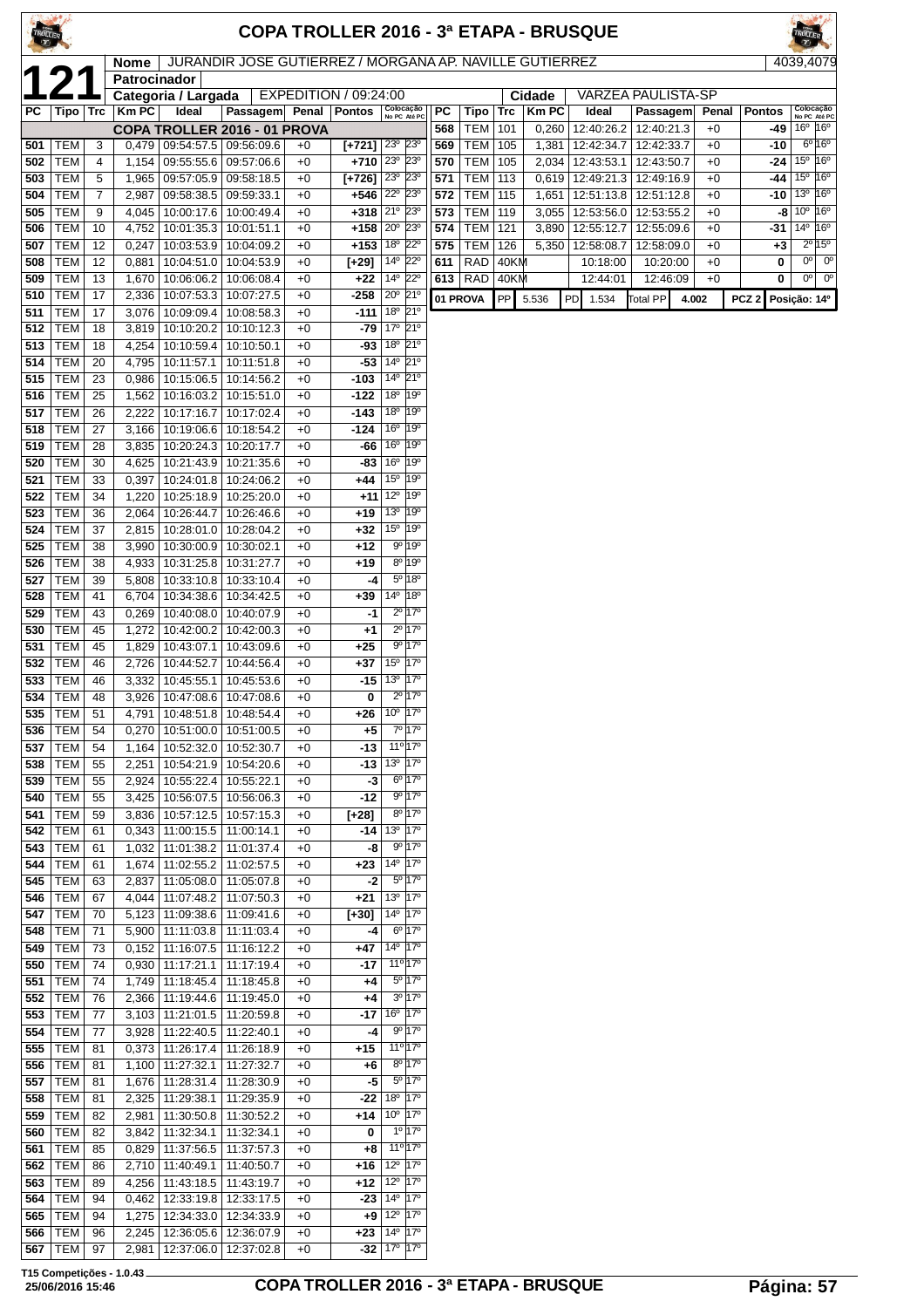| TROLLE     |                          |                     |                      |                                                      |                                                  |              | COPA TROLLER 2016 - 3ª ETAPA - BRUSQUE |                                       |                               |            |                          |              |                |                          |                          |              |                  |                                                             |
|------------|--------------------------|---------------------|----------------------|------------------------------------------------------|--------------------------------------------------|--------------|----------------------------------------|---------------------------------------|-------------------------------|------------|--------------------------|--------------|----------------|--------------------------|--------------------------|--------------|------------------|-------------------------------------------------------------|
|            |                          |                     | Nome<br>Patrocinador |                                                      | ELISSANDRO PAULO WAGNER / EVANDRO ANTONIO WAGNER |              |                                        |                                       |                               |            |                          |              |                |                          |                          |              |                  | 4059,4024                                                   |
|            |                          |                     |                      | Categoria / Largada                                  |                                                  |              | EXPEDITION / 09:25:00                  |                                       |                               |            |                          |              | Cidade         | <b>BLUMENAU-SC</b>       |                          |              |                  |                                                             |
| <b>PC</b>  | Tipo                     | <b>Trc</b>          | <b>Km PC</b>         | Ideal                                                | Passagem                                         | Penal        | <b>Pontos</b>                          |                                       | Colocação<br>No PC Até PC     | PC         | Tipo                     | Trc          | <b>KmPC</b>    | Ideal                    | Passagem<br>12:40:33.6   | Penal        | <b>Pontos</b>    | Colocação<br>No PC Até PC<br>21º 23º                        |
| 501        | TEM                      | 3                   |                      | COPA TROLLER 2016 - 01 PROVA<br>$0,479$   09:55:57.5 | 09:56:31.5                                       | +0           | $+340$                                 | $22^{\circ}$                          | $22^{\circ}$                  | 568<br>569 | <b>TEM</b><br><b>TEM</b> | 101<br>105   | 0,260<br>1,381 | 12:41:26.2<br>12:43:34.7 | 12:42:53.3               | $+0$<br>$+0$ | -526<br>-414     | $22^{\circ}$<br>$23^{\circ}$                                |
| 502        | TEM                      | 4                   | 1,154                | 09:56:55.6                                           | 09:57:24.7                                       | $+0$         | $+291$                                 | 22 <sup>0</sup> 22 <sup>0</sup>       |                               | 570        | TEM                      | 105          | 2,034          | 12:44:53.1               | 12:43:58.2               | $+0$         | -549             | $22^{\circ}$<br>23°                                         |
| 503        | <b>TEM</b>               | 5                   | 1,965                | 09:58:05.9                                           | 09:58:34.2                                       | $+0$         | $+283$                                 | 21° 22°<br>19º 21º                    |                               | 571        | <b>TEM</b>               | 113          | 0,619          | 12:50:21.3               | 12:49:32.6               | $+0$         | $-487$           | $23^\circ$<br>$23^\circ$<br>23º 23º                         |
| 504<br>505 | TEM<br><b>TEM</b>        | $\overline{7}$<br>9 | 2,987                | 09:59:38.5<br>4,045   10:01:17.6   10:01:25.6        | 09:59:57.4                                       | $+0$<br>$+0$ | $+189$<br>+80                          | 17º 21º                               |                               | 572<br>573 | TEM<br><b>TEM</b>        | 115<br>119   | 1,651<br>3,055 | 12:52:13.8<br>12:54:56.0 | 12:51:19.4<br>12:54:02.5 | $+0$<br>$+0$ | -544<br>$-535$   | 23° 23°                                                     |
| 506        | <b>TEM</b>               | 10                  | 4,752                | 10:02:35.3                                           | 10:02:34.1                                       | +0           | $[-12]$                                |                                       | 5° 20°                        | 574        | <b>TEM</b>               | 121          | 3,890          | 12:56:12.7               | 12:55:22.4               | $+0$         | -503             | 23 <sup>o</sup><br>$23^\circ$                               |
| 507        | <b>TEM</b>               | 12                  |                      | $0,247$   10:04:53.9                                 | 10:04:11.8                                       | $+0$         | -421                                   | 21º 21º                               |                               | 575        | <b>TEM</b>               | 126          | 5,350          | 12:59:08.7               | 12:58:17.2               | $+0$         | -515             | $21^{\circ}$ $23^{\circ}$                                   |
| 508<br>509 | <b>TEM</b><br><b>TEM</b> | 12<br>13            | 0,881                | 10:05:51.0<br>1,670   10:07:06.2                     | 10:05:03.0<br>10:06:13.5                         | $+0$<br>$+0$ | -480<br>-527                           | 22º 21º<br>22° 21°                    |                               | 611        | <b>RAD</b><br>613   RAD  | 40KM<br>40KM |                | 00:00:00<br>12:44:06     | 00:00:00<br>12:46:18     | $+0$<br>$+0$ | 0<br>0           | $0^{\circ}$<br>$0^{\circ}$<br>0 <sup>o</sup><br>$0^{\circ}$ |
| 510        | <b>TEM</b>               | 17                  | 2,336                | 10:08:53.3                                           | 10:14:05.7                                       | +0           | $+3.124$                               | $23^{\circ}$                          | $22^{\circ}$                  |            | 01 PROVA                 |              | PP 329.264     | PD<br>11.927             | <b>Total PP</b>          | 317.337      | PCZ <sub>0</sub> | Posição: 23º                                                |
| 511        | <b>TEM</b>               | 17                  | 3,076                | 10:10:09.4                                           | 10:20:01.7                                       | +0           | $[-5.923]$                             | 23 <sup>o</sup>                       | $23^\circ$                    |            |                          |              |                |                          |                          |              |                  |                                                             |
| 512<br>513 | <b>TEM</b><br><b>TEM</b> | 18<br>18            | 4,254                | 3,819   10:11:20.2<br>10:11:59.4                     | 10:21:03.0<br>10:21:58.6                         | $+0$<br>$+0$ | $+5.828$ $23^{\circ}$<br>$[-5.992]$    | 23 <sup>0</sup>                       | $23^{\circ}$<br>23°           |            |                          |              |                |                          |                          |              |                  |                                                             |
| 514        | <b>TEM</b>               | 20                  | 4,795                | 10:12:57.1                                           | 10:26:28.0                                       | $+0$         | $+6.000$                               | $23^{\circ}$                          | 23 <sup>o</sup>               |            |                          |              |                |                          |                          |              |                  |                                                             |
| 515        | TEM                      | 23                  | 0,986                | 10:16:06.5                                           | 00:00:00.0                                       | $+0$         | $*6.000$                               | 0°                                    | $0^{\circ}$                   |            |                          |              |                |                          |                          |              |                  |                                                             |
| 516        | <b>TEM</b>               | 25                  |                      | 1,562   10:17:03.2<br>2,222 10:18:16.7               | 00:00:00.0                                       | $+0$         | $*6.000$                               | $0^{\circ}$<br>$0^{\circ}$            | $0^{\circ}$<br>$0^{\circ}$    |            |                          |              |                |                          |                          |              |                  |                                                             |
| 517<br>518 | <b>TEM</b><br><b>TEM</b> | 26<br>27            | 3,166                | 10:20:06.6                                           | 00:00:00.0<br>00:00:00.0                         | $+0$<br>$+0$ | $*6.000$<br>$*6.000$                   | $0^{\circ}$                           | $0^{\circ}$                   |            |                          |              |                |                          |                          |              |                  |                                                             |
| 519        | TEM                      | 28                  | 3,835                | 10:21:24.3                                           | 00:00:00.0                                       | $+0$         | $*6.000$                               | $0^{\circ}$                           | $0^{\circ}$                   |            |                          |              |                |                          |                          |              |                  |                                                             |
| 520        | TEM                      | 30                  | 4,625                | 10:22:43.9                                           | 00:00:00.0                                       | $+0$         | $*6.000$                               | 0°                                    | $0^{\circ}$                   |            |                          |              |                |                          |                          |              |                  |                                                             |
| 521<br>522 | <b>TEM</b><br><b>TEM</b> | 33<br>34            | 0,397                | 10:25:01.8<br>1,220   10:26:18.9                     | 00:00:00.0<br>00:00:00.0                         | $+0$<br>$+0$ | $*6.000$<br>$*6.000$                   | $0^{\circ}$<br>$0^{\circ}$            | $0^{\circ}$<br>$0^{\circ}$    |            |                          |              |                |                          |                          |              |                  |                                                             |
| 523        | <b>TEM</b>               | 36                  | 2,064                | 10:27:44.7                                           | 00:00:00.0                                       | $+0$         | $*6.000$                               | $0^{\circ}$                           | $0^{\circ}$                   |            |                          |              |                |                          |                          |              |                  |                                                             |
| 524        | TEM                      | 37                  |                      | 2,815   10:29:01.0                                   | 00:00:00.0                                       | $+0$         | $*6.000$                               | $0^{\circ}$                           | $0^{\circ}$                   |            |                          |              |                |                          |                          |              |                  |                                                             |
| 525<br>526 | <b>TEM</b><br><b>TEM</b> | 38<br>38            | 3,990                | 10:31:00.9<br>4,933 10:32:25.8                       | 00:00:00.0<br>00:00:00.0                         | $+0$<br>$+0$ | $*6.000$<br>$*6.000$                   | $0^{\rm o}$<br>$\overline{0^{\circ}}$ | $0^{\circ}$<br>$0^{\circ}$    |            |                          |              |                |                          |                          |              |                  |                                                             |
| 527        | <b>TEM</b>               | 39                  | 5,808                | 10:34:10.8                                           | 00:00:00.0                                       | $+0$         | $*6.000$                               | $0^{\circ}$                           | $0^{\circ}$                   |            |                          |              |                |                          |                          |              |                  |                                                             |
| 528        | <b>TEM</b>               | 41                  | 6,704                | 10:35:38.6                                           | 00:00:00.0                                       | $+0$         | $*6.000$                               | $0^{\rm o}$                           | $0^{\circ}$                   |            |                          |              |                |                          |                          |              |                  |                                                             |
| 529<br>530 | <b>TEM</b><br><b>TEM</b> | 43<br>45            | 0.269<br>1,272       | 10:41:08.0<br>10:43:00.2                             | 00:00:00.0<br>00:00:00.0                         | $+0$<br>$+0$ | $*6.000$<br>$*6.000$                   | $0^{\circ}$<br>$0^{\circ}$            | 0 <sup>o</sup><br>$0^{\circ}$ |            |                          |              |                |                          |                          |              |                  |                                                             |
| 531        | TEM                      | 45                  | 1,829                | 10:44:07.1                                           | 00:00:00.0                                       | $+0$         | $*6.000$                               | $0^{\circ}$                           | 0 <sup>o</sup>                |            |                          |              |                |                          |                          |              |                  |                                                             |
| 532        | TEM                      | 46                  | 2,726                | 10:45:52.7                                           | 00:00:00.0                                       | +0           | $*6.000$                               | $0^{\circ}$                           | $0^{\circ}$                   |            |                          |              |                |                          |                          |              |                  |                                                             |
| 533<br>534 | <b>TEM</b><br><b>TEM</b> | 46<br>48            | 3,332                | 10:46:55.1<br>3,926   10:48:08.6                     | 00:00:00.0<br> 00:00:00.0                        | $+0$<br>$+0$ | $*6.000$<br>$*6.000$                   | $0^{\circ}$<br>$0^{\circ}$            | $0^{\circ}$<br>$0^{\circ}$    |            |                          |              |                |                          |                          |              |                  |                                                             |
| 535        | TEM                      | 51                  |                      | 4,791   10:49:51.8   00:00:00.0                      |                                                  | +0           | *6.000                                 | $0^{\circ}$                           | O <sup>o</sup>                |            |                          |              |                |                          |                          |              |                  |                                                             |
| 536        | TEM                      | 54                  |                      | $0,270$   10:52:00.0                                 | 00:00:00.0                                       | $+0$         | $*6.000$                               | $0^{\circ}$                           | $0^{\circ}$                   |            |                          |              |                |                          |                          |              |                  |                                                             |
| 537        | <b>TEM</b>               | 54                  | 1,164                | 10:53:32.0                                           | 00:00:00.0                                       | +0           | *6.000                                 | 0°<br>$0^{\circ}$                     | $0^{\circ}$<br>$0^{\circ}$    |            |                          |              |                |                          |                          |              |                  |                                                             |
| 538<br>539 | <b>TEM</b><br><b>TEM</b> | 55<br>55            | 2,251<br>2,924       | 10:55:21.9<br>10:56:22.4                             | 00:00:00.0<br>00:00:00.0                         | +0<br>+0     | $*6.000$<br>*6.000                     | $0^{\circ}$                           | $0^{\circ}$                   |            |                          |              |                |                          |                          |              |                  |                                                             |
| 540        | <b>TEM</b>               | 55                  | 3,425                | 10:57:07.5                                           | 00:00:00.0                                       | +0           | *6.000                                 | $0^{\circ}$                           | $0^{\circ}$                   |            |                          |              |                |                          |                          |              |                  |                                                             |
| 541        | <b>TEM</b>               | 59                  |                      | 3,836   10:58:12.5                                   | 00:00:00.0                                       | $+0$         | $*6.000$                               | $0^{\circ}$                           | $0^{\circ}$                   |            |                          |              |                |                          |                          |              |                  |                                                             |
| 542<br>543 | <b>TEM</b><br><b>TEM</b> | 61<br>61            | 0,343<br>1,032       | 11:01:15.5<br>11:02:38.2                             | 00:00:00.0<br>00:00:00.0                         | +0<br>+0     | $*6.000$<br>$*6.000$                   | 0°<br>0 <sup>o</sup>                  | $0^{\circ}$<br>$0^{\circ}$    |            |                          |              |                |                          |                          |              |                  |                                                             |
| 544        | <b>TEM</b>               | 61                  | 1,674                | 11:03:55.2                                           | 00:00:00.0                                       | +0           | $*6.000$                               | 0°                                    | $0^{\circ}$                   |            |                          |              |                |                          |                          |              |                  |                                                             |
| 545        | <b>TEM</b>               | 63                  | 2,837                | 11:06:08.0                                           | 00:00:00.0                                       | +0           | $*6.000$                               | $0^{\circ}$                           | $0^{\circ}$                   |            |                          |              |                |                          |                          |              |                  |                                                             |
| 546<br>547 | <b>TEM</b><br><b>TEM</b> | 67<br>70            | 5,123                | 4,044   11:08:48.2<br>11:10:38.6                     | 00:00:00.0<br>00:00:00.0                         | $+0$<br>+0   | $*6.000$<br>$*6.000$                   | $0^{\circ}$<br>0°                     | $0^{\circ}$<br>$0^{\circ}$    |            |                          |              |                |                          |                          |              |                  |                                                             |
| 548        | TEM                      | 71                  |                      | 5,900 11:12:03.8                                     | 00:00:00.0                                       | $+0$         | $*6.000$                               | 0°                                    | $0^{\circ}$                   |            |                          |              |                |                          |                          |              |                  |                                                             |
| 549        | <b>TEM</b>               | 73                  |                      | $0,152$   11:17:07.5                                 | 00:00:00.0                                       | +0           | $*6.000$                               | $0^{\circ}$                           | $0^{\circ}$                   |            |                          |              |                |                          |                          |              |                  |                                                             |
| 550<br>551 | <b>TEM</b><br>TEM        | 74<br>74            | 0,930                | 11:18:21.1<br>1,749   11:19:45.4                     | 00:00:00.0<br>00:00:00.0                         | +0<br>$+0$   | $*6.000$<br>$*6.000$                   | $0^{\circ}$<br>$0^{\circ}$            | $0^{\circ}$<br>$0^{\circ}$    |            |                          |              |                |                          |                          |              |                  |                                                             |
| 552        | <b>TEM</b>               | 76                  |                      | 2,366   11:20:44.6                                   | 00:00:00.0                                       | $+0$         | $*6.000$                               | $0^{\circ}$                           | $0^{\circ}$                   |            |                          |              |                |                          |                          |              |                  |                                                             |
| 553        | TEM                      | 77                  |                      | 3,103 11:22:01.5                                     | 00:00:00.0                                       | $+0$         | $*6.000$                               | 0 <sup>o</sup>                        | $0^{\circ}$                   |            |                          |              |                |                          |                          |              |                  |                                                             |
| 554<br>555 | <b>TEM</b><br><b>TEM</b> | 77<br>81            | 3,928                | 11:23:40.5                                           | 00:00:00.0                                       | +0           | *6.000                                 | $0^{\circ}$<br>$0^{\circ}$            | $0^{\circ}$<br>$0^{\circ}$    |            |                          |              |                |                          |                          |              |                  |                                                             |
| 556        | <b>TEM</b>               | 81                  | 0,373                | 11:27:17.4<br>1,100   11:28:32.1                     | 00:00:00.0<br>00:00:00.0                         | +0<br>$+0$   | $*6.000$<br>$*6.000$                   | $0^{\circ}$                           | $0^{\circ}$                   |            |                          |              |                |                          |                          |              |                  |                                                             |
| 557        | <b>TEM</b>               | 81                  | 1,676                | 11:29:31.4                                           | 00:00:00.0                                       | $+0$         | $*6.000$                               | $0^{\circ}$                           | $0^{\circ}$                   |            |                          |              |                |                          |                          |              |                  |                                                             |
| 558        | TEM                      | 81                  | 2,325                | 11:30:38.1                                           | 00:00:00.0                                       | $+0$         | $*6.000$                               | $0^{\circ}$                           | $0^{\circ}$                   |            |                          |              |                |                          |                          |              |                  |                                                             |
| 559<br>560 | <b>TEM</b><br><b>TEM</b> | 82<br>82            | 2,981                | 11:31:50.8<br>3,842   11:33:34.1                     | 00:00:00.0<br>00:00:00.0                         | +0<br>+0     | $*6.000$<br>$*6.000$                   | $0^{\circ}$<br>$0^{\rm o}$            | $0^{\circ}$<br>$0^{\circ}$    |            |                          |              |                |                          |                          |              |                  |                                                             |
| 561        | <b>TEM</b>               | 85                  |                      | 0,829 11:38:56.5                                     | 00:00:00.0                                       | +0           | $*6.000$                               | 0°                                    | $0^{\circ}$                   |            |                          |              |                |                          |                          |              |                  |                                                             |
| 562        | <b>TEM</b>               | 86                  |                      | 2,710   11:41:49.1                                   | 00:00:00.0                                       | $+0$         | $*6.000$                               | $0^{\rm o}$                           | $0^{\circ}$                   |            |                          |              |                |                          |                          |              |                  |                                                             |
| 563<br>564 | TEM<br>TEM               | 89<br>94            | 0,462                | 4,256   11:44:18.5<br>12:34:19.8                     | 00:00:00.0<br>12:33:38.9                         | $+0$<br>+0   | $*6.000$<br>-409                       | $0^{\circ}$<br>23 <sup>o</sup>        | $0^{\circ}$<br>$23^\circ$     |            |                          |              |                |                          |                          |              |                  |                                                             |
| 565        | <b>TEM</b>               | 94                  | 1,275                | 12:35:33.0                                           | 12:34:49.6                                       | +0           | -434                                   | $23^\circ$                            | $23^\circ$                    |            |                          |              |                |                          |                          |              |                  |                                                             |
| 566        | <b>TEM</b>               | 96                  |                      | 2,245   12:37:05.6                                   | 12:36:20.5                                       | +0           | -451                                   | 23 <sup>o</sup>                       | 23 <sup>o</sup>               |            |                          |              |                |                          |                          |              |                  |                                                             |
| 567        | <b>TEM</b>               | 97                  |                      | 2,981 12:38:06.0 12:37:25.3                          |                                                  | $+0$         | $-407$                                 | 23° 23°                               |                               |            |                          |              |                |                          |                          |              |                  |                                                             |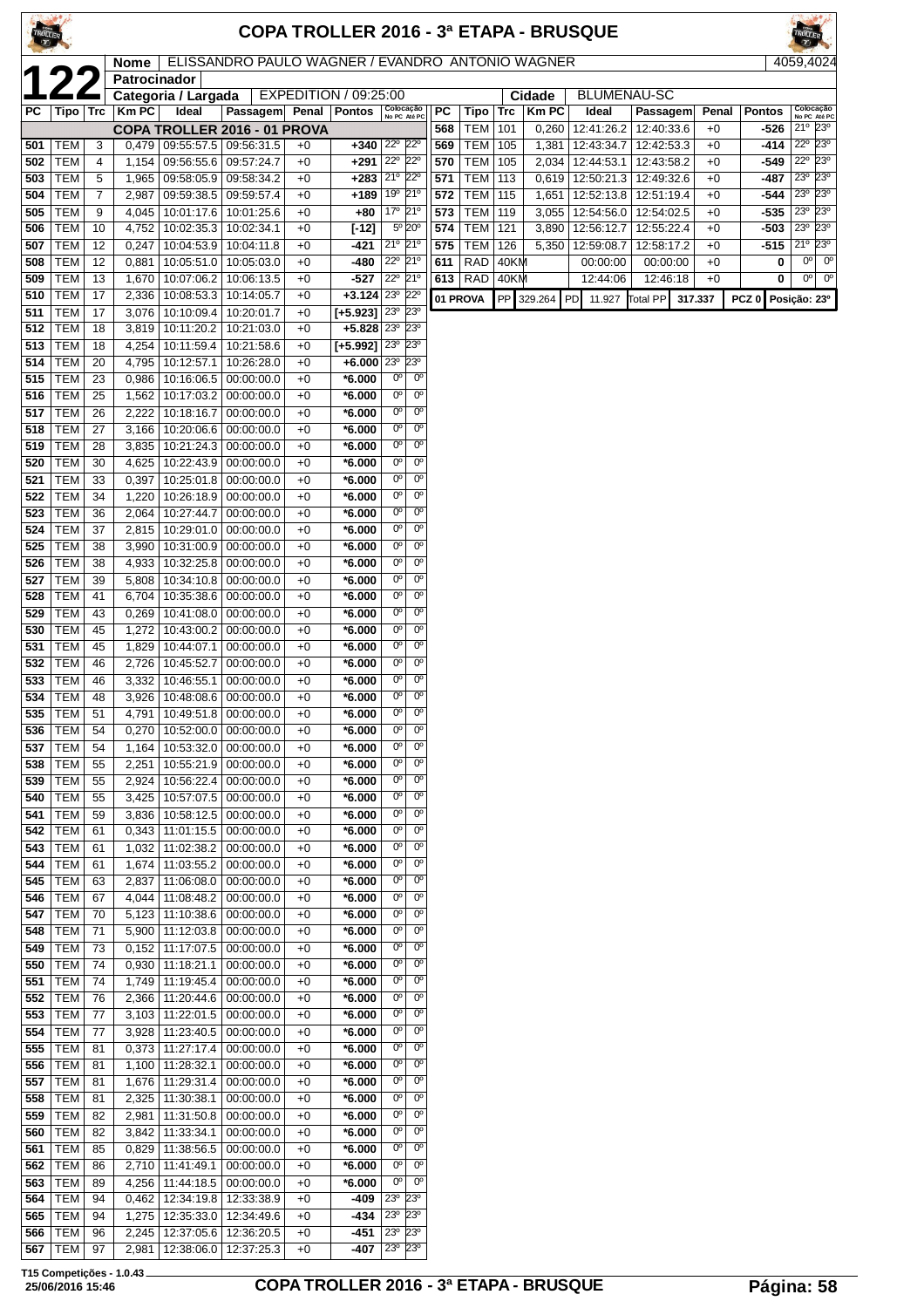| <b>COPA TROLLER 2016 - 3ª ETAPA - BRUSQUE</b> |                          |            |                     |                                            |                          |              |               |                                        |                                                        |                                                                                            |                   |             |                       |                                                                                |                          |                  |                  |                                                                    |
|-----------------------------------------------|--------------------------|------------|---------------------|--------------------------------------------|--------------------------|--------------|---------------|----------------------------------------|--------------------------------------------------------|--------------------------------------------------------------------------------------------|-------------------|-------------|-----------------------|--------------------------------------------------------------------------------|--------------------------|------------------|------------------|--------------------------------------------------------------------|
|                                               |                          |            | Nome                | JANAINA DA SILVA / OSCAR JOSE SCHMIDT      |                          |              |               |                                        |                                                        |                                                                                            |                   |             |                       |                                                                                |                          |                  |                  | 4013,4018                                                          |
|                                               |                          |            | <b>Patrocinador</b> |                                            | EXPEDITION / 09:26:00    |              |               |                                        |                                                        |                                                                                            |                   | SAO JOSE-SC |                       |                                                                                |                          |                  |                  |                                                                    |
| РC                                            |                          | Tipo   Trc | <b>KmPC</b>         | Categoria / Largada<br>Ideal               | Passagem                 | Penal        | <b>Pontos</b> | Colocação<br>No PC Até PC              |                                                        | PС                                                                                         | Tipo              | Trc         | Cidade<br><b>KmPC</b> | Ideal                                                                          | <b>Passagem</b>          | Penal            | <b>Pontos</b>    | Colocação<br>No PC Até PC                                          |
| 501                                           | TEM                      | 3          | 0,479               | COPA TROLLER 2016 - 01 PROVA<br>09:56:57.5 | 09:56:57.4               | $+0$         | -1            | $2^{\circ}$                            | $2^{\circ}$                                            | 568<br>569                                                                                 | TEM<br>TEM        | 101<br>105  | 0,260<br>1,381        | 12:42:26.2<br>12:44:34.7                                                       | 12:41:31.4<br>12:46:07.6 | $+0$<br>$+0$     | -548<br>[+929]   | $22^{\circ}$<br>10 <sup>o</sup><br>23 <sup>0</sup><br>$11^{\circ}$ |
| 502                                           | <b>TEM</b>               | 4          | 1,154               |                                            | 09:57:55.6   09:57:57.6  | $+0$         | +20           | $7^{\circ}$                            | $4^{\circ}$                                            | 570                                                                                        | TEM               | 105         |                       | 2,034   12:45:53.1                                                             | 12:46:59.4               | $+0$             | $[+663]$         | 13 <sup>o</sup><br>23 <sup>0</sup>                                 |
| 503                                           | <b>TEM</b>               | 5          | 1,965               | 09:59:05.9                                 | 09:59:02.0               | $+0$         | -39           | $11^{\circ}$                           | $8^{\circ}$                                            | 571                                                                                        | TEM               | 113         | 0,619                 | 12:51:21.3   12:51:19.0                                                        |                          | $+0$             |                  | $12^{\circ}$<br>$13^\circ$<br>-23                                  |
| 504<br>505                                    | <b>TEM</b><br><b>TEM</b> | 7<br>9     | 2,987<br>4,045      | 10:00:38.5<br>10:02:17.6                   | 10:00:40.5<br>10:02:17.9 | $+0$<br>$+0$ | +20<br>+3     | 11°<br>$4^{\circ}$                     | $8^{\circ}$<br>$8^{\circ}$                             | 572<br>573                                                                                 | TEM<br><b>TEM</b> | 115<br>119  | 1,651<br>3,055        | 12:53:13.8<br>12:55:56.0   12:55:55.5                                          | 12:53:14.4               | $+0$<br>$+0$     |                  | 7º 13º<br>+6<br>$8^{\circ}$ 13 $^{\circ}$<br>-5                    |
| 506                                           | TEM                      | 10         | 4,752               | 10:03:35.3                                 | 10:03:43.7               | $+0$         | +84           | $18^{\circ}$                           | 10°                                                    | 574                                                                                        | TEM               | 121         | 3,890                 | 12:57:12.7                                                                     | 12:57:14.0               | $+0$             | +13              | 9º 13º                                                             |
| 507                                           | <b>TEM</b>               | 12         | 0,247               | 10:05:53.9                                 | 10:05:56.6               | $+0$         | +27           | $6^{\circ}$                            | 90                                                     | 575                                                                                        | TEM               | 126         | 5,350                 | 13:00:08.7                                                                     | 13:00:08.7               | $+0$             |                  | $10^{120}$<br>0<br>0°<br>$0^{\circ}$                               |
| 508<br>509                                    | <b>TEM</b><br><b>TEM</b> | 12<br>13   | 0,881<br>1,670      | 10:06:51.0<br>10:08:06.2                   | 10:06:50.7<br>10:08:08.8 | $+0$<br>$+0$ | -3<br>+26     | $4^{\circ}$<br>16°                     | $8^{\circ}$<br>90                                      | 611<br>613                                                                                 | RAD<br>RAD 40KM   | 40KM        |                       | 10:20:17<br>12:47:19                                                           | 10:22:09<br>12:48:50     | $+0$<br>$+2.000$ |                  | 0<br>$0^{\circ}$<br>$0^{\circ}$<br>0                               |
| 510                                           | TEM                      | 17         | 2,336               | 10:09:53.3                                 | 10:09:53.6               | $+0$         | +3            | 3 <sup>o</sup>                         | $7^\circ$                                              |                                                                                            |                   |             |                       | PC Nº 613 ZVC(velocidade de 54,00 km/h 35,00% acima da permitida)   Pon +1.000 |                          |                  |                  |                                                                    |
| 511                                           | TEM<br><b>TEM</b>        | 17<br>18   | 3,076               | 10:11:09.4                                 | 10:11:10.1               | $+0$<br>$+0$ | +7<br>$-17$   | $7^\circ$<br>90                        | $7^{\circ}$<br>$7^{\circ}$                             | PC Nº 613 ZVC(velocidade de 54,08 km/h 35,21% acima da permitida)   Pon +1.000<br>01 PROVA |                   |             |                       |                                                                                |                          |                  |                  |                                                                    |
| 512<br>513                                    | <b>TEM</b>               | 18         | 3,819<br>4,254      | 10:12:20.2<br>10:12:59.4                   | 10:12:18.5<br>10:12:59.6 | $+0$         | +2            | 4°                                     | $7^{\circ}$                                            |                                                                                            |                   | <b>PP</b>   | 5.651                 | PD <b>1</b> 1.679                                                              | <b>Total PP</b>          | 3.972            | PCZ <sub>3</sub> | Posição: 13º                                                       |
| 514                                           | <b>TEM</b>               | 20         | 4,795               | 10:13:57.1                                 | 10:13:59.5               | $+0$         | +24           | 11°                                    | 7 <sup>0</sup>                                         |                                                                                            |                   |             |                       |                                                                                |                          |                  |                  |                                                                    |
| 515                                           | TEM<br><b>TEM</b>        | 23<br>25   | 0,986               | 10:17:06.5                                 | 10:17:10.5<br>10:18:04.9 | $+0$<br>$+0$ | +40<br>+17    | $11^{\circ}$<br>$11^{\circ}$           | $7^\circ$<br>7 <sup>0</sup>                            |                                                                                            |                   |             |                       |                                                                                |                          |                  |                  |                                                                    |
| 516<br>517                                    | <b>TEM</b>               | 26         | 1,562<br>2,222      | 10:18:03.2<br>10:19:16.7                   | 10:19:17.2               | $+0$         | +5            | 3 <sup>o</sup>                         | $7^\circ$                                              |                                                                                            |                   |             |                       |                                                                                |                          |                  |                  |                                                                    |
| 518                                           | <b>TEM</b>               | 27         | 3,166               | 10:21:06.6                                 | 10:21:06.2               | $+0$         | -4            | $1^{\circ}$                            | $7^\circ$                                              |                                                                                            |                   |             |                       |                                                                                |                          |                  |                  |                                                                    |
| 519<br>520                                    | <b>TEM</b><br>TEM        | 28<br>30   | 3,835<br>4,625      | 10:22:24.3<br>10:23:43.9                   | 10:22:26.4<br>10:23:43.6 | $+0$<br>$+0$ | +21<br>-3     | 13 <sup>0</sup><br>$4^{\circ}$         | $7^\circ$<br>$7^\circ$                                 |                                                                                            |                   |             |                       |                                                                                |                          |                  |                  |                                                                    |
| 521                                           | <b>TEM</b>               | 33         | 0,397               | 10:26:01.8                                 | 10:26:02.0               | $+0$         | $+2$          | $4^{\circ}$                            | 7 <sup>0</sup>                                         |                                                                                            |                   |             |                       |                                                                                |                          |                  |                  |                                                                    |
| 522                                           | <b>TEM</b>               | 34         | 1,220               | 10:27:18.9                                 | 10:27:21.7               | $+0$         | $[+28]$       | $14^{o}$                               | $7^\circ$                                              |                                                                                            |                   |             |                       |                                                                                |                          |                  |                  |                                                                    |
| 523<br>524                                    | TEM<br>TEM               | 36<br>37   | 2,064<br>2,815      | 10:28:44.7<br>10:30:01.0                   | 10:28:47.6<br>10:30:02.7 | $+0$<br>$+0$ | [+29]<br>+17  | 15 <sup>0</sup><br>11°                 | $7^{\circ}$<br>$7^\circ$                               |                                                                                            |                   |             |                       |                                                                                |                          |                  |                  |                                                                    |
| 525                                           | <b>TEM</b>               | 38         | 3,990               | 10:32:00.9                                 | 10:32:00.6               | $+0$         | -3            | 3 <sup>o</sup>                         | $7^\circ$                                              |                                                                                            |                   |             |                       |                                                                                |                          |                  |                  |                                                                    |
| 526                                           | <b>TEM</b>               | 38         | 4,933               | 10:33:25.8                                 | 10:33:30.0               | $+0$         | +42           | 13 <sup>o</sup>                        | $7^\circ$                                              |                                                                                            |                   |             |                       |                                                                                |                          |                  |                  |                                                                    |
| 527<br>528                                    | TEM<br><b>TEM</b>        | 39<br>41   | 5,808<br>6,704      | 10:35:10.8<br>10:36:38.6                   | 10:35:17.2<br>10:37:23.4 | $+0$<br>$+0$ | +64<br>+448   | 16 <sup>o</sup><br>21°                 | $7^\circ$<br>$9^{\circ}$                               |                                                                                            |                   |             |                       |                                                                                |                          |                  |                  |                                                                    |
| 529                                           | TEM                      | 43         | 0,269               | 10:42:08.0                                 | 10:42:08.6               | $+0$         | +6            | $7^\circ$                              | $9^{\circ}$                                            |                                                                                            |                   |             |                       |                                                                                |                          |                  |                  |                                                                    |
| 530                                           | <b>TEM</b>               | 45         | 1,272               | 10:44:00.2                                 | 10:43:57.2               | $+0$         | $[-30]$       | 14°                                    | $9^{\circ}$<br>$9^{\circ}$                             |                                                                                            |                   |             |                       |                                                                                |                          |                  |                  |                                                                    |
| 531<br>532                                    | <b>TEM</b><br><b>TEM</b> | 45<br>46   | 1,829<br>2,726      | 10:45:07.1<br>10:46:52.7                   | 10:45:06.4<br>10:46:53.0 | $+0$<br>$+0$ | -7<br>$+3$    | 4°<br>$2^{\circ}$                      | 90                                                     |                                                                                            |                   |             |                       |                                                                                |                          |                  |                  |                                                                    |
| 533                                           | <b>TEM</b>               | 46         | 3,332               | 10:47:55.1                                 | 10:47:52.4               | $+0$         | -27           | 15 <sup>o</sup>                        | $9^{\circ}$                                            |                                                                                            |                   |             |                       |                                                                                |                          |                  |                  |                                                                    |
| 534                                           | TEM                      | 48         |                     | 3,926   10:49:08.6   10:49:09.0            |                          | $+0$         | +4            | $5^{\circ}$<br>15 <sup>o</sup>         | $9^{\circ}$<br>10 <sup>o</sup>                         |                                                                                            |                   |             |                       |                                                                                |                          |                  |                  |                                                                    |
| 535<br>536                                    | <b>TEM</b><br><b>TEM</b> | 51<br>54   | 4,791<br>0,270      | 10:50:51.8<br>10:53:00.0                   | 10:50:45.6<br>10:53:03.1 | $+0$<br>$+0$ | -62<br>+31    | 13 <sup>o</sup> 10 <sup>o</sup>        |                                                        |                                                                                            |                   |             |                       |                                                                                |                          |                  |                  |                                                                    |
| 537                                           | TEM                      | 54         | 1,164               | 10:54:32.0                                 | 10:54:31.8               | $+0$         | -2            |                                        | $3^{\circ}$ 10 $^{\circ}$                              |                                                                                            |                   |             |                       |                                                                                |                          |                  |                  |                                                                    |
| 538<br>539                                    | <b>TEM</b><br>TEM        | 55<br>55   | 2,251<br>2,924      | 10:56:21.9<br>10:57:22.4                   | 10:56:21.5<br>10:57:23.0 | $+0$<br>$+0$ | -4<br>+6      |                                        | $6^{\circ}$ 10 $^{\circ}$<br>$8^{\circ}$ 10 $^{\circ}$ |                                                                                            |                   |             |                       |                                                                                |                          |                  |                  |                                                                    |
| 540                                           | <b>TEM</b>               | 55         | 3,425               | 10:58:07.5                                 | 10:58:08.1               | $+0$         | +6            |                                        | 7º 10º                                                 |                                                                                            |                   |             |                       |                                                                                |                          |                  |                  |                                                                    |
| 541                                           | TEM                      | 59         | 3,836               | 10:59:12.5                                 | 10:59:13.7               | $+0$         | +12           |                                        | $6^{\circ}$ 10 $^{\circ}$                              |                                                                                            |                   |             |                       |                                                                                |                          |                  |                  |                                                                    |
| 542<br>543                                    | TEM<br>TEM               | 61<br>61   | 0,343<br>1,032      | 11:02:15.5<br>11:03:38.2                   | 11:02:15.9<br>11:03:38.5 | $+0$<br>$+0$ | +4<br>$+3$    |                                        | 4º 10º<br>$6^{\circ}$ 10 $^{\circ}$                    |                                                                                            |                   |             |                       |                                                                                |                          |                  |                  |                                                                    |
| 544                                           | TEM                      | 61         | 1,674               | 11:04:55.2                                 | 11:04:57.8               | $+0$         | +26           | 15 <sup>o</sup> 10 <sup>o</sup>        |                                                        |                                                                                            |                   |             |                       |                                                                                |                          |                  |                  |                                                                    |
| 545                                           | <b>TEM</b>               | 63         | 2,837               | 11:07:08.0                                 | 11:07:08.7               | $+0$         | +7            |                                        | $8^{\circ}$ 10 $^{\circ}$                              |                                                                                            |                   |             |                       |                                                                                |                          |                  |                  |                                                                    |
| 546<br>547                                    | TEM<br>TEM               | 67<br>70   | 4,044<br>5,123      | 11:09:48.2<br>11:11:38.6                   | 11:09:48.8<br>11:11:40.0 | $+0$<br>$+0$ | +6<br>+14     |                                        | $6^{\circ}$ 10 $^{\circ}$<br>$9^{\circ}$ 10 $^{\circ}$ |                                                                                            |                   |             |                       |                                                                                |                          |                  |                  |                                                                    |
| 548                                           | TEM                      | 71         | 5,900               | 11:13:03.8                                 | 11:13:03.5               | $+0$         | -3            |                                        | $5^{\circ}$ 10 $^{\circ}$                              |                                                                                            |                   |             |                       |                                                                                |                          |                  |                  |                                                                    |
| 549                                           | TEM                      | 73         | 0,152               | 11:18:07.5                                 | 11:18:10.2               | $+0$         | +27           | $10^{\circ}$ $ 10^{\circ} $<br>13º 10º |                                                        |                                                                                            |                   |             |                       |                                                                                |                          |                  |                  |                                                                    |
| 550<br>551                                    | <b>TEM</b><br>TEM        | 74<br>74   | 0,930<br>1,749      | 11:19:21.1<br>11:20:45.4                   | 11:19:23.3<br>11:20:47.3 | $+0$<br>$+0$ | +22<br>+19    | 15 <sup>°</sup> 10 <sup>°</sup>        |                                                        |                                                                                            |                   |             |                       |                                                                                |                          |                  |                  |                                                                    |
| 552                                           | <b>TEM</b>               | 76         | 2,366               | 11:21:44.6                                 | 11:21:45.8               | $+0$         | +12           |                                        | $9^{\circ}$ 10 $^{\circ}$                              |                                                                                            |                   |             |                       |                                                                                |                          |                  |                  |                                                                    |
| 553<br>554                                    | <b>TEM</b><br><b>TEM</b> | 77         | 3,103               | 11:23:01.5<br>$\overline{11}$ :24:40.5     | 11:23:02.0<br>11:24:40.9 | $+0$         | $+5$          | $10^{\circ}$ $ 10^{\circ}$             | $9^{\circ}$ 10 $^{\circ}$                              |                                                                                            |                   |             |                       |                                                                                |                          |                  |                  |                                                                    |
| 555                                           | <b>TEM</b>               | 77<br>81   | 3,928<br>0,373      | 11:28:17.4                                 | 11:28:18.0               | $+0$<br>$+0$ | +4<br>+6      |                                        | $6^{\circ}$ 10 $^{\circ}$                              |                                                                                            |                   |             |                       |                                                                                |                          |                  |                  |                                                                    |
| 556                                           | <b>TEM</b>               | 81         | 1,100               | 11:29:32.1                                 | 11:29:31.6               | $+0$         | -5            |                                        | 7° 10°                                                 |                                                                                            |                   |             |                       |                                                                                |                          |                  |                  |                                                                    |
| 557<br>558                                    | <b>TEM</b><br>TEM        | 81<br>81   | 1,676<br>2,325      | 11:30:31.4<br>11:31:38.1                   | 11:30:32.3<br>11:31:40.3 | $+0$<br>$+0$ | +9<br>+22     | 17º 10º                                | 7º 10º                                                 |                                                                                            |                   |             |                       |                                                                                |                          |                  |                  |                                                                    |
| 559                                           | <b>TEM</b>               | 82         | 2,981               | 11:32:50.8                                 | 11:32:51.8               | $+0$         | +10           |                                        | 7º 10º                                                 |                                                                                            |                   |             |                       |                                                                                |                          |                  |                  |                                                                    |
| 560                                           | <b>TEM</b>               | 82         | 3,842               | 11:34:34.1                                 | 11:34:34.1               | $+0$         | 0             |                                        | $2^{\circ}$ 10 $^{\circ}$                              |                                                                                            |                   |             |                       |                                                                                |                          |                  |                  |                                                                    |
| 561<br>562                                    | <b>TEM</b><br>TEM        | 85<br>86   | 0,829<br>2,710      | 11:39:56.5<br>11:42:49.1                   | 11:39:56.2<br>11:42:50.2 | $+0$<br>$+0$ | -3<br>$+11$   | $10^{\circ}$ $ 10^{\circ} $            | $5^{\circ}$ 10 $^{\circ}$                              |                                                                                            |                   |             |                       |                                                                                |                          |                  |                  |                                                                    |
| 563                                           | TEM                      | 89         | 4,256               | 11:45:18.5                                 | 11:45:19.9               | $+0$         | +14           | $14^{\circ}$ 10 $^{\circ}$             |                                                        |                                                                                            |                   |             |                       |                                                                                |                          |                  |                  |                                                                    |
| 564                                           | TEM                      | 94         | 0,462               | 12:35:19.8                                 | 12:35:19.8               | $+0$         | 0             |                                        | $2^{\circ}$ 10 $^{\circ}$                              |                                                                                            |                   |             |                       |                                                                                |                          |                  |                  |                                                                    |

 TEM 94 1,275 12:36:33.0 12:36:33.1 +0 **+1** 3º 10º TEM 96 2,245 12:38:05.6 12:38:06.9 +0 **+13** 11º 10º TEM 97 2,981 12:39:06.0 12:39:07.9 +0 **+19** 12º 10º